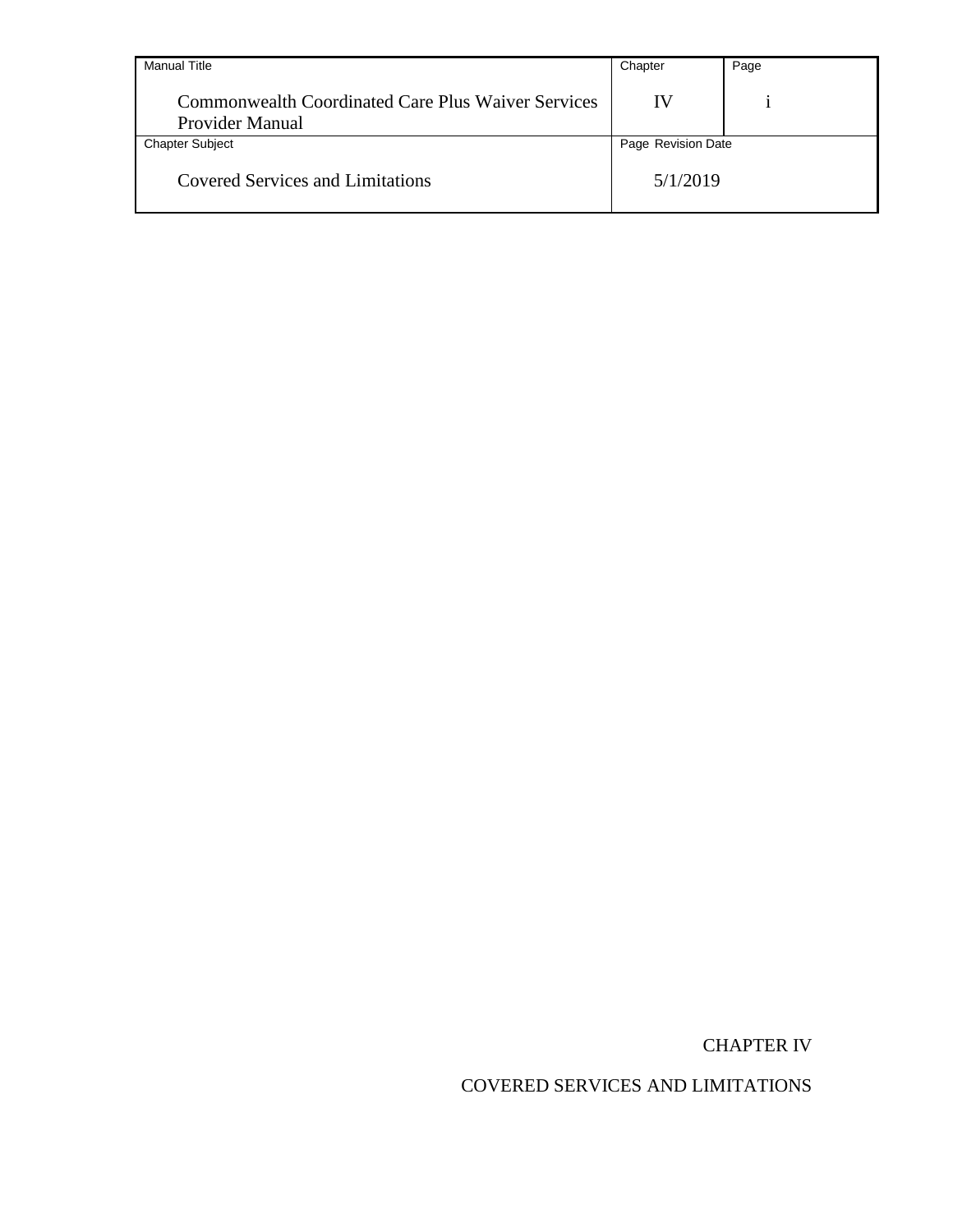| <b>Manual Title</b>                                                          | Chapter            | Page |
|------------------------------------------------------------------------------|--------------------|------|
| <b>Commonwealth Coordinated Care Plus Waiver Services</b><br>Provider Manual | IV                 | ii   |
| <b>Chapter Subject</b>                                                       | Page Revision Date |      |
| <b>Covered Services and Limitations</b>                                      | 5/1/2019           |      |

Page

#### **CHAPTER IV TABLE OF CONTENTS**

**[Introduction](#page-5-0)**[Commonwealth Coordinated Care Plus \(CCC Plus\) Waiver](#page-5-1)[Screening Procedures for CCC Plus Waiver Services](#page-6-0)[Authorization for Medicaid Payment of CCC Plus Waiver Services](#page-7-0)[Determination of Medicaid Eligibility](#page-7-1)[Medicaid Application Pending](#page-7-2)[Long Term Care Communication Form \(DMAS-225\)](#page-9-0)Patient Pay [Amount](#page-10-0) 6 [Patient Pay Collection for Consumer Direction \(CD\)](#page-11-0)[Patient Pay When Respite Care is the Sole Service](#page-11-1)[Nursing Facility or Inpatient Rehabilitation Hospital Admission](#page-11-2) 7 [Hospitalization of Individuals](#page-12-0)[Agency-Directed \(AD\) And Consumer-Directed \(CD\) Models Of Service](#page-12-1) 8 [Response to Inappropriate Referral for Services](#page-13-0)[Personal Care Services: Agency and Consumer Directed](#page-14-0)[Agency-Directed Model](#page-14-1)[Initial Assessment Visit](#page-14-2)[Follow-Up Visit](#page-15-0)RN [Supervisory Visits](#page-16-0)RN/LPN [Supervisory Visits](#page-16-1)[Consumer-Directed \(CD\) Model](#page-17-0)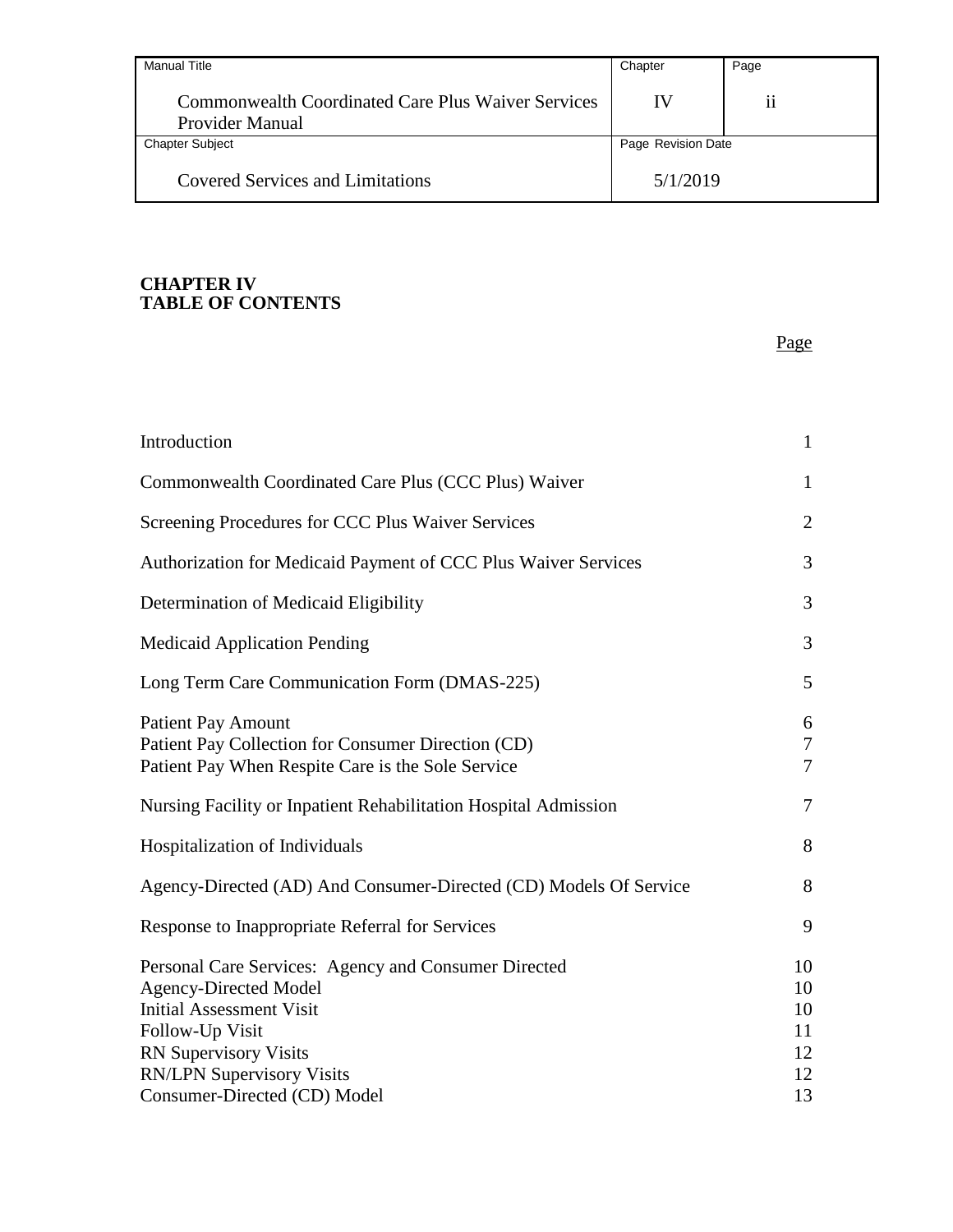| <b>Manual Title</b>                                                          | Chapter            | Page            |
|------------------------------------------------------------------------------|--------------------|-----------------|
| <b>Commonwealth Coordinated Care Plus Waiver Services</b><br>Provider Manual | IV                 | $\cdots$<br>111 |
| <b>Chapter Subject</b>                                                       | Page Revision Date |                 |
| <b>Covered Services and Limitations</b>                                      | 5/1/2019           |                 |

| Consumer Directed (CD) Services And Fiscal/Employer Agent (F/EA) Functions<br><b>Service Units and Limitations</b><br><b>Exception Criteria</b><br><b>Allowable Activities</b><br>Attending to Personal Care Needs of Individuals During Work or Post-Secondary<br>School                                                                                                                                                                                                                                      | 17<br>17<br>18<br>18<br>22                               |
|----------------------------------------------------------------------------------------------------------------------------------------------------------------------------------------------------------------------------------------------------------------------------------------------------------------------------------------------------------------------------------------------------------------------------------------------------------------------------------------------------------------|----------------------------------------------------------|
| Delegation of Skilled Services                                                                                                                                                                                                                                                                                                                                                                                                                                                                                 | 23                                                       |
| <b>Exemption of Nurse Delegation Requirements</b>                                                                                                                                                                                                                                                                                                                                                                                                                                                              | 23                                                       |
| Development of the Plan of Care (DMAS-97A/B): Agency- and Consumer-Directed<br><b>Personal Care</b><br>Supervision<br><b>Special Maintenance</b><br>Personal Care Services to More Than One Individual in the Same Household<br>Annual Plan of Care<br>Changes to the Plan of Care<br>Personal Care Split-Shift Service Delivery (Agency and Consumer-Directed)<br><b>Scheduled Services Not Provided</b><br>Skilled Respite Care (Agency-Directed Only)<br>Supervision of Respite: Agency-Directed (AD) Model | 24<br>28<br>30<br>30<br>30<br>30<br>32<br>32<br>34<br>36 |
| Agency-Directed Model Of Personal Care and Respite Services                                                                                                                                                                                                                                                                                                                                                                                                                                                    | 36                                                       |
| Required Documentation For Individual Records for Personal and Respite Care                                                                                                                                                                                                                                                                                                                                                                                                                                    | 36                                                       |
| Aide Responsibilities/Required Documentation: Agency-Directed (AD) Model                                                                                                                                                                                                                                                                                                                                                                                                                                       | 39                                                       |
| Electronic Visit Verification (EVV)                                                                                                                                                                                                                                                                                                                                                                                                                                                                            | 41                                                       |
| Attendant Responsibilities/Required Documentation: Consumer-Directed (CD) Model                                                                                                                                                                                                                                                                                                                                                                                                                                | 41                                                       |
| <b>Required Services Facilitation Documentation</b>                                                                                                                                                                                                                                                                                                                                                                                                                                                            | 41                                                       |
| Transportation                                                                                                                                                                                                                                                                                                                                                                                                                                                                                                 | 43                                                       |
| Transportation: Agency-Directed (AD) Services                                                                                                                                                                                                                                                                                                                                                                                                                                                                  | 43                                                       |
| Transportation: Consumer-Directed (CD) Services                                                                                                                                                                                                                                                                                                                                                                                                                                                                | 44                                                       |
| Adult Day Health Care (ADHC) Services – Agency-Directed (AD) Only                                                                                                                                                                                                                                                                                                                                                                                                                                              | 45                                                       |
| <b>Service Definition</b>                                                                                                                                                                                                                                                                                                                                                                                                                                                                                      | 45                                                       |
| <b>Services Units and Limitations</b>                                                                                                                                                                                                                                                                                                                                                                                                                                                                          | 45                                                       |
| <b>Staff Responsibilities</b>                                                                                                                                                                                                                                                                                                                                                                                                                                                                                  | 46                                                       |
| Skilled Services and ADHC                                                                                                                                                                                                                                                                                                                                                                                                                                                                                      | 48                                                       |
| Re-Evaluation of the Adult Day Health Care (ADHC) Individual                                                                                                                                                                                                                                                                                                                                                                                                                                                   | 48                                                       |
| <b>ADHC Provider Individual Experience Survey</b>                                                                                                                                                                                                                                                                                                                                                                                                                                                              | 48                                                       |
| Inability to Provide ADHC Services                                                                                                                                                                                                                                                                                                                                                                                                                                                                             | 49                                                       |
| <b>ADHC Provider Documentation Requirements</b>                                                                                                                                                                                                                                                                                                                                                                                                                                                                | 49                                                       |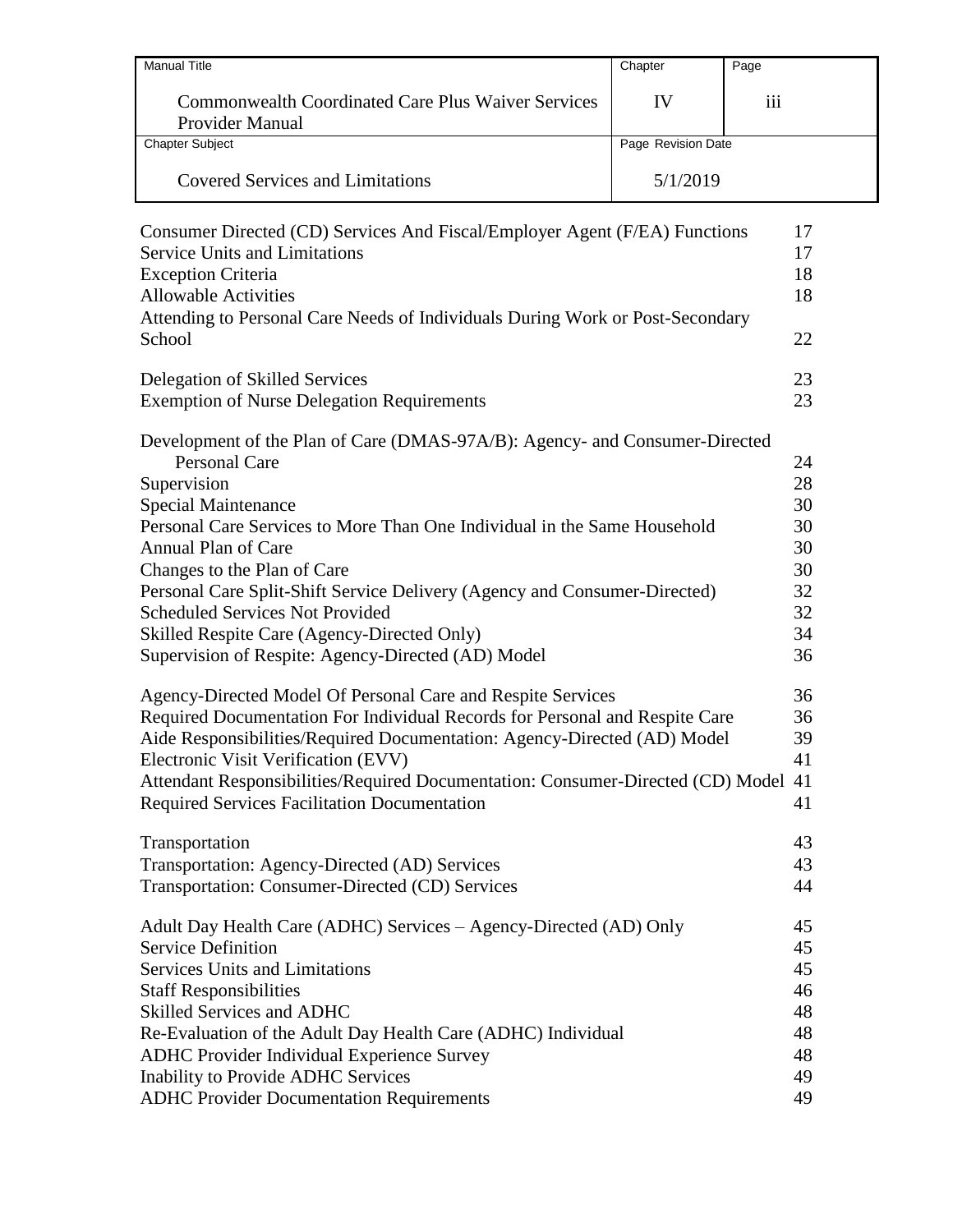| <b>Manual Title</b>                                                                 | Chapter            | Page     |
|-------------------------------------------------------------------------------------|--------------------|----------|
| <b>Commonwealth Coordinated Care Plus Waiver Services</b><br><b>Provider Manual</b> | IV                 | iv       |
| <b>Chapter Subject</b>                                                              | Page Revision Date |          |
| <b>Covered Services and Limitations</b>                                             | 5/1/2019           |          |
| <b>Initiation of ADHC Services</b>                                                  |                    | 51       |
| Increase in Days of Service                                                         |                    | 53       |
| Decrease in Days of Service (ADHC-Initiated Decrease)                               |                    | 53       |
| Personal Emergency Response System (PERS)                                           |                    | 54       |
| <b>Service Definition</b>                                                           |                    | 54       |
| Criteria<br><b>Service Units and Limitations</b>                                    |                    | 54<br>54 |
| <b>ADditional Pers Requirements</b>                                                 |                    | 55       |
| <b>Standards for Pers Equipment</b>                                                 |                    | 55       |
| <b>Provider Documentation Requirements</b>                                          |                    | 56       |
| Private Duty Nursing (PDN)                                                          |                    | 57       |
| Private Duty Nursing (PDN) Criteria                                                 |                    | 58       |
| Private Duty Nursing Agency Response to Referral                                    |                    | 60       |
| <b>DMAS PDN Initial Review</b>                                                      |                    | 60       |
| <b>Private Duty Nursing Services Visit Requirements</b>                             |                    | 61       |
| <b>Initial PDN Assessment Visit</b><br><b>Monthly Supervisory Visits</b>            |                    | 61<br>62 |
| Physician Supervision/Certification and Recertification for the Plan of Care        |                    | 63       |
| <b>RN Supervisor Responsiblities</b>                                                |                    | 65       |
| Two Agencies Providing Private Duty Nursing                                         |                    | 66       |
| <b>Congregate PDN</b>                                                               |                    | 67       |
| <b>DMAS Ongoing Review</b>                                                          |                    | 67       |
| Private Duty Nursing Service Units and Limitations                                  |                    | 68       |
| Decrease or Increase in PDN Hours                                                   |                    | 68       |
| PDN Documentation Requirements                                                      |                    | 69       |
| <b>Environmental Modifications</b>                                                  |                    | 72       |
| <b>Assistive Technology</b>                                                         |                    | 77       |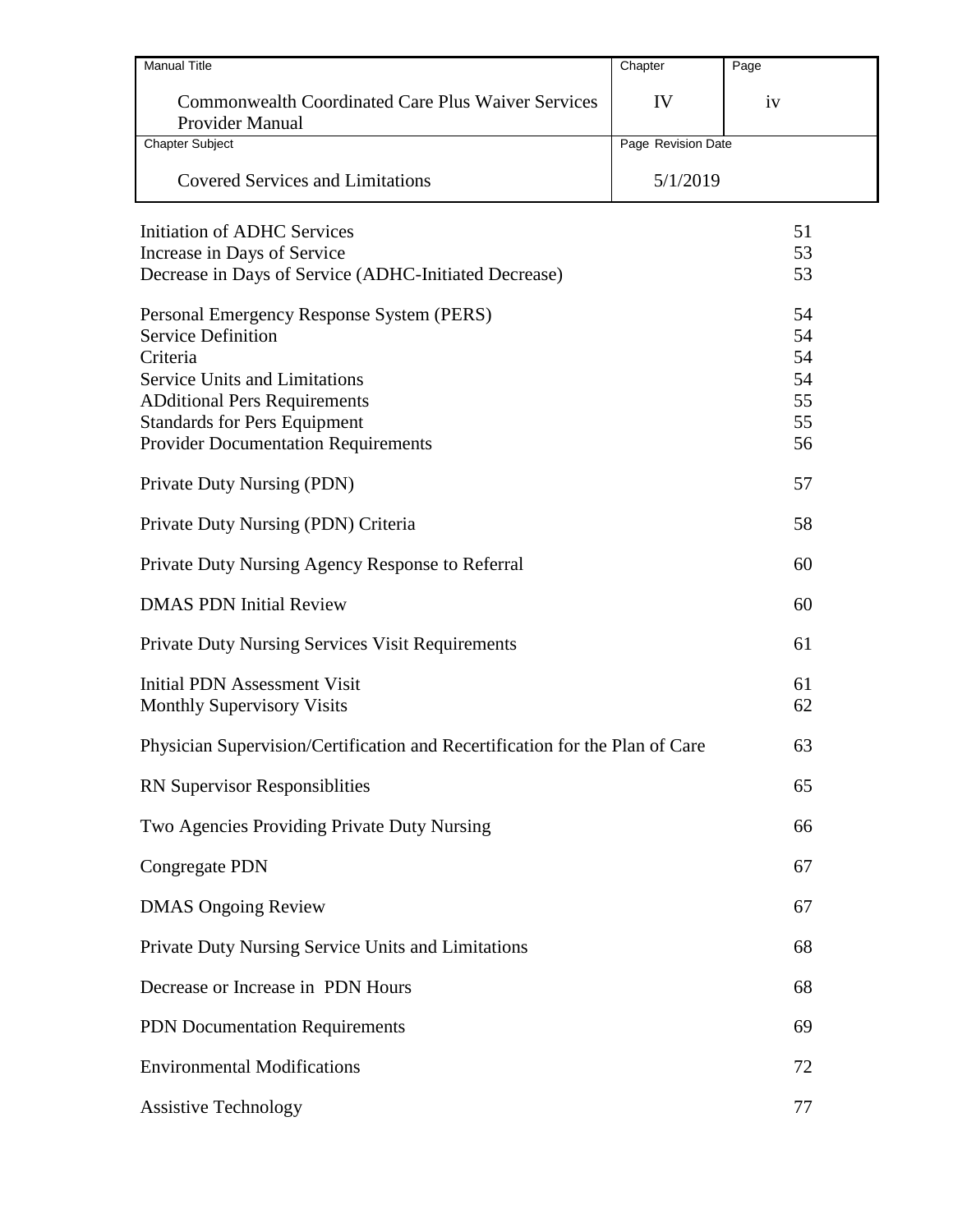| <b>Manual Title</b>                                                                                                                    | Chapter            | Page |
|----------------------------------------------------------------------------------------------------------------------------------------|--------------------|------|
| <b>Commonwealth Coordinated Care Plus Waiver Services</b><br>Provider Manual                                                           | IV                 | V    |
| <b>Chapter Subject</b>                                                                                                                 | Page Revision Date |      |
| <b>Covered Services and Limitations</b>                                                                                                | 5/1/2019           |      |
| Discontinuance or Change in Services by the Provider                                                                                   |                    | 84   |
| Decrease in Hours                                                                                                                      |                    | 84   |
| Increase in Hours                                                                                                                      |                    | 85   |
| Individual Health, Welfare and Safety Issues                                                                                           |                    | 87   |
| <b>Suspected Abuse or Neglect</b>                                                                                                      |                    | 88   |
| <b>Relation to Other Medicaid-Funded Home Care Services</b>                                                                            |                    | 89   |
| <b>Home Health</b>                                                                                                                     |                    | 89   |
| Hospice Care                                                                                                                           |                    | 89   |
| Simultaneous Provision of CCC Plus Waiver Services and Hospice Services                                                                |                    | 89   |
| Refusal of Services by the Individual                                                                                                  |                    | 90   |
| <b>Change of Residence</b>                                                                                                             |                    | 90   |
| Individuals with Communicable Diseases                                                                                                 |                    | 90   |
| Individuals with Mental Illness, Intellectual Disabilities, Developmental Disabilities, or<br>Related Conditions Approved for Services |                    | 91   |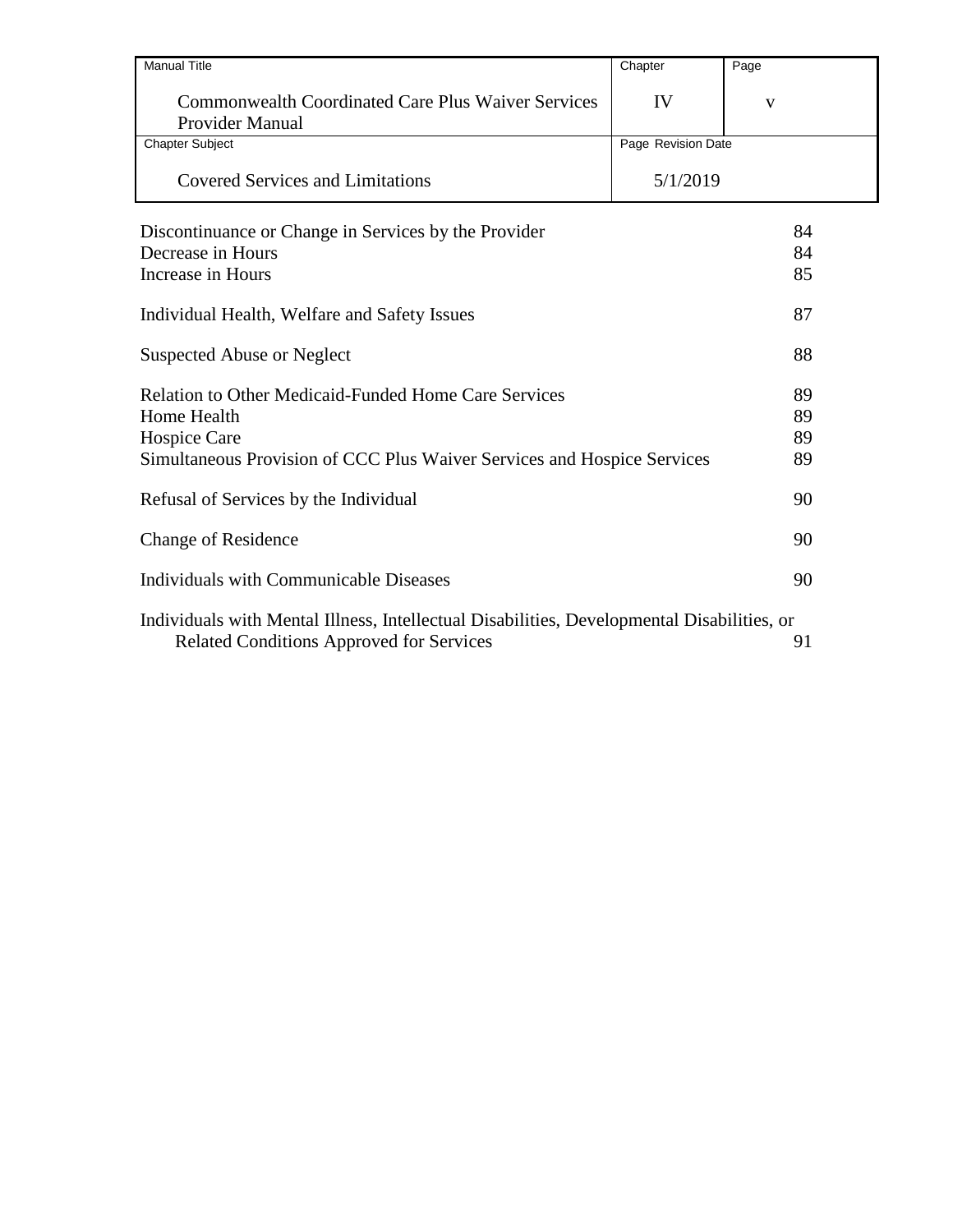| Manual Title                                                                 | Chapter            | Page |
|------------------------------------------------------------------------------|--------------------|------|
| <b>Commonwealth Coordinated Care Plus Waiver Services</b><br>Provider Manual | IV                 |      |
| <b>Chapter Subject</b>                                                       | Page Revision Date |      |
| <b>Covered Services and Limitations</b>                                      | 4/29/2019          |      |

# **CHAPTER IV COVERED SERVICES AND LIMITATIONS**

# <span id="page-5-0"></span>**INTRODUCTION**

The Commonwealth of Virginia offers the following home- and- community- based waivers under the Medical Assistance Program:

Commonwealth Coordinated Care (CCC Plus) Waiver; Family and Individual Supports (FIS) Waiver; Building Independence (BI); and Community Living (CL) Waiver

These waivers differ according to the populations they serve, the medical and functional criteria for eligibility, the long-term services and supports screening (LTSS Screening) process, and the services offered. Under no circumstances can an individual be enrolled in and receive services under more than one home- and community-based waiver during the same time period. However, individuals may be on a waiver and on a waiting list for another waiver at the same time if they meet criteria for both waivers.

The Medallion 4.0 managed care program focuses on providing high quality care for the Commonwealth's pregnant moms, children, and adults. The Medallion 4.0 Program covers new populations and FAMIS populations. Covered populations also include individuals with Third Party Liability (TPL) and those who receive Early Intervention (EI) Services.

The following link is to the Virginia State Law Portal where the Virginia Administrative Code (VAC) State Regulations are listed at: [https://law.lis.virginia.gov/admincode/title12/agency30/.](https://law.lis.virginia.gov/admincode/title12/agency30/)

Providers are responsible for knowing all of the regulations applicable to the programs and services they provide. This provider manual is a guidance document for services offered under the CCC Plus Waiver. It is written for the fee for service (FFS) providers. MCO health plans are expected to offer what is outlined in this manual; however, they may also choose to offer more services or benefits.

### <span id="page-5-1"></span>**COMMONWEALTH COORDINATED CARE PLUS (CCC PLUS) WAIVER**

The Department of Medical Assistance Services (DMAS) provides reimbursement for the services provided in the Commonwealth Coordinated Care Plus (CCC Plus) Waiver, which offers individuals an alternative to nursing facility placement. These services include: personal care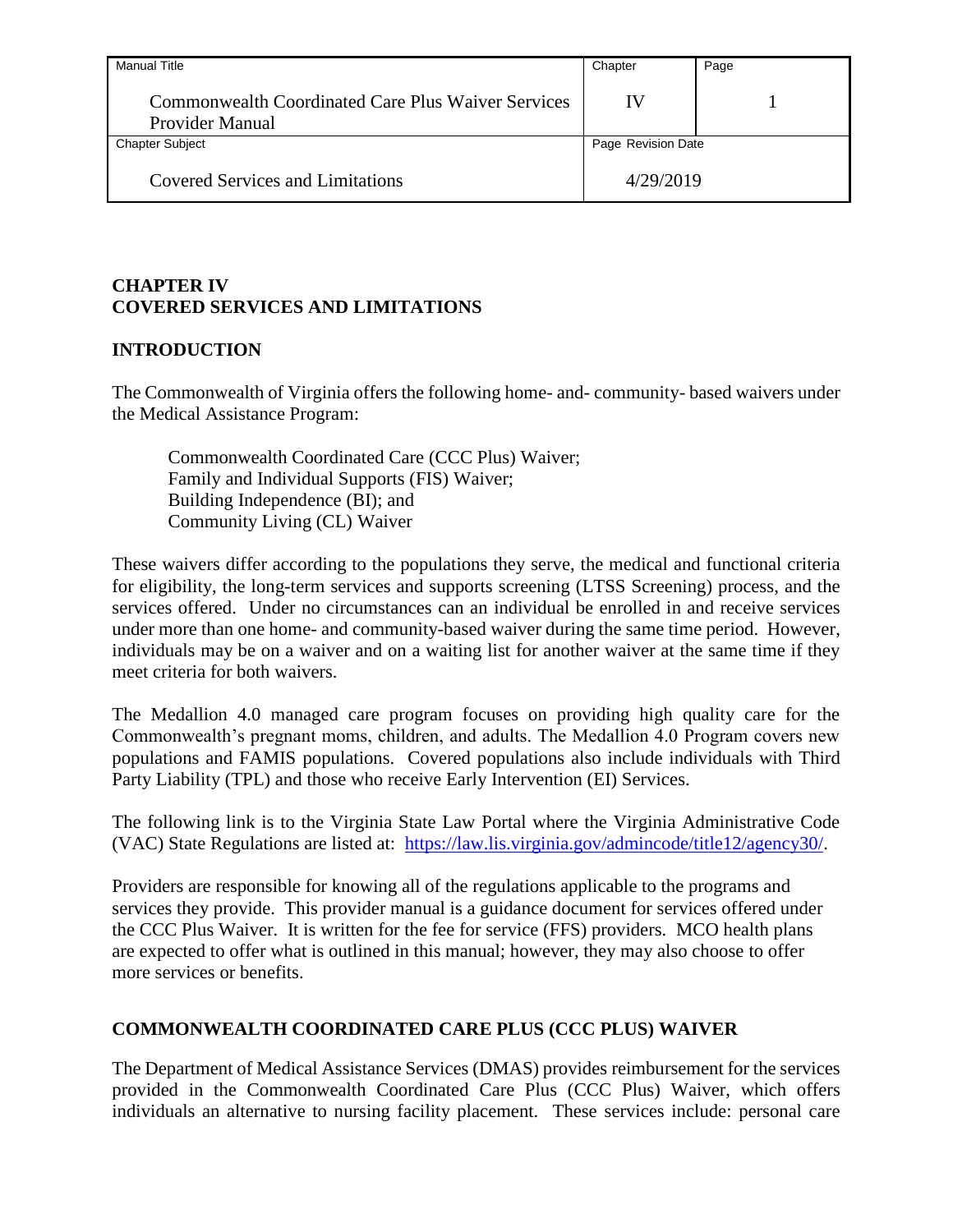| <b>Manual Title</b>                                                          | Chapter            | Page |
|------------------------------------------------------------------------------|--------------------|------|
| <b>Commonwealth Coordinated Care Plus Waiver Services</b><br>Provider Manual | IV                 |      |
| <b>Chapter Subject</b>                                                       | Page Revision Date |      |
| <b>Covered Services and Limitations</b>                                      | 5/1/2019           |      |

(agency and consumer-directed), respite (agency and consumer-directed) or skilled respite (agency directed), Adult Day Health Care (ADHC), Personal Emergency Response Systems (PERS) which may include medication monitoring, private duty nursing (PDN), assistive technology (AT), environmental modifications (EM), and transition services (for those individuals meeting criteria who are transitioning back to the community from a Nursing Facility, Specialized Care Facility or Long Stay Hospital).

The LTSS Screening Team (Community or Hospital screeners) must determine if the individual is eligible for CCC Plus Waiver services. DMAS or its service authorization (srv auth) contractor must authorize all waiver services in order for any provider, including consumer-directed attendants, to be reimbursed. Individuals may be authorized to receive services based on the documented need for the service(s) and the individual's choice of services and providers. For individuals participating in the CCC Plus program, the chosen Managed Care Organization (MCO) will provide srv auth functions.

# <span id="page-6-0"></span>**SCREENING PROCEDURES FOR CCC PLUS WAIVER SERVICES**

The LTSS Screening Team must have explored the individual's functional, medical, and nursing needs. If the individual is at risk of institutionalization within 30 days, the screeners must have also analyzed the specific service needs of the individual, and evaluated whether a service or combination of existing services is available to meet these needs. The LTSS Screening Team must educate individuals and their family/caregiver on alternative settings and services to provide the required care before making a referral for CCC Plus Waiver services. Refer to the Screening Provider Manual for Long Term Services and Supports (LTSS) available on the Medicaid web portal located at: [https://www.virginiamedicaid.dmas.virginia.gov/wps/portal/Home/.](https://www.virginiamedicaid.dmas.virginia.gov/wps/portal/Home/) The VAC Screening Regulations can be found on the Virginia State Law Portal located at: <https://law.lis.virginia.gov/admincode/title12/agency30/>(12 VAC 30-60-301 through 12 VAC 30-60-315).

Federal regulations governing Medicaid coverage of home- and community-based services in an approved waiver specify that services must only be provided to individuals who have a need for the level of care provided in the alternative institutional placement when there is a reasonable indication that an individual might need the services unless he or she receives home- orcommunity-based services. Under the CCC Plus Waiver, services may be furnished only to individuals:

- 1. Who meet the nursing facility criteria as outlined in the Medicaid Long Term Services and Supports (LTSS) Screening Manual;
- 2. Who are eligible for Medicaid;
- 3. For whom an appropriate, cost-effective Plan of Care can be established, including a viable back-up plan;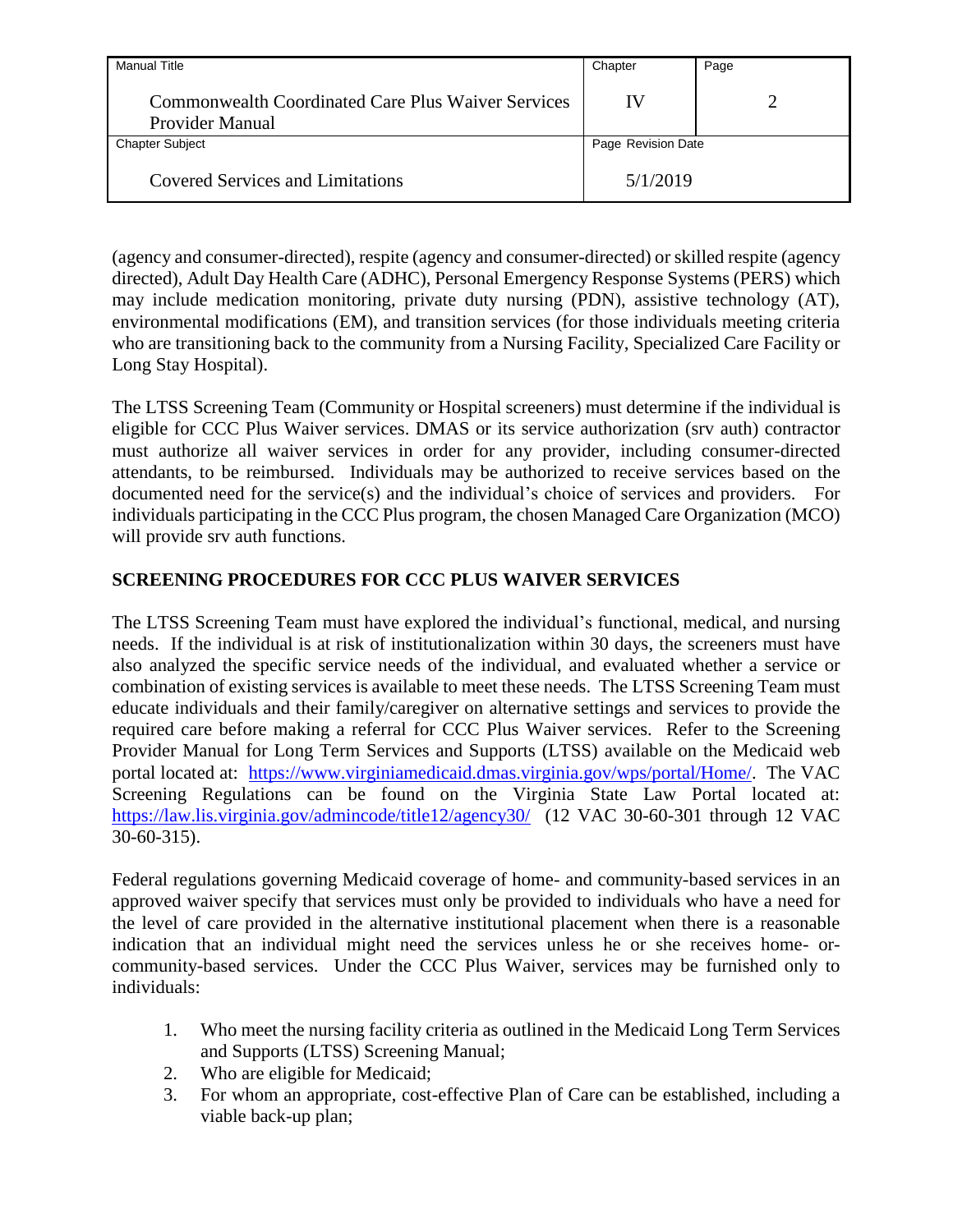| <b>Manual Title</b>                                                          | Chapter            | Page |
|------------------------------------------------------------------------------|--------------------|------|
| <b>Commonwealth Coordinated Care Plus Waiver Services</b><br>Provider Manual | IV                 |      |
| <b>Chapter Subject</b>                                                       | Page Revision Date |      |
| <b>Covered Services and Limitations</b>                                      | 5/1/2019           |      |

- 4. Who are not residents of nursing facilities (licensed by the Virginia Department of Health), or assisted living facilities (licensed by DSS) that serve 5 or more individuals;
- 5. When there are no other or insufficient community resources to meet the individuals' needs; and
- 6. Whose health, safety, and welfare in the home environment can be ensured.

CCC Plus Waiver services must be the critical services that enable the individual to remain at home rather than being placed in a nursing facility.

# <span id="page-7-0"></span>**AUTHORIZATION FOR MEDICAID PAYMENT OF CCC PLUS WAIVER SERVICES**

Screening by the LTSS Screening Team and authorization of CCC Plus Waiver services by the service authorization contractor is mandatory before Medicaid will reimburse for CCC Plus Waiver services.

Medicaid will not reimburse for any CCC Plus Waiver services delivered prior to the authorization date of the physician's signature on the DMAS-96. The date of this authorization cannot be made prior to the date on which the screening assessment is completed and the LTSS Screening Team makes a decision and signs the completed screening.

Reimbursement for CCC Plus Waiver services can only be made when there is a valid, approved service authorization that states the individual, specific service and units, dates of service, and the provider/services facilitator (SF). For more information regarding service authorization requirements, please refer to Appendix D of this manual.

# <span id="page-7-1"></span>**DETERMINATION OF MEDICAID ELIGIBILITY**

Every individual who applies for Medicaid-funded long-term services and supports must have his or her Medicaid eligibility evaluated, or re-evaluated, if already Medicaid eligible, by the local department of social services (LDSS) in the city or county in which he/she resides.

Medicaid will pay for CCC Plus Waiver services only after the LDSS has determined that the individual is eligible for medical assistance for the dates services are to be provided. For questions about eligibility criteria or an individual's eligibility status, contact the local LDSS eligibility worker.

# <span id="page-7-2"></span>**MEDICAID APPLICATION PENDING**

DMAS cannot reimburse for CCC Plus Waiver services unless: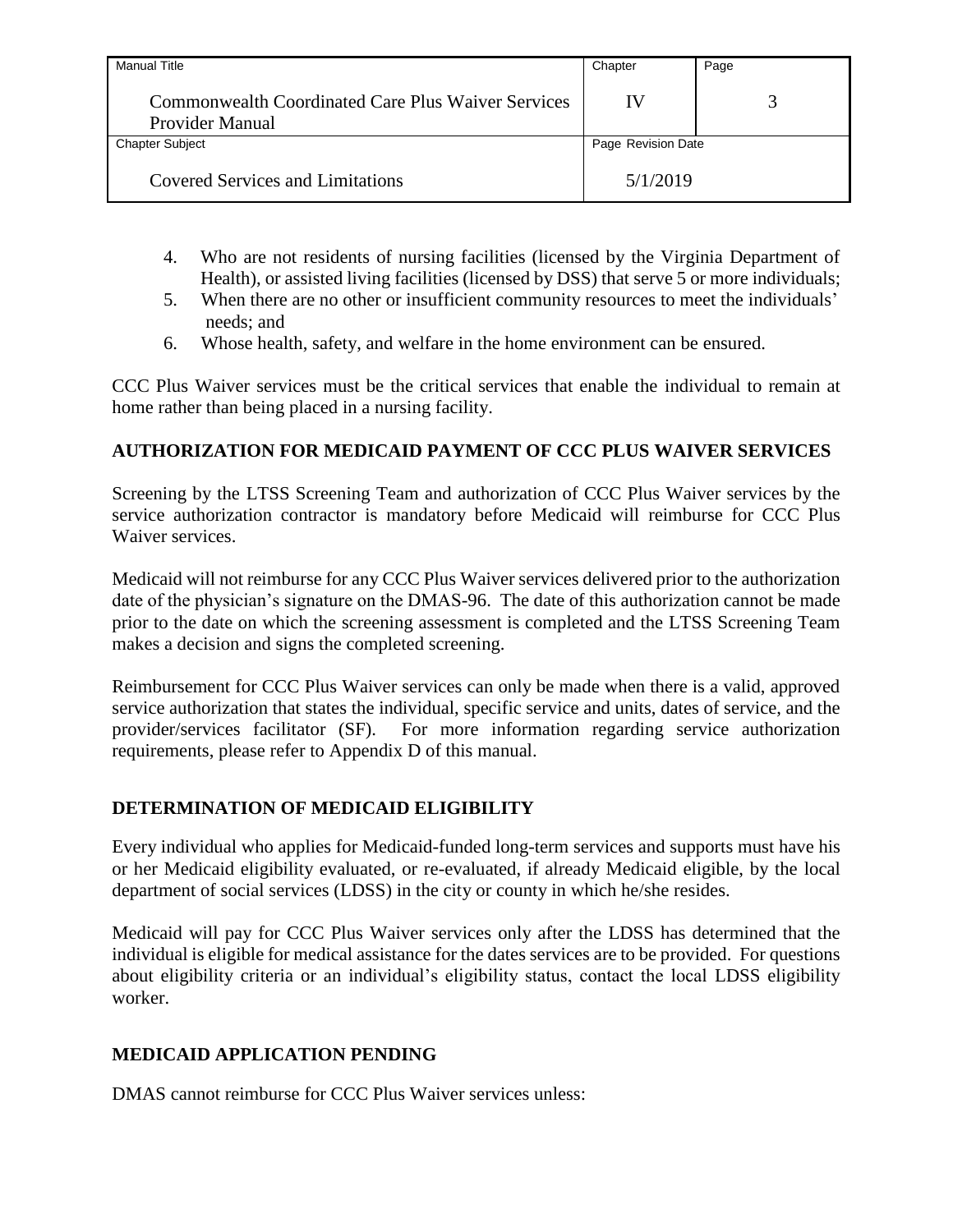| <b>Manual Title</b>                                                          | Chapter            | Page |
|------------------------------------------------------------------------------|--------------------|------|
| <b>Commonwealth Coordinated Care Plus Waiver Services</b><br>Provider Manual | IV                 | 4    |
| <b>Chapter Subject</b>                                                       | Page Revision Date |      |
| <b>Covered Services and Limitations</b>                                      | 5/1/2019           |      |

- 1. The screening has been completed by the LTSS Community Screening Team or hospital screener with a determination that the individual meets CCC Plus waiver criteria and waiver services are appropriate;
- 2. The authorization of CCC Plus Waiver services by the service authorization contractor has been completed;
- 3. The individual is Medicaid-eligible on the dates that services are rendered; and
- 4. The individual receives services that are covered under the CCC Plus Waiver as defined by DMAS.

There may be cases in which the individual has been assessed through the LTSS screening process and determined eligible for the CCC Plus Waiver, but Medicaid financial eligibility has not been determined/re-determined. In these cases, the provider/SF/consumer directed attendant may choose to provide services, while awaiting the financial eligibility decision by the LDSS regarding Medicaid financial eligibility, but does so without a guarantee of payment from DMAS. The provider/SF/attendant cannot bill for services provided until the provider/SF verifies that Medicaid has been approved for waiver services via a review either through the Medicall system or the Automated Response System (ARS) verification through the Medicaid web portal and service authorization has been obtained for the service, units, and dates of service.

In some instances, the provider/SF may accept a referral when the individual's Medicaid eligibility is in a pended status. In these instances, the provider/SF must continue to hold the enrollment package until obtaining a valid Medicaid number. If there is difficulty confirming the individual's eligibility status, contact the eligibility worker's supervisor in the LDSS and, if that person is unable to resolve the questions, contact the regional eligibility specialist. Information on regional offices can be found at the following Virginia Department of Social Services site: [http://www.dss.virginia.gov/division/regional\\_offices/index.cgi.](http://www.dss.virginia.gov/division/regional_offices/index.cgi)

The service authorization request must be submitted to the srv auth contractor within 10-business days of the receipt of verification of Medicaid eligibility in order for services to be authorized retroactively to the start of care date. No payment will be made for services until Medicaid eligibility is established and authorization has been obtained from the srv auth contractor.

No correspondence or invoices should be included with the enrollment or services requests other than the required forms and documentation as specified in Appendix D of this manual, and the Service Authorization Contractor's website. The srv auth contractor will ensure that level of care criteria and the appropriateness of CCC Plus Waiver services have been met. Any enrollment or service authorization request which is incomplete or submitted incorrectly will be pended by the srv auth contractor, and the provider/SF will be notified. The information must be submitted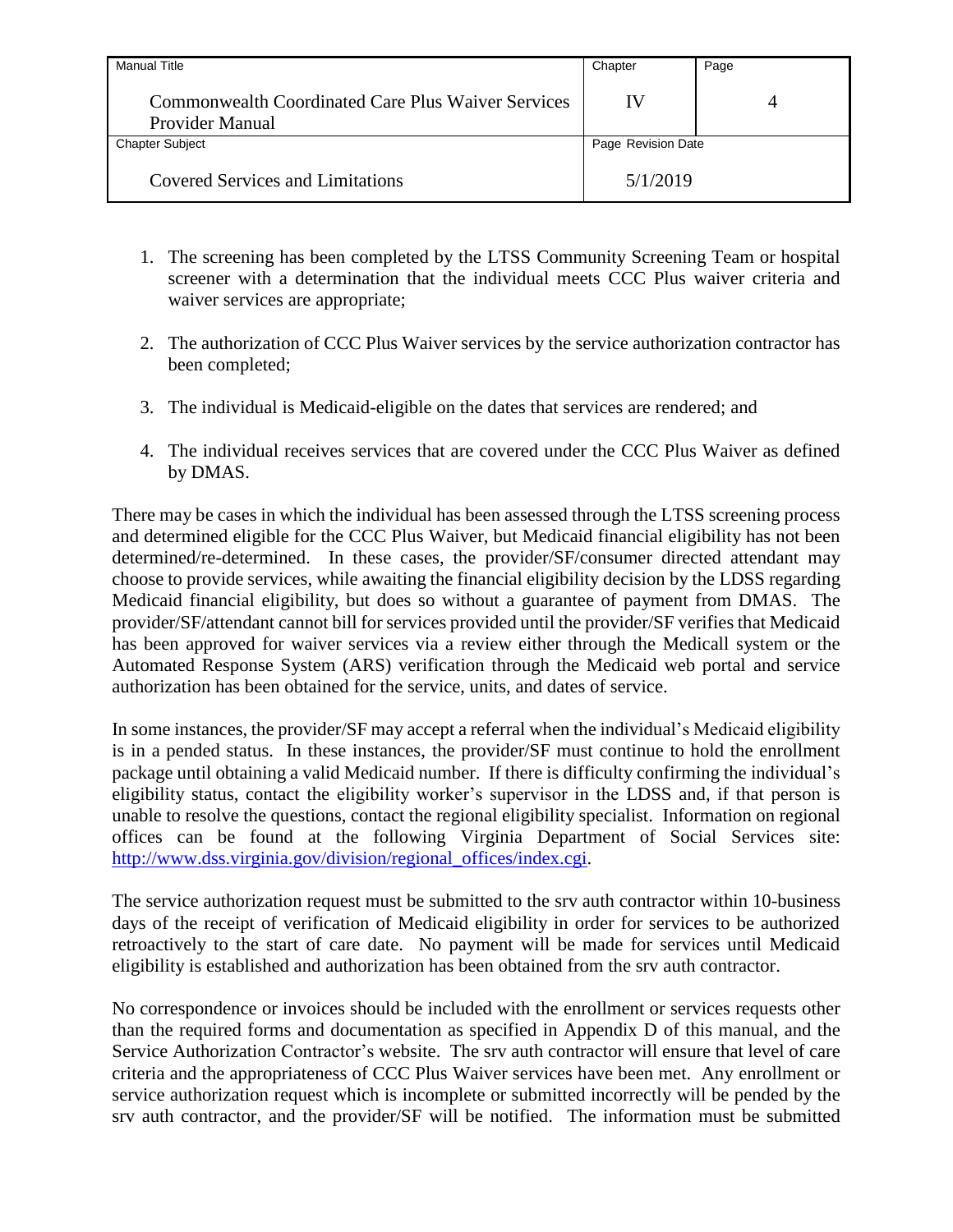| <b>Manual Title</b>                                                   | Chapter            | Page |
|-----------------------------------------------------------------------|--------------------|------|
| Commonwealth Coordinated Care Plus Waiver Services<br>Provider Manual | IV                 |      |
| <b>Chapter Subject</b>                                                | Page Revision Date |      |
| <b>Covered Services and Limitations</b>                               | 5/1/2019           |      |

within the timeframe given on the request for additional information notice or the request may be rejected, denied, or partially approved.

A computer-generated letter from the Medicaid Management Information System (MMIS) will be sent to the provider/SF and waiver individual confirming the authorized service, dates and units. For Consumer Directed (CD) services, the Fiscal/Employer Agent (F/EA) receives the authorization information when the letter is generated. Claims and CD timesheets may be paid at this time for services rendered.

# <span id="page-9-0"></span>**LONG TERM CARE COMMUNICATION FORM (DMAS-225)**

The LTC Communication Form (DMAS-225) is used by the LDSS to inform providers of Medicaid eligibility and to exchange information.

Immediately upon initiation of services, the provider/SF must send a DMAS-225 to the eligibility unit of the appropriate local LDSS indicating the provider/SF's first date of service delivery. The LDSS eligibility worker will complete an eligibility determination and notify the individual confirming the date the individual's Medicaid eligibility is effective, provide the Medicaid identification number and will notify the provider via the DMAS-225 of the outcome of the eligibility determination. The provider will be given the begin date of eligibility and the Medicaid identification number for the individual. A copy of this completed DMAS-225 must be kept by the provider/SF in the individual's record. The provider/SF must ensure that a completed DMAS-225 has been received from LDSS and is on file in the individual's record prior to billing for services rendered.

The personal/respite care agency, Adult Day Health Care (ADHC), or SF with the most authorized hours must forward a copy of the DMAS-225 form to all service providers when obtained. All providers must notify each other of any change, including discontinuation of services that occurs in the provision of services via the DMAS-225. When multiple providers are involved in the individual's care, the providers must coordinate the DMAS-225 process. A respite provider is responsible for the DMAS-225 only if respite is the sole service provided.

The provider/SF must notify the LDSS via the discharge DMAS-225 and the srv auth contractor electronically via Atrezzo Connect of the provider's/SF's last date-of-service delivery when any of the following circumstances occurs:

- An individual dies include the date of death;
- An individual is discharged or discontinued from services The date of discharge or discontinuation should be the last date services were rendered for that individual. This includes when the individual is discharged from one provider agency/SF and admitted to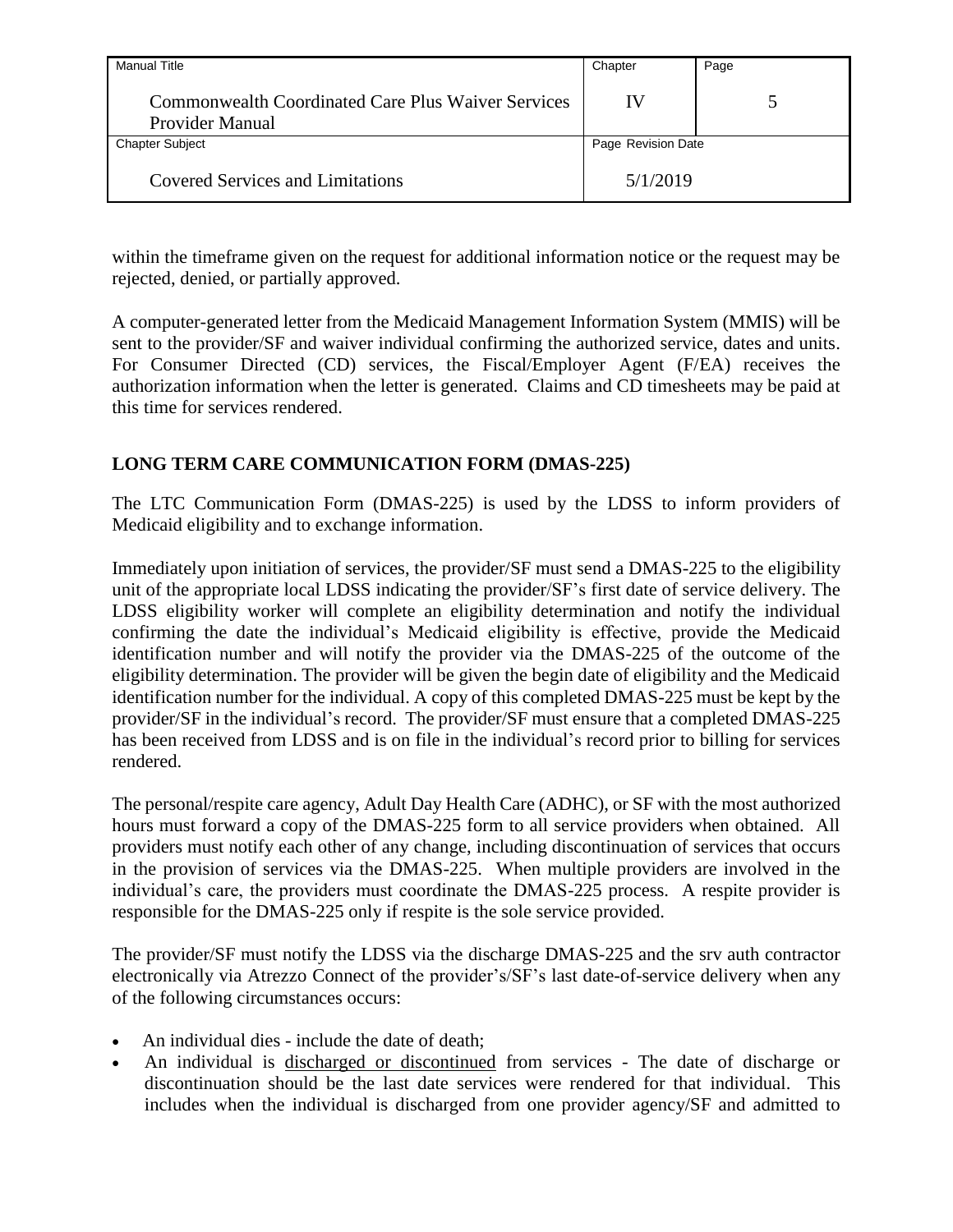| <b>Manual Title</b>                                                          | Chapter            | Page |
|------------------------------------------------------------------------------|--------------------|------|
| <b>Commonwealth Coordinated Care Plus Waiver Services</b><br>Provider Manual | IV                 |      |
| <b>Chapter Subject</b>                                                       | Page Revision Date |      |
| <b>Covered Services and Limitations</b>                                      | 5/1/2019           |      |

another; is admitted to a nursing facility or inpatient rehabilitation hospital (even for one day); or transfers from the CCC Plus waiver to another HCBS waiver or PACE; or

 Any other circumstances that cause services to cease or become interrupted for more than thirty (30) consecutive calendar days. Refer to the *Medicaid LTSS Screening* Provider Manual for more information on requirements for updated and new screenings.

The provider/SF must notify DMAS at: [LOCreview@dmas.virginia.gov](mailto:LOCreview@dmas.virginia.gov) and request a level of care review when an individual no longer meets criteria for the services or the level of care is in question. For providers working with the MCOs, refer to the Broadcast DMAS-31 notification for more information related to DMAS-225 process. The DMAS-31 notification is posted on the DMAS site under the Eligibility Section.

# <span id="page-10-0"></span>**PATIENT PAY AMOUNT**

Patient pay refers to the individual's obligation to pay towards the cost of long-term care services and supports, if the individual's income exceeds certain thresholds. The patient pay amount is determined by the LDSS. The LDSS calculates the monthly patient pay in the Virginia Case Management System (VaCMS) and notifies the individual of the amount. VaCMS transmits the patient pay amount to the MMIS. A patient pay determination is initiated when the provider notifies the LDSS via the Medicaid LTC Communication form (DMAS-225) that an individual on Medicaid has been approved for long-term care services or supports**.** Whenever there has been a change in the individual's income or circumstances the individual's patient pay amount must be re-evaluated.

The monthly patient pay amount is available to providers through multiple methods: the Automated Response System (ARS), the Virginia Medicaid Web Portal, Medicall and an electronic Health Care Eligibility Benefit Inquiry and Response transaction (270/271).

Patient pay is tracked monthly as claims are processed and deducted from each claim for longterm care services and supports included in the patient pay processing on a first in (date of adjudication) first out basis until fully deducted. These claims will post edit EOB 1750 (Patient Pay Processing Logic Applied). Patient pay will not be dedicated to a specific provider. Patient pay may be deducted from multiple providers for individuals receiving more than one service included in the automated patient pay processing in the month.

Providers must submit claims for all services, even if the provider does not expect reimbursement for a claim due to patient pay. MMIS is only able to track patient pay when a claim is submitted. Providers are responsible for collecting only the amount of patient pay that is deducted from their claim.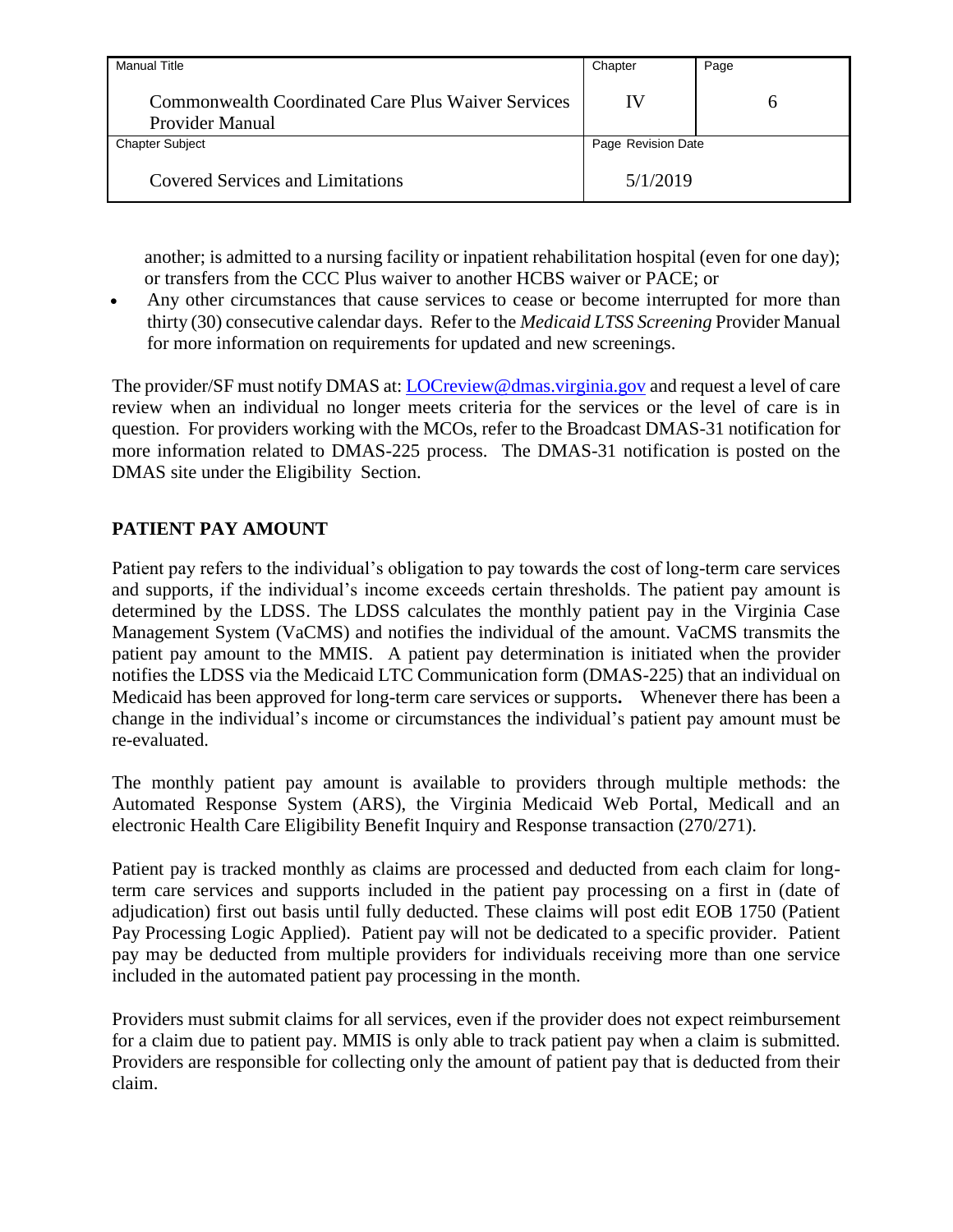| <b>Manual Title</b>                                                   | Chapter            | Page |
|-----------------------------------------------------------------------|--------------------|------|
| Commonwealth Coordinated Care Plus Waiver Services<br>Provider Manual | IV                 |      |
| <b>Chapter Subject</b>                                                | Page Revision Date |      |
| <b>Covered Services and Limitations</b>                               | 5/1/2019           |      |

Providers can use the patient pay in the MMIS as the initial basis for requesting payment from individuals but should be prepared to refund any excess amount collected to reconcile to the amount deducted from claims. This can happen when more than one provider bills for services furnished in a month.

Providers must send in the Medicaid LTC Communication form (DMAS-225) on a timely basis so that the LDSS can update patient pay in the VACMS/MMIS before new claims are processed. Providers should follow up with the LDSS if patient pay has not been updated in 30 days and escalate it to a supervisor if patient pay has not been updated in 45 days. Providers should contact the DMAS Provider HELPLINE if patient pay has not been updated in 60 days.

If patient pay is updated after claims are processed, those claims will not automatically be reprocessed. DMAS will receive a discrepancy report at the beginning of each month listing the paid claims associated with retroactive patient pay changes made during the prior month. DMAS will make manual adjustments for those claims using adjustment reason 1026 (Patient Payment Amount Changed). Depending on the volume, adjustments will be made within 30-60 days after receipt of the discrepancy report. Providers are to contact the DMAS HELPLINE if an adjustment is not made within this time frame.

Agency providers need to document how the actual patient pay amount was obtained. The Fiscal/Employer Agent (F/EA) is responsible for ensuring the patient pay amount is withheld from CD reimbursement.

### <span id="page-11-0"></span>**Patient Pay Collection for Consumer Direction (CD)**

The only exception to application of patient pay rules stated above is for those choosing to selfdirect (consumer direct) their personal care services. When consumer-directed personal care services are authorized, the Fiscal Employer Agent will be responsible for deducting patient pay from any payments made for consumer-directed services. In this situation, patient pay will not be deducted from other claims paid through the MMIS.

### <span id="page-11-1"></span>**Patient Pay when Respite Care is the Sole Service**

Respite care providers are only responsible for collecting the patient pay when respite care is the sole service authorized.

### <span id="page-11-2"></span>**NURSING FACILITY OR INPATIENT REHABILITATION HOSPITAL ADMISSION**

When a CCC Plus Waiver individual is admitted to a Nursing Facility (NF) or an Inpatient Rehabilitation Hospital, the waiver enrollment and service authorizations are automatically terminated. Upon discharge, the waiver provider/SF must submit an enrollment DMAS-225 to the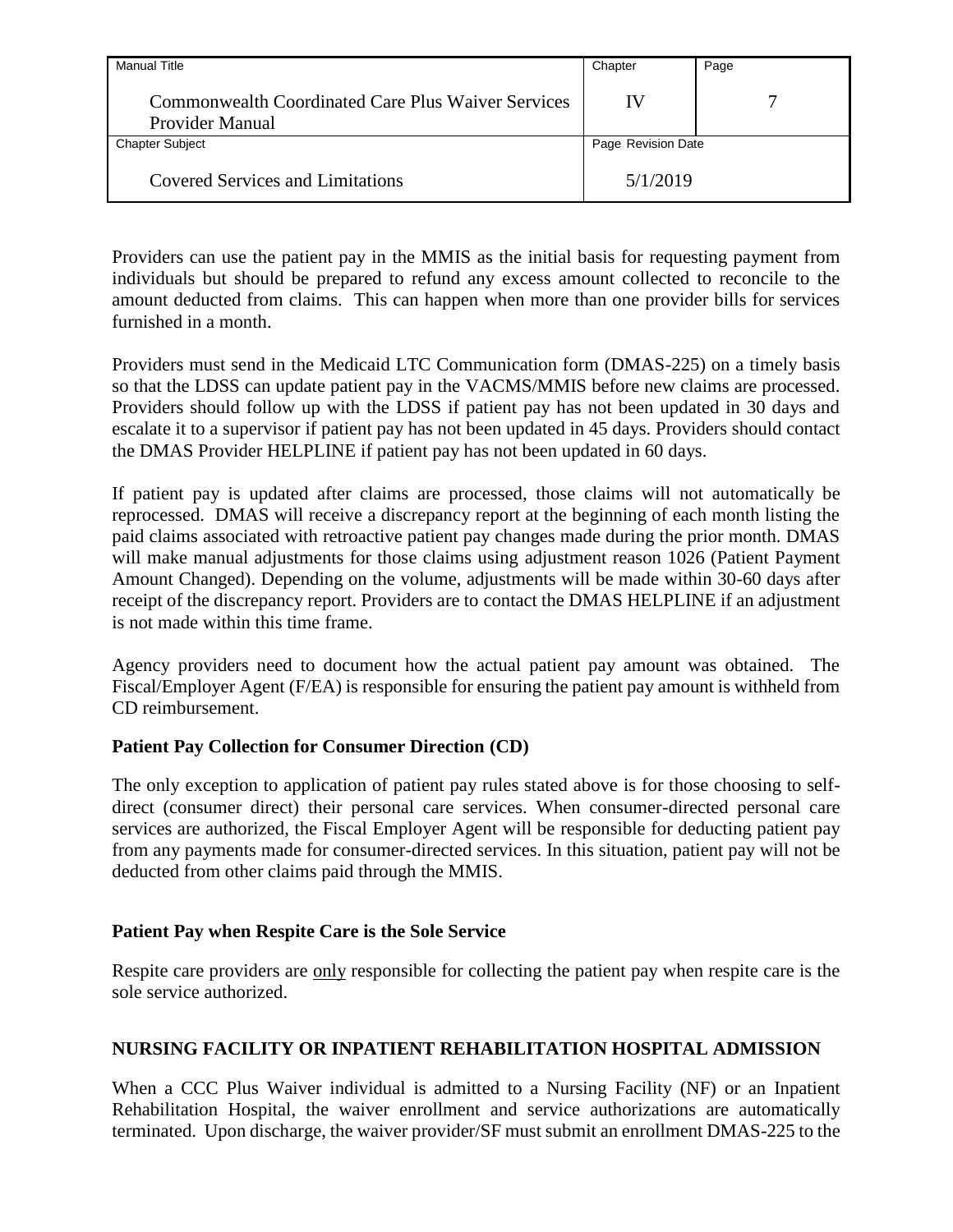| <b>Manual Title</b>                                                   | Chapter            | Page |
|-----------------------------------------------------------------------|--------------------|------|
| Commonwealth Coordinated Care Plus Waiver Services<br>Provider Manual | IV                 |      |
| <b>Chapter Subject</b>                                                | Page Revision Date |      |
| <b>Covered Services and Limitations</b>                               | 5/1/2019           |      |

LDSS, perform a new assessment, plan of care, etc. and request a new service authorization for services. Failure to request a new service authorization will result in non-payment to the waiver provider/SF/attendant until such time as all documentation requirements are met and a service authorization has been approved. Requests for readmission must be submitted within the same timeframes as new requests. If a service authorization is not approved for all dates of service or units, providers/SFs/attendants will not be reimbursed by DMAS for denied dates/units.

# <span id="page-12-0"></span>**HOSPITALIZATION OF INDIVIDUALS**

When an individual is hospitalized, the provider should contact the hospital discharge planner or hospital case management department to facilitate discharge planning. Information regarding transfers or plans for admission to a Nursing Facility or Inpatient Rehabilitation Hospital can be obtained through discussions with the hospital discharge planner. If the individual will not be returning to community-based services, the provider must discontinue services and send a DMAS-225 to the LDSS and a discharge request to the srv auth contractor that indicates the individual's last date of service with the provider.

If the individual or family member requests an increase in personal care hours following a hospitalization, the RN/SF must make a post-hospitalization visit to the individual's home and assess the need for the increase. The srv auth contractor will not approve an increase in hours until the individual is discharged home and the RN/SF has made the post hospital assessment visit.

### <span id="page-12-1"></span>**AGENCY-DIRECTED (AD) AND CONSUMER-DIRECTED (CD) MODELS OF SERVICE**

Individuals may receive Personal Care, ADHC, Respite (skilled and non-skilled), PDN and Personal Emergency Response System (PERS) through an agency-directed model of care. Individuals may also receive Personal Care and Non-skilled Respite through a consumer-directed model of care. The choice of the model of care is made freely by the individual or the caregiver, if the individual is not able to make a choice.

Medicaid payment is available only for services provided when: the individual is present, in accordance with an approved Plan of Care, the services are authorized, and a qualified provider is providing the services to the individual. DMAS will not pay for services rendered to or for the convenience of other members of the household (e.g., cleaning rooms, cooking meals, washing dishes or doing laundry etc. for the family).

An individual may receive CD services along with AD services. For example, an individual receiving CD personal care services can also receive ADHC or agency-directed personal care. However, individuals cannot simultaneously (same billable hours) receive multiple/duplicative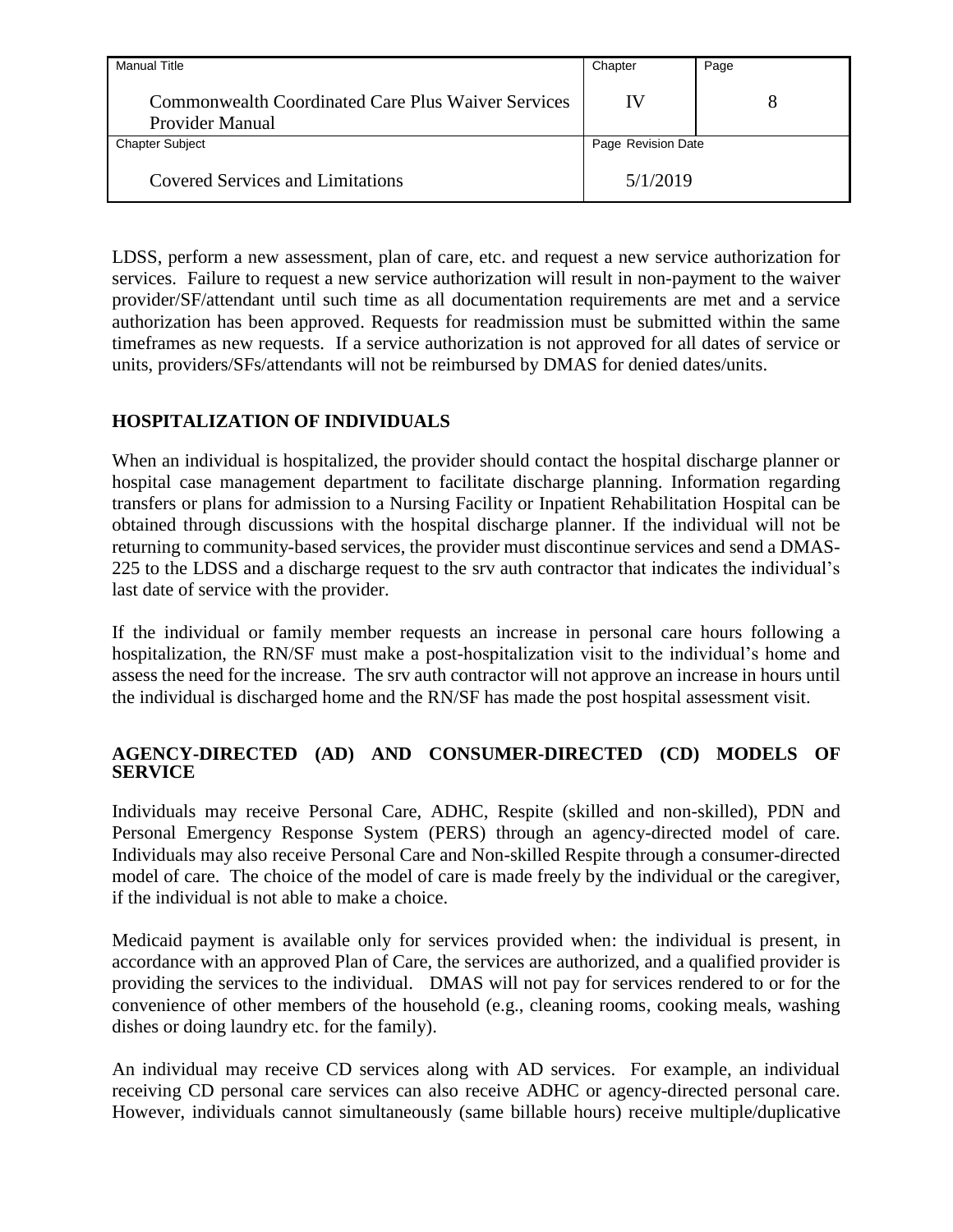| <b>Manual Title</b>                                                          | Chapter            | Page |
|------------------------------------------------------------------------------|--------------------|------|
| <b>Commonwealth Coordinated Care Plus Waiver Services</b><br>Provider Manual | IV                 | Q    |
| <b>Chapter Subject</b>                                                       | Page Revision Date |      |
| <b>Covered Services and Limitations</b>                                      | 5/1/2019           |      |

services. Simultaneous billing of personal care and respite care services is not permitted. For both AD and CD care, the individual must have a viable back-up plan (e.g. a family member, neighbor or friend willing and available to assist the individual, etc.) in case the personal care aide/attendant is unable to work as expected or terminates employment without prior notice. This is the responsibility of the individual and family and must be identified and documented on the Plan of Care. Individuals who do not have viable back-up plans are not eligible for waiver services until viable back-up plans have been developed.

For AD care, the provider must make a reasonable attempt to send a substitute aide; however, if this is not possible, the individual must have someone available to perform the services needed.

#### **Response to Referral: All Services**

The provider/SF shall not begin services for which they expect Medicaid payment until the screening packet is received from the LTSS Screening Team and not before the date authorized by the physician's signature on the DMAS-96. The provider must ensure the receipt of a complete and correct LTSS screening packet prior to starting care.

Individuals who are already receiving a CCC Plus Waiver service and have a need to receive an additional service must have this additional service authorized through the srv auth contractor. The provider shall not begin services prior to the date on the MMIS generated letter authorizing the additional service.

The provider/SF must determine, prior to accepting the referral from the LTSS Screening Team, whether they can adequately provide services to the individual. No referral shall be accepted unless the provider/SF has the staff to provide services, and the individual being referred appears appropriate for the provider's/SFs services. However, there may be instances where the provider/SF is unaware of a problem that will prohibit service delivery until the assessment is completed.

#### <span id="page-13-0"></span>**Response to Inappropriate Referral for Services**

The provider/SF should not initiate services if any one of the following is determined during the initial assessment:

- The individual is not appropriate for CCC Plus Waiver services due to health, safety, or welfare concerns;
- The provider cannot meet the individual's care needs; or
- An appropriate Plan of Care cannot be developed to meet the individual's needs.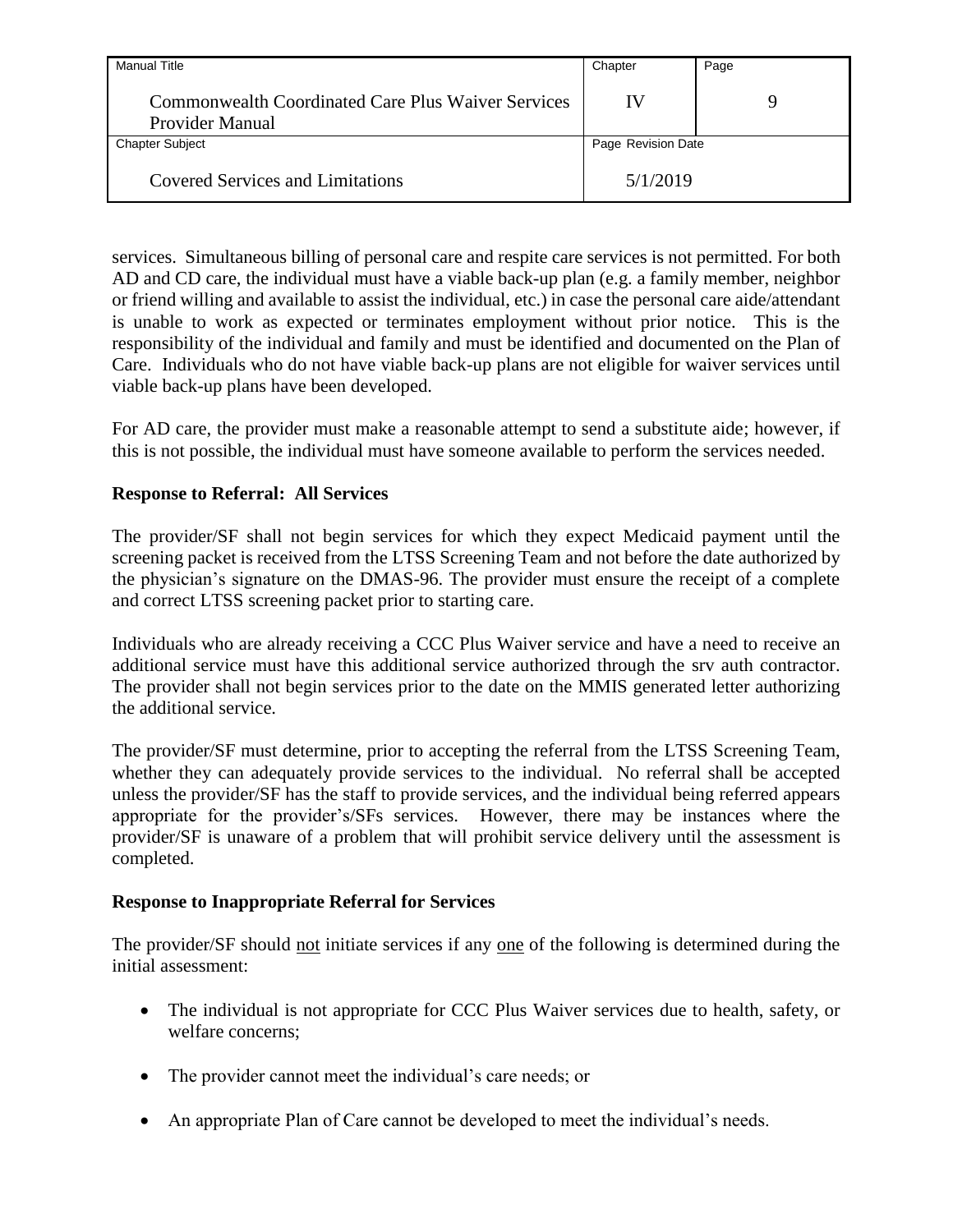| <b>Manual Title</b>                                                          | Chapter            | Page |
|------------------------------------------------------------------------------|--------------------|------|
| <b>Commonwealth Coordinated Care Plus Waiver Services</b><br>Provider Manual | IV                 | 10   |
| <b>Chapter Subject</b>                                                       | Page Revision Date |      |
| <b>Covered Services and Limitations</b>                                      | 5/1/2019           |      |

If the provider/SF determines that services should not be initiated, the provider/SF must send a denial letter to the individual which includes appeal rights and notify the eligibility worker at LDSS of this decision immediately. The individual will have 30 calendar days to appeal the decision.

If the provider does not initiate care because of the provider's inability to staff the case adequately, the provider must assist the individual with locating another provider. If there is no provider available in the community that is available to staff the case, the provider must inform the individual of this in writing. Providers should explore the possibility of ADHC, CD services, or AD services as an alternative service. If the lack of services creates a concern about the health, safety, or welfare of the individual, Adult Protective Services/Child Protective Services must be notified.

# <span id="page-14-0"></span>**PERSONAL CARE SERVICES: AGENCY AND CONSUMER DIRECTED**

Personal care services means a range of support services necessary to enable the individual to remain at or return home rather than enter a nursing facility or Long Stay Hospital and which includes assistance with (activities of daily living) (ADLs), and instrumental activities of daily living, (IADLs) access to the community, self-administration of medication, or other medical needs, supervision, and the monitoring of health status and physical condition.

Personal care services shall be provided by aides, within the scope of their licenses/certificates, as appropriate, under the agency-directed model; or by personal care attendants under the CD model of service delivery. Personal care is available as either agency-directed (AD) or consumer-directed (CD). These services may be provided in home and community settings to enable an individual to maintain the health status and functional skills necessary to live in the community, or to participate in community activities. The individual must require assistance with ADLs in order for personal care services to be authorized.

### <span id="page-14-1"></span>**Agency-Directed Model**

Individuals may choose agency directed services and select a personal care agency to provide their services. Once an agency has accepted the referral, services must be initiated by the RN Supervisor.

### <span id="page-14-2"></span>**Initial Assessment Visit**

The RN Supervisor must make an initial assessment visit on or before the start of care. An assessment visit must also be made when an individual is re-admitted after discharge from services or upon transfer from another provider. During this visit, the RN Supervisor must conduct and document all of the following activities: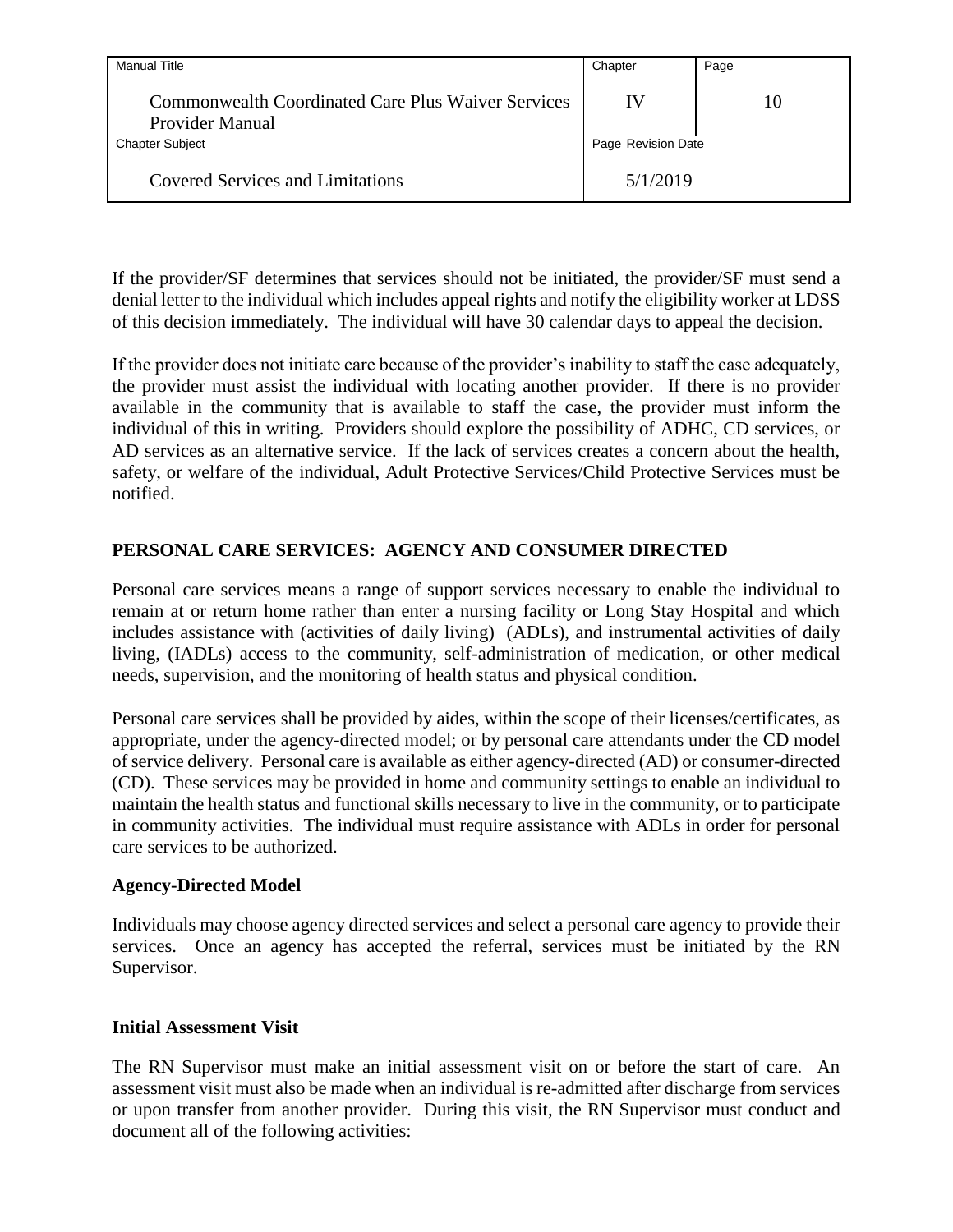| Manual Title                                                                        | Chapter            | Page |
|-------------------------------------------------------------------------------------|--------------------|------|
| <b>Commonwealth Coordinated Care Plus Waiver Services</b><br><b>Provider Manual</b> | IV                 | 11   |
| <b>Chapter Subject</b>                                                              | Page Revision Date |      |
| <b>Covered Services and Limitations</b>                                             | 5/1/2019           |      |

- Discuss the individual's support needs, preferences and review of the screening documents from the LTSS Screening Team;
- Assessment and completion of the Community-Based Care Individual Assessment Report (DMAS-99);
- The RN will identify, with the individual or family/caregiver, all individual needs to be addressed in the Plan of Care (DMAS 97-A/B) and develop a safe, appropriate Plan of Care that will meet the identified needs of the individual.

Children may receive personal care services under the waiver just as the adults.

- The RN will review the Plan of Care with the individual and/or the individual's family and the aide (if present), to ensure that there is complete understanding of the services that will be provided.
- The DMAS-97A/B must be completed with the individual's name, 12-digit Medicaid number, provider name and identification number, ADL composite score, RN signature, individual's signature and start-of-care date. (This is the date that the personal care aide actually begins providing care, and this date should also be the one used on the DMAS-225).
- Introduction of the aide to be assigned to the individual, if services start the same day. Each regularly assigned aide must be introduced to the individual by the RN Supervisor, or other staff (this may be done by telephone) and oriented to the individual's Plan of Care on or prior to the aide's start of care for that individual. The RN/LPN Supervisor must closely monitor every situation when a new aide is assigned to an individual so that any difficulties or questions are dealt with promptly.
- The RN must discuss and determine the appropriate frequency of supervisory visits with the individual/caregiver and document the discussion to include the individual's choice on the DMAS-99. The determination of supervisory visit frequency must be based on the individual's health and safety needs. The minimum frequency of these visits is every 90 calendar days.

### <span id="page-15-0"></span>**Follow-up Visit**

It is recommended that the RN/LPN return for a follow-up visit within 30 calendar days of the initial visit to assess the individual's needs and to make a determination as to whether the plan of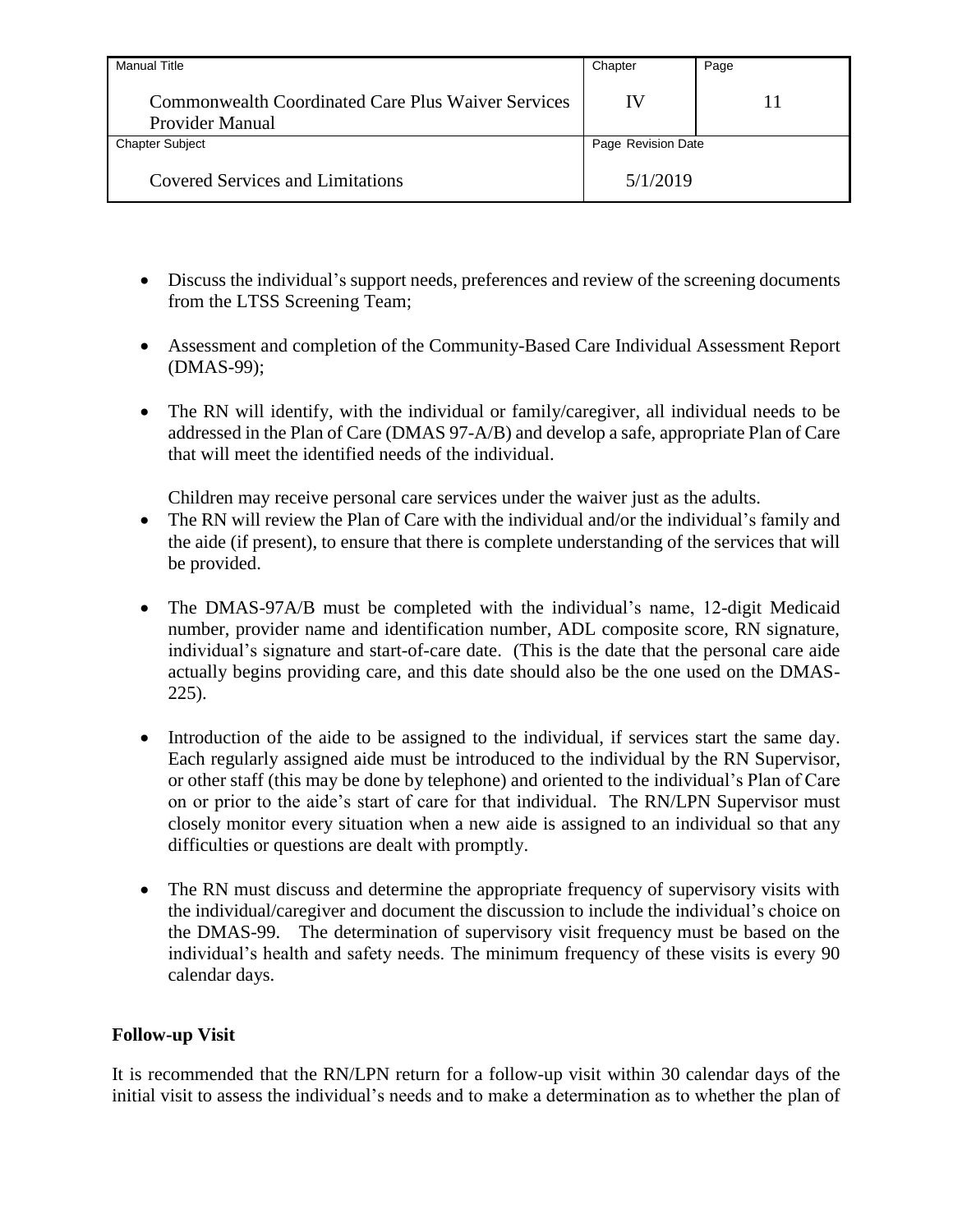| Manual Title                                                          | Chapter            | Page |
|-----------------------------------------------------------------------|--------------------|------|
| Commonwealth Coordinated Care Plus Waiver Services<br>Provider Manual | IV                 |      |
| <b>Chapter Subject</b>                                                | Page Revision Date |      |
| <b>Covered Services and Limitations</b>                               | 5/1/2019           |      |

care sufficiently meets the individual's needs. When conducted, this visit must be documented on the DMAS-99.

### <span id="page-16-0"></span>**RN Supervisory Visits**

The RN Supervisor must conduct home visits for the purpose of assessing the LPN Supervisor's performance as well as to assess the on-going needs of the individual and services received. The RN Supervisor must identify any gaps in the LPN's supervisor's ability to function competently and shall provide training as appropriate. The RN Supervisor must also conduct a reassessment of the individual's needs and evaluate the plan of care to ensure the services meets the individual's on-going needs. This visit must be conducted every 90 calendar days and documented in the individual's records.

#### <span id="page-16-1"></span>**RN/LPN Supervisory Visits**

The RN/LPN Supervisor shall make supervisory visits as often as needed to ensure both quality and appropriateness of services and to supervise personal care aides. The minimum frequency of these visits is every 90 calendar days.

During the RN/LPN Supervisory visit, the RN/LPN must determine if the Plan of Care continues to meet the individual's needs, and document the review of the plan. If it does not, then a new DMAS 97 A/B must be developed and if a change in the amount of hours is needed, the RN/LPN must submit the request to the srv auth contractor for review. Supporting documentation must be included for hours over the Level of Care (LOC) cap.

A RN/LPN Supervisor must be available to the aides by telephone at all times that an aide is providing services to an individual. A provider may contract with a RN to provide this service. Ongoing assessment of the aide's performance by the RN/LPN Supervisor is also expected to ensure the health, safety, and welfare of the individual.

If the supervising RN/LPN is unable to conduct the regular supervisory visit within required timeframes, it shall be documented in the waiver individual's record with the reasons for the delay. Such supervisory visits shall be conducted within 15 calendar days of the waiver individual's first availability.

Based on continuing evaluations of the aide's performance and the individual's needs, the RN/LPN Supervisor shall identify any gaps in the aide's ability to function competently and shall provide training as necessary. The RN/LPN Supervisor must also perform any subsequent evaluations or changes to the supporting documentation.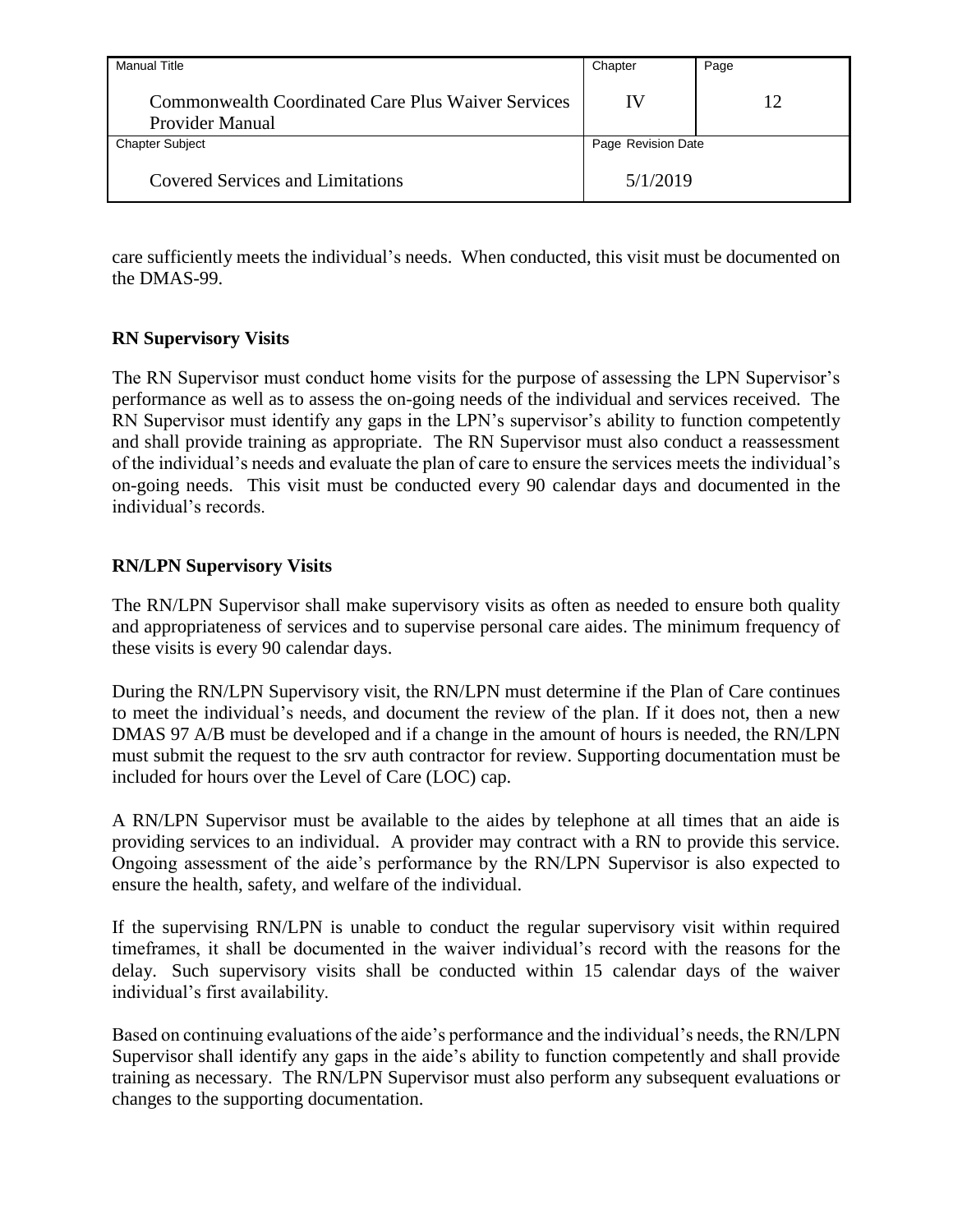| <b>Manual Title</b>                                                   | Chapter            | Page |
|-----------------------------------------------------------------------|--------------------|------|
| Commonwealth Coordinated Care Plus Waiver Services<br>Provider Manual | IV                 | 13   |
| <b>Chapter Subject</b>                                                | Page Revision Date |      |
| <b>Covered Services and Limitations</b>                               | 5/1/2019           |      |

# <span id="page-17-0"></span>**Consumer-Directed (CD) Model**

Individuals choosing to receive services through the CD model may do so by choosing a SF to provide the training and guidance needed to be an employer. As the employer, the individual is responsible for hiring, training, supervising, and firing attendants. The individual may choose to designate a person to serve as the employer on his/her behalf. The individual or the chosen designee is the Employer of Record (EOR). If the individual is under 18 years of age the parent or responsible adult must serve as the EOR. A person serving as the EOR cannot be the paid caregiver, attendant, or SF. An EOR can only serve on behalf of one individual. The only exception to this is that EORs can serve on behalf of multiple individuals only if the individuals reside at the same address.

All CD services must be authorized by the srv auth contractor and require the services of a SF.

Specific duties of the individual or EOR, as the employer of the CD personal care attendant, include checking references, determining that the employee meets basic qualifications, submitting required hiring documentation to the fiscal employer agent (F/EA), training, supervising performance, and submitting time sheets to the F/EA on a consistent and timely basis. CD attendants are not eligible for Worker's Compensation.

**Service Facilitation H2000 Comprehensive Visit:** The SF initiates services with the individual upon accepting the referral of service from the LTSS Screening Team. The SF must make an initial comprehensive home visit prior to the start of care by an attendant. During the visit, the SF will work with the individual or family/caregiver to identify all support needs of the individual to be addressed in the Plan of Care. Based on the information discussed and together with the individual or family/caregiver the SF will develop a safe, appropriate Plan of Care that will meet the identified needs of the individual. The initial comprehensive visit is done only once upon the individual's entry into the service. If an individual changes SFs or the individual subsequently adds another CD service, the new provider must conduct and bill for a reassessment visit in lieu of a comprehensive visit.

**Consumer (Individual) Training (S5109):** The SF, using the Employer of Record Manual must provide the individual/EOR with training on the responsibilities as an employer within seven days of the completion of the comprehensive visit (SFs may complete the comprehensive visit and individual training in the same day, if appropriate). To assure that the training content for Employee Management Training meets the acceptable requirements, the SF must use the DMAS CD EOR Manual found on the DMAS website at www.dmas.virginia.gov. The SF must also follow the checklist outlined in the Consumer-Directed Individual Comprehensive Training Form (DMAS-488). This is an outline of the subjects that DMAS requires the SF to cover during the training. The SF must check each subject on the form after it has been covered, and obtain the required signatures and dates. This form must be maintained in the individual's record and be available for review by DMAS staff or DMAS contracted entity. The SF will ensure that the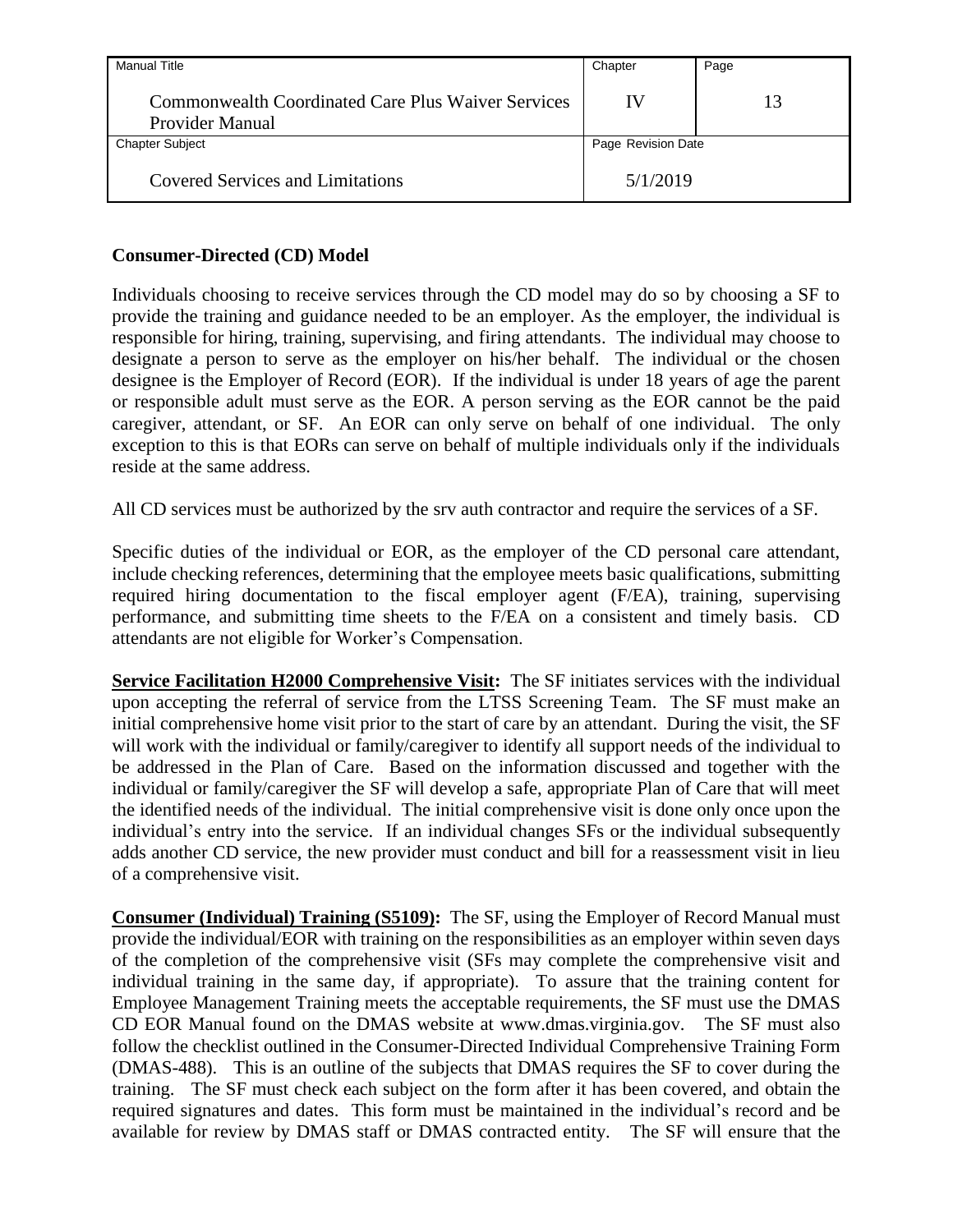| <b>Manual Title</b>                                                   | Chapter            | Page |
|-----------------------------------------------------------------------|--------------------|------|
| Commonwealth Coordinated Care Plus Waiver Services<br>Provider Manual | IV                 | 14   |
| <b>Chapter Subject</b>                                                | Page Revision Date |      |
| <b>Covered Services and Limitations</b>                               | 5/1/2019           |      |

individual/EOR understands his/her rights and responsibilities in the program and signs all of the Participation Agreements including the DMAS-486 and DMAS-489. These forms must be signed before the individual can begin employing an attendant in the program. The SF should also provide assistance in filling out employer forms in the Employer of Record Welcome Packet that is received from the F/EA.

NOTE: This training is for the employer of the attendant. The SF must not offer training of any type to the attendant.

Individuals have the right to choose, hire, and employ an attendant whom they know has been convicted of a crime that is not prohibited in the applicable sections of the Code of Virginia (32.1- 162.9:1), as may be amended from time to time. When doing so, individuals and family members/caregivers must understand this decision and that the consequences thereof are their sole responsibility. The Individual/Employer Acceptance of Responsibility for Employment form must be completed and submitted to the F/EA.

**Routine On-site Visits (99509):** After the comprehensive visit, it is recommended that the SF conduct two in-home routine visits within 60 calendar days of the comprehensive visit (once every 30 calendar days), to monitor the individual/EOR's ability to hire and maintain attendants, to monitor the individual's Plan of Care and assess both the quality and appropriateness of the services being provided.

After the first two routine in-home visits, the SF and individual can decide how frequent the routine on-site visits will be; however, a face-to-face meeting with the individual must be conducted at least every 90 days for personal care. For respite care, a face to face meeting with the individual must be conducted every six months, or upon the usage of 240 hours of respite, whichever comes first, when it is provided as a sole service, to ensure appropriateness of services (including reassessments at least every 6 months). The SF must review the individual's status, make any needed adjustments to the plan of care, and provide any necessary information to the individual and record all significant contacts in the individual's record.

If the SF is unable to make a visit due to inclement weather or the individual is not available, the SF must document on a progress note in the individual's record the reason for the delay in the visit and document when the next visit will occur. Such routine on site visits shall be conducted within 15 calendar days of the waiver individual's first availability.

During visits with the individual, the SF must observe, evaluate, and consult with the individual/EOR, family/caregiver as appropriate and document the adequacy and appropriateness of the CD services with regard to the individual's current functioning and cognitive status, medical and social needs, and the established Plan of Care on the DMAS-99. The individual's satisfaction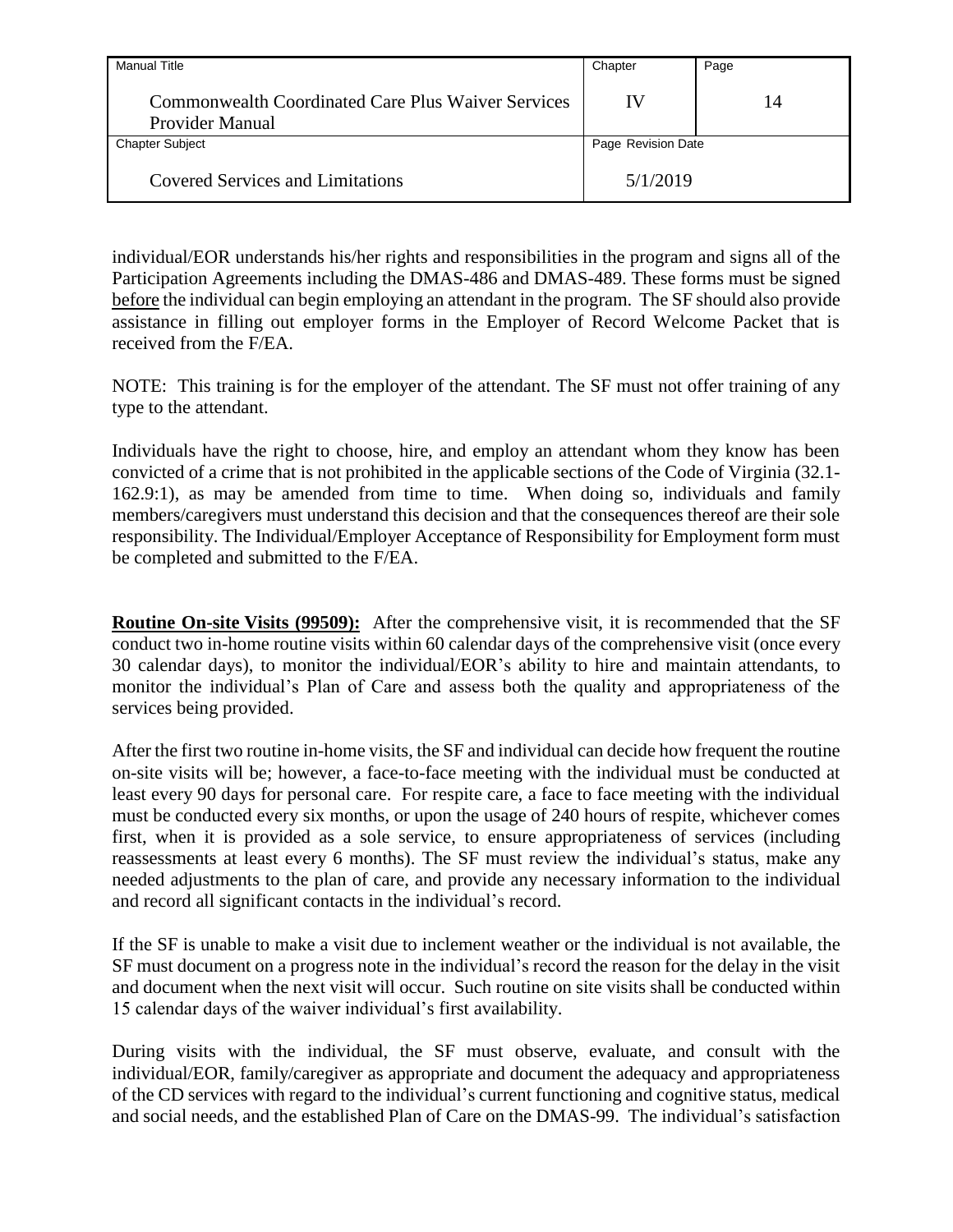| <b>Manual Title</b>                                                   | Chapter            | Page |
|-----------------------------------------------------------------------|--------------------|------|
| Commonwealth Coordinated Care Plus Waiver Services<br>Provider Manual | IV                 | 15   |
| <b>Chapter Subject</b>                                                | Page Revision Date |      |
| <b>Covered Services and Limitations</b>                               | 5/1/2019           |      |

with the type and amount of service must be discussed. The SF must determine if the Plan of Care continues to meet the individual's needs, and document the review of the plan. If it does not, then a new DMAS-97 A/B must be developed and if a change in the amount of hours is needed, the SF must submit the request to the srv auth contractor for review. For hours over the LOC maximum, supporting documentation must be submitted with the service authorization request and the requested hours are not approved retroactive.

The SF must also review copies of the time sheets at least quarterly or more frequently as appropriate to ensure that the hours of service provided are consistent with the Plan of Care. Timesheets may be viewed on the F/EA web portal. If discrepancies are identified in the time sheets in relation to the plan of care, the SF must contact the individual or EOR to resolve discrepancies. If there are consistently discrepancies in the time sheets and training has been offered to the individual/EOR, the SF must meet with the individual/EOR to determine if CD services remain appropriate (i.e., that the individual or EOR can manage the services).

#### The SF's documentation of the routine on-site visit must include:

- Whether CD services are adequate to meet the individual's needs and whether changes to the Plan of Care need to be made;
- Any suspected abuse, neglect, or exploitation and to whom it was reported. This must be reported to the Virginia Department of Social Services; Adult Protective Services (APS) or Child Protective services (CPS), as appropriate;
- Hospitalization or change in medical condition, functioning, cognitive status, or social support;
- The individual's or family's /caregiver's (as appropriate) satisfaction with services;
- The presence or absence of the attendant in the home during the visit;
- Any change in who is employed as the attendant. The F/EA cannot pay for any services until a completed packet is received for each employee;
- Dates of and reasons for any service lapses (hospitalization admission, attendant not available, etc.); and
- In addition to the information that must be documented in the SF's routine visit summary, there are several areas (such as bowel/bladder programs, range of motion exercises, catheter and wound care, etc.) that, when they are part of an individual's Plan of Care due to physician's orders, require monitoring by the individual's primary health care professional or a RN and special documentation by the SF of their ongoing completion and the personal care attendant's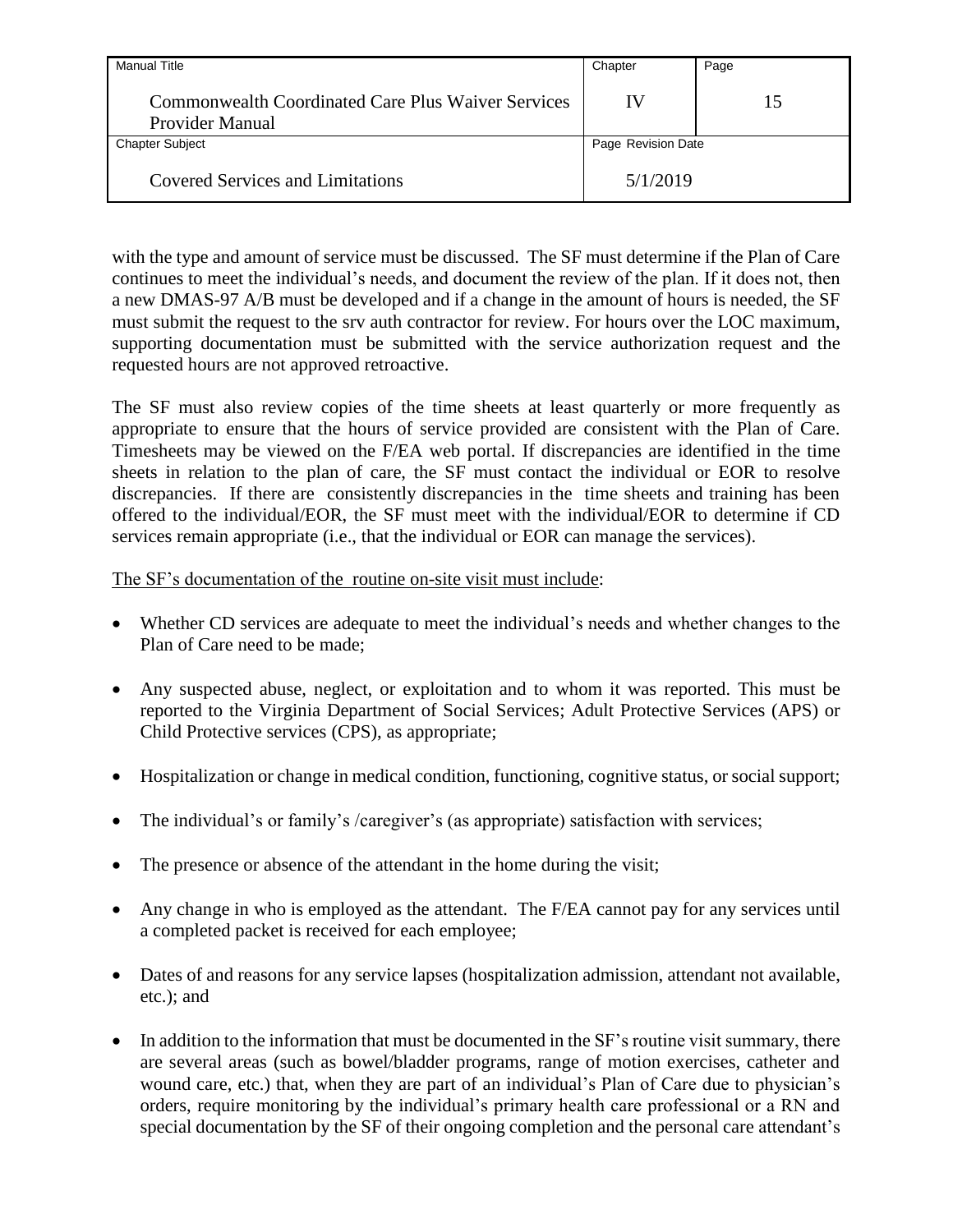| <b>Manual Title</b>                                                   | Chapter            | Page |
|-----------------------------------------------------------------------|--------------------|------|
| Commonwealth Coordinated Care Plus Waiver Services<br>Provider Manual | IV                 | 16   |
| <b>Chapter Subject</b>                                                | Page Revision Date |      |
| <b>Covered Services and Limitations</b>                               | 5/1/2019           |      |

qualifications to perform these tasks. See this chapter for additional information about the delegation of skilled services.

**Reassessment Visit** (**T1028)**: At least every six months for personal care or when respite is the sole service, the SF must meet with the individual or family member/caregiver to conduct a reassessment of the individual's current functional and social support status and a complete summary of all services reviewed. Documentation of the reassessment visit must include a complete review of the individual's needs and available supports and a review of the Plan of Care. The reassessment visit must be documented on a DMAS-99.

On-going Monitoring Activities: The SF is responsible for counseling an individual/EOR regarding the responsibilities as an employer; requesting from the srv auth contractor any changes of the individual's Plan of Care as needed; consulting with the individual/EOR or family member/caregiver as needed; and discussing with the individual the need for additional community based services. The SF must be available by telephone to individuals receiving CD services during normal business hours, have voice mail capability, and return phone calls within one business day. The SF is not responsible for supervision of personal care attendants and has no authority in hiring/firing attendants. The EOR is solely responsible for attendant supervision.

If the SF determines that the health, safety, or welfare of the individual may be in jeopardy, the SF is responsible for making the appropriate referrals that may include APS/CPS, or if the person is unable to self-direct services a referral to an agency directed service provider may be appropriate.

**Management Training** (**S5116):** This training is provided by the SF upon the request of the individual/EOR during an on-site visit. This training provided to the individual/EOR is to assist in understanding employer-related activities. Management training must not be used to train the attendant.

Management training can also be used to reimburse the SF for the costs of tuberculosis screening, cardiopulmonary resuscitation certification (CPR), and annual flu immunizations for attendants, as needed. The SF can bill DMAS for the costs of these requirements on behalf of the individual by billing for these costs in management training units and maintaining documentation of these costs in the individual's file.

**Verification of Time Sheets**: The SF shall review copies of the time sheets quarterly or more frequently as appropriate to ensure that the hours of service provided are consistent with the Plan of Care. Timesheets may be viewed on the F/EA web portal. If the individual, acting as the employer, is unable to sign the time sheet, the individual may make an "X" or a family/caregiver may sign on his behalf. If the individual is unable to sign or make an "X," the SF must make a notation in the front of the individual's record that "individual is unable to sign."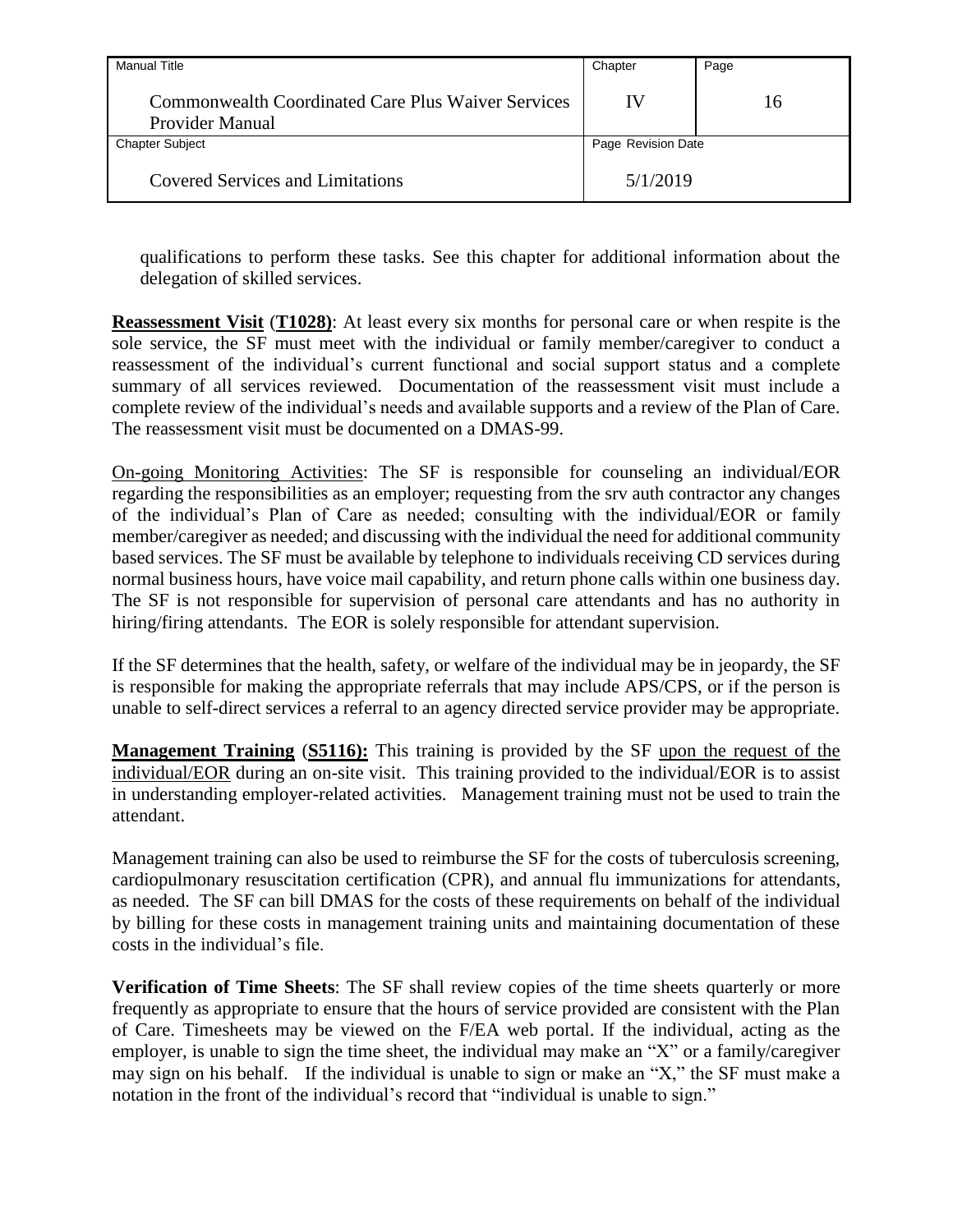| Manual Title                                                          | Chapter            | Page |
|-----------------------------------------------------------------------|--------------------|------|
| Commonwealth Coordinated Care Plus Waiver Services<br>Provider Manual | IV                 |      |
| <b>Chapter Subject</b>                                                | Page Revision Date |      |
| <b>Covered Services and Limitations</b>                               | 5/1/2019           |      |

If discrepancies are identified in the time sheets in relation to the plan of care, etc., the SF must contact the individual or EOR to resolve discrepancies. If there are consistently discrepancies in the time sheets and training has been offered to the individual/EOR, the SF must meet with the individual/EOR to determine if CD services remain appropriate (i.e., that the individual or EOR can manage the services).

### <span id="page-21-0"></span>**Consumer Directed (CD) Services and Fiscal/Employer Agent (F/EA) Functions**

The F/EA performs payroll activities on behalf of the EOR. This allows the individual to use waiver funds to hire and pay attendants. DMAS contracts with the F/EA to ensure that payment to the attendant is based on the approved service authorization which documents the number of hours and services and time sheets approved by the EOR. Time worked by attendants is paid based on 15 minute units. The F/EA keeps payment records, and follows all tax rules on the EOR's behalf.

The SF or F/EA will provide a packet of employment information and necessary forms to the individual/EOR. The forms must be completed and returned to the F/EA before the attendant can be employed. The F/EA will handle responsibilities for the individual for paying the attendant and the related employment taxes. The F/EA will process all necessary employer related forms with the Internal Revenue Services (IRS) in order to complete these duties.

Criminal Record and Child Protective Services (CPS) Registry Check: The F/EA performs required criminal record checks for all attendants. When an attendant is providing services to an individual under 18 years of age the F/EA will screen attendants through the DSS CPS Central Registry. See the Employment Packet for more information. The F/EA will provide the individual/EOR with the results of the criminal record request and/or the CPS check and document in the individual's F/EA record that the individual or family member/caregiver has been informed of the results of the criminal record or CPS registry check. If the attendant has been convicted of crimes described in 12 VAC 30-90-180, or if the registry confirms a founded complaint on the attendant, the attendant will no longer be reimbursed under this program for services provided to the individual effective on the date the individual or EOR was notified of the criminal record/CPS registry finding.

#### <span id="page-21-1"></span>**Service Units and Limitations**

The unit of service for personal care services is one hour. Payment is available only for allowable activities that are authorized and provided by a qualified provider in accordance with an approved Plan of Care when the individual is present. Personal care services are limited to the hours specified in the Plan of Care.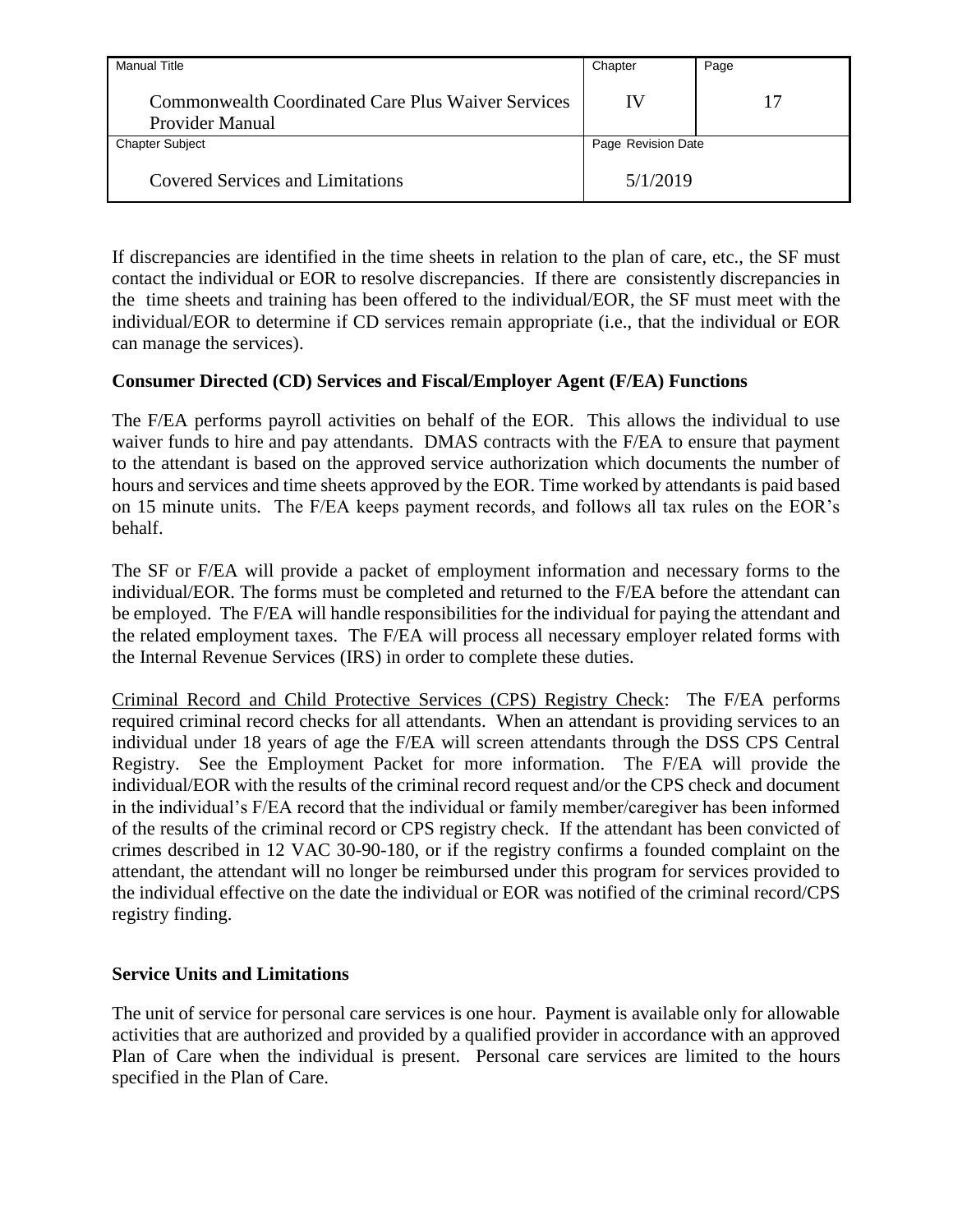| <b>Manual Title</b>                                                   | Chapter            | Page |
|-----------------------------------------------------------------------|--------------------|------|
| Commonwealth Coordinated Care Plus Waiver Services<br>Provider Manual | IV                 | 18   |
| <b>Chapter Subject</b>                                                | Page Revision Date |      |
| <b>Covered Services and Limitations</b>                               | 5/1/2019           |      |

NOTE: There is a 56 hour per week limit for personal care services. For individuals who require more than 56 hours per week of personal care services, specific exception criteria must be met.

# <span id="page-22-0"></span>**Exception Criteria**

The following criteria will be applied by providers when seeking an exception to the 56 hour per week limit for personal care services (whether the services are agency directed or consumer directed or a combination of agency and consumer-directed services).

The waiver individual must have one or more of the following which documents the increase risk of institutionalization:

- 1. Documentation of dependencies in all of the following activities of daily living: bathing, dressing, transferring, toileting, and eating/feeding, as defined by the current admission screening criteria. (Verification submitted to the srv auth contractor and documented on the questionnaire); OR
- 2. Documentation of dependencies in both Behavior and Orientation as defined by the current admission screening criteria. (Verification submitted to the srv auth contractor and documented on the questionnaire); OR
- 3. Documentation from the LDSS that the individual currently has an open case with either Adult Protective Services (APS) or Child Protective Services (CPS) (as described in subdivisions (1) and (2) of this subdivision) and is in need of additional services above the 56 hour per week cap. Documentation can be in the form of a phone log contact or any other documentation provided. (Submitted to the srv auth contractor via attestation.)
	- APS: Is defined as a substantiated APS case with a disposition of needs for protective services and the adult accepts the needed services.
	- CPS: Is defined as being open to CPS investigation if it is either founded OR a completed family assessment documents the case with moderate or high risk.

When submitting attestation information, upon post payment review and/or Quality Management Review (QMR), should documentation regarding proof of attestation submitted to the srv auth contractor is absent in the clinical record, the provider's reimbursement may be subject to retraction and/or a referral to the Medicaid Fraud Control Unit (MFCU) initiated.

### <span id="page-22-1"></span>**Allowable Activities**

Allowable activities for personal care tasks that are performed in accordance with the *Virginia Administrative Code 18VAC90-20-420 et.seq. Delegation of Nursing Tasks and Procedures and the Code of Virginia § 54.1-3001(12)* regarding health care tasks directed by the consumer are also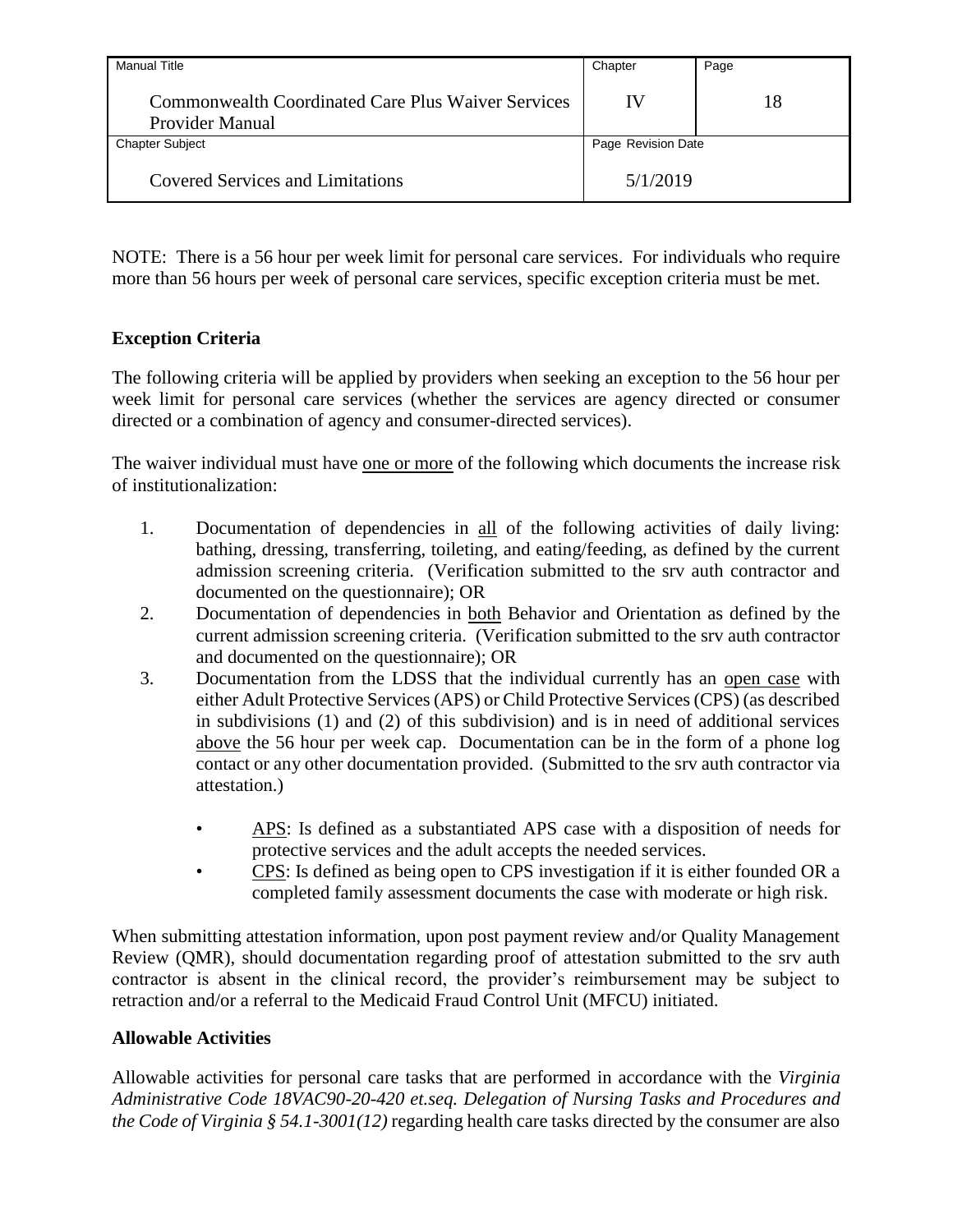| <b>Manual Title</b>                                                          | Chapter            | Page |
|------------------------------------------------------------------------------|--------------------|------|
| <b>Commonwealth Coordinated Care Plus Waiver Services</b><br>Provider Manual | IV                 | 19   |
| <b>Chapter Subject</b>                                                       | Page Revision Date |      |
| <b>Covered Services and Limitations</b>                                      | 5/1/2019           |      |

allowable. See this chapter for additional information. For services or tasks delegated in accordance with nurse delegation requirements, the RN must be available to the aide/attendant and be able to respond to any complications immediately. Whenever an aide/attendant is performing any physician-ordered procedure, the delegating RN must document on the DMAS-99 or nursing progress note that the aide/attendant's correct performance of the procedure is being observed and supervised by the RN. This must be documented at least quarterly.

#### **The allowable activities for personal care services include the following:**

- 1. Assistance with activities of daily living (ADLs) such as: bathing or showering, toileting, dressing, transferring, etc.;
- 2. Assistance with monitoring health status and physical condition;
- 3. Assistance with self–administration of medication (not to include in any way determining the dosage of medication or the direct administration of medication) and other medical needs;
- 4. Assistance with preparation and eating of meals, cleaning dishes and eating areas related to the individual's meal (preparation of only the individual's meal is allowed);
- 5. Assistance with instrumental activities of daily living (IADLs) related to the care needs of the individual such as participant focused housekeeping activities including bed making, dusting, vacuuming, laundry, and grocery shopping, etc., when specified in the individual's Plan of Care and essential to the individual's health or welfare. These activities are limited to those areas that are affected by the individual's direct use and not expected to be performed by the primary caregiver;
- 6. General support to assure the safety of the individual;
- 7. Providing routine skin care, such as applying lotion to dry skin, not to include topical medications or any type of product with an "active ingredient";
- 8. Assistance and support needed by the individual to assure safety and allow the individual to participate in social, recreational, and community activities;
- 9. Accompanying the individual to appointments or meetings when personal care is needed. For AD services, this must be approved by the agency RN supervisor;
- 10. Administration of bowel programs by the aide/attendant under special training and supervision, as allowed via nurse delegation or in accordance with the *Code of Virginia. § 54.1-3001(12*). Certain conditions exist that would contraindicate having the aide/attendant perform a bowel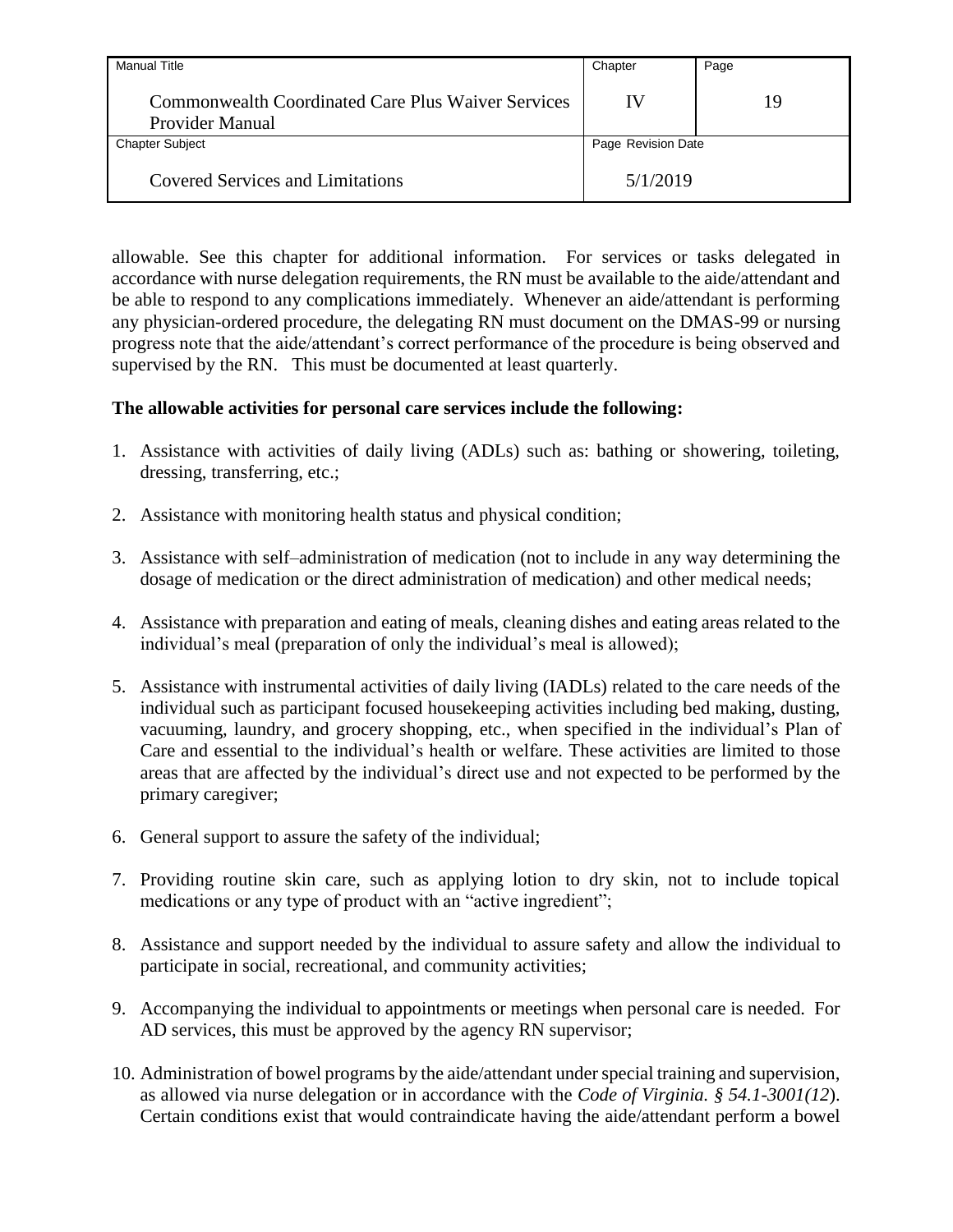| <b>Manual Title</b>                                                          | Chapter            | Page |
|------------------------------------------------------------------------------|--------------------|------|
| <b>Commonwealth Coordinated Care Plus Waiver Services</b><br>Provider Manual | IV                 | 20   |
| <b>Chapter Subject</b>                                                       | Page Revision Date |      |
| Covered Services and Limitations                                             | 5/1/2019           |      |

program (i.e., patients prone to dysreflexia such as high level quadriplegics, head and spinal cord injured patients, and some stroke patients). Enemas and laxatives cannot be administered by the aide, even if they are included as part of the bowel program. (Suppositories are an exception to this and can be administered if ordered by the physician as part of a bowel program). Replacement of a colostomy bag as part of the bath is included and may be performed by the aide/attendant. Removal of feces, impacted material, and digital stimulation are not permitted and must be performed by a qualified health professional when these activities are included in the bowel program. The above procedures must only be administered with a physician order;

- 11. Administration of range-of-motion (ROM) exercises by the aide/attendant under special training and supervision, as allowed via nurse delegation. For nurse-delegated ROM, a physician must order ROM exercises every six (6) months or more frequently if changes in the individual's condition occurs. This order from the physician must specify that the individual requires ROM and the frequency to be administered. The aide/attendant may perform ROM when he/she has been instructed by the RN Supervisor in the administration of ROM exercises, and the aide/attendant's correct performance of these exercises has been witnessed and documented by the RN Supervisor. This does not include strengthening exercises, resistance exercises, or exercises aimed at retraining muscle groups. The aide/attendant is only permitted to perform those ROM exercises used to maintain current range of motion without encountering resistance. The RN Supervisor will check the ROM on the supervisory visits and will make adjustments to the exercises as often as necessary according to the physician's orders;
- 12. Wound Care: The aide can perform routine wound care, which does not include sterile treatment or sterile dressings. A physician must order wound care (even routine which does not include sterile technique) every six (6) months or more frequently if changes in the individual's condition occurs. This includes care of a decubitus, which is superficial or does not exceed Stage I. Normal wound care includes washing the area, drying the area, and applying dry dressings as instructed by the RN Supervisor. This does not include the application of any creams, ointments, sprays, powders, or occlusive dressings (such as hydrocolloids and transparencies);
- 13. Catheter Care: When routine care of a urinary catheter is to be provided by the personal care aide, the RN Supervisor must indicate in the initial RN Supervisor note that the aide is providing catheter care and what instructions the aide has received from the RN Supervisor regarding this care. For condom catheters, the RN Supervisor must observe the initial application of the condom catheter and documentation must indicate the aide's ability to perform this procedure. The same procedure must be followed when substitute aides provide condom catheter care. Instruction by the RN Supervisor must include training of the aide regarding knowledge of the circumstances that require immediate reporting to the RN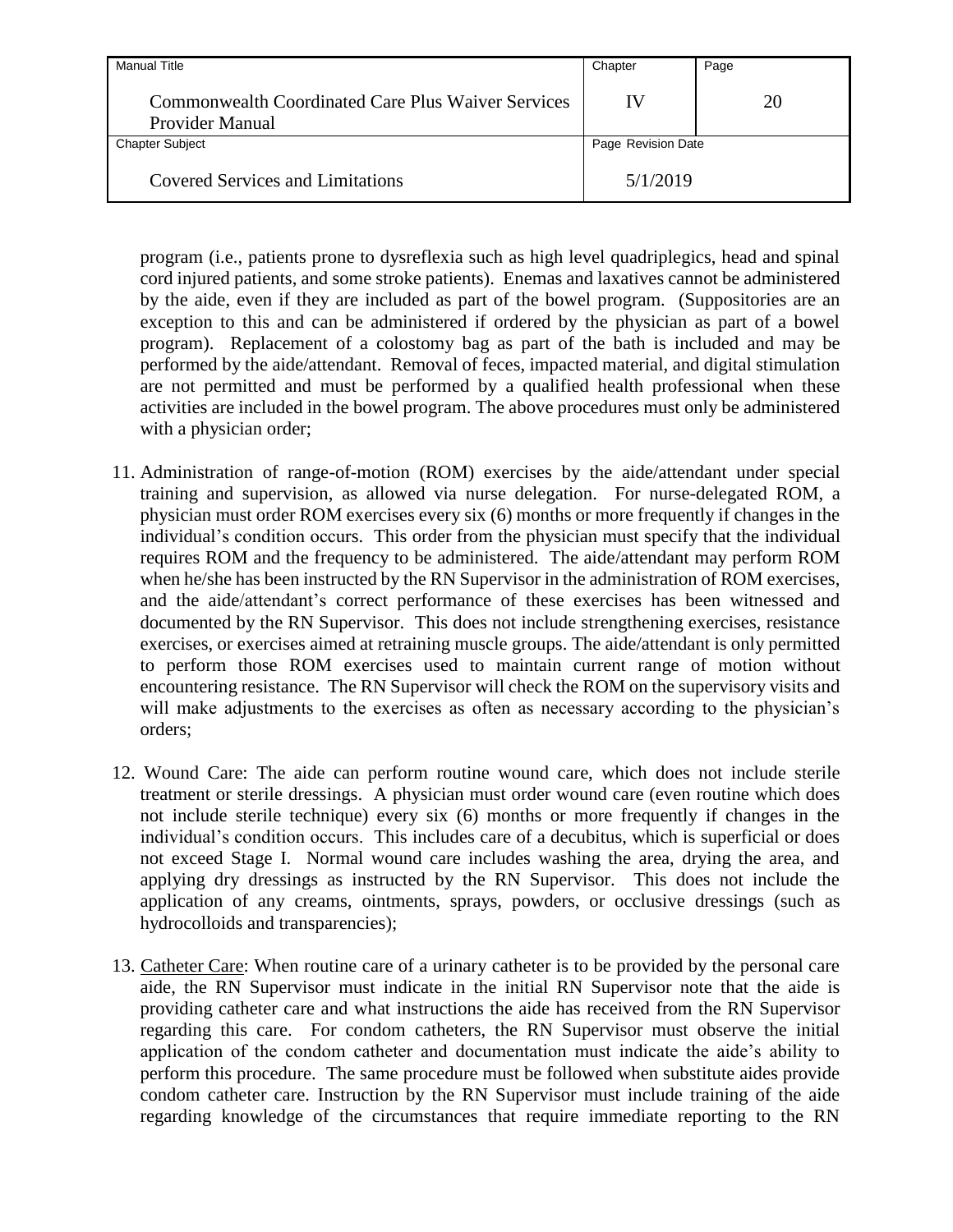| <b>Manual Title</b>                                                   | Chapter            | Page |
|-----------------------------------------------------------------------|--------------------|------|
| Commonwealth Coordinated Care Plus Waiver Services<br>Provider Manual | IV                 | 21   |
| <b>Chapter Subject</b>                                                | Page Revision Date |      |
| <b>Covered Services and Limitations</b>                               | 5/1/2019           |      |

Supervisor;

.

- 14. Checking the temperature, pulse, respiration, and blood pressure with recording and reporting as required;
- 15. Supervision for those individuals who meet the criteria for Supervision as a component of personal care and whose supervision needs are not otherwise met by formal or informal support systems; and
- 16. Home Maintenance Activities: These activities, which are related to the maintenance of the home or preparation of meals, should only be included in the Plan of Care for individuals who do not have an available caregiver. Caregivers living in the home with the individual would be expected to perform housekeeping and cooking activities for themselves and the individual, while completing their own home maintenance activities. However, this should be done on a case-by-case basis taking into account whether the caregiver is able to perform these activities for the individual (and willing to do so, for adult waiver individuals).

For individuals who do not have someone either living in the home or routinely providing assistance, the following activities may be performed for the individual only (not for other members of the family):

- Preparing and serving meals, not to include menu planning for special diets;
- Washing dishes and cleaning the kitchen;
- Making the bed and changing linens;
- Cleaning the individual's bedroom, bathroom, and rooms used primarily by the individual;
- Listing for purchase supplies needed by the individual;
- Shopping for necessary supplies for the individual if no one else is available to perform the service;
- Washing the individual's laundry if no other family member is available or able; and emptying trash in rooms primarily used by the individual, if no other family member is available or able;

DMAS will pay the provider only for services rendered to the waiver individual. DMAS will not pay the provider for services rendered to or for the convenience of other members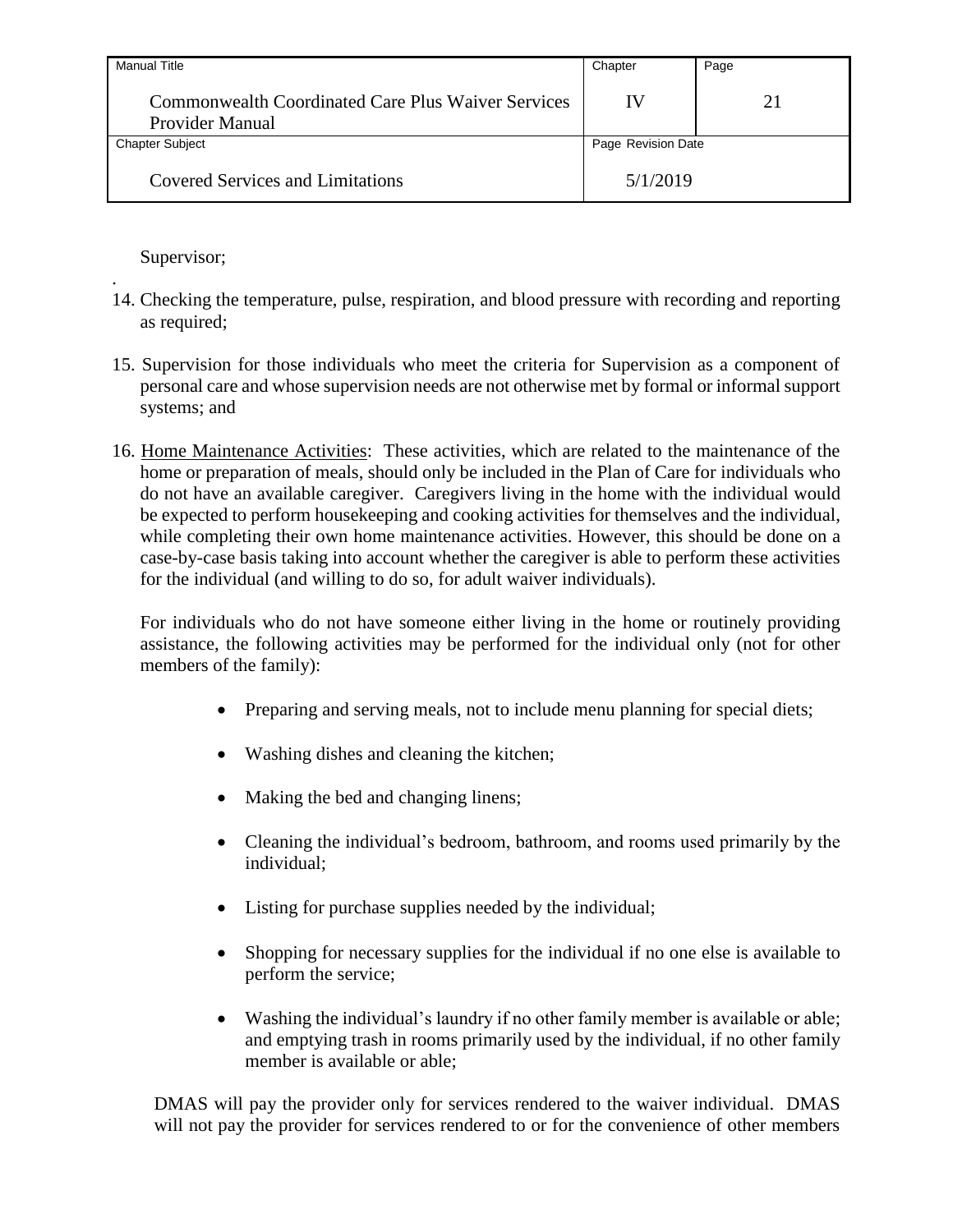| <b>Manual Title</b>                                                   | Chapter            | Page |
|-----------------------------------------------------------------------|--------------------|------|
| Commonwealth Coordinated Care Plus Waiver Services<br>Provider Manual | IV                 | 22   |
| <b>Chapter Subject</b>                                                | Page Revision Date |      |
| <b>Covered Services and Limitations</b>                               | 5/1/2019           |      |

of the individual's household (e.g., cleaning rooms used equally by all family members, cooking meals for the family, washing family dishes, family laundering, etc.); It is, however, only in very unusual circumstances that a Plan of Care would contain more than two (2) hours per day for housekeeping and meal preparation (combined). These unusual circumstances should be clearly documented on the DMAS-97 A/B and DMAS-99;

- 17. For CD services, attending training requested by the individual or family member/caregiver that relates to services described in the Plan of Care; and
- 18. Social activities: The aide/attendant may accompany the individual to community and social activities to assist the individual with personal care needs or allow the individual the opportunity to participate in these activities. Social time cannot be used for the attendant to sit with or socialize with the individual in the home.

#### <span id="page-26-0"></span>**Attending To Personal Care Needs of Individuals During Work or Post-Secondary School**

Individuals who receive CCC Plus Waiver services may work and/or attend post-secondary school, while receiving services under this waiver and the personal care aide/attendant may accompany the individual to work/post-secondary school, and may assist the individual with personal care needs while the individual is at work/post-secondary school (i.e. communication needs, toileting, or assistance with eating).

DMAS will not pay for the aide to assist the individual with functions related to the individual completing job/school functions or for supervision time during work or post-secondary school, with the exception of physical assistance provided due to the individual's inability to perform this function due to disability.

The srv auth contractor will review the individual's needs when determining the services that will be provided to the individual in the workplace/post-secondary school. The provider/SF must develop an individualized Plan of Care that addresses the individual's needs at home, work, and/or in the community.

DMAS will not duplicate services that are required as a reasonable accommodation as a part of the Americans with Disabilities Act (ADA) or the Rehabilitation Act of 1973. For example, if the individual's only need is for assistance during lunch, DMAS would not pay for the aide for any time extending beyond lunch. For an individual whose speech is such that they cannot be understood without an interpreter (not translation of a foreign language), or the individual is physically unable to speak or make herself/himself understood even with a communication device, the aide's services may be necessary.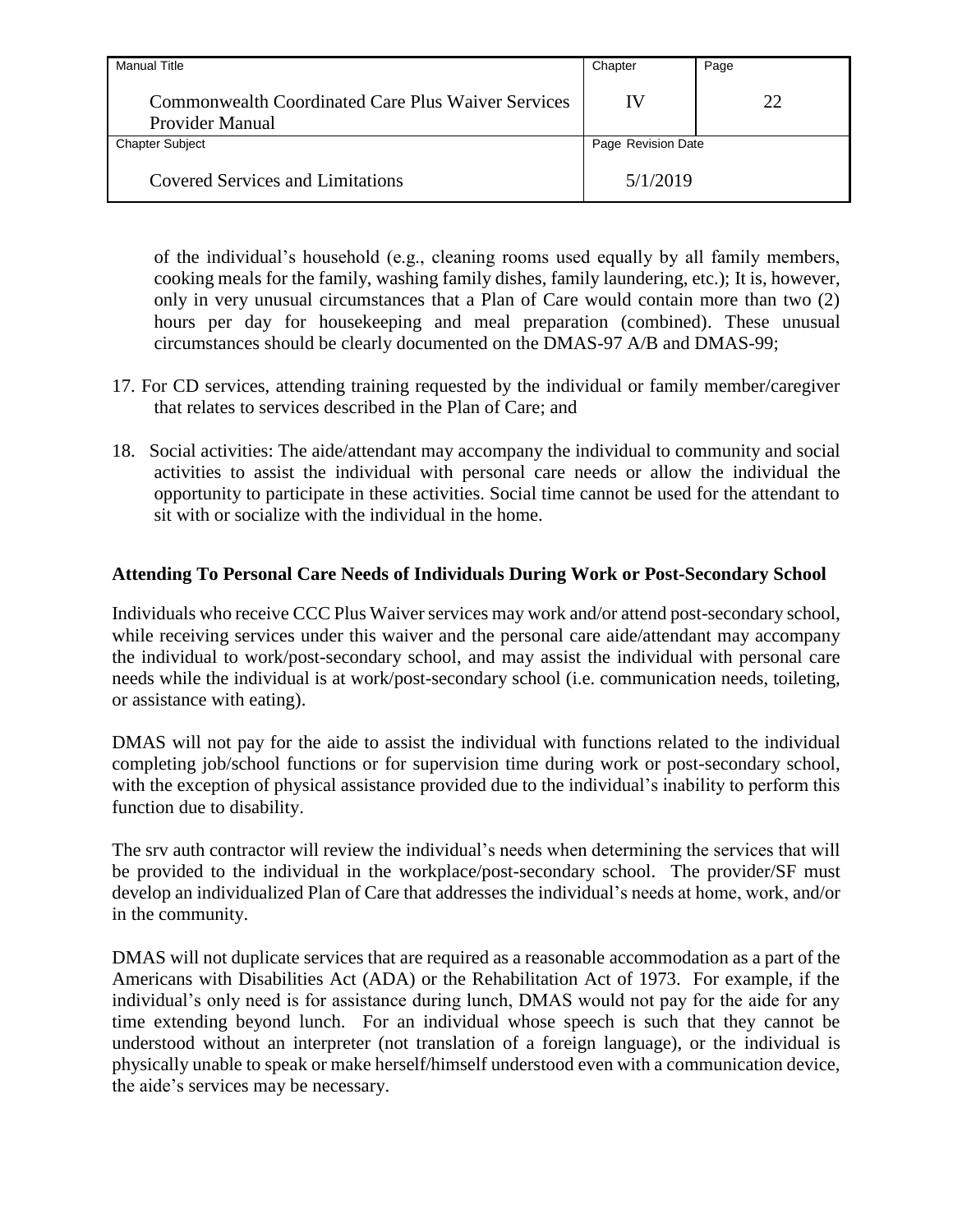| <b>Manual Title</b>                                                   | Chapter            | Page |
|-----------------------------------------------------------------------|--------------------|------|
| Commonwealth Coordinated Care Plus Waiver Services<br>Provider Manual | IV                 | 23   |
| <b>Chapter Subject</b>                                                | Page Revision Date |      |
| <b>Covered Services and Limitations</b>                               | 5/1/2019           |      |

## <span id="page-27-0"></span>**DELEGATION OF SKILLED SERVICES**

Personal care and respite services shall not include either practical or professional nursing services as defined in the Nurse Practice Act with the exception of skilled nursing tasks that may be delegated pursuant to the *Virginia Administrative Code 18 VAC 90-20-420 et seq*. The delegating RN is responsible for identifying and assessing if the personal care aide/attendant is capable of performing the skilled nursing activity.

If the RN delegates this activity to an aide/attendant, the provider/SF must maintain the following documentation:

- The name of the RN, a copy of the RN's current license, and license number, and qualifications as stated in Chapter II of this manual;
- A description of the assessment conducted by the RN that includes the clinical status and stability of the individual's condition;
- The specific tasks that are to be delegated to the aide/attendant;
- A description of the instruction given to the aide/attendant, and confirmation by the RN that the aide/attendant has been witnessed successfully giving the care;
- Review notes by the RN demonstrating the delegated activity is monitored and supervised by the RN at least every 90 calendar days, or more often if determined appropriate; and
- A current physician's order for the service(s). A new physician's order must be obtained every six (6) months or more frequently if changes in the individual's condition occur.

### <span id="page-27-1"></span>**Exemption of Nurse Delegation Requirements**

For CD services, the *Code of Virginia § 54.1-3001(12)* states: "any person performing state or federally funded health care tasks directed by the consumer which are typically self-performed for an individual who lives in a private residence and who, by reason of disability is unable to perform such tasks but who is capable of directing the appropriate performance of such tasks" is exempted from the Nurse Practice Act and nurse delegation requirements.

Key requirements for the exemption from nurse delegation requirements:

- Applies to consumer-directed services only
- Applies to tasks that are "typically" self-performed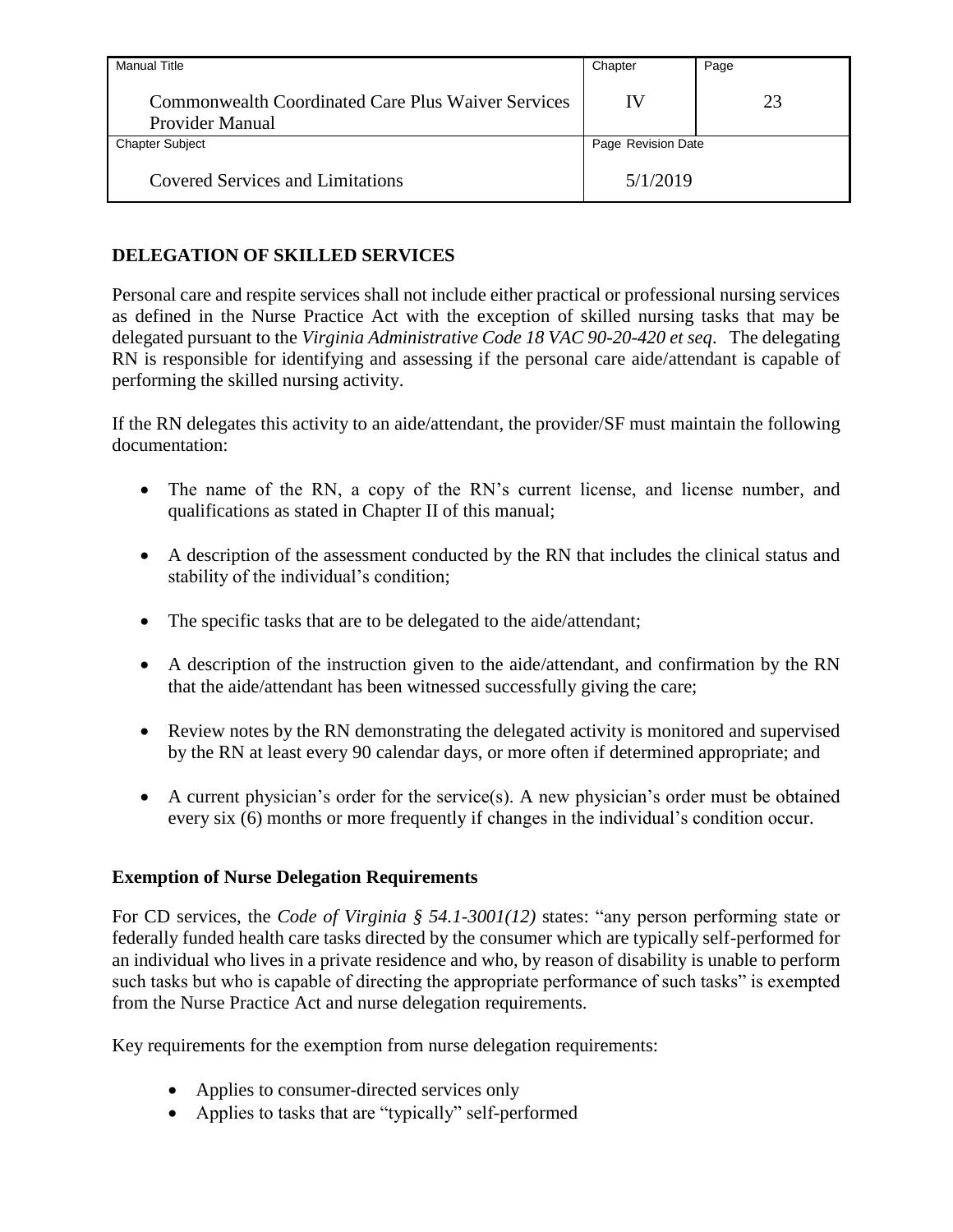| <b>Manual Title</b>                                                   | Chapter            | Page |
|-----------------------------------------------------------------------|--------------------|------|
| Commonwealth Coordinated Care Plus Waiver Services<br>Provider Manual | IV                 | 24   |
| <b>Chapter Subject</b>                                                | Page Revision Date |      |
| <b>Covered Services and Limitations</b>                               | 5/1/2019           |      |

- The individual receiving service must be capable of directing the attendant in the appropriate performance of the task.
- The individual must live in a private residence
- The individual must be unable to perform the tasks due to a disability

#### <span id="page-28-0"></span>**DEVELOPMENT OF THE PLAN OF CARE (DMAS-97A/B): AGENCY- AND CONSUMER-DIRECTED PERSONAL CARE**

The DMAS-97A/B Plan of Care must be completed by the provider/SF at the time of initial evaluation for all individuals. The LTSS Screening documents indicate to the provider/SF the general needs of the individual. The provider/SF should allocate time for the four service categories (which include specific personal/respite care tasks) listed on the DMAS-97A/B. The RN/SF's assessment should note any special considerations for service provision and the support available to the individual. Time does not need to be allocated for each of the tasks on the Plan of Care; these may be checked or a description given, if necessary. Each service category should be totaled if time has been allotted to that category (ADLs, Special Maintenance, Supervision, and IADLs).

Each individual is assigned a level of care based on his/her composite ADL score as calculated on the DMAS-97A/B. The composite ADL score is the sum of a rating of the ADL categories. These categories are bathing, dressing, transfers, ambulation, eating, and continence. The provider/SF must assign a rating for each ADL category that best describes the individual based on the RN/SF's assessment and observation at the time of the initial home evaluation and subsequent reassessments. Once the individual's composite score is derived, a level of care is designated for that individual as a Level A, B, or C. The designation of a level of care determines the **maximum** number of hours per week of personal care services that the individual may have allocated to his/her Plan of Care prior to service authorization. Each level of care category has a **maximum** amount of hours that may be initiated without authorization for that level. The LOC, corresponding composite scores, and **maximum** hours are as follows:

LOC A  $(score 0-6)$ **Maximum Hours prior to service authorization** - 25 per week

LOC B (score 7-12) **Maximum Hours prior to service authorization** - 30 per week

LOC C (score 9+ wounds, tube feedings, etc.) **Maximum Hours prior to service authorization** - 35 per week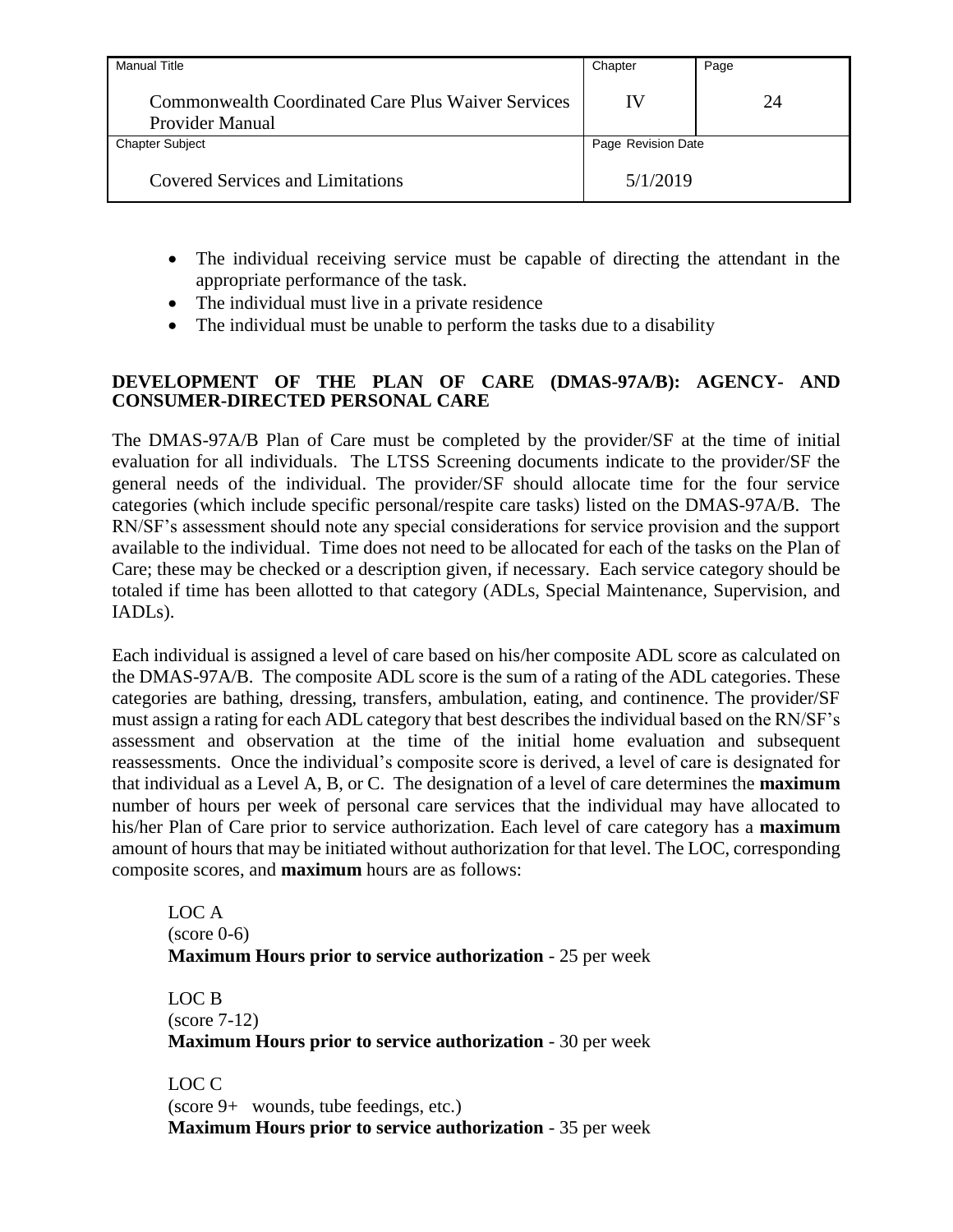| <b>Manual Title</b>                                                   | Chapter            | Page |
|-----------------------------------------------------------------------|--------------------|------|
| Commonwealth Coordinated Care Plus Waiver Services<br>Provider Manual | IV                 | 25   |
| <b>Chapter Subject</b>                                                | Page Revision Date |      |
| <b>Covered Services and Limitations</b>                               | 5/1/2019           |      |

Prior to designating the level of care, the provider/SF must develop the Plan of Care to reflect the needs of the individual and not necessarily the **maximum amount** of service that the individual is able to have based on the level of care. This **maximum** is based on a seven-day-per-week Plan of Care.

Since the level of care may not reflect the medical needs of the individual based on diagnosis, recent history or the individual's personality or environment, the guidelines may not fully capture the range of needs and support that the provider may encounter. It is only in very unusual circumstances that a Plan of Care would contain more than two (2) hours per day for housekeeping and meal preparation (combined). These unusual circumstances must be clearly documented on the DMAS-99 or DMAS-97A/B. The provider is expected to use professional judgment to determine the amount of service needed by the individual. Documentation must support the amount of hours included in the Plan of Care.

The hours requested on the DMAS-97A/B must be the actual time it takes aide/attendant to assist the individual to perform the tasks for the individual. Although the provider/SF may use the **maximum** allowed for the level of care, it is expected that individuals will not routinely require **maximum amounts** of care.

A copy of the current provider Plan of Care (DMAS 97 A/B) must be kept in the individual's home. The aide/attendant should be instructed to use the provider Plan of Care as a guide for daily service provision.

For AD services the aide should chart tasks performed that are not included in the individual's Plan of Care if the individual has a need for the task to be done. The aide should note why this task was performed. If the need for this task continues to exist, it is then the responsibility of the RN/LPN, who reviews the aide records, to determine whether there is a need for the task to be included on the Plan of Care on an ongoing basis and make the appropriate changes.

Level of Care A - The individual's score is 6 or less on the ADL composite rating. Individuals in Level of Care (LOC) A are the most functionally capable group and, therefore, should usually require the least amount of services (anywhere from 7.5 to 17.5 hours per week). The **maximum amount** of time per week that an individual in LOC A may be provided services has been established at 25 hours per week prior to service authorization. This **maximum** is based on a seven-day-per-week Plan of Care with an average daily need for ADL care of two (2) hours/day and housekeeping of one and one half (1.5) hours per day, when the individual lives alone. Within the level of care, the amount of time required to perform ADL/IADL and housekeeping tasks will vary.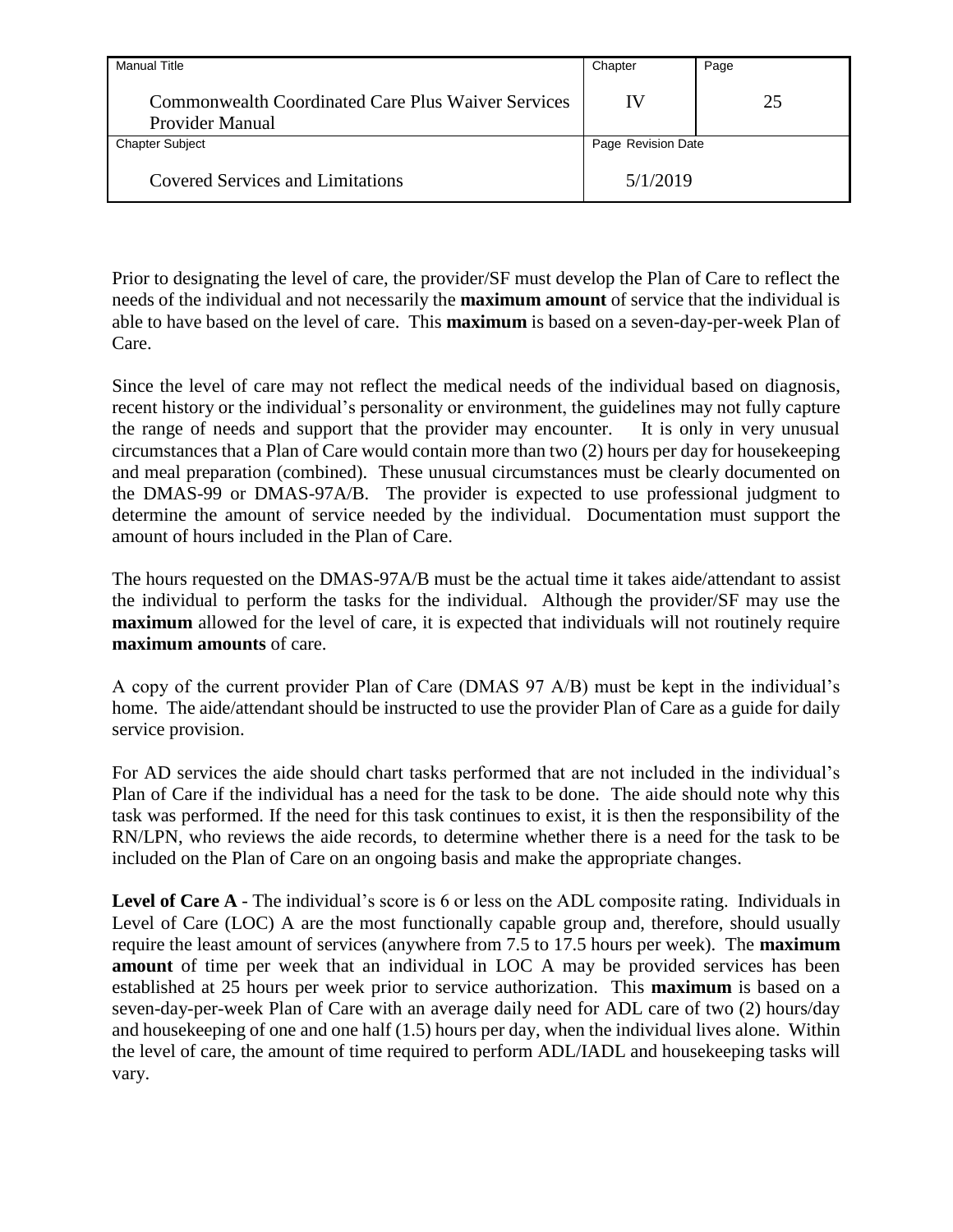| <b>Manual Title</b>                                                   | Chapter            | Page |
|-----------------------------------------------------------------------|--------------------|------|
| Commonwealth Coordinated Care Plus Waiver Services<br>Provider Manual | IV                 | 26   |
| <b>Chapter Subject</b>                                                | Page Revision Date |      |
| <b>Covered Services and Limitations</b>                               | 5/1/2019           |      |

The following guidelines are intended to assist the provider/SF to determine the appropriate allocations of ADL/IADL time for individuals within LOC A.

1. Minimal Needs – Individual is the least dependent, often borderline in meeting the criteria for nursing facility care (ADL score 2-3). The individual may require prompting rather than hands-on assistance, may use mechanical help more than human help with a need for standby assistance:

Suggested time allocated for ADLs - .75 - 1 hour/day Suggested time for Housekeeping - 1 - 1.5 hours/day

2. Average Needs - Individual has somewhat more need for hands-on help, standby assistance, and are somewhat more dependent (ADL score 3-4):

Suggested time allocated for ADLs - 1 - 1.5 hours/day Suggested time for Housekeeping - 1 - 1.5 hours/day

3. Heavy Needs - Individual will require some help in all areas of ADL care although they will usually be mobile and can probably eat without assistance (ADL score 4-6):

Suggested time allocated for ADLs - 1.5 - 2 hours/day Suggested time for Housekeeping - 1 - 1.5 hours/day

**Level of Care B** - The individual's score is between 7-12 on the ADL composite rating. Typically, these individuals will require an average of 15 to 28 hours of service per week. The **maximum amount** of time per week that an individual in LOC B may be provided prior to service authorization is 30 hours per week, with an average daily need for ADL care of 2.5 hours/day and housekeeping of 1.75 hours per day, when the individual lives alone. This **maximum** is based on a seven-day-per-week Plan of Care.

The following guidelines are intended to assist the provider/SF to determine the appropriate allocations of ADL/IADL time for individuals within LOC B. Within this level of care, the amount of time required to perform ADL/IADL and housekeeping will vary. Individuals in LOC B probably require between the heavy time allocated in LOC A and an average amount of time for housekeeping tasks.

1. Minimal Needs - Individual may require assistance to ambulate, but are still able to perform some tasks for themselves (ADL score 7-8):

Suggested time allocated for ADLs - 1.5 - 2 hours/day Suggested time for Housekeeping - 1 - 1.75 hours/day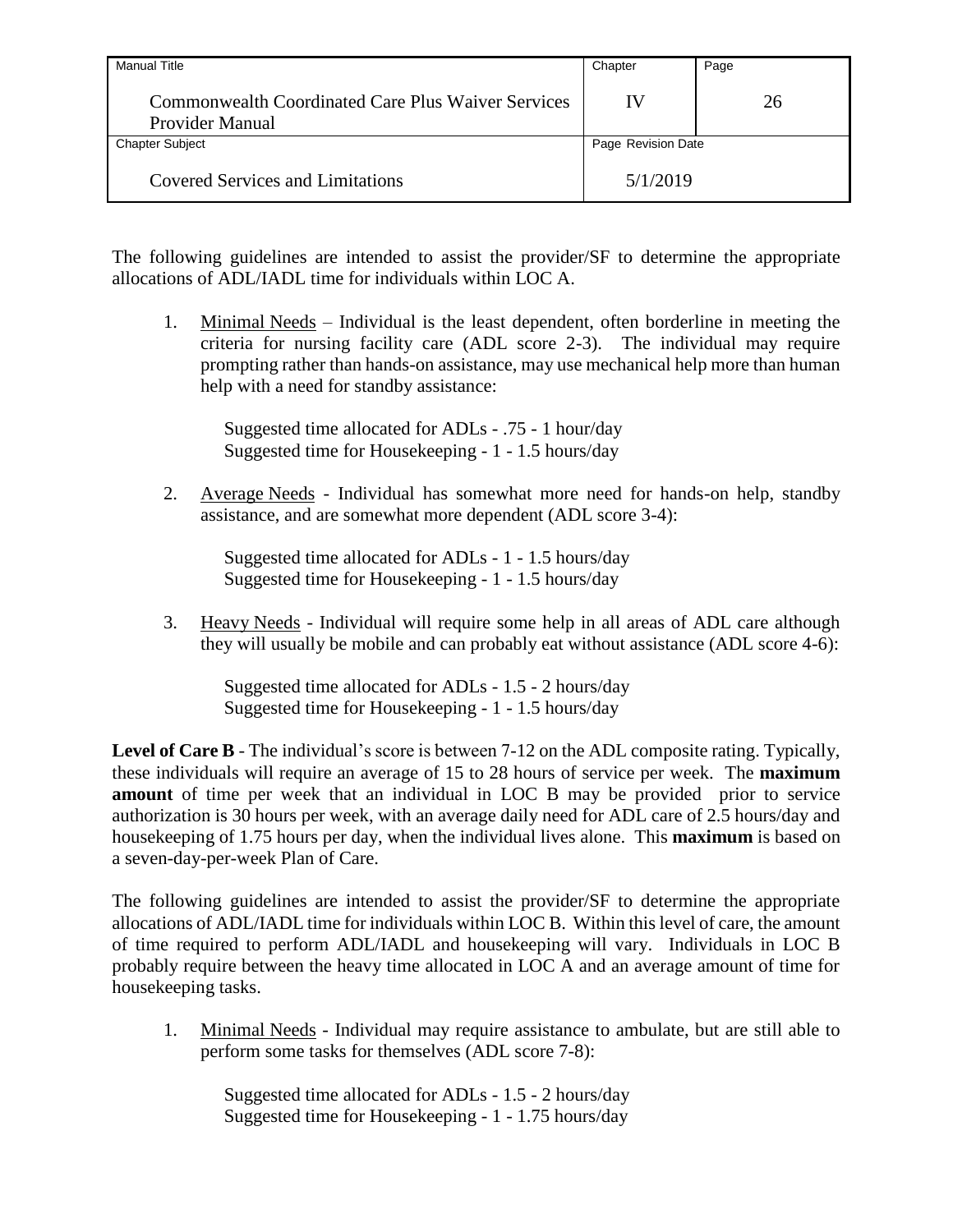| <b>Manual Title</b>                                                          | Chapter            | Page |
|------------------------------------------------------------------------------|--------------------|------|
| <b>Commonwealth Coordinated Care Plus Waiver Services</b><br>Provider Manual | IV                 | 27   |
| <b>Chapter Subject</b>                                                       | Page Revision Date |      |
| <b>Covered Services and Limitations</b>                                      | 5/1/2019           |      |

2. Average Needs -Individual may require assistance with most ADLs, including transferring, ambulating, eating, and toileting, (ADL score 9-10):

Suggested time allocated for ADLs - 2 - 2.5 hours/day Suggested time for Housekeeping - 1 - 1.75 hours/day

3. Heavy Needs - Individual will require the maximum amount of help in all areas of ADL care. They will usually be bed-confined and, therefore, may actually take less time to render services than the individual who performs some self-care but requires assistance (ADL score 11-12):

Suggested time allocated for ADLs - 1.5 - 2.5 hours/day Suggested time for Housekeeping - 1 - 1.75 hours/day

Level of Care C - The individual's score is 9 or more on the ADL composite rating. Individuals in LOC C are the least functionally capable group and must have skilled medical/nursing needs. Examples of skilled needs are wound care requiring the intervention or observation of a licensed nurse or MD, tube feedings, intravenous infusions, etc. Note: These needs merely qualify an individual to be rated as LOC C. These individuals will probably require an average of from 20 to 30 hours per week. The maximum amount of time per week that an individual in LOC C may be provided prior to service authorization has been established at 35 hours per week, with an average daily need for ADL care of three (3) hours per day and IADL/housekeeping of two (2) hours per day, when the individual lives alone.

The following guidelines are intended to assist the provider/SF with determining the appropriate allocations of ADL/IADL time for individuals within LOC C. Within this level of care, the amount of time required to perform ADL/IADL and housekeeping tasks may vary.

1. Minimal Needs - Individuals may have the **maximum** in-home support and minimal special maintenance needs. Some of the individuals in this minimum range of needs within LOC C will actually be quite dependent, but may be cared for quickly merely because they do not participate in their own care:

Suggested time allocated for ADLs - 1.5 - 2 hours/day Suggested time for Housekeeping - 1 - 2 hours/day

2. Average Needs - Individuals will generally require more ADL time to prevent skin breakdown by frequent turning, may require wound care, feedings completed by the family, etc., and have only moderate support to assist with this care: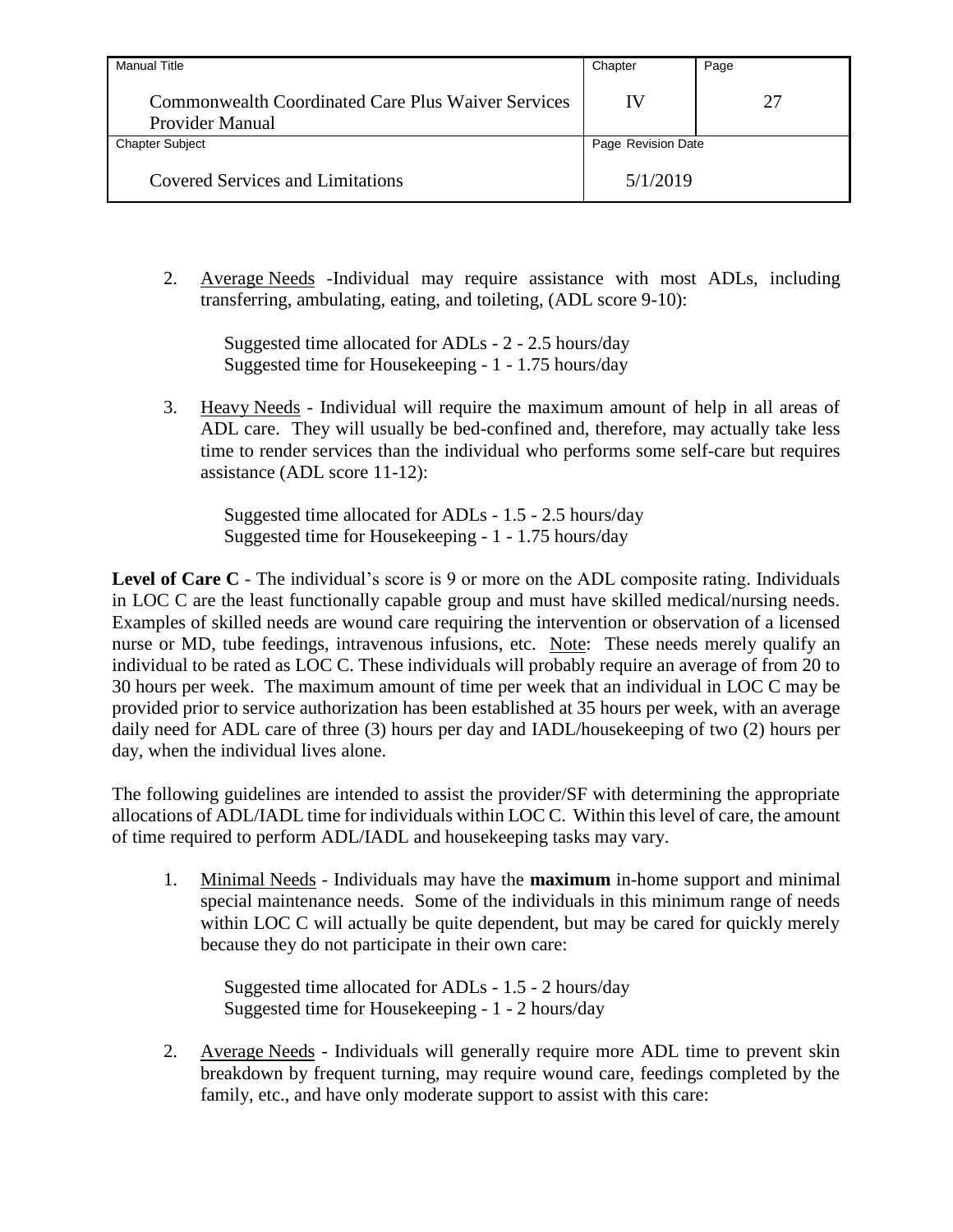| Manual Title                                                                 | Chapter            | Page |
|------------------------------------------------------------------------------|--------------------|------|
| Commonwealth Coordinated Care Plus Waiver Services<br><b>Provider Manual</b> | IV                 | 28   |
| <b>Chapter Subject</b>                                                       | Page Revision Date |      |
| <b>Covered Services and Limitations</b>                                      | 5/1/2019           |      |

Suggested time allocated for ADLs - 2 - 3 hours/day Suggested time for Housekeeping - 1 - 2 hours/day

3. Heavy Needs – May be individuals living with complex medical needs or their condition provides constant barriers to performance of ADLs without human help and at risk for rapid deterioration if daily supports are not in place.

Suggested time allocated for ADLs - 2 - 3 hours/day Suggested time for Housekeeping - 1 - 2 hours/day

The **maximum amount** of care established for all levels of care were not established with regard to the need for supervision as a personal care task. Additional time can be added to the Plan of Care beyond the **maximum amount** of time for that individual's level of care, but requires authorization from the srv auth contractor before it can be initiated. The time allocated on the Plan of Care for ADLs, IADLs, Special Maintenance and Supervision shall not be inflated to provide extra personal care time.

### <span id="page-32-0"></span>**Supervision**

Personal care services allow for individualized hands on care that is based on the needs of the participant. While individuals may not always require constant ADL supports, there may be a need for the individual to have services authorized during times when they cannot safely be left alone.

Supervision is an allowable activity within the personal care Plan of Care when the purpose is to supervise or monitor those individuals who require and have a documented need for the physical presence of the aide/attendant to ensure their safety during times when no other support system is available. The inclusion of supervision in the Plan of Care is appropriate only in the following situations:

- The individual cannot be left alone **at any time** due to mental or severe physical incapacitation;
- The individual is unable to call for help in case of an emergency and there are no competent adults in the home who are capable of dialing 911 in the event of an emergency; and
- When supervision is deemed necessary to ensure the health, safety, or welfare of the individual.

When members demonstrate a support need that is intermittent in nature, supervision must be considered as an option to provide coverage for participants who are not safe or have health risks that require immediate attention when the member is left alone.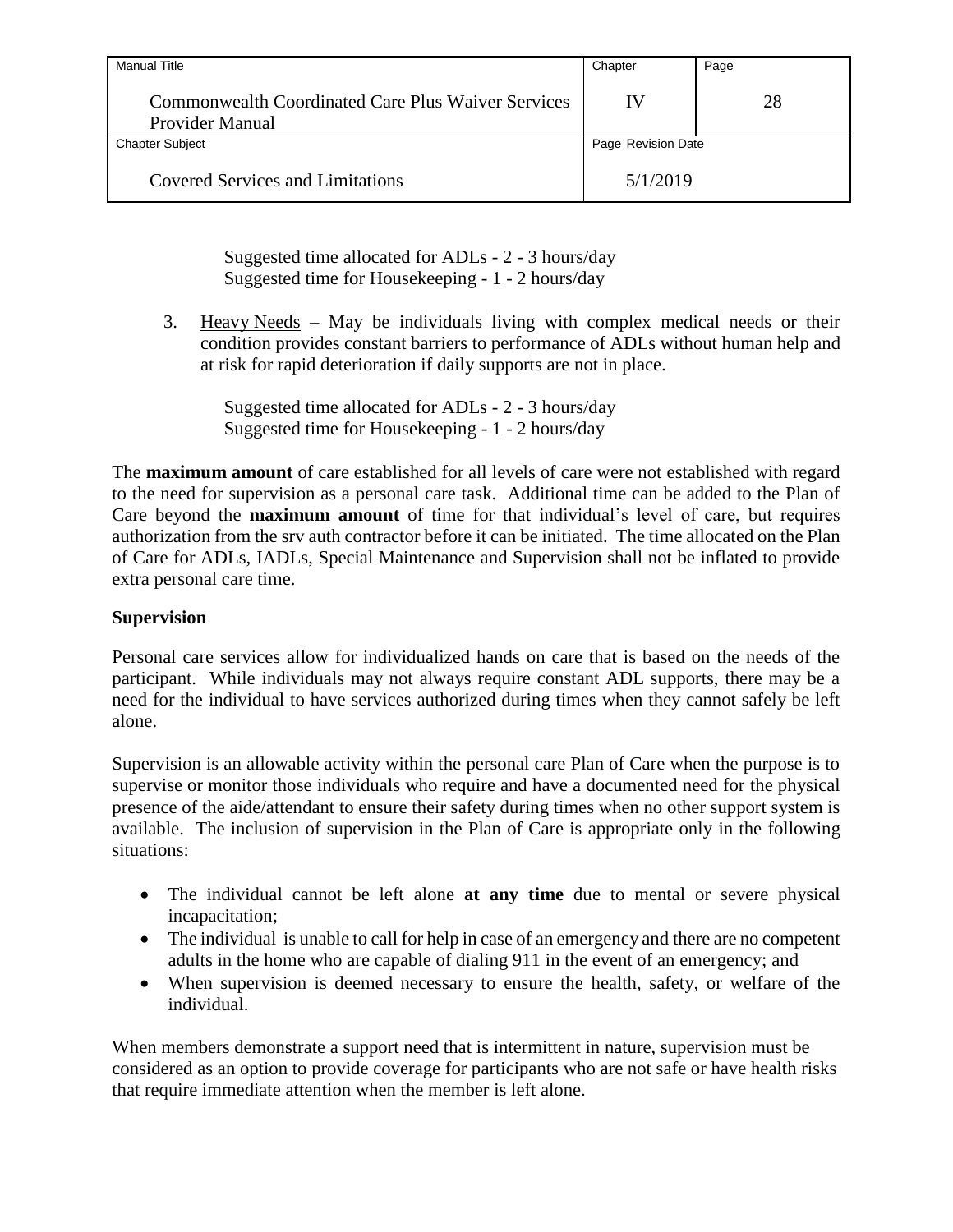| <b>Manual Title</b>                                                          | Chapter            | Page |
|------------------------------------------------------------------------------|--------------------|------|
| <b>Commonwealth Coordinated Care Plus Waiver Services</b><br>Provider Manual | IV                 | 29   |
| <b>Chapter Subject</b>                                                       | Page Revision Date |      |
| <b>Covered Services and Limitations</b>                                      | 5/1/2019           |      |

Supervision will not be authorized for family members to sleep either during the day or during the night unless the individual is dependent in orientation and behavior pattern (documented on the DMAS-99) and cannot be left alone at any time due to documented safety issues or wandering risk. Supervision cannot be considered necessary because the individual's family or provider is generally concerned about leaving the individual alone, or would prefer to have someone with the individual. There must be a clear and present danger to the health, safety, or welfare of the individual as a result of being left unsupervised.

Supervision as a component of personal care must be authorized prior to being rendered and cannot be authorized retroactively. The effective date of authorization for supervision hours will be no earlier than the date of receipt by the srv auth contractor, with the exception of provider transfers, as detailed later in this chapter. In no case shall more than eight hours (8) per day of Supervision as a component of personal care be authorized.

In every case in which the provider/SF has identified the need for supervision to be included in the individual's Plan of Care, the following documentation requirements must be met:

- The RN Supervisor/SF must complete a DMAS-100 (Request for Supervision Form).
- The DMAS-100 form must include:
	- $\bullet$  the reason supervision is needed,
	- the amount of supervision needed,
	- the schedules of all adult residents in the home and formal and informal caregivers, and
	- must identify who will provide supervision in the absence of the personal care aide. Supervision cannot be authorized prior to the signature/date of completion of this document.

Supervision time must not include time allotted for ADL, Special Maintenance, or IADL care. The supervision component of the Plan of Care does not include assistance needed for ADL's, Special Maintenance or IADL's. Time for these components must be included in the appropriate section of the Plan of Care. Supervision is not intended as additional time to perform these tasks.

If the individual's primary caregiver has a business or works in the home, supervision will be considered if the individual is documented as being dependent in orientation and behavior pattern on the UAI and/or documented on the DMAS-99. Supervision may be needed when the primary caregiver is working in the home and is unable to provide the required supervision because of work requirements.

The amount of supervision time in the Plan of Care must be no more than is necessary to prevent physical deterioration or injury to the individual and ensure health, safety, and welfare needs are met.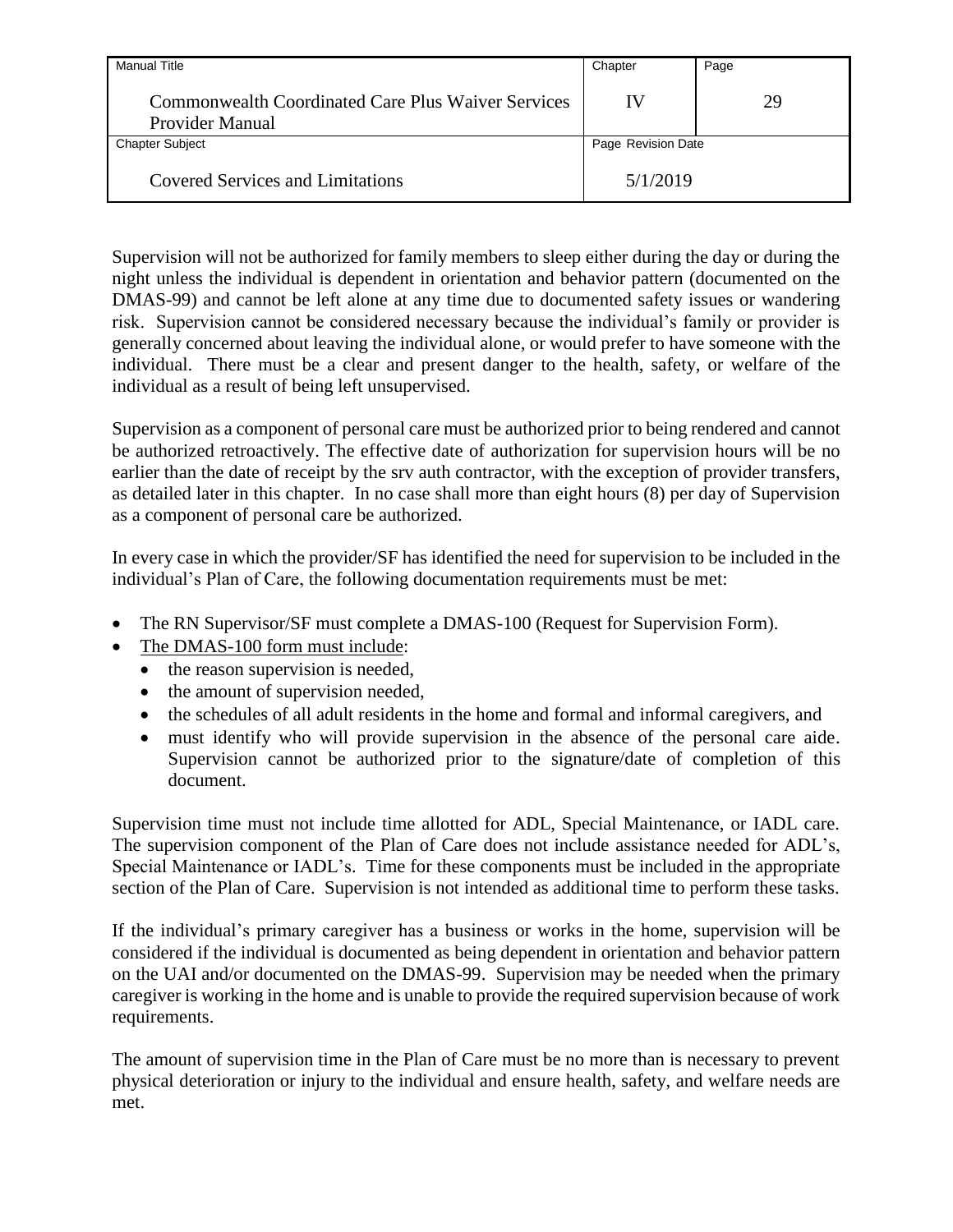| <b>Manual Title</b>                                                   | Chapter            | Page |
|-----------------------------------------------------------------------|--------------------|------|
| Commonwealth Coordinated Care Plus Waiver Services<br>Provider Manual | IV                 | 30   |
| <b>Chapter Subject</b>                                                | Page Revision Date |      |
| <b>Covered Services and Limitations</b>                               | 5/1/2019           |      |

If the individual requires more supervision and time beyond that which is provided through the personal care time allowed for ADLs, Special Maintenance, Supervision and IADLs, the individual must have a support system that is willing and able to provide the additional assistance/supervision. Individuals who have supervision time in the Plan of Care must have documentation that someone is with them 24 hours a day.

If supervision is being requested while the caregiver works, the provider/SF may be asked to submit a note from the caregiver's employer to the srv auth contractor verifying the work schedule.

Personal Emergency Response Systems (PERS) may be an appropriate service for an individual who does not meet all of the requirements for supervision. An individual may not have supervision and PERS simultaneously.

#### <span id="page-34-0"></span>**Special Maintenance**

Special maintenance is a covered service within the Plan of Care when an individual has an identified need for skilled care that may be performed by an aide/attendant as specified above under Allowable Activities. These tasks may include vital signs and recording of findings, assistance with medications, bowel program, ROM and wound care.

#### <span id="page-34-1"></span>**Personal Care Services to More than One Individual in the Same Household**

There may be instances in which two or more individuals residing in the same household receives personal care through the same agency or SF. When this occurs, tasks such as meal preparation, cleaning rooms, laundry, and shopping considered as Instrumental Activities of Daily Living (IADL) must be provided for both individuals simultaneously. Each individual will need a Plan of Care with separate ADL hours and shared IADL hours. Should the individuals choose to have separate agencies to provide care or separate SFs, these hours are not shared.

#### <span id="page-34-2"></span>**Annual Plan of Care**

The provider/SF must either complete a new Plan of Care at least annually or document on the current Plan of Care (DMAS 97A/B) annually that the Plan of Care was reviewed, then date and sign that no changes are necessary. Copies of all Plans of Care must be maintained in the individual's record.

#### <span id="page-34-3"></span>**Changes to the Plan of Care**

The provider/SF is responsible for making modifications to the Plan of Care as needed to ensure that the aide/attendant and individual/EOR or family/caregiver are aware of the tasks to be performed and that the hours and type of care are appropriate to meet the current needs of the individual. Any time there is a need to change the number of hours for an individual, the provider/SF must develop a new Plan of Care. The most recent Plan of Care must always be in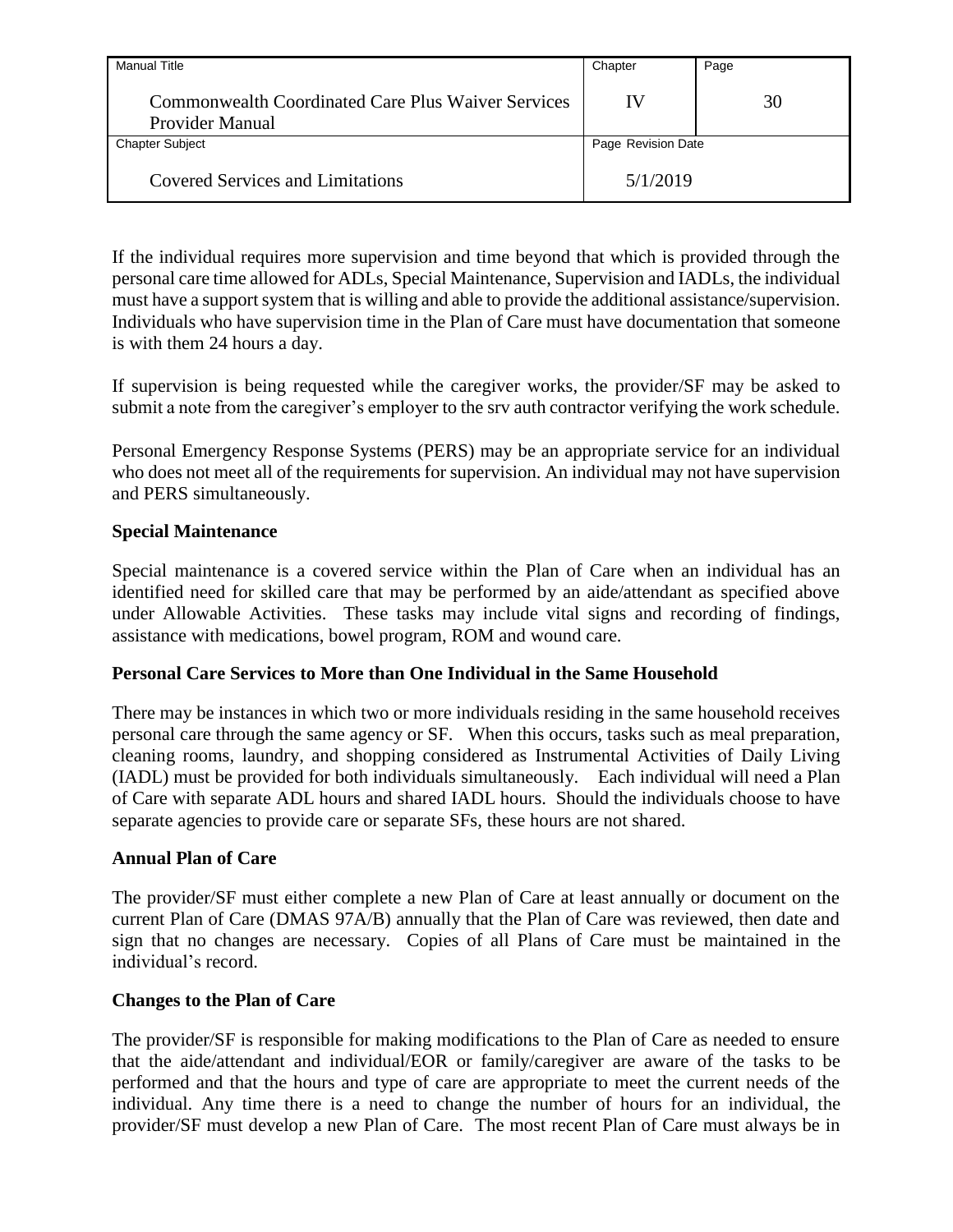| <b>Manual Title</b>                                                   | Chapter            | Page |
|-----------------------------------------------------------------------|--------------------|------|
| Commonwealth Coordinated Care Plus Waiver Services<br>Provider Manual | IV                 | 31   |
| <b>Chapter Subject</b>                                                | Page Revision Date |      |
| <b>Covered Services and Limitations</b>                               | 5/1/2019           |      |

the individual's home and available for the aide/attendant to review prior to delivery of services

The provider/SF is permitted to develop a Plan of Care and subsequently make changes to the Plan of Care without prior approval from the srv auth contractor as long as the individual's amount of service does not exceed the **maximum amount** established for that individual's level of care and as long as supervision is not being added as a new service. For changes within the LOC maximum, the provider/SF must submit to the srv auth contractor the change of hours for billing purposes, within the timelines established for submission. Reimbursement for the full amount of services included in the Plan of Care may be denied when the individual's Plan of Care is inflated beyond the actual, documented needs of the individual.

Any hours beyond the maximum for the individual's level of care must be authorized by the DMAS srv auth contractor. DMAS will not reimburse retroactively for hours over the LOC maximum which were provided prior to the date the request was submitted to the srv auth contractor, with the exception of provider transfers, as outlined later in this chapter.

Changes of hours must be submitted to the srv auth contractor. If the hours on the new Plan of Care exceed the individual's current level of care on the DMAS-97A/B, the provider/SF must submit to the srv auth contractor information from the new Plan of Care reflecting the revised hours and updated composite ADL score reflecting the level of care. The srv auth contractor may request Plans of Care, or any supporting documentation at any time. Providers/SFs are required to submit changes in hours when they occur.

The provider/SF must follow the procedures to request a revised service authorization whenever a change in the individual's condition (physical, mental, or social) indicates that:

- The individual requires supervision to be added to the Plan of Care even if the individual's hours will be within the level-of-care category; or
- An increase or decrease in the Plan of Care is needed regardless of whether it is within or outside of the amount allowed according to the level of care, in order to assure appropriate reimbursement for services.

When multiple providers/SF are working with the individual and a change to the Plan of Care is required all providers/SF involved shall consult to coordinate the changes to the Plan of Care. An individual can have only one SF, but there could be one or more agency providers. This applies to changes upon admission of a new individual or after services have been initiated. This communication must be documented in each provider/SF's individual record.

See Appendix D of this manual for information regarding submittal of service authorization requests.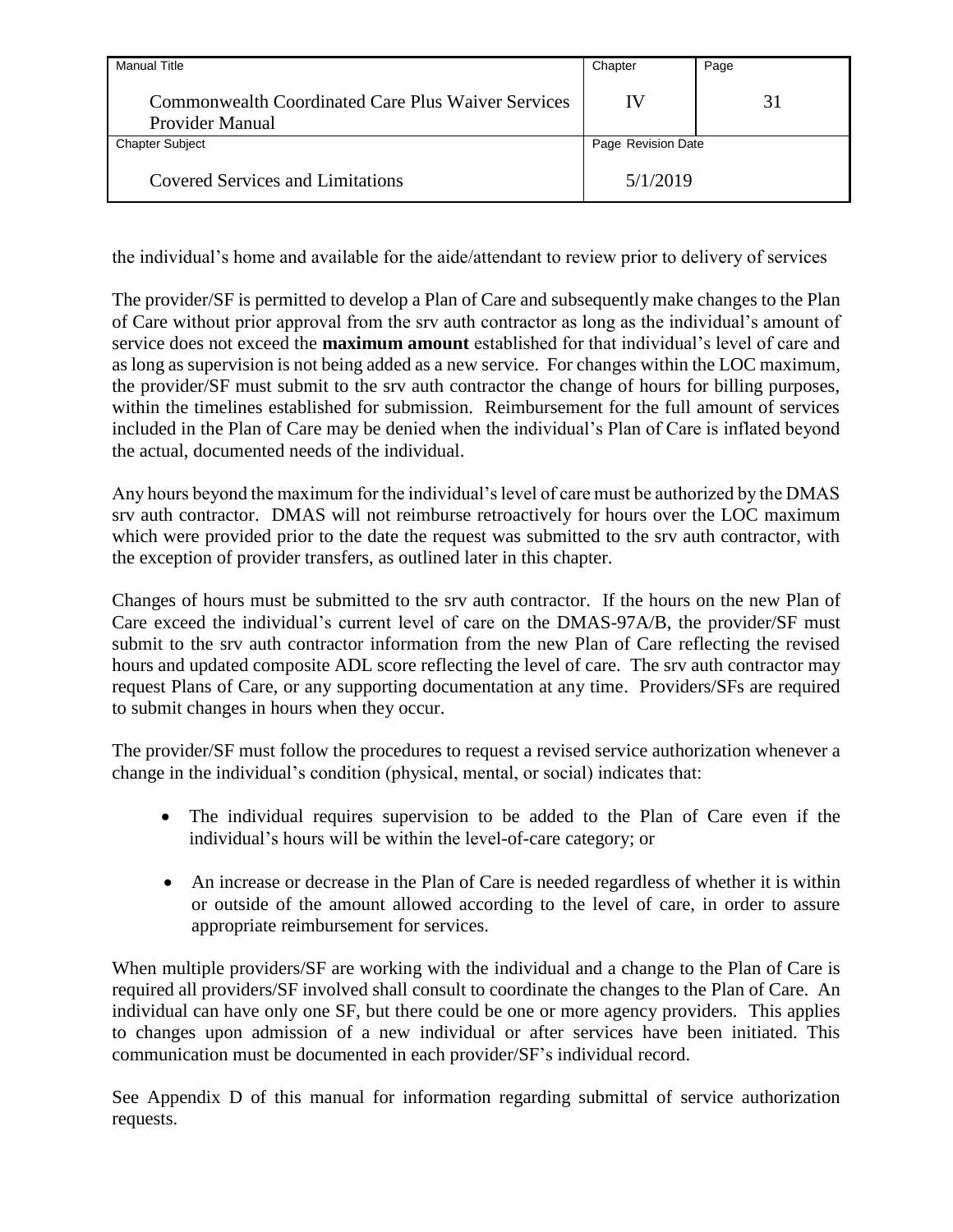| <b>Manual Title</b>                                                   | Chapter            | Page |
|-----------------------------------------------------------------------|--------------------|------|
| Commonwealth Coordinated Care Plus Waiver Services<br>Provider Manual | IV                 | 32   |
| <b>Chapter Subject</b>                                                | Page Revision Date |      |
| <b>Covered Services and Limitations</b>                               | 5/1/2019           |      |

The srv auth contractor will transmit authorizations or denials into the MMIS. Once the entry has been made, the provider/SF and individual will receive a computer-generated letter notifying them of the decision and providing appeal rights if a partial approval or denial is issued. Individuals have the right to appeal any adverse action taken by the srv auth contractor. A copy of this letter must be maintained in the individual's record. If a denial is issued, the provider/SF will also be notified via fax by the srv auth contractor.

## **Personal Care Split-Shift Service Delivery (Agency and Consumer-Directed)**

There are situations in which the individual may benefit from services offered during two distinct shifts during the day (i.e., morning and evening). For example, an individual may need assistance with ADLs in the morning and additional ADL assistance in the evening. A split shift is indicated when there are at least two hours between each shift. When a split shift is desired, the provider/SF must complete two Plans of Care, labeled AM and PM, to indicate each shift of services. The total number of hours on morning and afternoon Plans of Care combined cannot exceed the number of hours allowed for the individual's level of care without prior approval from the srv auth contractor.

For agency-directed services, when a split-shift service is provided and a different aide is working on each shift, the RN/LPN Supervisor must alternate the supervisory visit between both shifts in order to provide supervision to each aide. If weekend or night service is the only time when the services are provided (example: 11:00 p.m. until 7:00 a.m.), the RN/LPN must make a supervisory visit at least every other visit during the time the aide is working. If the individual is also receiving services during the day hours, and the aide that is providing the weekend or night services is different than the weekday aide, the RN/LPN can make the supervisory visit during the weekday and discuss the other shifts with the individual and/or family/caregiver.

## **Scheduled Services Not Provided**

The personal care aide/attendant is responsible for following the current Plan of Care (DMAS-97A/B). If the aide/attendant does not work the total number of hours during a scheduled day, as it is listed on the DMAS-97A/B, the aide/attendant may use the unused hours on another day within that same week only if:

- 1. The individual/EOR and/or primary caregiver requests that the unused time be used on another day of that week; and
- 2. The reason for the hours to be carried over to another day is for extraordinary circumstances that cannot be accommodated by the Plan of Care, and the leftover time is needed to meet the needs of the individual. For Agency Directed care, the need must be documented by the aide on the Provider Aide Record (DMAS-90) and by the RN/LPN in the individual's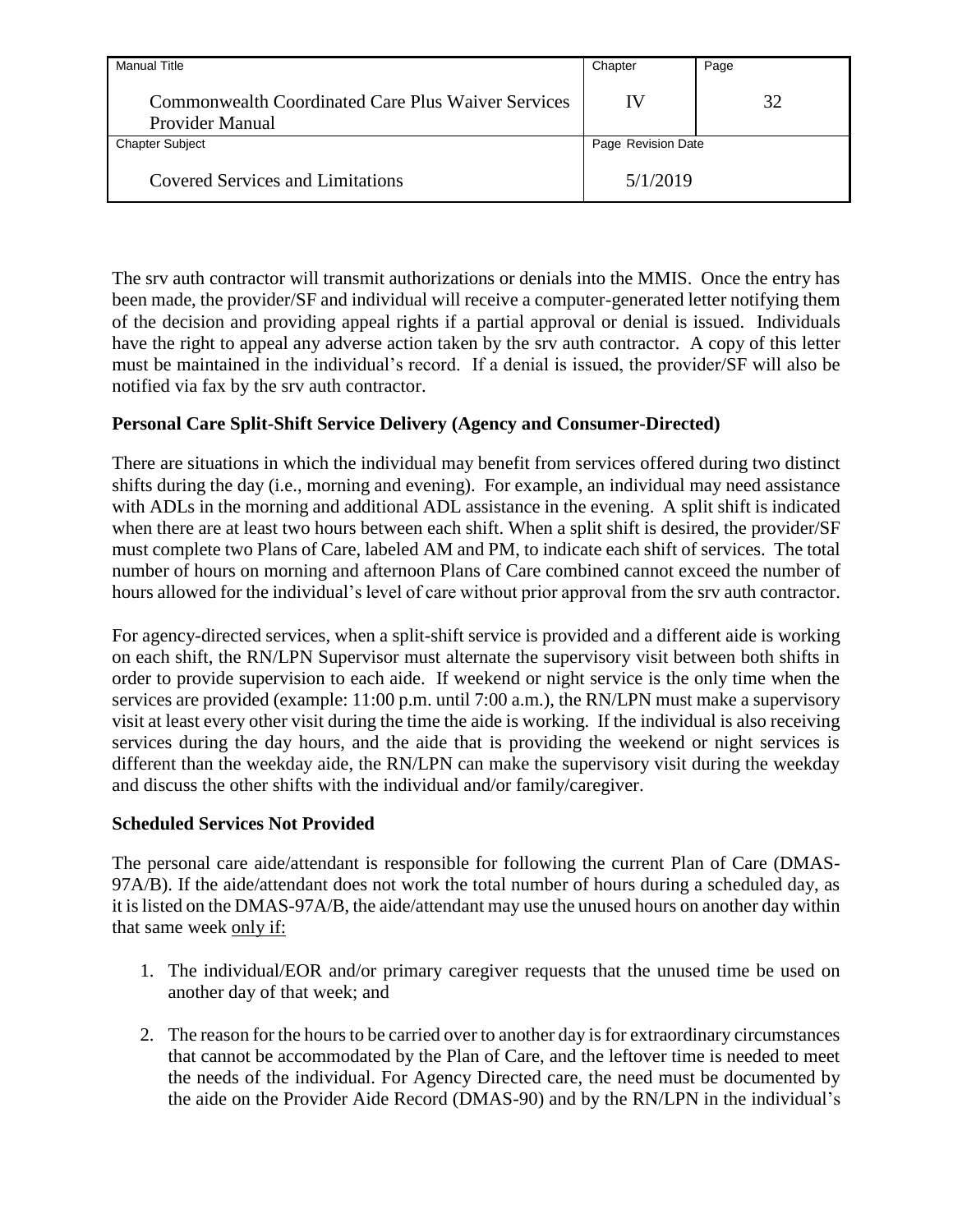| Manual Title                                                          | Chapter            | Page |
|-----------------------------------------------------------------------|--------------------|------|
| Commonwealth Coordinated Care Plus Waiver Services<br>Provider Manual | IV                 | 33   |
| <b>Chapter Subject</b>                                                | Page Revision Date |      |
| <b>Covered Services and Limitations</b>                               | 5/1/2019           |      |

record. The reason cannot be to allow the aide/attendant to make up the unused hours of the week; and

3. The total amount of hours worked during the week does not exceed the number of authorized hours for the week as noted on the DMAS-97A/B.

Inability Of An Aide To Provide Services And Substitution Of Aides- Agency-Directed (AD) Model If a provider cannot supply an aide to render authorized services, the provider may either obtain a substitute aide from another provider, if the lapse in coverage is expected to be less than two weeks in duration, or may transfer the individual's services to another provider. If the provider obtains a substitute aide from another agency, the two providers are responsible for negotiating the financial arrangements of paying the substitute aide.

When a substitute aide is secured from another provider, the following requirements apply:

- The authorized provider is responsible for providing the supervision for the substitute aide;
- Only the authorized provider may bill DMAS for services rendered by the substitute aide;
- The authorized provider must ensure that all DMAS requirements continue to be met; and
- The agency providing the substitute aide must send to the provider having individual care responsibility a copy of the aide's daily records signed by the individual and the substitute aide. All documentation of services rendered by the substitute aide must be in the individual's record. The documentation of the substitute aide's qualifications must also be obtained and recorded in the personnel files of the responsible provider.

Substitute aides obtained from other providers should be used only in cases where no other arrangements can be made for personal care services coverage, and should be used on a temporary basis. If a substitute aide is needed for more than two weeks, the case must be transferred to another provider that has the aide capability to serve the individual(s).

If no other provider can supply an aide, the provider shall notify the individual or family and explain the possible availability of CD services or ADHC. Service authorization is required in those cases in which the services are transferred to another provider, to CD services, or ADHC.

Some waiver individuals take turns staying with different relatives throughout the year in different parts of the state. Rather than transferring a case back and forth, one primary provider (which could be an ADHC or a personal care provider) may contract with a provider in another city or county to provide services. In that event, the same procedure should be followed for obtaining a substitute aide.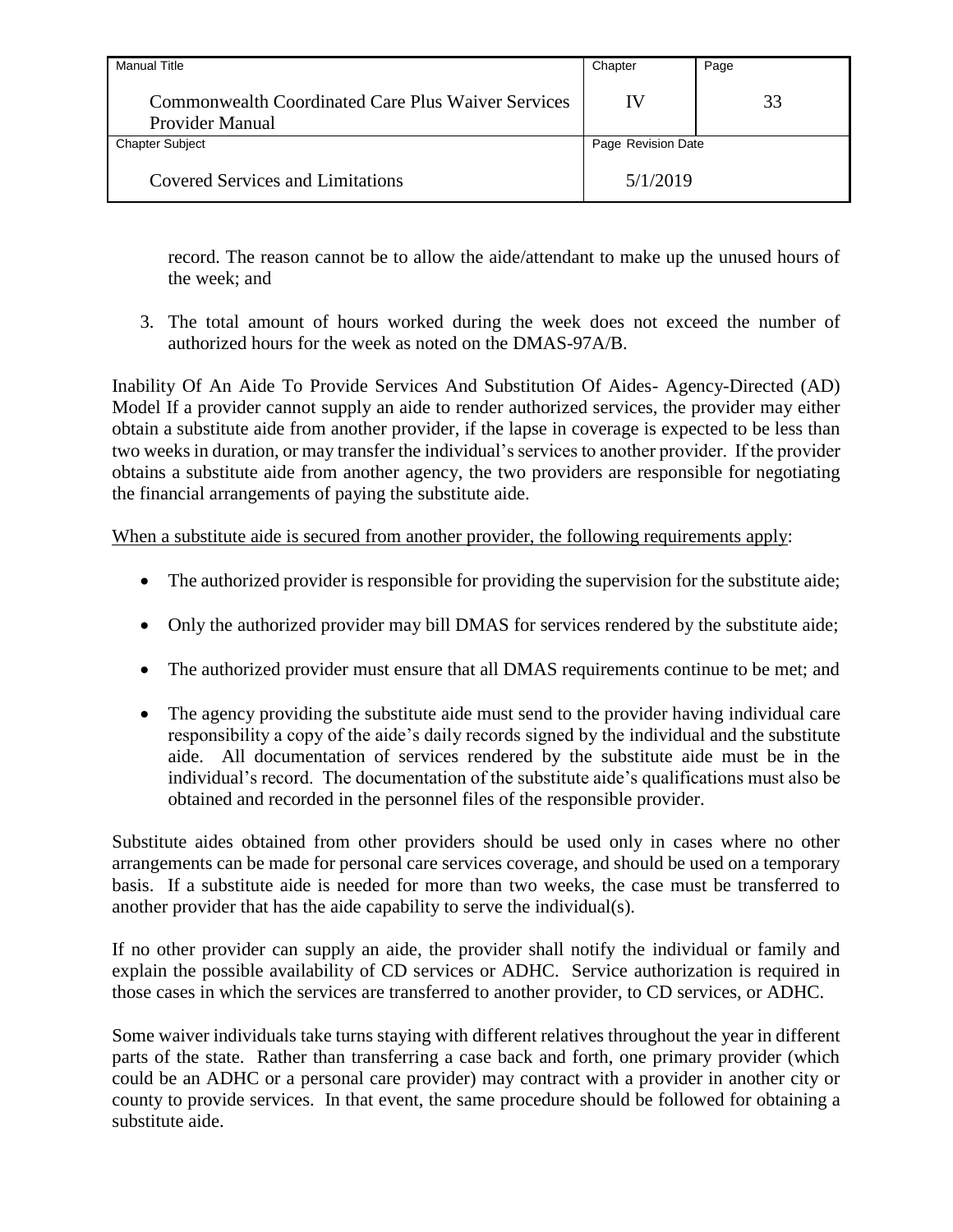| <b>Manual Title</b>                                                          | Chapter            | Page |
|------------------------------------------------------------------------------|--------------------|------|
| <b>Commonwealth Coordinated Care Plus Waiver Services</b><br>Provider Manual | IV                 | 34   |
| <b>Chapter Subject</b>                                                       | Page Revision Date |      |
| <b>Covered Services and Limitations</b>                                      | 5/1/2019           |      |

Respite Care Respite services are unskilled services (AD or CD) or skilled services of a nurse. Respite is for the relief of the **unpaid primary caregiver** due to the physical burden and emotional stress of providing support and care to the waiver individual. The maximum amount of all types of respite care services that an individual may receive is **480 hours** in a state fiscal year (July 1 – June 30).

For AD respite care, the provider agency is responsible for tracking the number of hours used. If the individual is using both AD and CD respite services, the SF and the provider agency must coordinate the tracking of the respite care hours used. Respite care must be authorized by the srv auth contractor before being rendered. If more than 480 hours per state fiscal year are provided, DMAS will only pay for the first 480 hours that are billed.

Individuals who exhaust their maximum amount of hours prior to the end of the authorization period must be informed that no additional hours will be authorized. In these cases, they must wait until the state fiscal year has expired. The provider/SF must ensure that the individual continues to meet the criteria, as stated above, to receive respite services.

An initial Plan of Care (DMAS-97A/B) must be developed by the provider/SF and updated annually.

Note: Respite care can be authorized as a sole waiver service, or it can be offered in conjunction with other services. Medicaid payment is available only for services authorized and provided according to the Plan of Care and provided by a qualified provider.

## **Skilled Respite Care (Agency-Directed Only)**

Providers may be reimbursed for respite services provided by a LPN or an RN with a current, active license and able to practice in the Commonwealth of Virginia as long as the service is ordered by a physician and the provider can document the individual's skilled needs. DMAS will reimburse for LPN respite care for those individuals who require the skilled level of care and who meet the criteria below.

## The circumstances that warrant provision of skilled respite care by a LPN or RN are:

- The individual receiving care has a need for routine skilled care that cannot be provided by unlicensed personnel [i.e., individual requiring nasogastric or gastrostomy feedings, injections, wound care etc. that is not or cannot be delegated or provided in accordance with the *Code of Virginia § 54.1-3001(12)* ];
- No other individual in the individual's support system is able to provide the skilled component of the individual's care during the caregiver's absence;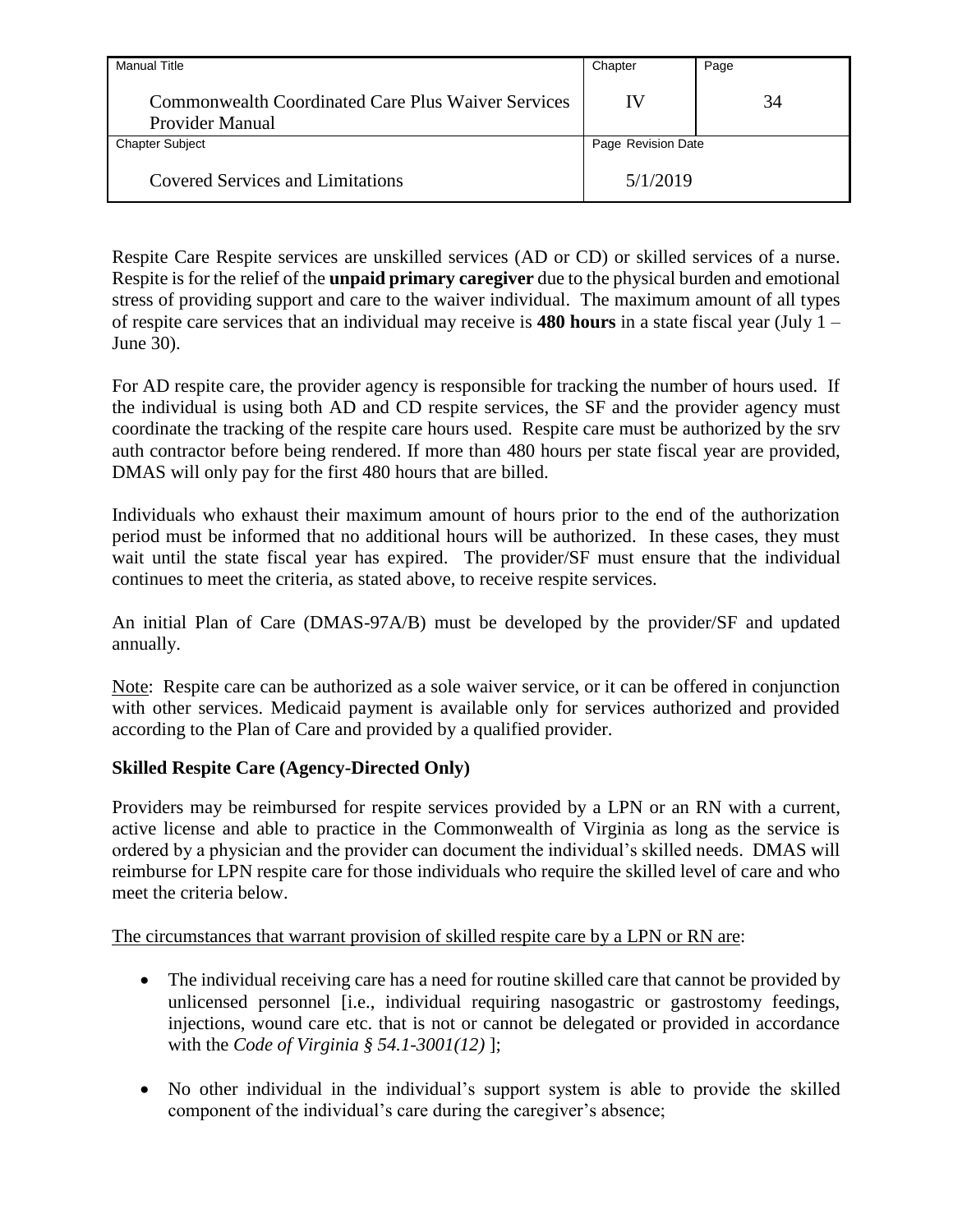| <b>Manual Title</b>                                                          | Chapter            | Page |
|------------------------------------------------------------------------------|--------------------|------|
| <b>Commonwealth Coordinated Care Plus Waiver Services</b><br>Provider Manual | IV                 | 35   |
| <b>Chapter Subject</b>                                                       | Page Revision Date |      |
| <b>Covered Services and Limitations</b>                                      | 5/1/2019           |      |

- The individual is unable to receive skilled nursing visits from any other source which could provide the skilled care usually given by the caregiver; and
- A physician's orders for services is obtained for the skilled care, prior to the service begin date and updated every six months. The DMAS-300 or CMS-485 may be used for this purpose.

Under respite care services, a LPN can perform selected nursing procedures under the direction and supervision of a RN. Such selected procedures may include:

- Administration of medications:
- Care of tracheotomies, feeding tubes, etc.; and
- Wound care requiring sterile technique.

When a nurse is required, the nurse must also provide services normally provided by an aide and shall document the tasks performed on the Skilled Respite Record (DMAS-90A). These records are to be kept in the individual's respite record. For skilled respite services, the nurse's skills and knowledge necessary to provide the services must be documented.

If the individual receives skilled respite services, a separate record or a separate section of the individual's record must contain the forms and necessary documents addressing respite services and authorization.

These respite forms include:

- Skilled Respite Record (DMAS-90A) signed and dated by the nurse and the individual or family/caregiver. It must contain weekly notes on the individual's care and status;
- Respite Care Needs Assessment and Plan of Care (DMAS-300) or CMS-485, if respite is the sole service the individual is receiving;
- The RN Supervisor's documentation using the DMAS-99A/B; and
- A physician's order/CMS-485/DMAS-300 for skilled services. The order must specify the skilled services the nurse will render.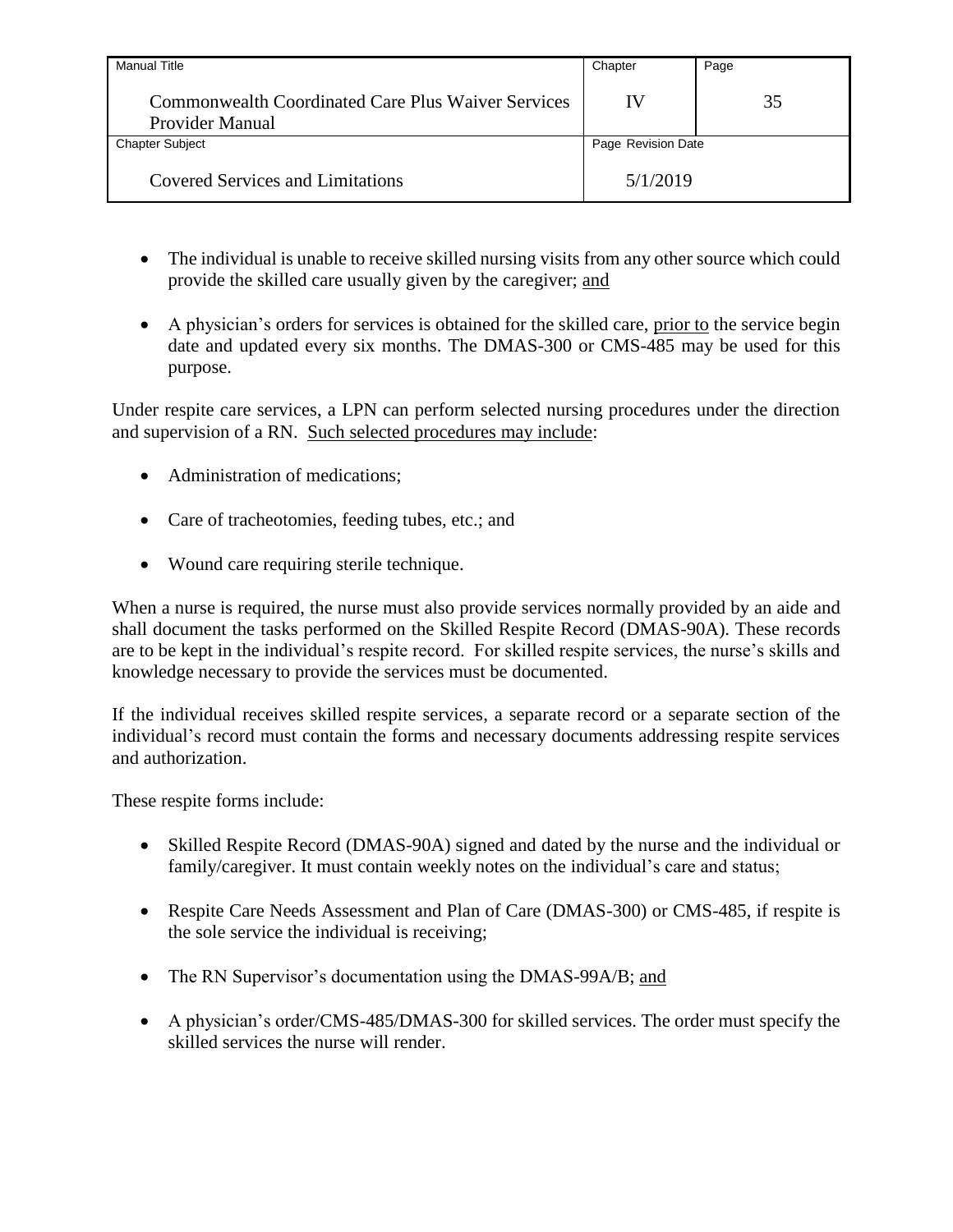| <b>Manual Title</b>                                                          | Chapter            | Page |
|------------------------------------------------------------------------------|--------------------|------|
| <b>Commonwealth Coordinated Care Plus Waiver Services</b><br>Provider Manual | IV                 | 36   |
| <b>Chapter Subject</b>                                                       | Page Revision Date |      |
| <b>Covered Services and Limitations</b>                                      | 5/1/2019           |      |

## **Supervision of Respite: Agency-Directed (AD) Model**

The respite care agency shall employ or contract with and directly supervise a RN/LPN who will provide ongoing supervision of respite care aides. A RN shall provide supervision to all direct care LPNs

When respite care services are received on a routine basis, the minimum acceptable frequency of the required RN/LPN supervisor's visits shall not exceed every 90 calendar days, based on the initial assessment. If an individual is also receiving personal care services, the respite care RN/LPN supervisory visit may coincide with the personal care RN supervisory visits. However, the RN supervisor shall document supervision of respite care separately from the personal care documentation. For this purpose, the same individual record may be used with a separate section for respite care documentation.

When respite care services are not received on a routine basis but are episodic in nature, a RN/LPN supervisor shall not be required to conduct a supervisory visit within a specified number of days. Instead, a RN/LPN supervisor shall conduct the home supervisory visit with the aide/LPN on or before the start of care and make a second home supervisory visit during the second respite care visit. If a waiver individual is also receiving personal care services, the respite care RN/LPN supervisory visit may coincide with the personal care RN/LPN supervisory visit.

When respite/skilled respite services are offered in conjunction with personal care, the supervisory visit conducted for personal care may serve as the supervisory visit for respite. The RN/LPN must document on the DMAS-99 whether respite is being used and the reason why. The RN/LPN supervisor must document on the DMAS-99 that the supervisory visit is for both personal care and respite care. This documentation may be kept in one record but must be maintained with a separate section for respite services documentation. The supervisor must document supervision of respite services separately. If a separate record is used for both personal care and respite care, the DMAS-99 must be in each record. When the supervisory visit is for both personal care and respite, the DMAS-99 form must be used. A copy of the DMAS-99 may be filed in the respite record or section of the chart; however, the original document must be available in the personal care record or section.

## **AGENCY-DIRECTED MODEL OF PERSONAL CARE AND RESPITE SERVICES**

## **Required Documentation for Individual Records for Personal and Respite Care**

The provider shall maintain a record for each individual. These records must be separated from those of other services, such as home health services. If an individual receives personal care and respite care services, one record may be maintained, but separate sections must be reserved for the documentation of the two services.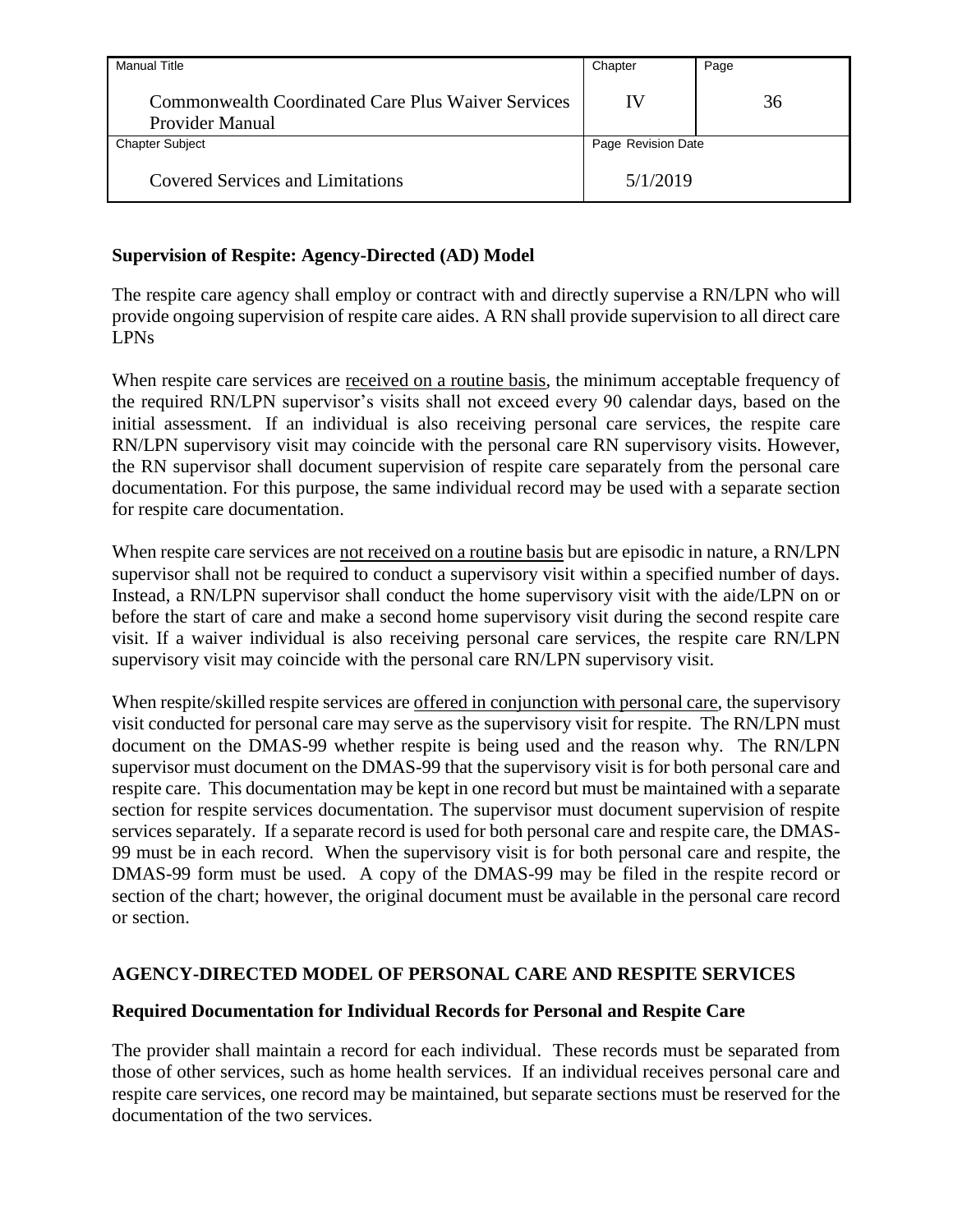| Manual Title                                                                        | Chapter            | Page |
|-------------------------------------------------------------------------------------|--------------------|------|
| <b>Commonwealth Coordinated Care Plus Waiver Services</b><br><b>Provider Manual</b> | IV                 | 37   |
| <b>Chapter Subject</b>                                                              | Page Revision Date |      |
| <b>Covered Services and Limitations</b>                                             | 5/1/2019           |      |

The individual record must include the following documentation:

- If the individual is newly enrolled in the waiver, the LTSS Screening Packet which includes: Uniform Assessment Instrument (UAI); the Screening Authorization signed by all members of the LTSS Screening Team (DMAS-96); the Individual Choice Form (DMAS-97 or DMAS-300 for only Respite Care services);
- All provider Plans of Care (DMAS-97A/B); Supervision Request Form (DMAS-100), if applicable; Community Based Care Individual Assessment Report (DMAS 99); Aide Records (DMAS-90) and all LTC Communication Forms (DMAS-225);
- The initial assessment by the RN must be completed on or before the start of care date on the DMAS-99. This must be filed in the individual's record within two (2) weeks from the date of the visit. Only the DMAS-99 can be used for nursing assessments. The Comprehensive Adult Nursing Assessment form, or OASIS form, is not acceptable;
- All RN/LPN Supervisor notes must be completed and filed within two weeks of the supervisory visit. Any supervisory visit not documented and present in the individual's record will be considered as not having been made;
- The frequency of the RN/LPN Supervisor visit must be conducted within the timeframe that was agreed upon by the individual and/or caregiver and documented by the RN on the DMAS-99;
- The aide must be present during the RN/LPN Supervisor's visit at least every other visit. If the aide is always present during the Supervisory visit, then every other month the RN/LPN must arrange to speak with the individual/family privately to assess the family and individual's satisfaction with services. If it is not possible to arrange a private conversation with the individual and/or family, the RN/LPN must make a telephone call to the family or individual during non-personal care hours. This telephone conversation must be documented in the individual's record. This gives the family or the individual, or both, the ability to address any concerns or issues without the presence of the aide;
- The RN/LPN Supervisor's documentation, using the DMAS-99, must include the observations of the individual made during the visits as well as any instruction, supervision, or counseling provided to the aide working with the individual. The RN/LPN Supervisor's notes must also clearly document that he/she has discussed with the individual or family member the appropriateness and adequacy of service. Individual/family/caregiver satisfaction with the services should be documented;
- The RN/LPN Supervisor summary must note: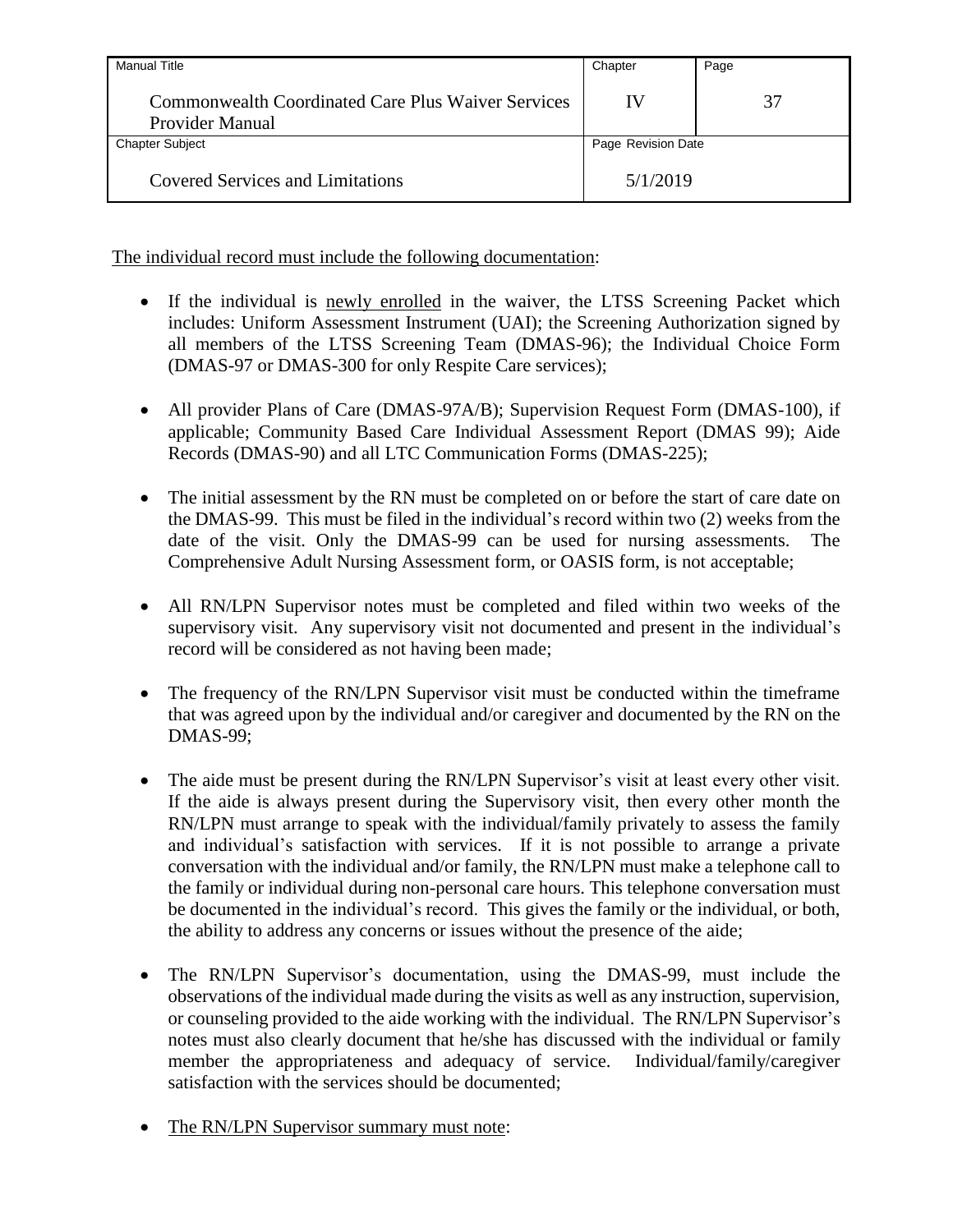| <b>Manual Title</b>                                                          | Chapter            | Page |
|------------------------------------------------------------------------------|--------------------|------|
| <b>Commonwealth Coordinated Care Plus Waiver Services</b><br>Provider Manual | IV                 | 38   |
| <b>Chapter Subject</b>                                                       | Page Revision Date |      |
| <b>Covered Services and Limitations</b>                                      | 5/1/2019           |      |

- Any change in the previously documented individual's medical condition, functional status, and social support. The RN/LPN Supervisor is expected to know the nursing facility criteria and to apply the criteria when assessing whether the individual continues to meet nursing facility criteria to receive personal/respite care services. If the RN/LPN Supervisor determines that the individual does not meet criteria for personal/respite care services, the RN Supervisor must contact DMAS for a level of care review and to discuss discontinuation;
- Whether the Plan of Care is adequate to meet the individual's needs or if changes need to be made;
- Dates of any lapse of services and why (e.g., hospitalization, nursing facility or inpatient rehab hospital admission and discharge dates, aide not available, etc.);
- The presence or absence of the aide in the home during the visit; and
- Any other services received by the individual;
- All provider contacts with the individual, family members/caregivers, health professionals, formal and informal service providers, the srv auth contractor, DMAS, etc., must be documented. All notes must be filed in the individual's records within two (2) weeks from the date of the contact;
- All DMAS-99 and DMAS 97-A/B forms, signed and fully dated by the RN/LPN;
- All personal care/respite aides' records (DMAS-90);
- Personal/respite services must have an individualized Plan of Care that reflects the results of an assessment completed prior to or on the date services are initiated (and subsequent reassessments annually and as needed) and includes the activities that will be provided during the personal/respite care period and the approximate hours that will be allowed for each activity. The Provider Agency Plan of Care Form (DMAS-97A/B) must be used for this purpose;

The provider must copy the questionnaire and any information entered by direct data entry that is submitted electronically via the srv auth contractor's portal system; and

 During visits to the waiver individual's home, the RN/LPN supervisor shall observe, evaluate, and document the adequacy and appropriateness of personal and/or respite care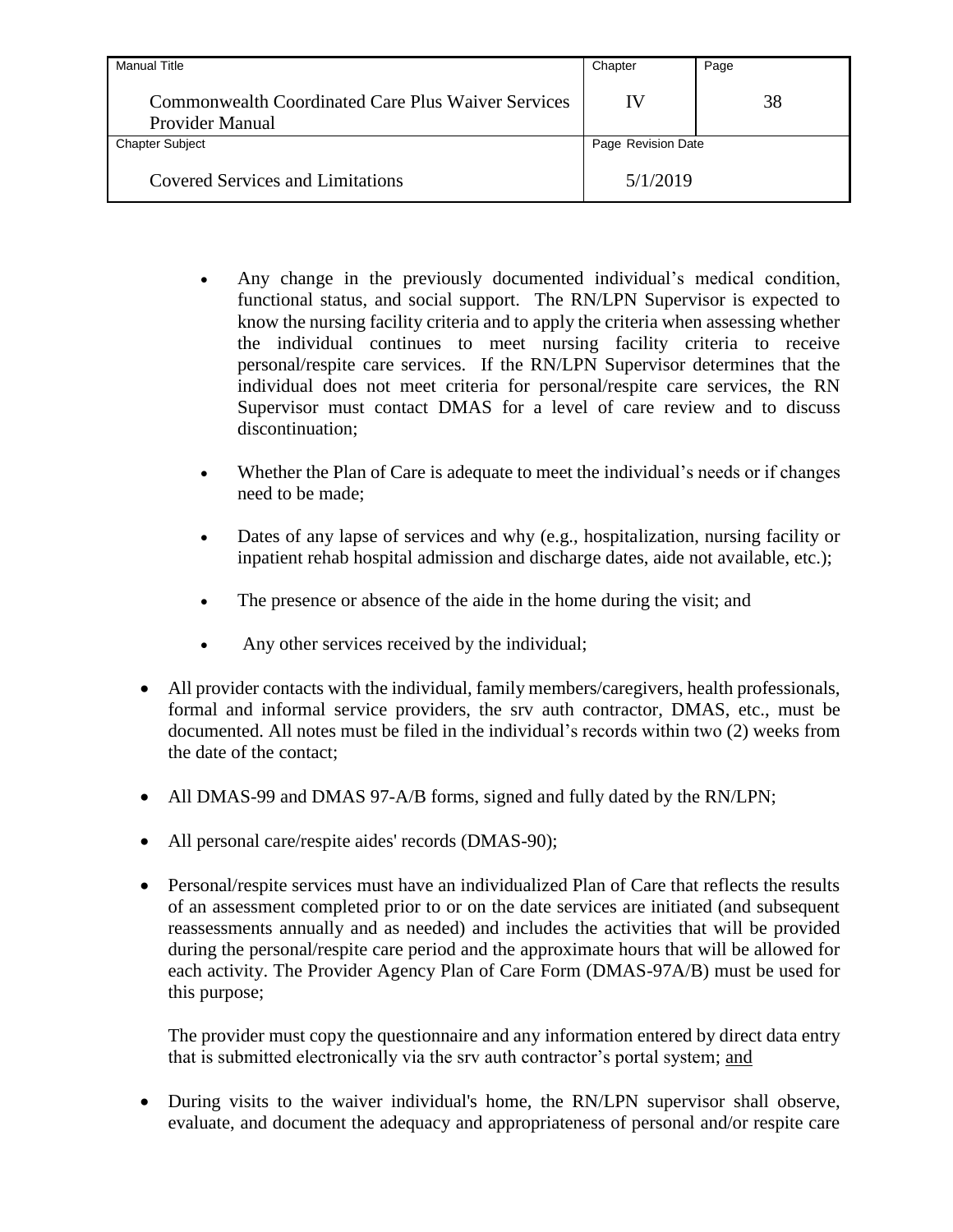| <b>Manual Title</b>                                                   | Chapter            | Page |
|-----------------------------------------------------------------------|--------------------|------|
| Commonwealth Coordinated Care Plus Waiver Services<br>Provider Manual | IV                 | 39   |
| <b>Chapter Subject</b>                                                | Page Revision Date |      |
| <b>Covered Services and Limitations</b>                               | 5/1/2019           |      |

services with regard to the waiver individual's current functioning status and medical and social needs. The aide's/LPN's record shall be reviewed and the waiver individual's or family's/caregiver's, or both, satisfaction with the type and amount of services discussed and documented.

The provider is responsible for documenting the monitoring of the ongoing provision of services to each Medicaid individual. This monitoring documentation includes:

- The quality of care provided by the aide, LPN (when utilized) and the RN;
- The functional and medical needs of the individual and any modification necessary to the Plan of Care due to a change in these needs; and
- The individual's need for support in addition to care provided by personal/respite care aide. This includes an overall assessment of the individual's health, safety and welfare in the home with personal/respite care.

## **Aide Responsibilities/Required Documentation: Agency-Directed (AD) Model**

The aide is responsible for following the Plan of Care, notifying the RN or LPN Supervisor of any change in condition, support, or problem that arises and documenting the performance of duties on the DMAS-90.

The DMAS-90 must be completed on the day the service was delivered. The DMAS-90 is designed to contain one calendar week of service provision. Agencies may not, in any way, make changes to the DMAS-90. If the same aide renders personal care and respite care services to the individual, a separate DMAS-90 must be used for the different services, even if the two services are rendered on the same day.

## **Documentation on the DMAS-90 must include:**

- the specific services delivered to the waiver individual by the aide;
- the personal care/respite aide's actual daily arrival and departure times;
- the aide's weekly comments or observations about the waiver individual, including the individual's physical and emotional condition, daily activities, and responses to services rendered;
- any other information appropriate and relevant to the waiver individual's care and need for services;
- Signatures: the personal care aide's and individual's or responsible caregiver's weekly signatures, including the date, to verify that personal care services have been rendered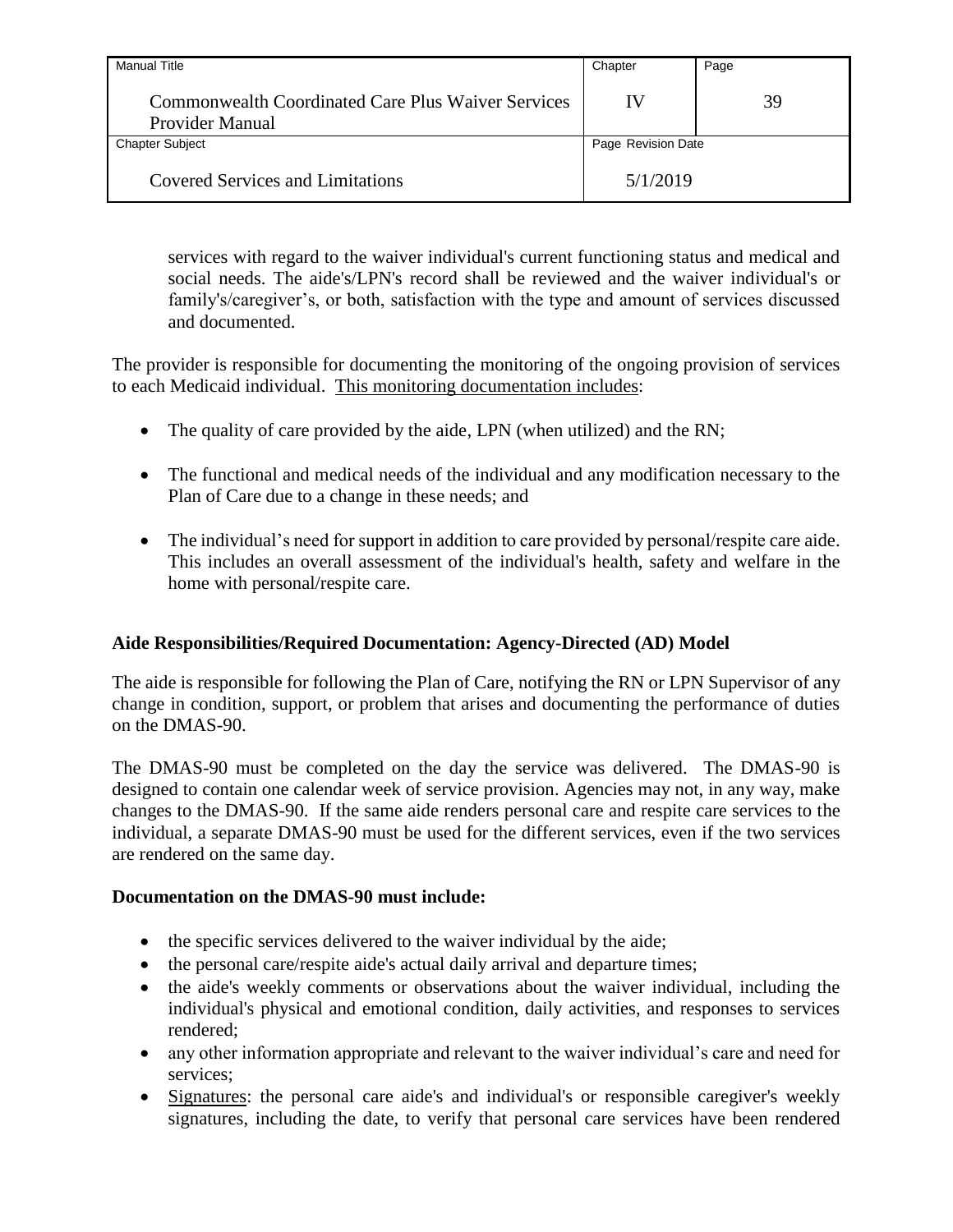| Manual Title                                                                        | Chapter            | Page |
|-------------------------------------------------------------------------------------|--------------------|------|
| <b>Commonwealth Coordinated Care Plus Waiver Services</b><br><b>Provider Manual</b> | IV                 | 40   |
| <b>Chapter Subject</b>                                                              | Page Revision Date |      |
| <b>Covered Services and Limitations</b>                                             | 5/1/2019           |      |

during that week as documented in the record. An employee of the provider cannot sign for the individual unless he/she is a family/caregiver of the individual. This family member cannot be the same family member who is providing the service. In instances where the individual is unable to sign and there is no family member or other legal representative to do so, the reason for the absence of this signature must be thoroughly documented on the DMAS-90. If the individual is unable to sign his/her signature on the DMAS-90, the individual may make an "X". The RN Supervisor must document on the DMAS 99 that the "individual is unable to sign the DMAS-90";

- documentation on the DMAS-90 must be in the English language; and
- signatures, times and dates shall not be placed on the personal care aide record prior to the last date that the services are actually delivered. The aide record sheets must be in the individual's record within two (2) weeks.

Corrections to any form in the record must be made by drawing a line through the incorrect entry, then re-enter and initial and date the correct information. Correction fluid ("white-out") must never be used for correction in medical records. Copies of all documents are subject to review by state and federal Medicaid staff or representatives. The records contained in the chart must be current within two (2) weeks at all times of the date of service delivery.

It is the responsibility of the provider to ensure that the DMAS-90 are delivered to the provider and filed in the individual's record within two (2) weeks. A periodic review of the DMAS-90 must be done prior to filing it in the individual's record to ensure that the RN Supervisor is aware of any changes in the individual's needs or any changes in the Plan of Care, which may be indicated by the aide's documentation on the DMAS-90. An accurately signed and dated DMAS-90 is the only authorized documentation of services provided for which DMAS will reimburse. DMAS will not accept employee payroll time sheets in place of the DMAS-90.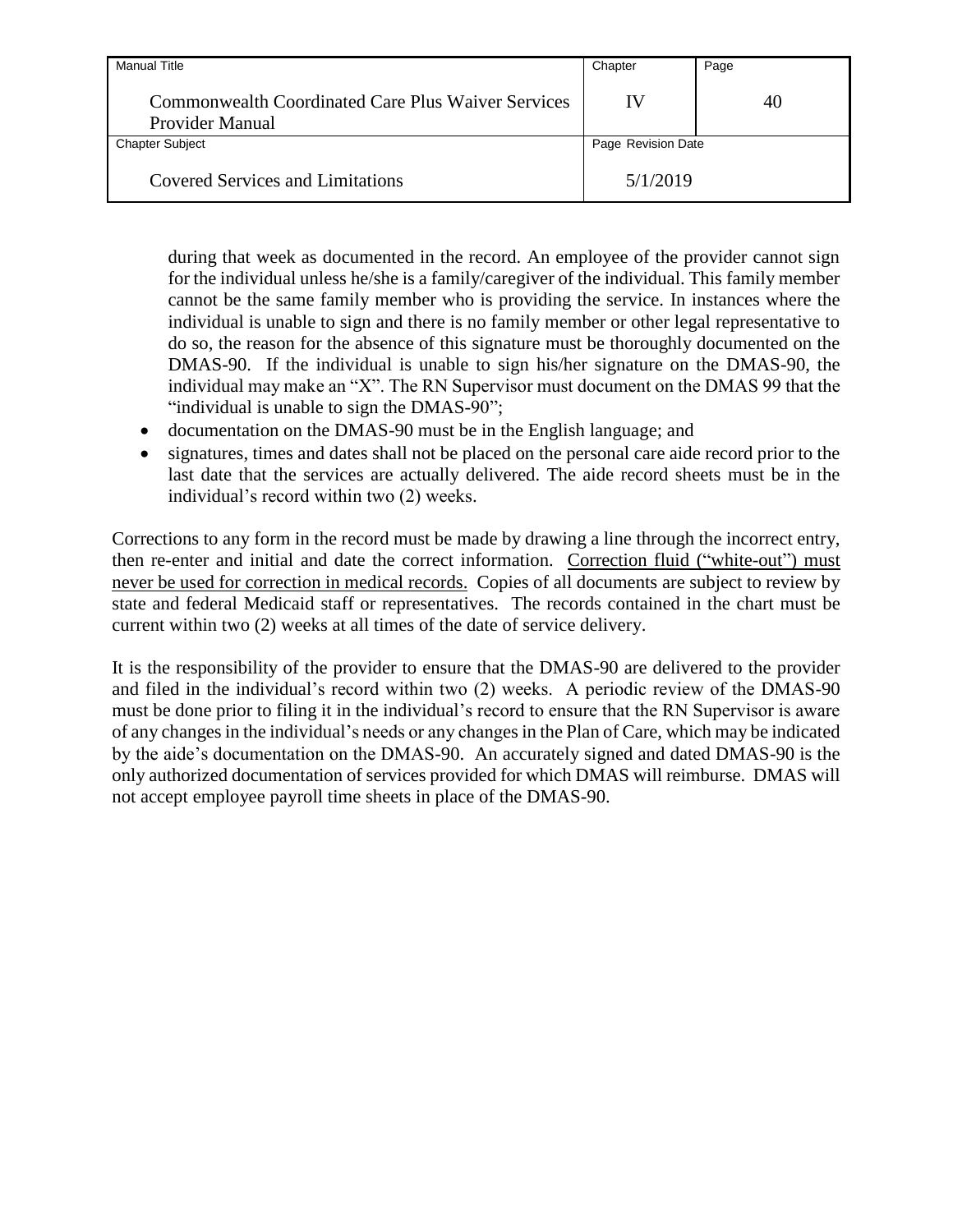| <b>Manual Title</b>                                                   | Chapter            | Page |
|-----------------------------------------------------------------------|--------------------|------|
| Commonwealth Coordinated Care Plus Waiver Services<br>Provider Manual | IV                 | 41   |
| <b>Chapter Subject</b>                                                | Page Revision Date |      |
| <b>Covered Services and Limitations</b>                               | 5/1/2019           |      |

# **Electronic Visit Verification (EVV)**

Personal care agencies utilizing HIPAA compliant EVV systems may do so by using a system that records and contains the same elements as the DMAS-90 and permits the system to verify the location from which the services are provided and the individual for whom the services are provided.

The EVV shall: 1.) Ensure daily back-up for all data collected; 2.) Protect data securely and reliably; 3.) Demonstrate a disaster recovery mechanism allowing for use within twelve hours of disruption to services (subject to exceptional circumstances such as war and other disasters of national scope); and 4.) Be capable of producing reports of all services and supports rendered, the individual's identity, the start and end time of the provision of services and supports and the date/s of service in summary fashion that constitute documentation of service that is fully compliant with regulation.

Each personal care aide and individual/family receiving services will have a unique personal identification number or a biometric identification system. The personal care aide shall not be able to enter or modify the time and date. The unique identification system shall constitute the necessary electronic signatures for services. No additional electronic or "wet" signatures shall be required.

## **Attendant Responsibilities/Required Documentation: Consumer-Directed (CD) Model**

Documentation must clearly indicate the dates and times of CD personal care services delivery (i.e., time sheets submitted to the F/EA contractor). CD attendants may document services on the DMAS-487 (at the discretion of the employer of record, this is optional for CD attendants).

## **Required Services Facilitation Documentation**

The SF must maintain records for each individual served. These records must be separated from those of any other services that may be provided by the SF/SF's employer. All documentation must be filed in the individual's record within two (2) weeks from the date of the visit/contact.

### **The individual medical record must include the following:**

- If the individual is newly enrolled in the waiver, the LTSS Screening Packet which includes: the Uniform Assessment Instrument (UAI); the Pre-Admission Screening Authorization signed by all members of the LTSS Screening Team (DMAS-96); the Individual Choice Form (DMAS-97 or DMAS-300 for Respite Care services, as applicable);
- All provider Plans of Care (DMAS-97A/B); Supervision Request Form (DMAS-100), if applicable; Community Based Care Individual Assessment Report (DMAS 99);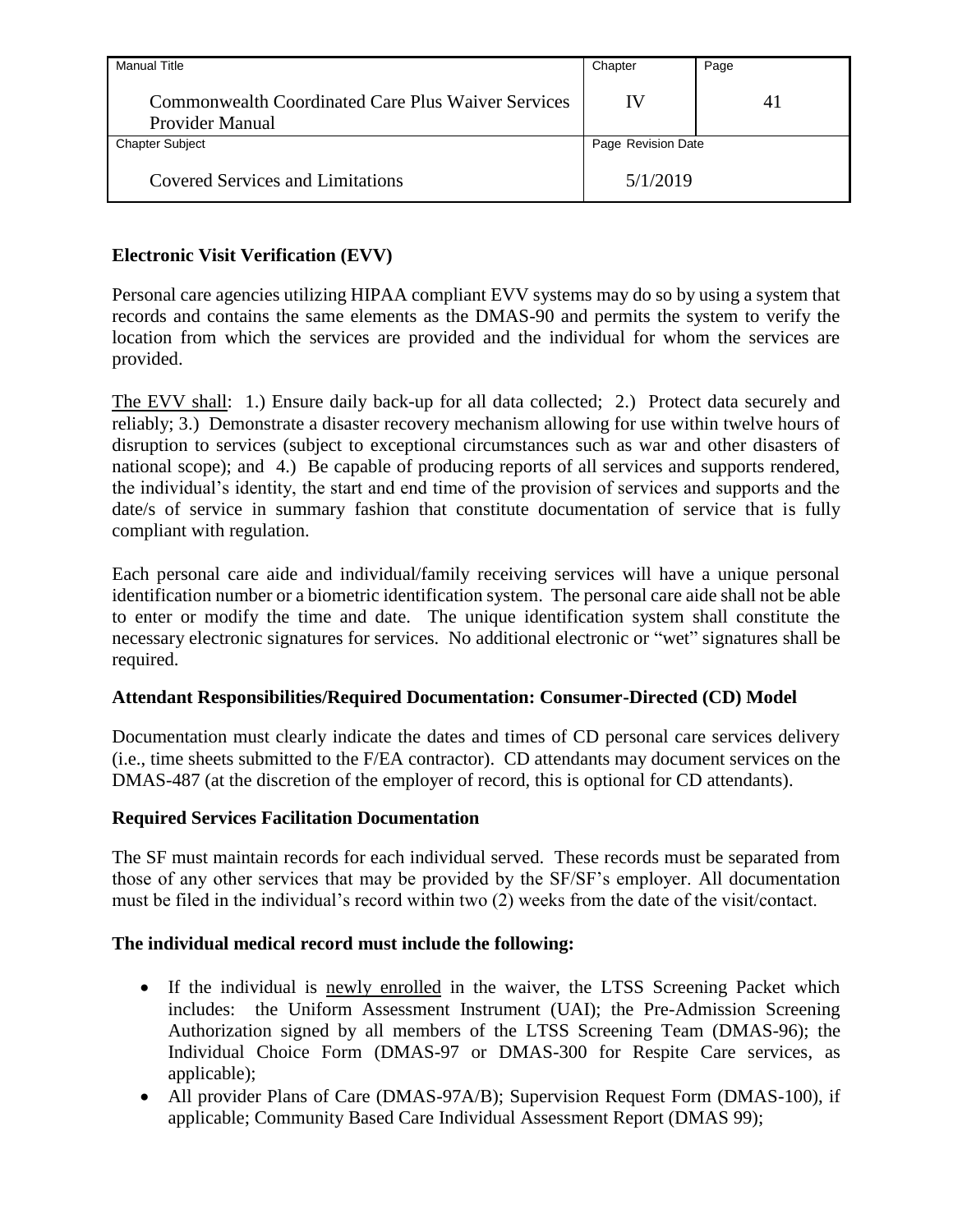| <b>Manual Title</b>                                                                 | Chapter            | Page |
|-------------------------------------------------------------------------------------|--------------------|------|
| <b>Commonwealth Coordinated Care Plus Waiver Services</b><br><b>Provider Manual</b> | IV                 | 42   |
| <b>Chapter Subject</b>                                                              | Page Revision Date |      |
| Covered Services and Limitations                                                    | 5/1/2019           |      |

- All copies of the CD Services Plans of Care (DMAS-97 A/B), the results of the SF's initial comprehensive home visit (or initial reassessment visit) completed on or before the start of care date (and subsequent reassessment visits, as needed) on the DMAS-99. Only the DMAS-99 may be used for assessments/reassessments. The start date on the Plan of Care will be the start date of service facilitation services for the individual:
- The SF must copy the questionnaire and any information entered by direct data entry that is submitted electronically via the srv auth contractor's portal system;
- All DMAS-225 forms;
- All correspondence and SF notes recorded and dated documenting contacts with the individual/EOR and family/caregiver, DMAS, and the srv auth contractor;
- Records of contacts made with physicians, formal and informal service providers, and all professionals concerning the individual;
- All management training provided to the individual/EOR or member/caregiver, including the individual's or family/caregiver's responsibility for the accuracy of the attendant's time sheets;
- All documents signed by the individual or the family/caregiver that acknowledge the responsibilities for receipt of the services;
- If tasks are performed requiring nurse delegation, the RN's documentation of training, supervising, and all other related information and documentation must be maintained by the service facilitation provider.
- All DMAS-99 forms. Documentation must include the observations of the individual made during the visits. The notes must also clearly document that he/she has discussed with the individual or family the appropriateness and adequacy of services.
- **The SF's assessment and reassessment documentation must note:**
	- o Any change in the previously documented individual's medical condition, functional status, and social support, which may require modifications to the Plan of Care. The SF is expected to know the nursing facility criteria and to apply the criteria when assessing whether the individual continues to meet nursing facility criteria to receive CCC Plus waiver services. If the SF determines that the individual does not meet criteria for personal/respite care services, the SF must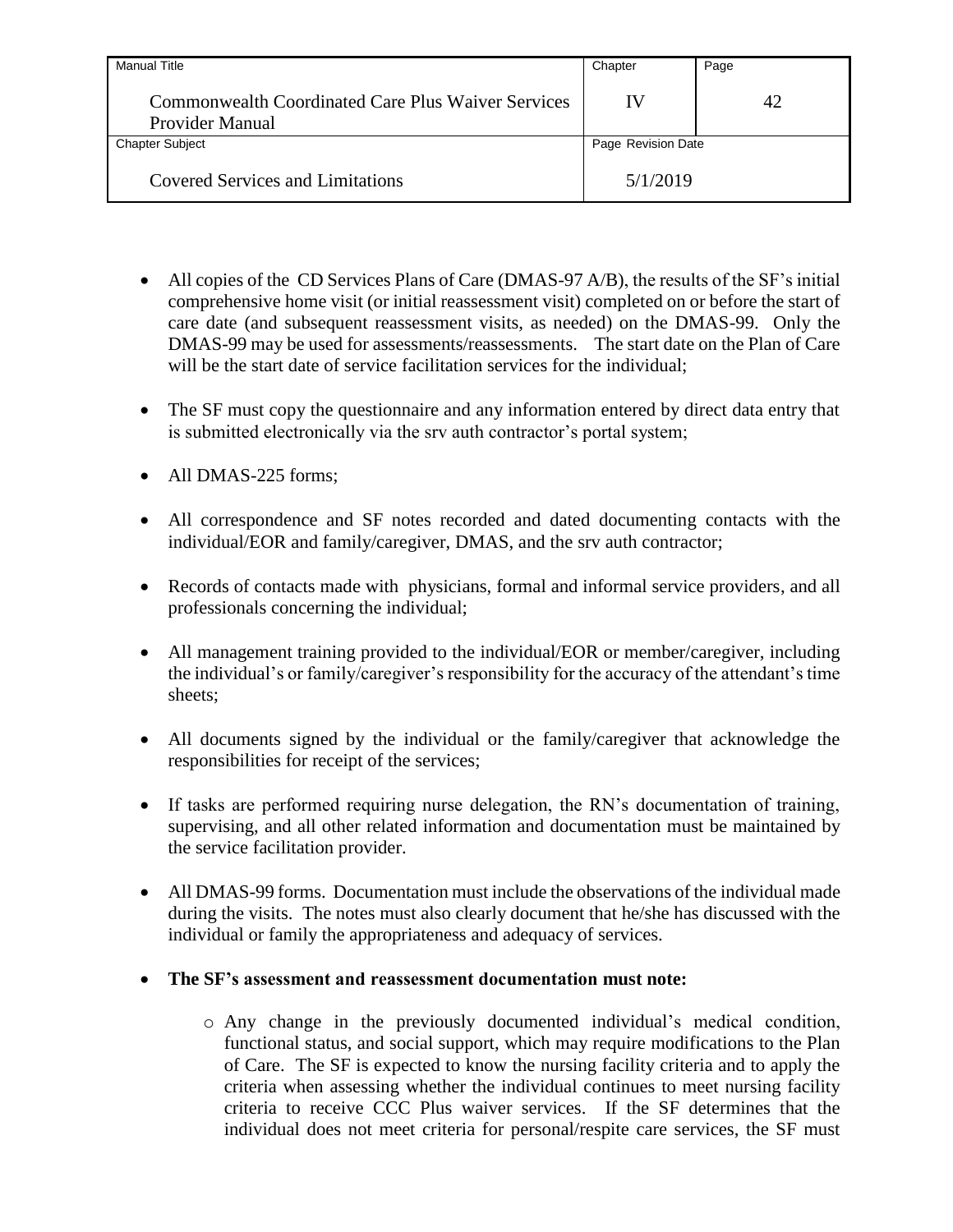| <b>Manual Title</b>                                                          | Chapter            | Page |
|------------------------------------------------------------------------------|--------------------|------|
| <b>Commonwealth Coordinated Care Plus Waiver Services</b><br>Provider Manual | IV                 | 43   |
| <b>Chapter Subject</b>                                                       | Page Revision Date |      |
| <b>Covered Services and Limitations</b>                                      | 5/1/2019           |      |

contact DMAS for a level of care review and to discuss discontinuation of services;

- o A review of the Plan of Care with the individual/EOR and family/caregiver (as appropriate) to determine if it is adequate to meet the individual's needs or if changes need to be made;
- o Dates of any lapse of services and why (e.g., hospitalization, nursing facility or inpatient rehab hospital admission and discharge dates, aide not available, etc.);
- o The presence or absence of the attendant in the home during the visit. The individual/EOR and family/caregiver satisfaction with the services should be documented; and
- o Any other services received by the individual.

All criteria and documentation requirements must be met for the entire time the service is provided in order to be reimbursed under the CCC Plus Waiver. The SF will not be reimbursed for services unless the individual is authorized for waiver services by the srv auth contractor.

## **TRANSPORTATION**

Transportation is available to CCC Plus waiver members; however, is not a service available under the CCC Plus waiver. Transportation to providers of Medicaid services may be arranged through the DMAS transportation broker or through the appropriate CCC Medicare and Medicaid Plan. There are times that the aide/attendant or nurse may accompany the waiver individual to medical appointments or to other activities in the community. In no case will DMAS pay, through the CCC Plus Waiver, for mileage or other costs associated with transportation. The individual and/or aide/attendant assume all risks and responsibilities associated with transportation.

## **Transportation: Agency-Directed (AD) Services**

Aides or nurses (for skilled respite services) may accompany the waiver individual to medical appointments, dialysis or community activities based on the following criteria:

- The agency will not be reimbursed for time beyond the already approved Plan of Care hours, or for vacations or overnight trips;
- The aide/nurse is essential for the safe transport of the individual (to assist in transfers, ambulation, behavior management, etc.);
- No other individual is available and physically able to accompany the individual;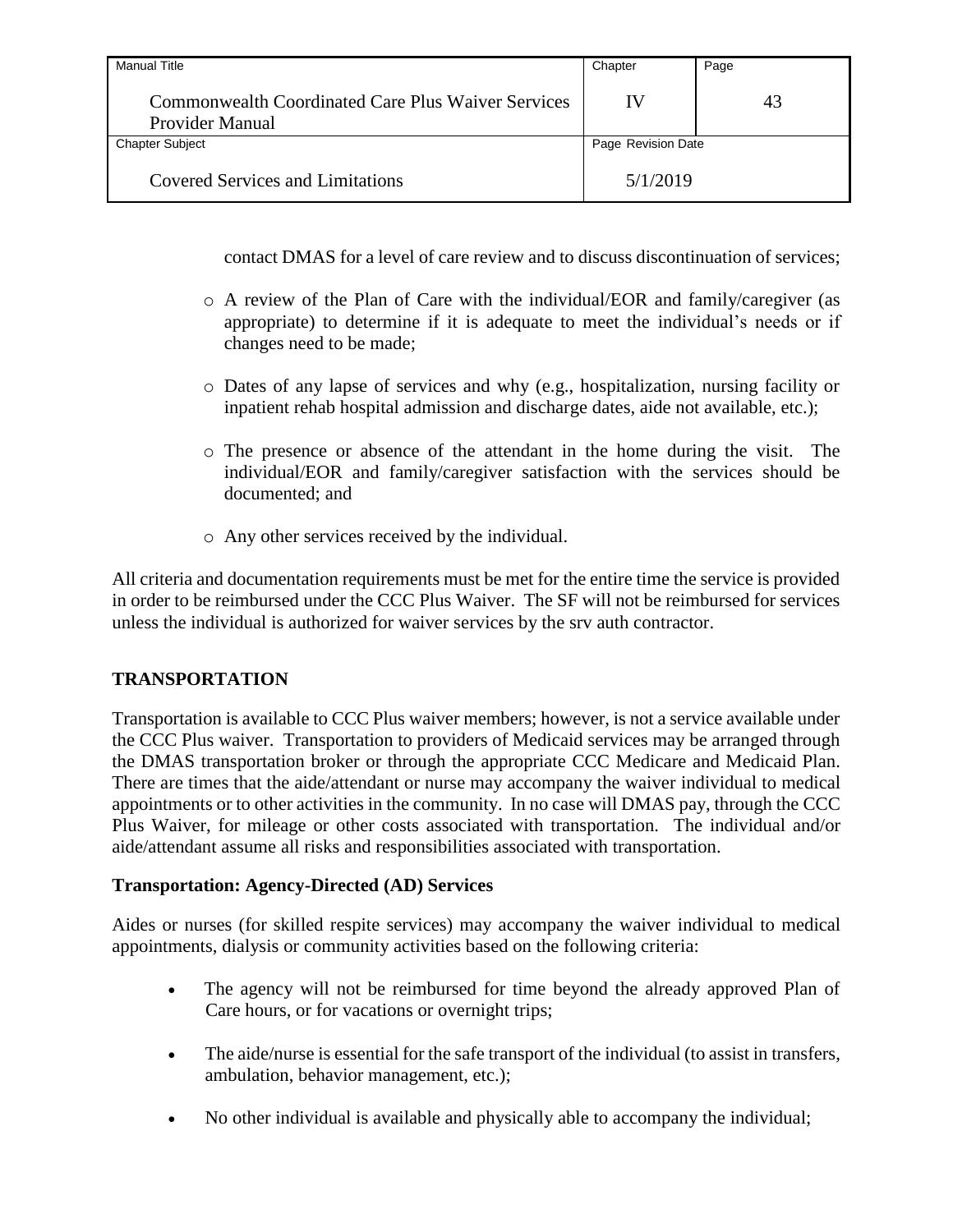| <b>Manual Title</b>                                                                 | Chapter            | Page |
|-------------------------------------------------------------------------------------|--------------------|------|
| <b>Commonwealth Coordinated Care Plus Waiver Services</b><br><b>Provider Manual</b> | IV                 | 44   |
| <b>Chapter Subject</b>                                                              | Page Revision Date |      |
| <b>Covered Services and Limitations</b>                                             | 5/1/2019           |      |

- The total time required by the aide/nurse for the day, including the time required to accompany the individual, does not cause the individual's weekly authorized hours to be exceeded. If, due to events beyond the provider's control, the number of hours is exceeded, the provider shall contact the srv auth contractor the next business day with the actual hours used for authorization of hours exceeded in the previous day's visit. The record must document why the hours were exceeded or the additional time may be deducted from another day as long as this does not jeopardize the individual's health and safety. The RN/LPN Supervisor must be notified in advance of the appointment, and must document (with the date) this approval in the RN notes in the individual's record;
- When the aide/nurse is required to accompany the individual based on the above criteria, DMAS will pay the agency for the time the aide/nurse is accompanying the individual to such appointments. This must be documented on the aide's/nurse's record; and
- DMAS will not pay the provider when the individual is accompanied by the aide to the hospital or essential medical appointments when the individual is being transported by ambulance.

## **Transportation: Consumer-Directed (CD) Services**

As the attendant is the employee of the individual receiving CD services, any arrangements for transportation not paid for by the Medicaid program are between the attendant and the individual. This includes transportation necessary to implement the CD services Plan of Care (for example, to permit community access and activities). It is permissible for the attendant to transport the individual in the attendant's, the individual's, or the caregiver's vehicle with prior consent from the vehicle owner.

It is the responsibility of the individual or family member/caregiver to determine that the attendant has a valid Virginia driver's license, is registered in the Commonwealth of Virginia, and has vehicle insurance. Proof of the insurance coverage shall be received and shall cover the following.

## **The vehicle insurance shall cover the insured and/or the other person:**

- Against loss from any liability imposed by law for damages;
- Against damages for care and loss of services, because of bodily injury to or death of any person;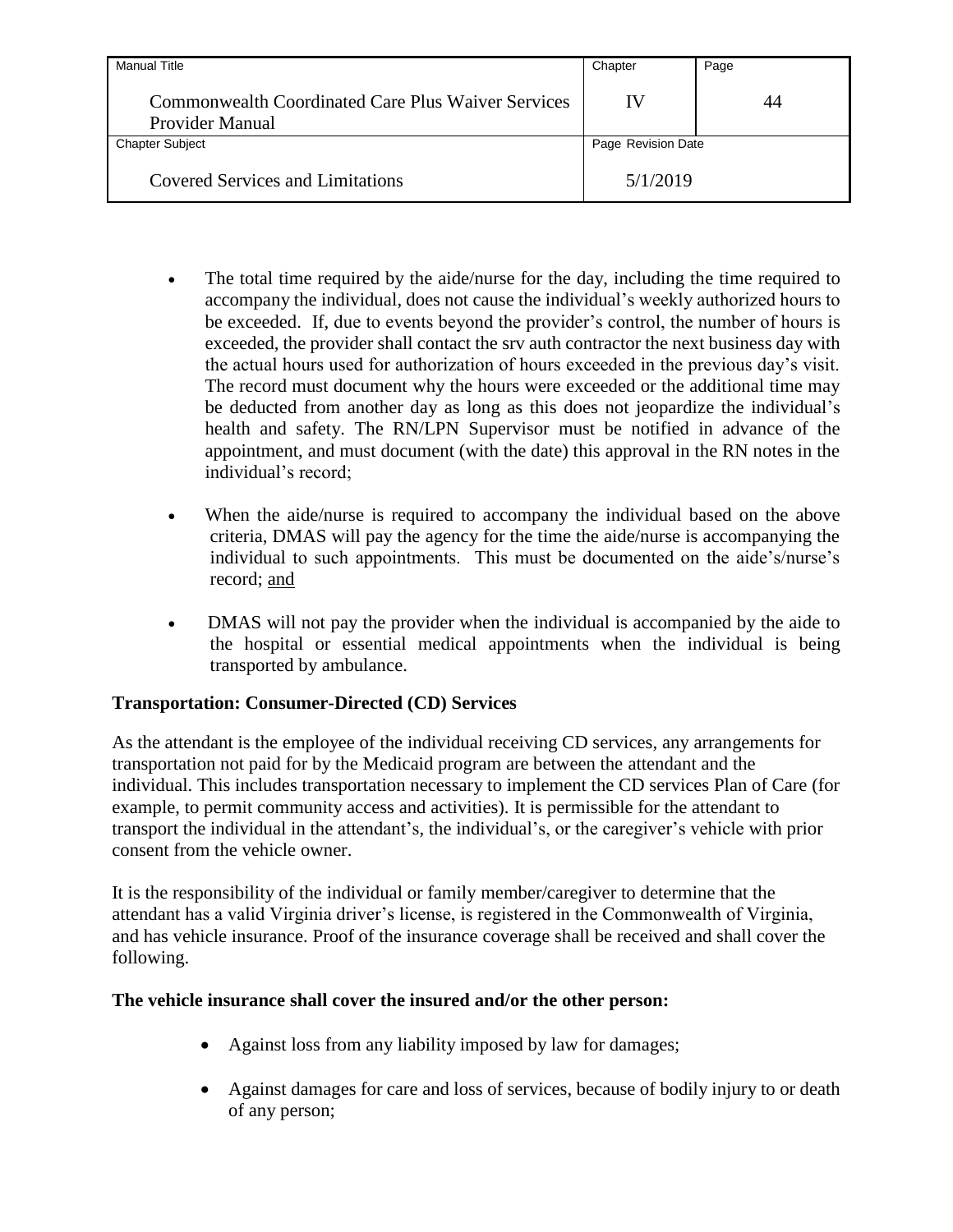| <b>Manual Title</b>                                                          | Chapter            | Page |
|------------------------------------------------------------------------------|--------------------|------|
| Commonwealth Coordinated Care Plus Waiver Services<br><b>Provider Manual</b> | IV                 | 45   |
| <b>Chapter Subject</b>                                                       | Page Revision Date |      |
| Covered Services and Limitations                                             | 5/1/2019           |      |

- Against injury to or destruction of property caused by accident and arising out of the ownership, use, or operation of such motor vehicle or motor vehicles within the Commonwealth of Virginia, any other state in the United States, or Canada;
- Subject to a limit exclusive of interest and costs, with respect to each motor vehicle of \$25,000 because of bodily injury to or death of one person in any one accident and, subject to the limit for one person, to a limit of \$50,000 because of bodily injury to or death of two or more persons in any one accident; and
- Subject to a limit of \$20,000 because of injury to or destruction of property of others in any one accident.

The total time required by the attendant for the day, including the time required to drive the individual, cannot exceed the individual's authorized weekly hours. If the total time required exceeds daily hours, additional time may be deducted from another day as long as this does not jeopardize the individual's health and safety, or the SF may submit a request within one business day to the srv auth contractor for a temporary increase in hours to provide reimbursement for the extra time in that day.

DMAS will not pay the attendant when the individual is accompanied by the attendant to the hospital or essential medical appointments when the individual is being transported by ambulance.

# **ADULT DAY HEALTH CARE (ADHC) SERVICES – AGENCY-DIRECTED (AD) ONLY**

## **Service Definition**

Adult day health care (ADHC) means long term maintenance or supportive services offered by a DMAS-enrolled community-based adult day care program, licensed by the Virginia Department of Social Services (DSS) as an Adult Day Care Center (ADCC). ADHC provides a variety of health, therapeutic, and social services designed to meet the specialized needs of waiver individuals.

ADHC may be offered either as the sole home-and community-based care service or in conjunction with other CCC Plus waiver services. A multi-disciplinary approach to developing, implementing, and evaluating each individual's POC is essential to ensuring quality ADHC services.

### **Services Units and Limitations**

The services offered by the ADHC Center must be designed to meet the needs of the individual. The range of services provided by the ADHC Center to each individual may vary to some degree and there must be a minimum range of services available to every individual attending ADHC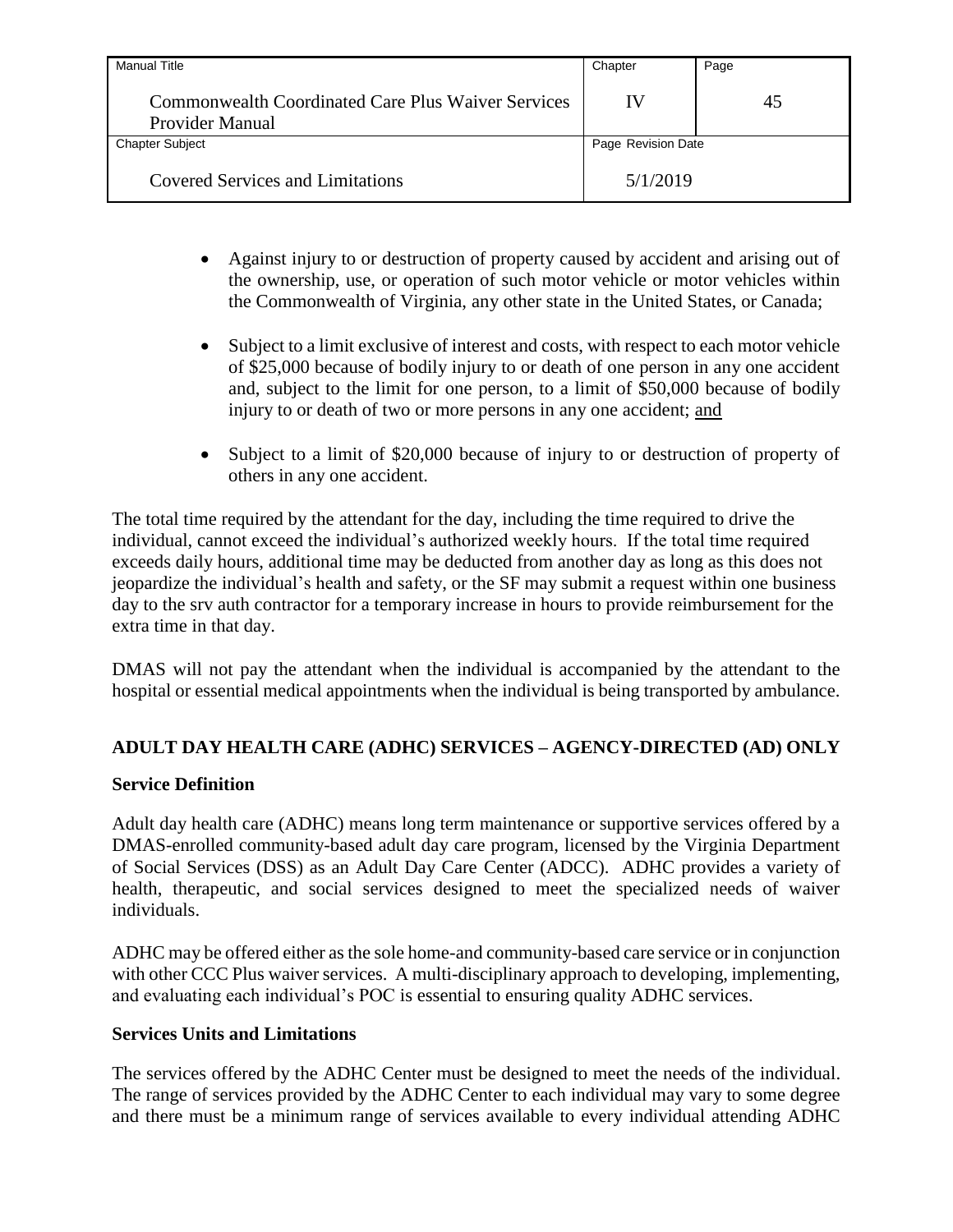| <b>Manual Title</b>                                                   | Chapter            | Page |
|-----------------------------------------------------------------------|--------------------|------|
| Commonwealth Coordinated Care Plus Waiver Services<br>Provider Manual | IV                 | 46   |
| <b>Chapter Subject</b>                                                | Page Revision Date |      |
| <b>Covered Services and Limitations</b>                               | 5/1/2019           |      |

through the CCC Plus waiver to include nursing, rehabilitation services coordination, nutrition, transportation coordination, social services, recreation, and socialization services.

DMAS will reimburse a per-diem fee to a DMAS-enrolled ADHC provider who has received authorization from the srv auth contractor for the claim dates of service. This is considered payment in full for all services rendered to that individual as a part of the individual's approved ADHC Plan of Care. A day is defined as attendance at the ADHC Center for six hours or more.

ADHC services shall not be provided, for the purpose of Medicaid reimbursement, to individuals who reside in NFs, ICFs/IID, hospitals, assisted living facilities that are licensed by VDSS that serve five (5) or more individuals, or group homes which are licensed by DBHDS.

ADHC services may take the place of personal care services either completely or for several days a week if it is determined that this would meet the needs of the individual. ADHC augments the social support system available to the individual by providing some assistance with activities of daily living. An individual may attend ADHC during the day and also receive personal care services in the morning or evening, or both, as appropriate to meet the identified needs.

## **Staff Responsibilities**

Aide Responsibilities: The aide must provide assistance with ADLs (e.g., ambulating, transferring, toileting, eating or feeding, bathing, dressing), supervision of the individual, and assistance with the management of the individual's Plan of Care.

Nursing Responsibilities: These services include periodic evaluation, at least every 90 calendar days, of the nursing needs of each individual; provision of the indicated nursing care and treatment; responsibility for monitoring, recording, and administering prescribed medications; supervising the individual in self-administered medication; or general supervision of provider staff, who are certified through the Board of Nursing, in medication management and administering medications. Nursing functions also include the support of families in their home care efforts through education and counseling, and helping families identify and appropriately utilize health care resources.

Rehabilitation Services Coordination Responsibilities: These services are designed to ensure the individual receives all rehabilitative services deemed necessary to improve or maintain independent functioning, to include the coordination and implementation of physical therapy, occupational therapy, and speech therapy. The ADHC Center may arrange for individual rehabilitation treatment with an outpatient facility or independent rehabilitation provider. The coordination and implementation responsibilities of the ADHC Center include:

> A referral for an evaluation by the appropriate rehabilitative discipline when necessary;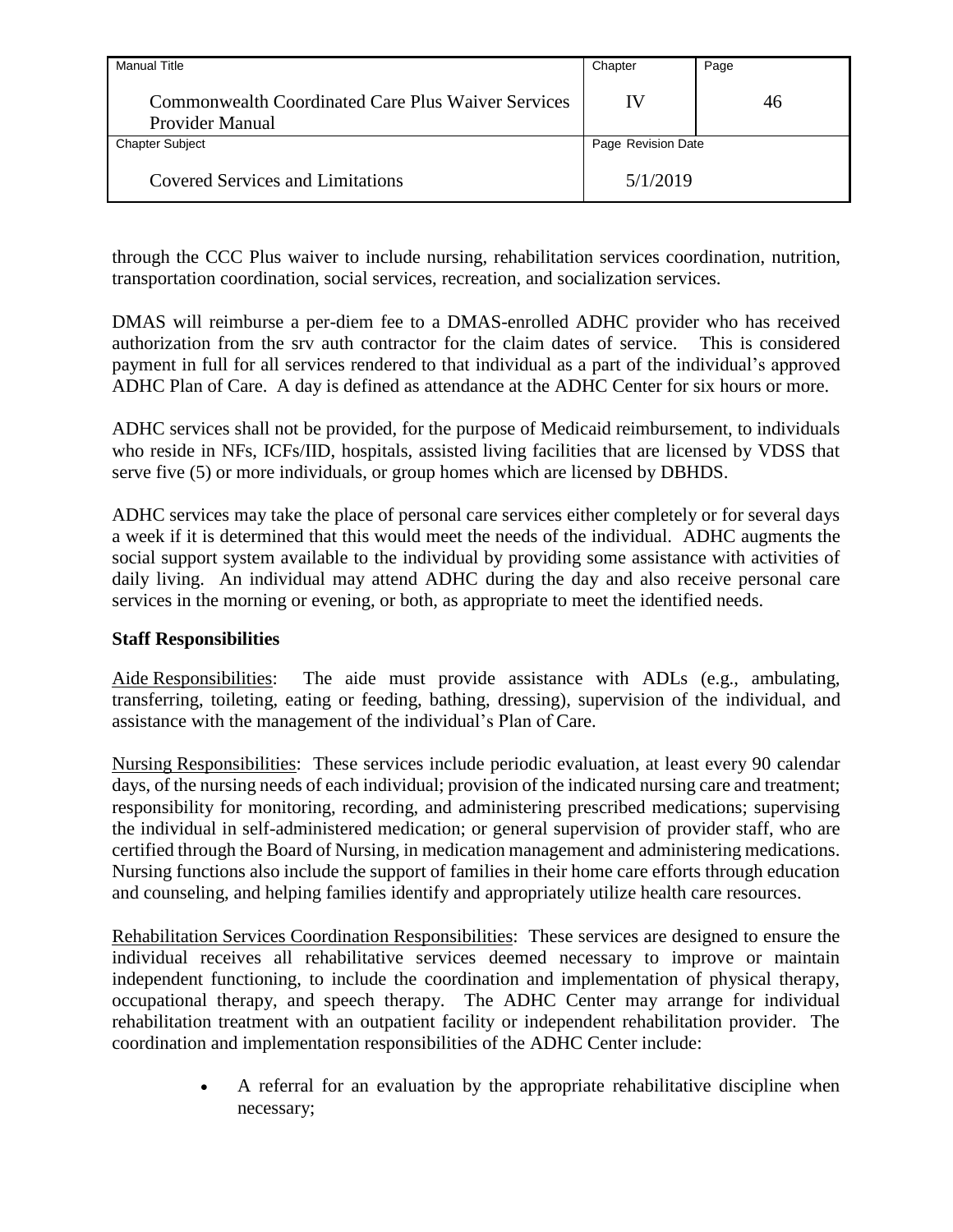| <b>Manual Title</b>                                                                 | Chapter            | Page |
|-------------------------------------------------------------------------------------|--------------------|------|
| <b>Commonwealth Coordinated Care Plus Waiver Services</b><br><b>Provider Manual</b> | IV                 | 47   |
| <b>Chapter Subject</b>                                                              | Page Revision Date |      |
| Covered Services and Limitations                                                    | 5/1/2019           |      |

- If the ADHC chooses to offer rehabilitation on-site, then the provision of rehabilitation therapy in the ADHC Center by an independent rehabilitation provider may be offered, if the individual chooses to receive this service during ADHC service hours. Reimbursement for rehabilitation services are not part of the reimbursement fee for ADHC; and
- Coordination of any rehabilitative treatment plan into the individual's overall Plan of Care to include arrangement for transportation from the ADHC to the rehabilitation provider if necessary, and implementation by ADHC staff (designated by the Coordinator) of activities typically considered part of a home program prescribed by the therapist in conjunction with ongoing therapy.

Transportation Responsibilities: Every DMAS-approved ADHC Center must provide transportation when needed in emergency situations for any Medicaid individual to his or her home (e.g., the primary caregiver has an accident and cannot transport the individual home). Any ADHC Center which is able to provide individuals with transportation routinely to and from the center can be reimbursed by DMAS based on a per-trip fee (to and from the individual's residence). Refer to Chapter V for more billing information.

Nutrition Responsibilities: The ADHC Center must provide at least one meal per day, which supplies one-third of the daily nutritional requirements established by the U.S. Department of Agriculture. Special diets and counseling must be provided as necessary.

ADHC Coordination: The ADHC Coordinator, designated by the ADHC Director, must coordinate the implementation of the Plan of Care, make updates to the Plan of Care, record 30 day progress notes, and review the individual's daily log each week (when the log is completed by a program aide). The designation of a professional staff member as the ADHC Coordinator is intended to promote the maintenance of the individual's physical and mental health by coordinating services and providing assistance with any personal or social problems. This may be accomplished by individual or group discussion of problems, coordination with family, home, and other community agencies, counseling and referral to available community resources. In cases where the individual only receives ADHC and PERS, the ADHC Coordinator is responsible for ensuring the continued appropriateness of PERS.

Recreation and Social Activities Responsibilities: The ADHC Center must provide planned recreational and social activities suited to the needs of the individuals and designed to ensure community integration, encourage physical exercise, prevent deterioration, and stimulate social interaction.

A multi-disciplinary approach to developing, implementing, and evaluating each individual's Plan of Care is essential to quality ADHC services.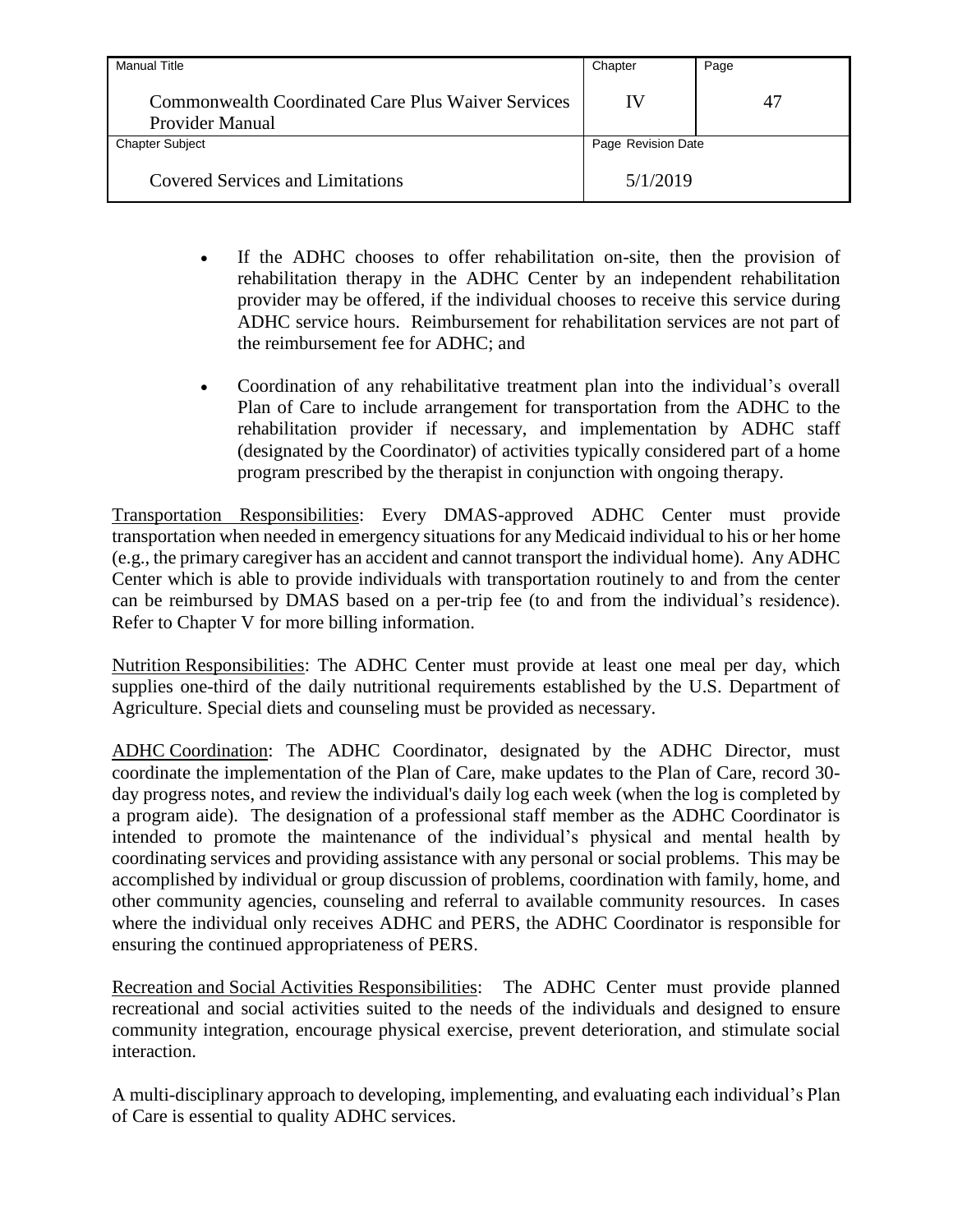| <b>Manual Title</b>                                                          | Chapter            | Page |
|------------------------------------------------------------------------------|--------------------|------|
| <b>Commonwealth Coordinated Care Plus Waiver Services</b><br>Provider Manual | IV                 | 48   |
| <b>Chapter Subject</b>                                                       | Page Revision Date |      |
| <b>Covered Services and Limitations</b>                                      | 5/1/2019           |      |

## **Skilled Services and ADHC**

An ADHC Center may choose to admit individuals who have skilled needs. Centers that do not employ professional nursing staff on site shall not be permitted to admit waiver individuals who require skilled nursing care to their centers. Examples of skilled nursing care may include: (i) tube feedings; (ii) Foley catheter irrigations; (iii) sterile dressing changing, or; (iv) any other procedures which require sterile technique. The ADHC shall not permit aide employees to perform such procedures.

# **Re-Evaluation of the Adult Day Health Care (ADHC) Individual**

The ADHC Center professional staff will continually assess the adequacy of ADHC services for each individual and shall meet and document changes in the individual's condition and Plan of Care at least every three months (this does not mean every 90 days). ADHC services may be authorized for up to seven (7) days of service based on the individual's needs and the center's availability. Any time the number of days an individual attends ADHC changes, the Plan of Care must be modified. The ADHC Coordinator must contact the srv auth contractor to request authorization for the change. The most recent Plan of Care must always be in the individual's record.

Whenever the professional staff determines that ADHC services, either alone or in combination with other community resources, are no longer appropriate for an individual, the ADHC Center will contact the srv auth contractor for authorization to conduct a re-evaluation of the individual's needs to ensure that the individual is receiving services which meet his/her needs and ensure the individual's continued health and safety in the community in a cost-effective health care setting.

DMAS will conduct annual level of care reviews of each individual according to established procedures described in Chapter VI of this manual.

# **ADHC Provider Individual Experience Survey**

The individual experience survey is intended to determine an individual's experience in the setting where ADHC services are provided and to ensure their experience is consistent that of a home and community based setting. This requirement is for those members receiving ADHC services only. The contractor shall require that all providers of CCC Plus Waiver ADHC services maintain compliance with the provisions of the CMS HCBS rule as detailed in the provider agreement. As part of the annual assessment and plan of care review, the managed care organization's care coordinator or another entity as approved by the department shall conduct, an Individual Experience Survey in order to ensure that the member's services and supports are provided in a manner that comports with the setting provisions of the HCBS regulations in 42 CFR § 441.301(c)  $(4)-(5)$ .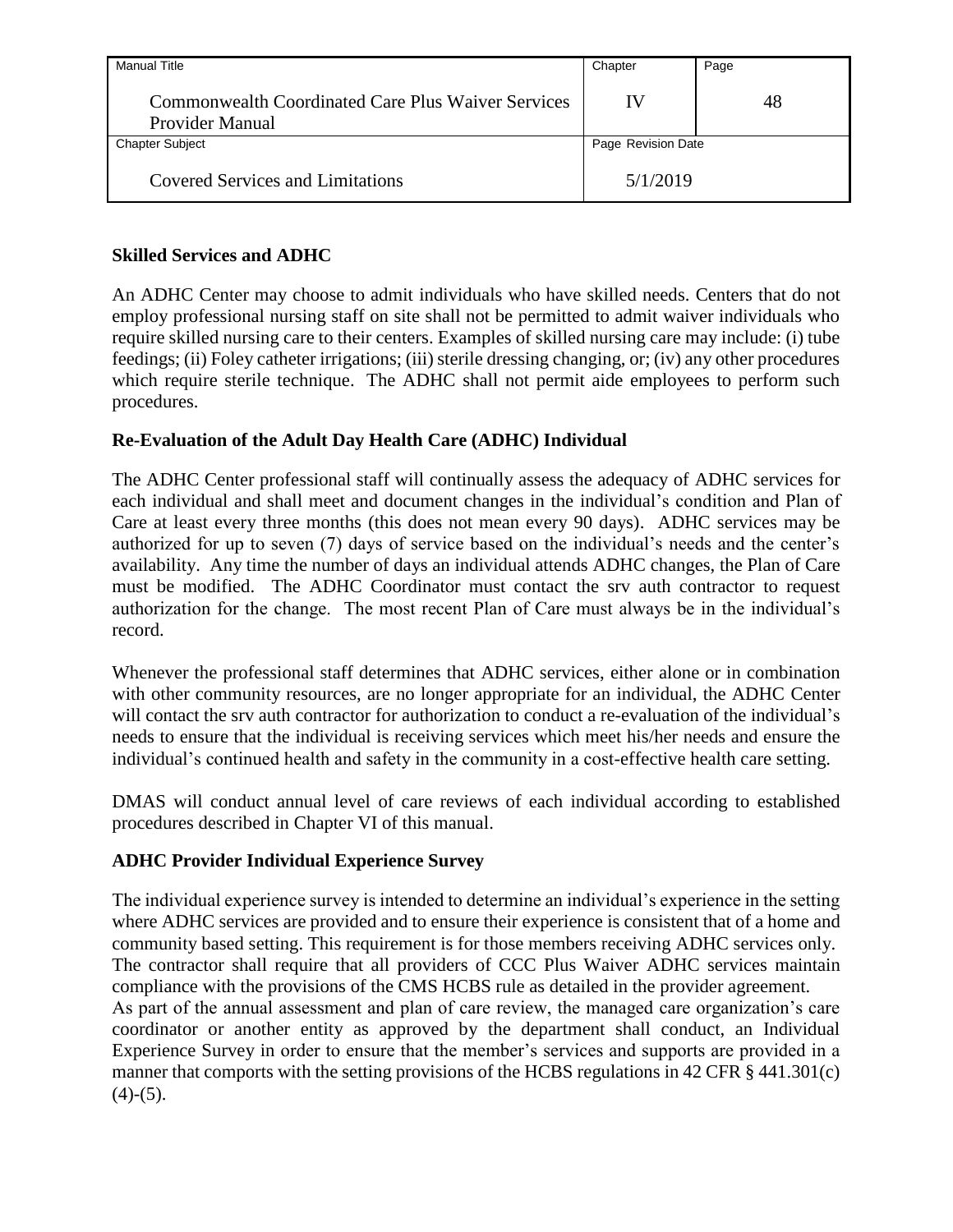| Manual Title                                                          | Chapter            | Page |
|-----------------------------------------------------------------------|--------------------|------|
| Commonwealth Coordinated Care Plus Waiver Services<br>Provider Manual | IV                 | 49   |
| <b>Chapter Subject</b>                                                | Page Revision Date |      |
| <b>Covered Services and Limitations</b>                               | 5/1/2019           |      |

Each member receiving Medicaid ADHC services must receive an annual individual survey to determine their experience with their services and awareness of HCBS rights and requirements.

## **Conducting the Survey**

The Individual Experience Survey must be conducted in person. The survey must include the member and also may include a family member or representative, as appropriate. ADHC services staff may participate as requested by the member and his/her family member/representative.

## **Inability to Provide ADHC Services**

The provider is responsible for providing reliable, continuous care to any individual receiving Medicaid ADHC services for the number of hours per day or days per week as outlined on the Plan of Care. Any time the provider is unable to furnish ADHC services as determined in the Plan of Care, the individual or family/caregivers, as appropriate, must be notified immediately, to initiate other care arrangements for these individuals. Documentation of the contact must be recorded in the individual record. An ADHC provider may either sub-contract with another ADHC provider or may transfer the individual to another ADHC if they cannot provide the number of days per week as written in the Plan of Care.

The provider should explore with the individual, prior to the start of services, the individual's backup plan or ability to go without service (in the event the provider cannot provide ADHC services). Back-up support can be provided by an informal network of family, friends or neighbors who can be called on as needed as long as this ensures the individual's needs are met.

The center may discharge waiver individuals from the center's services but not from the waiver. Written notice of discharge shall be provided, with the specific reason or reasons for discharge from the ADHC, at least 10 calendar days prior to the effective date of the discharge. In cases when the individual's or any other person's safety may be in jeopardy, the 10-calendar day notice shall not apply.

## **ADHC Provider Documentation Requirements**

The ADHC Center shall maintain all records of each ADHC individual. These records shall be reviewed periodically by the DMAS staff or its designated agent who is authorized by DMAS to review these records.

## **At a minimum, the ADHC records shall contain, but shall not necessarily be limited to:**

 If the individual is newly enrolled in the waiver the LTSS Screening packet which includes: the Uniform Assessment Instrument (UAI), the Screening Authorization (DMAS-96), and the Screening Team Plan of Care (DMAS-97);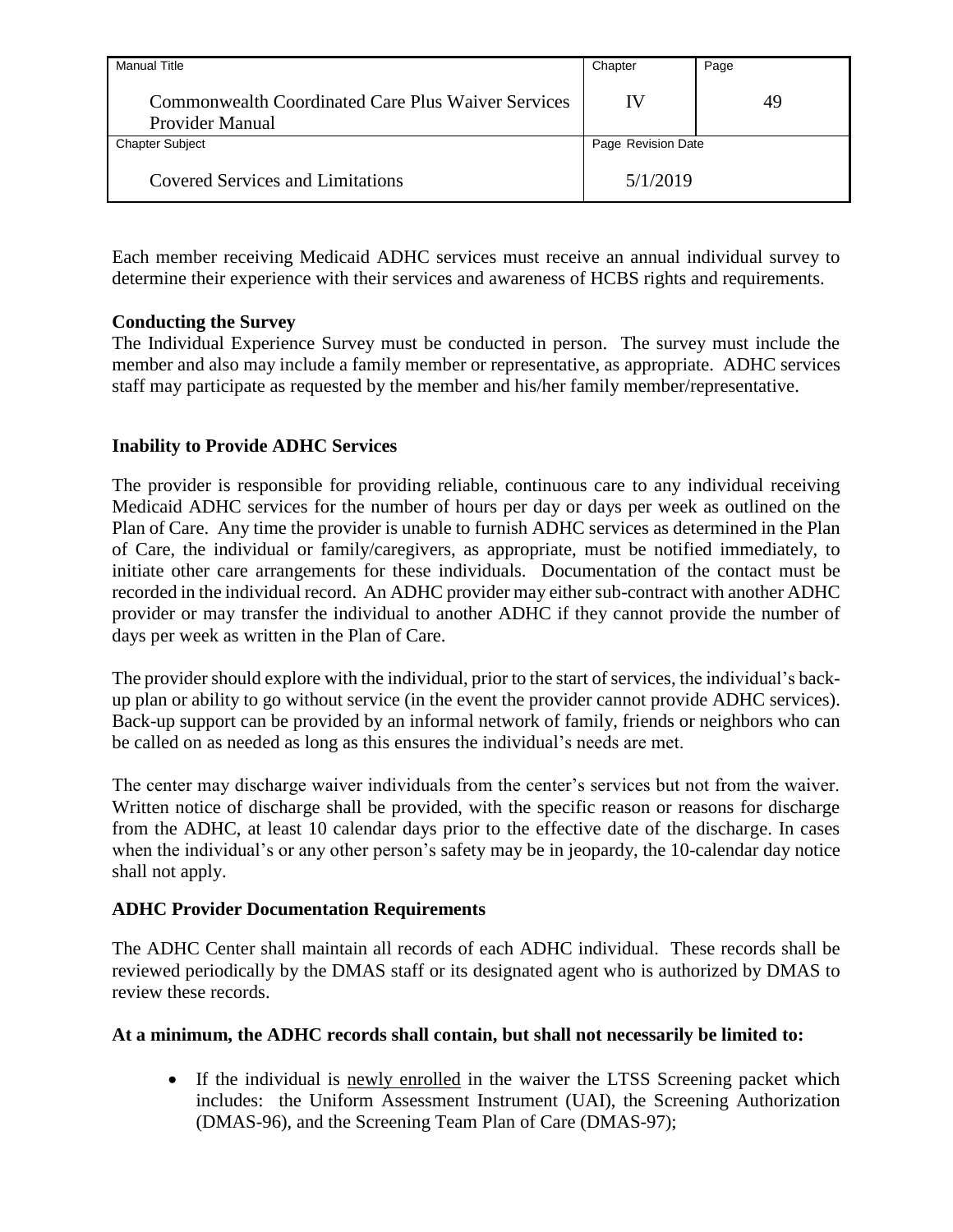| Manual Title                                                                 | Chapter            | Page |
|------------------------------------------------------------------------------|--------------------|------|
| <b>Commonwealth Coordinated Care Plus Waiver Services</b><br>Provider Manual | IV                 | 50   |
| <b>Chapter Subject</b>                                                       | Page Revision Date |      |
| <b>Covered Services and Limitations</b>                                      | 5/1/2019           |      |

- The Interdisciplinary Plan of Care (DMAS-301) developed in collaboration with the waiver individual or family/caregiver, or both as may be appropriate, by the center's director, RN, and therapist, as may be appropriate, and any other relevant ADHC staff or individual's support persons;
- Documentation of interdisciplinary staff meetings that shall be held at least every three (3) months to reassess each waiver individual and evaluate the adequacy of the POC and make any necessary revisions. The initial ADHC POC can be used for documentation of interdisciplinary staff meetings and to make up to three (3) updates to the Plan of Care as long as the individual's status has not significantly changed. A new Plan of Care should be developed whenever re-evaluation indicates a need for significant changes to the Plan of Care;
- At a minimum, 30-day goal oriented progress notes recorded by the designated ADHC care coordinator. If a waiver individual's condition and treatment POC changes more often, progress notes shall be written more frequently than every 30 days;

## Progress notes must:

- 1. Describe the individual's medical and functional status;
- 2. Note contacts made to or from the primary caregiver;
- 3. Indicate any change in social supports;
- 4. Indicate any other services received by the individual; and
- 5. Reference a review of the 30-day rehabilitative progress report and updated Plan of Care, if appropriate.

Note: DMAS does not require a form for recording the progress notes. However, the DMAS-99 form may be used for this purpose. At a minimum, the functional status section of the DMAS-99 form must be completed every 30 days by the RN or ADHC Coordinator;

 The ADHC Center must obtain, or should document efforts to obtain, a rehabilitative progress report and updated treatment plan from any professional discipline involved in the individual's care every 30 days (e.g., physical therapy, speech therapy, occupational therapy, etc.);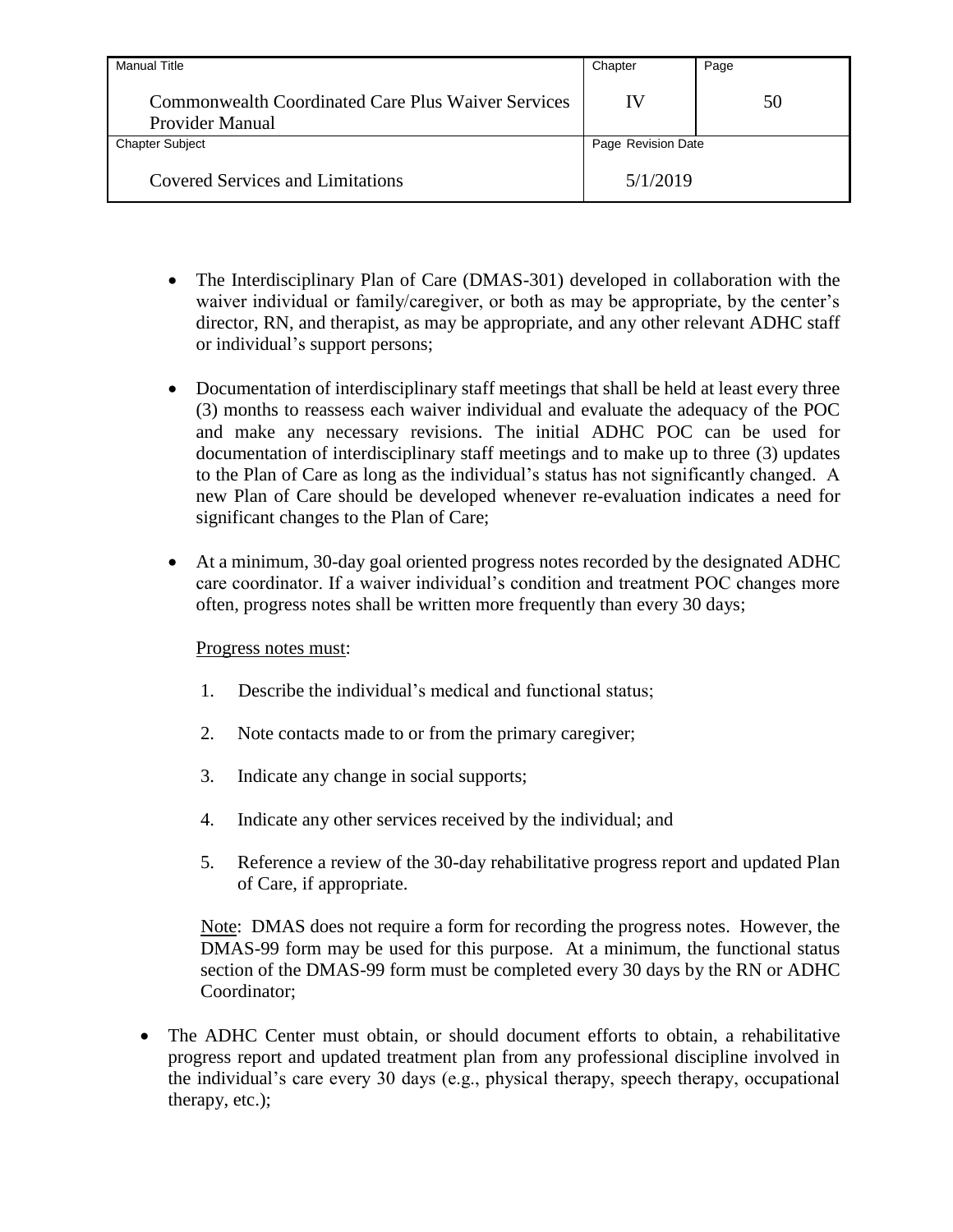| <b>Manual Title</b>                                                          | Chapter            | Page |
|------------------------------------------------------------------------------|--------------------|------|
| <b>Commonwealth Coordinated Care Plus Waiver Services</b><br>Provider Manual | IV                 | 51   |
| <b>Chapter Subject</b>                                                       | Page Revision Date |      |
| Covered Services and Limitations                                             | 5/1/2019           |      |

- Daily logs of service provided (DMAS-302) The daily log must contain the specific services delivered by ADHC Center staff. The log must also contain the actual arrival and departure time of the individual and a weekly signature by either the director, activities director, RN, social worker, or therapist employed by the center. The daily log must be completed on a daily basis, not before or after the date of service delivery. At least once a week, a staff member must chart significant comments regarding care given to the individual. If the staff member writing comments is different from the staff signing the weekly record, that staff member shall sign the weekly comments. A copy of this record shall be given weekly to the individual or family/caregiver and maintained in the individual-specific medical record;
- All contacts shall be documented in the individual's medical record, including correspondence, made to and from the individual, with family/caregivers, physicians, DMAS, the srv auth contractor, formal and informal service providers, and all other professionals related to the waiver individual's Medicaid services or medical care; and
- All Plans of Care.

The provider must use the approved DMAS forms or exact duplicates, where indicated.

# **Initiation of ADHC Services**

Upon receipt of the referral and no later than the individual's fifth (5th) visit to the ADHC Center, the Plan of Care must be developed based on the needs identified by the ADHC professional staff's evaluation of the individual's need for nursing, transportation coordination, nutrition, social services, rehabilitation services coordination, PERS, recreation services, and socialization.

The staff will meet to develop a Plan of Care for that individual, using the ADHC Interdisciplinary Plan of Care (DMAS-301) to document the goals and objectives for each of the major areas of individual needs. The DMAS-301 must include the individual's name and Medicaid number, the ADHC provider identification number, signatures of the interdisciplinary team members present, the date services actually began, and the content of the Plan of Care. The DMAS-301 must also address all medications the individual takes, not just those received at the center.

If, the ADHC Center evaluates the individual's needs and determines a change is needed to the number of days or hours the individual attends the ADHC, the ADHC Center must contact the srv auth contractor to request a change in authorization and at any other time the number of days an individual attends ADHC changes.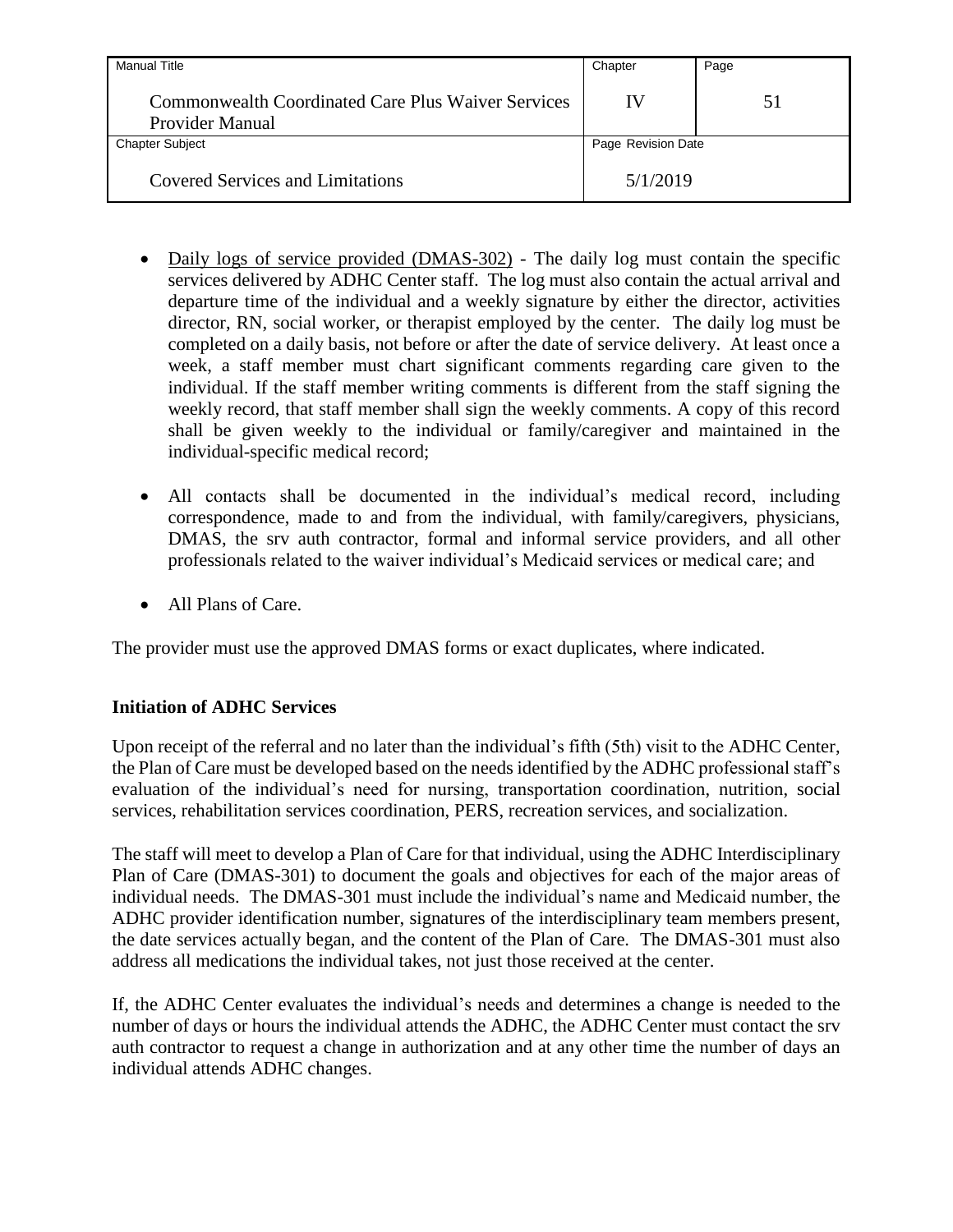| <b>Manual Title</b>                                                   | Chapter            | Page |
|-----------------------------------------------------------------------|--------------------|------|
| Commonwealth Coordinated Care Plus Waiver Services<br>Provider Manual | IV                 | 52   |
| <b>Chapter Subject</b>                                                | Page Revision Date |      |
| <b>Covered Services and Limitations</b>                               | 5/1/2019           |      |

If ADHC is the individual's sole CCC Plus Waiver service, the provider must notify the eligibility worker at LDSS and DMAS Level of Care (LOCERI) staff of this decision immediately and provide DMAS with the documentation supporting its decision. If DMAS agrees that the provider should not start services, DMAS will send a letter of notification to the individual informing him/her of this decision and provide appeal rights.

The individual will have 30 calendar days to appeal the DMAS decision. Copies of the DMAS letter to the individual will be sent to the provider.

If DMAS disagrees with the provider's decision not to initiate care, DMAS will contact the provider in writing and inform them that services can be initiated.

If the ADHC determines that they should not initiate services and the individual is receiving at least one other CCC Plus Waiver (not PERS), the ADHC must send a letter of notification to the individual informing them of the decision not to provide services and provide appeal rights.

### **Monitoring the Individual's Condition and Changes to the Plan of Care for ADHC Services**

The ADHC provider must assess the individual's functional, cognitive, and health status and record as necessary any changes to his/her condition in the 30-day progress notes and quarterly on the DMAS-301. The provider must know the DMAS criteria for ADHC services and take action to modify the Plan of Care as needed to ensure that the days and type of care and services are appropriate to meet the current needs of the individual.

If the ADHC determines the individual is no longer appropriate for attendance at the center, the provider may discharge the individual from their center, but not from the waiver. It is the responsibility of the provider to notify DMAS for a level of care review and to discuss discontinuation of services when the provider believes the individual no longer meets criteria for the waiver. Only DMAS may terminate the individual from the waiver. The provider should complete a Level-of-Care Review Instrument (DMAS-99C) and send it electronically through the DMAS ePAS system. If the provider has discharged the individual from its services, the provider must also send the Medicaid LTC Communication Form (DMAS-225) with the last date of service to DMAS. The DMAS-225 must also be sent to the LDSS to notify them of the individual's discharge from the provider's services. The discharge request must be made to the srv auth contractor.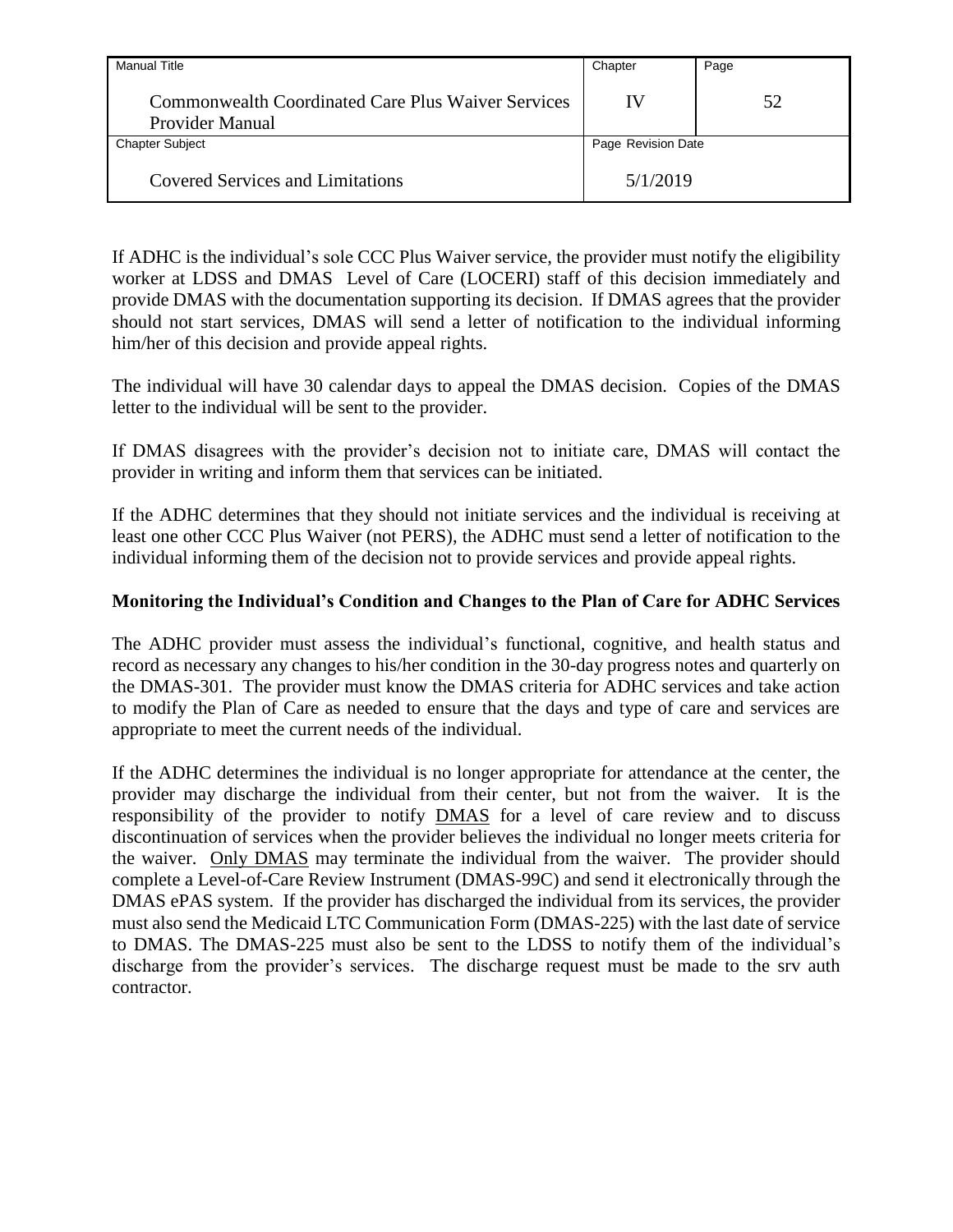| <b>Manual Title</b>                                                          | Chapter            | Page |
|------------------------------------------------------------------------------|--------------------|------|
| <b>Commonwealth Coordinated Care Plus Waiver Services</b><br>Provider Manual | IV                 | 53   |
| <b>Chapter Subject</b>                                                       | Page Revision Date |      |
| <b>Covered Services and Limitations</b>                                      | 5/1/2019           |      |

## **Change in Service Procedures for ADHC**

### **Increase in Days of Service**

The srv auth contractor must authorize any increase in days of service, either at the time of enrollment or afterward. The ADHC Center must contact the srv auth contractor as described in Appendix D of this manual and provide the following information:

- The reason the increase in days of service is needed; and
- The effective date of the increase.

(Note: If the individual receives personal care under the CCC Plus Waiver, the ADHC Center must have the provider information for the personal care provider/SF and must know how personal care services will be affected by the increase in the days of service.)

If the increase is denied, the srv auth contractor will indicate that the increase was denied and the reason for the denial. The srv auth contractor will send this copy to the ADHC Center. The srv auth contractor will transmit the authorizations or denials in the MMIS system. Once the entry has been made, the provider and individual will receive a computer-generated letter notifying them of the decision and providing appeal rights if a denial is issued. Individuals have the right to appeal any adverse action taken by the srv auth contractor. A copy of this letter must be maintained in the individual's record. If a denial is issued, the provider will also be notified by the srv auth contractor. The srv auth contractor will not retroactively approve increases.

## **Decrease in Days of Service (ADHC-Initiated Decrease)**

- The ADHC Center will send the individual a letter giving the reason for the decrease, the effective date of the decrease, the individual's Medicaid number, and the individual's right to appeal.
- The decrease request must be submitted to the srv auth contractor, as described in Appendix D, who will process the change requests.
- Once the change request is processed, the provider and individual will receive a computer-generated letter verifying that the change was made.

It is not necessary for the ADHC to send the srv auth contractor the revised Plan of Care or supporting documentation unless this information is requested. The Plans of Care and the Community-Based Care Authorization Forms must be maintained in the individual's record. The Plans of Care and documentation-of-service delivery must be consistent with the information communicated to the srv auth contractor.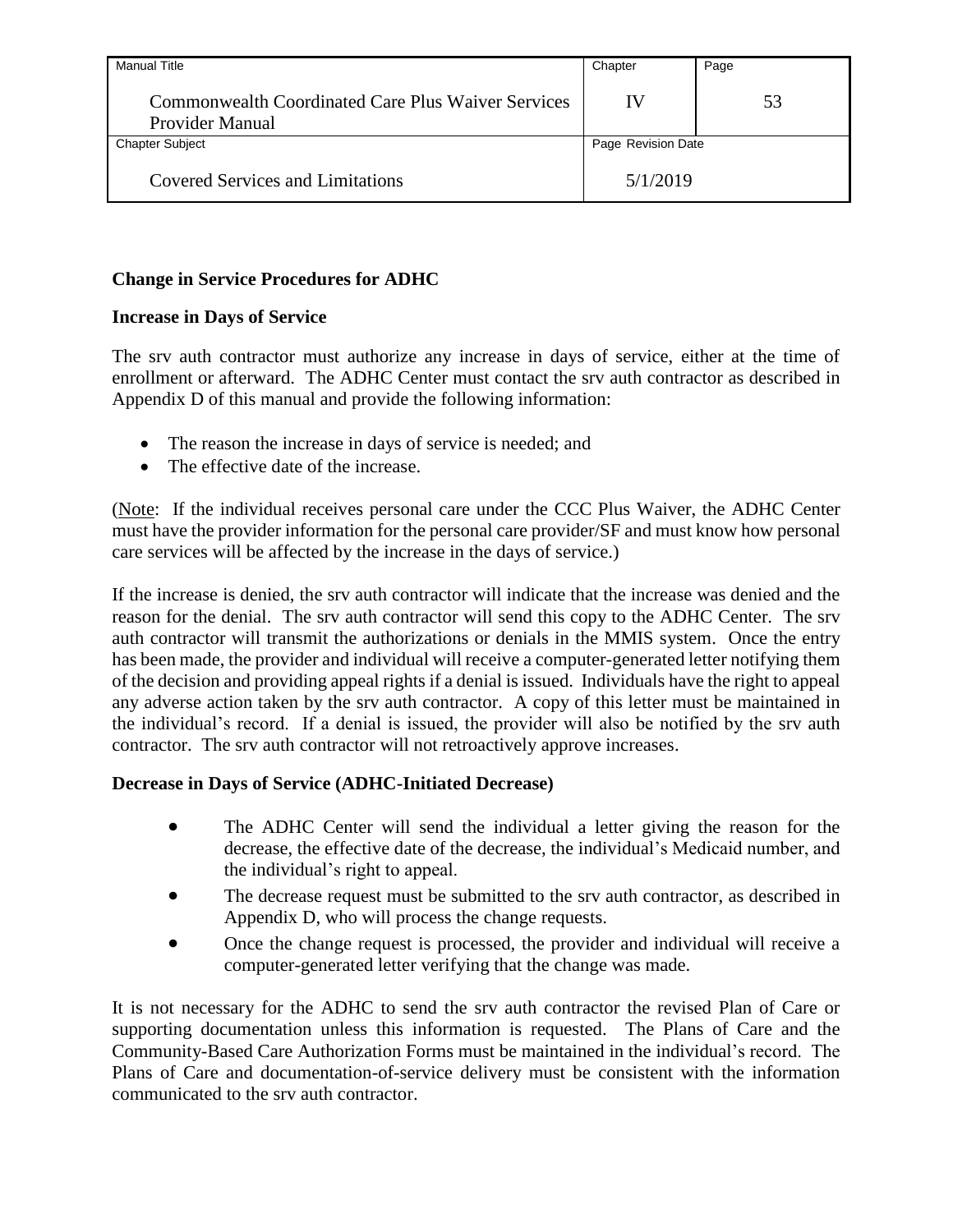| <b>Manual Title</b>                                                   | Chapter            | Page |
|-----------------------------------------------------------------------|--------------------|------|
| Commonwealth Coordinated Care Plus Waiver Services<br>Provider Manual | IV                 | 54   |
| <b>Chapter Subject</b>                                                | Page Revision Date |      |
| <b>Covered Services and Limitations</b>                               | 5/1/2019           |      |

# **PERSONAL EMERGENCY RESPONSE SYSTEM (PERS)**

## **Service Definition**

Personal Emergency Response System (PERS) is an electronic device that shall be capable of being activated by a remote wireless device and enables individuals to secure help in an emergency. PERS electronically monitors individual's safety in the home and provides access to emergency crisis intervention for medical or environmental emergencies through the provision of a two-way voice communication system that dials a 24-hour response or monitoring center upon activation via the individual's home telephone line or other two way voice communication system. When appropriate, PERS may also include medication monitoring devices.

DMAS will only reimburse services as defined in the service description, documented in the individual's approved Plan of Care, and that are within the scope of practice of the providers performing the service.

## **Criteria**

PERS services are limited to those individuals, ages 14 and older, who live alone, are alone for significant parts of the day, have no regular caregiver for extended periods of time, or when there is no one else in the home who is competent or continuously available to call for help in an emergency. Individuals must be receiving PERS services and another CCC Plus Waiver service simultaneously. While medication monitoring services are also available to those receiving PERS services, medication monitoring units must be physician ordered and are not considered a standalone service.

An individual may not receive PERS if he/she has a severe cognitive impairment. The individual must be alert and cognitively able to operate the device appropriately.

## **Service Units and Limitations**

There is a one-time reimbursement for installation of the unit(s) per provider, which shall include installation, account activation, individual and family/caregiver instruction, and removal of equipment when it is no longer needed. The PERS provider must properly install all PERS equipment into a PERS individual's functioning telephone line or other two way voice communication system within seven (7) days of the request unless there is appropriate documentation of why this time frame could not be met. The provider must furnish all supplies necessary to ensure that the system is working properly. A unit of service for PERS monitoring is a one-month rental price and for nursing services for the purpose of refilling the medication monitoring device is one-half hour.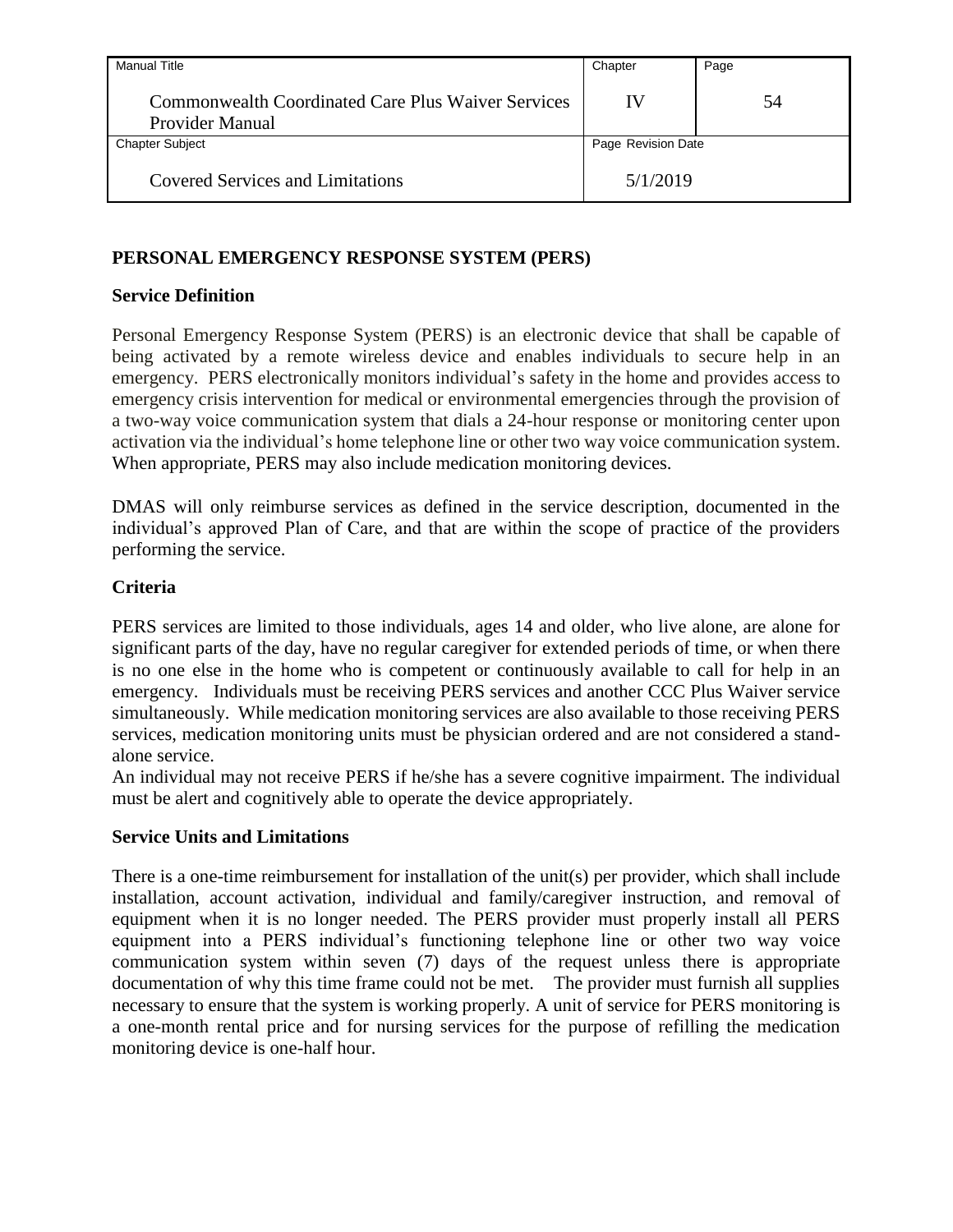| Manual Title                                                          | Chapter            | Page |
|-----------------------------------------------------------------------|--------------------|------|
| Commonwealth Coordinated Care Plus Waiver Services<br>Provider Manual | IV                 | 55   |
| <b>Chapter Subject</b>                                                | Page Revision Date |      |
| <b>Covered Services and Limitations</b>                               | 5/1/2019           |      |

In cases where medication monitoring units must be filled by the provider, the person filling the unit must be a registered nurse, a licensed practical nurse, or a licensed pharmacist. The units can be refilled every 14 days.

## **Additional PERS Requirements**

The PERS installation shall include local seize line circuitry, which guarantees the unit to have priority over the telephone connected to the console unit should the phone be off the hook or in use when the unit is activated.

A PERS provider must maintain all installed PERS equipment in proper working order and have back-up monitoring capacity in case the primary system cannot handle incoming emergency signals.

## **Standards for PERS Equipment**

All PERS equipment must be approved by the Federal Communications Commission and meet the Underwriters' Laboratories, Inc. (UL) safety standard. The PERS console unit must provide hands-free voice-to-voice communication with the response center. The console shall be waterproof; shall automatically transmit to the response center a low-battery alert signal prior to the battery losing power; be able to be worn by the individual; and have the capacity to be automatically reset by the response center after each activation in order to allow subsequent signals to be transmitted without requiring a manual reset by the individual or family/caregiver.

A PERS provider shall furnish education, data, and ongoing assistance to DMAS and/or the srv auth contractor to familiarize staff with the service, allow for ongoing evaluation and refinement of the program, and shall instruct the individual, family/caregiver, and responders in the use of the PERS service.

The PERS provider has the primary responsibility to furnish, install, maintain, test, and service the PERS equipment, as required, to keep it fully operational. The provider shall replace or repair the PERS device within 24 hours of the individual's notification of a malfunction of the console unit, activating devices, or medication monitoring unit while the original equipment is being repaired.

The emergency response activator must be activated, either by breath, touch, or by some other means, and must be usable by persons who have visual or hearing impairments or a physical disability. The emergency response console must be capable of operating without external power during a power failure at the individual's home for a minimum period of 24 hours and automatically transmit a low-battery alert signal to the response center if the back-up battery is low. The emergency response console unit must also be able to self-disconnect and redial the back-up monitoring site without the individual resetting the system in the event it cannot get its signal accepted at the response center.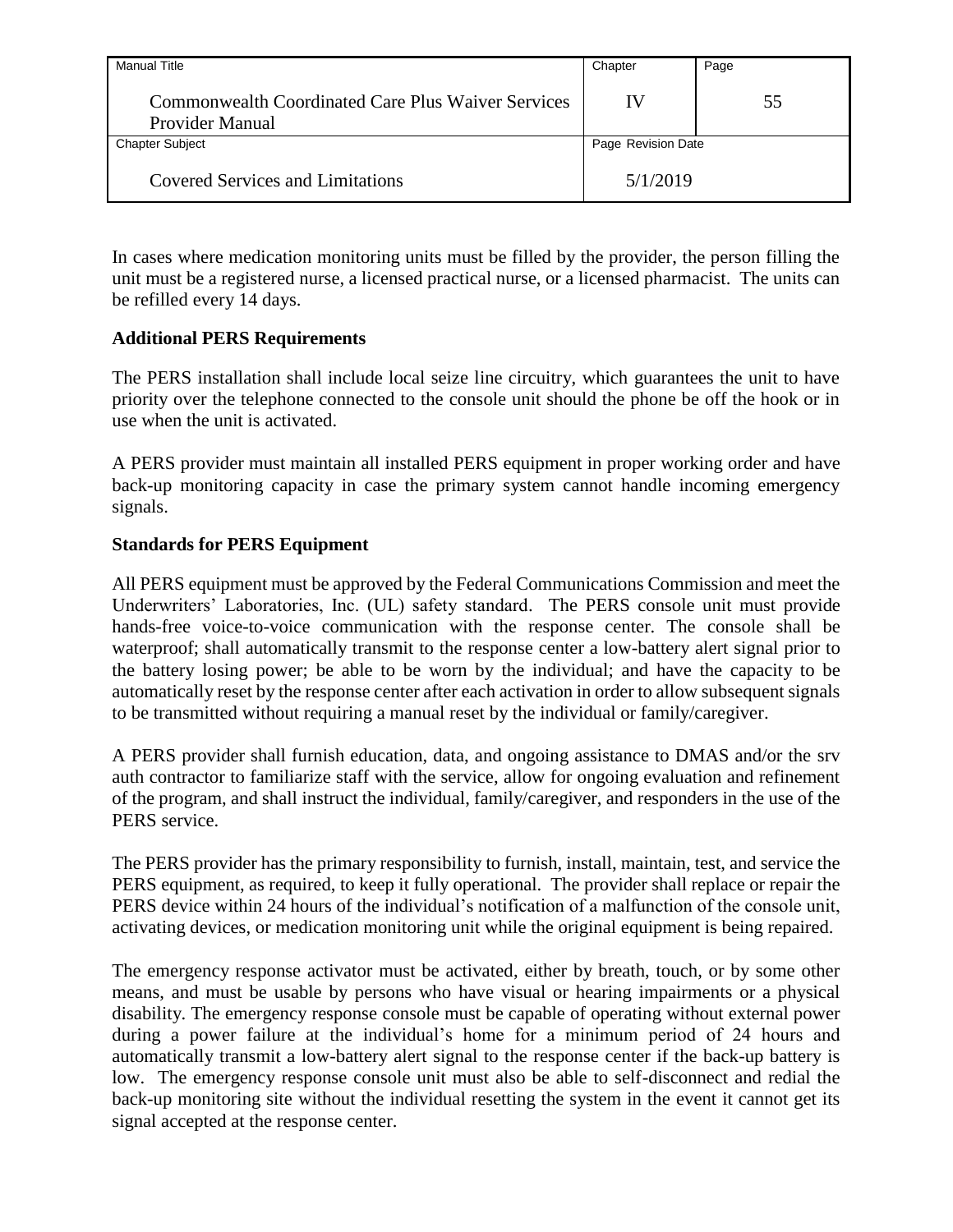| <b>Manual Title</b>                                                          | Chapter            | Page |
|------------------------------------------------------------------------------|--------------------|------|
| <b>Commonwealth Coordinated Care Plus Waiver Services</b><br>Provider Manual | IV                 | 56   |
| <b>Chapter Subject</b>                                                       | Page Revision Date |      |
| <b>Covered Services and Limitations</b>                                      | 5/1/2019           |      |

Monitoring agencies must be capable of continuously monitoring and responding to emergencies under all conditions, including power failures and mechanical malfunctions. It shall be the PERS provider's responsibility to assure that the monitoring agency and the provider's equipment meets all requirements. The monitoring agency must be capable of simultaneously responding to multiple signals for help from individuals' PERS equipment.

The monitoring agency's equipment must include the following:

- A primary receiver and a back-up receiver, which must be independent and interchangeable;
- A back-up information retrieval system;
- A clock printer, which must print out the time and date of the emergency signal, the individual's identification code, and the emergency code that indicates whether the signal is active, passive, or a responder test;
- A back-up power supply;
- A separate telephone service;
- A toll-free number to be used by the PERS equipment in order to contact the primary or back-up response center; and
- A telephone line monitor, which must give visual and audible signals when the incoming telephone line is disconnected for more than 10 seconds.

The PERS provider must maintain detailed technical and operations manuals that describe PERS elements, including the installation, functioning, and testing of PERS equipment; emergency response protocols; and record keeping and reporting procedures.

## **Provider Documentation Requirements**

1. The PERS Request Form (DMAS-100A) or the current DMAS approved electronic request, to be completed by the provider/SF may serve as the PERS Plan of Care provided it adequately documents the need for the service, the type of device to be installed, and description of ongoing services, including training regarding the use of the PERS. Information from this form must be submitted to the srv auth contractor for authorization to occur and also maintained in the individual's record;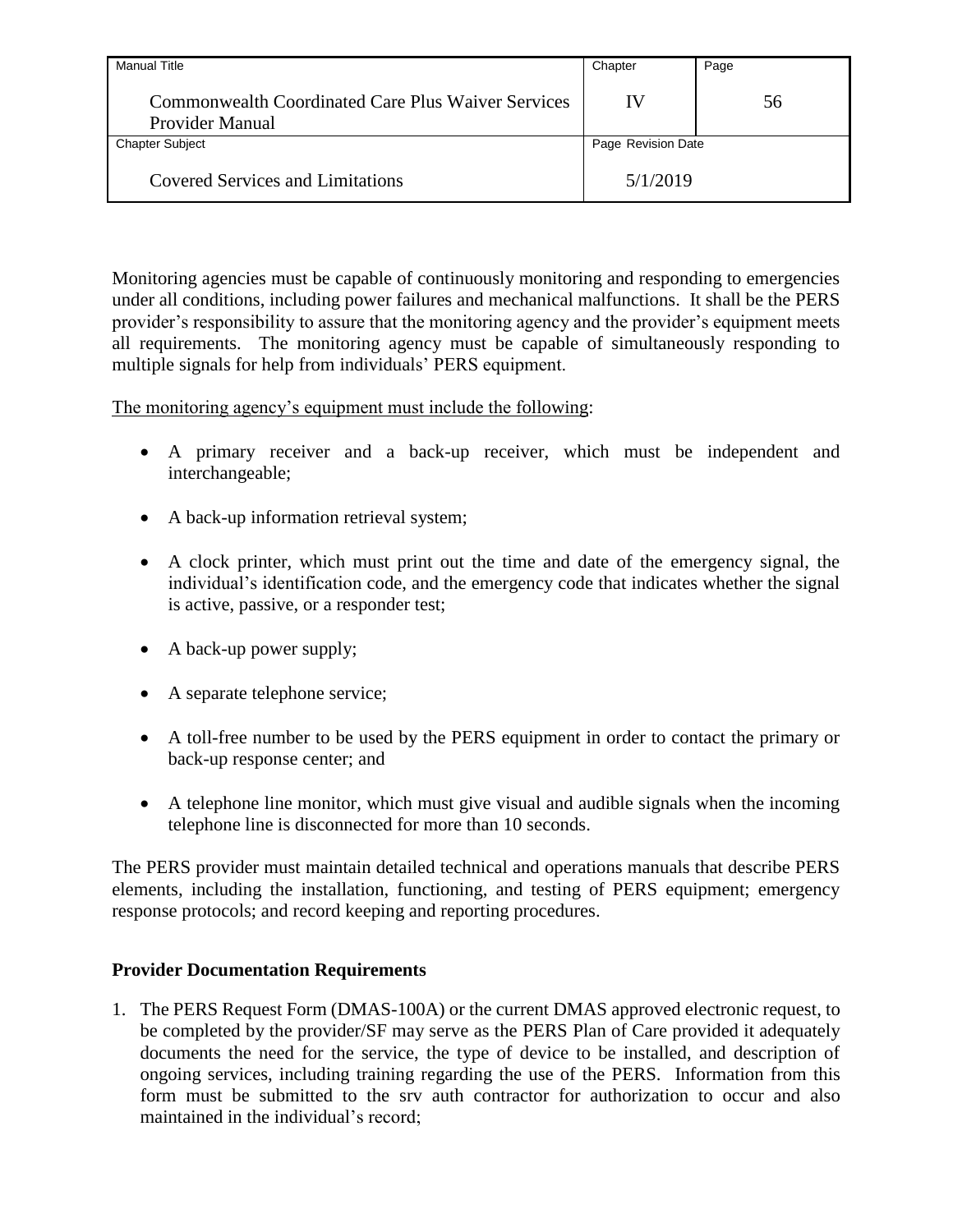| <b>Manual Title</b>                                                          | Chapter            | Page |
|------------------------------------------------------------------------------|--------------------|------|
| <b>Commonwealth Coordinated Care Plus Waiver Services</b><br>Provider Manual | IV                 | 57   |
| <b>Chapter Subject</b>                                                       | Page Revision Date |      |
| <b>Covered Services and Limitations</b>                                      | 5/1/2019           |      |

- 2. A PERS provider must maintain a data record for each individual utilizing PERS at no additional cost to DMAS or the individual. The record shall document all of the following:
	- Delivery date and installation date of the PERS;
	- Individual/caregiver signature verifying receipt of PERS device;
	- At a minimum monthly testing to verify that the PERS device is operational;
	- Updated and current individual responder and contact information, as provided by the individual, or the individual's care provider; and
	- A case log documenting individual system utilization and individual, family/caregiver, provider, SF, or responder contacts/communications;
- 3. The PERS provider shall document and furnish, within 30 days of the action taken, a written report to the primary provider for each emergency signal, which results in action taken on behalf of the individual. This shall exclude test signals or activations made in error.

This written report must be furnished to the agency provider/SF, or in cases where the individual only receives ADHC services, to the ADHC provider. This information must be maintained in the individual's record at the PERS provider agency. The PERS provider must retain a copy of the DMAS-100A in the individual records.

4. The PERS provider must obtain and keep on file a copy of the most recently completed DMAS-225 for the individual. The provider must document efforts to obtain a copy of the DMAS-225 until it is received from the personal care, respite care, SF or ADHC provider.

## **PRIVATE DUTY NURSING (PDN)**

### **Service Definition**

PDN means in-home nursing services provided for individuals enrolled in the CCC Plus waiver with a serious medical condition and/or complex health care need. The individual requires specific skilled and continuous nursing care on a regularly scheduled or intermittent basis performed by a registered nurse (RN) or a licensed practical nurse (LPN) under the direct supervision of a registered nurse. PDN services may include consultation and training for the primary caregiver, or other providers of care.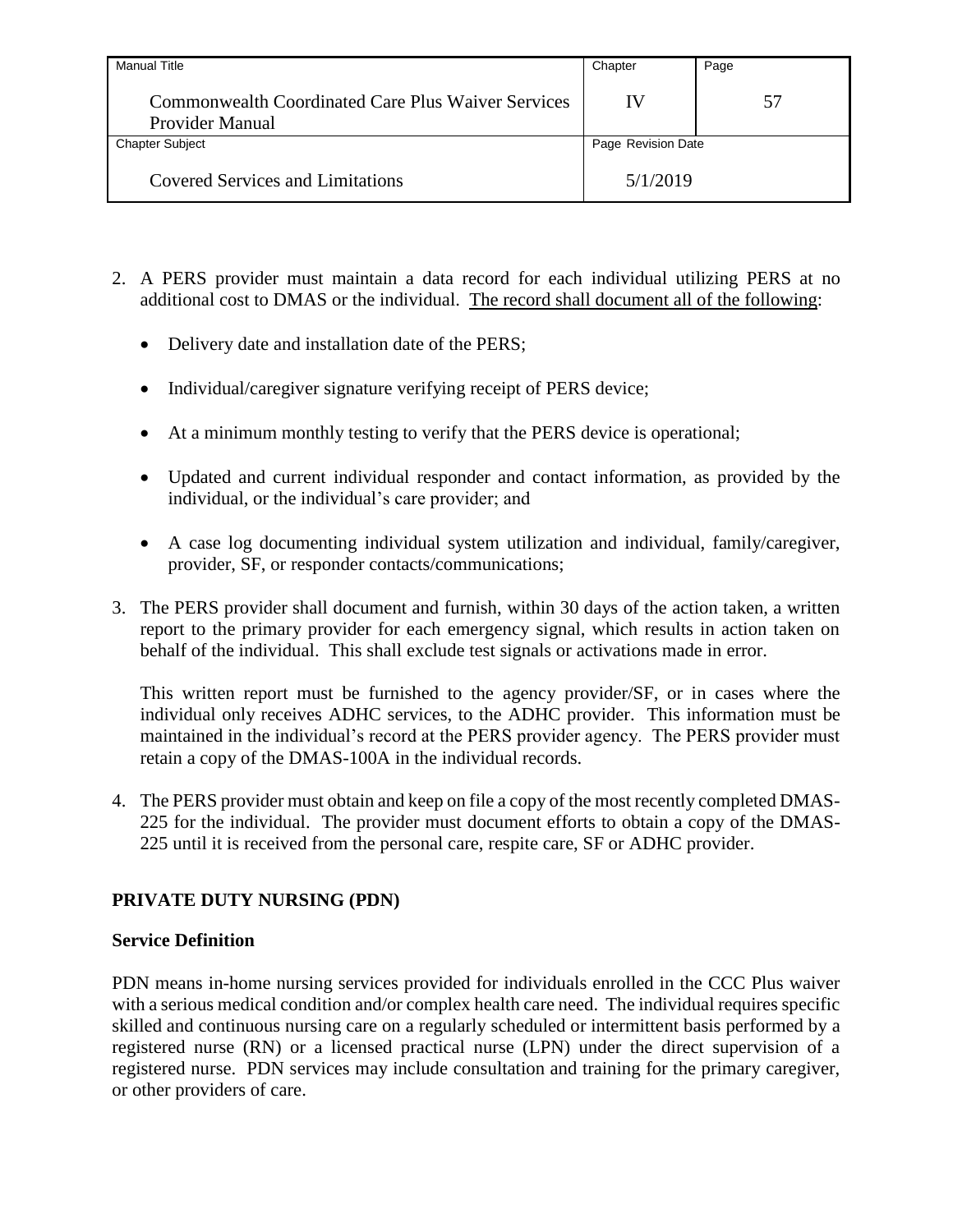| Manual Title                                                          | Chapter            | Page |
|-----------------------------------------------------------------------|--------------------|------|
| Commonwealth Coordinated Care Plus Waiver Services<br>Provider Manual | IV                 | 58   |
| <b>Chapter Subject</b>                                                | Page Revision Date |      |
| <b>Covered Services and Limitations</b>                               | 5/1/2019           |      |

PDN is offered to individuals (21 years of age or older) who would otherwise require a specialized care nursing facility placement and supplemented care rendered by a primary caregiver; PDN may be used:

- 1. To provide supports in the individual's home setting;
- 2. To accompany the individual to medical appointments; or
- 3. To facilitate community integration (church, theater, etc.).

Other waiver services can be used in conjunction with PDN such as personal care and skilled respite care, but may not be performed at the same time or duplicate any other service received.

PDN services are authorized by DMAS or its contractors and rendered according to a plan of care (CMS-485) certified by a physician as medically necessary to enable the individual to remain at home rather than in a hospital or nursing facility. PDN may be provided to individuals living in the community who have been authorized to receive certain HCBS as an alternative to receiving services in an institutional setting. PDN includes specific treatments, procedures and individual/primary caregiver training/education related to the developed and certified plan of care goals. PDN services will also meet the medical needs and ensure the health, safety and welfare of the individual while residing in the community.

# **PRIVATE DUTY NURSING (PDN) CRITERIA**

Private Duty Nursing (PDN) may be authorized through the CCC Plus waiver for individuals who are chronically ill or have a significant disability, needing a medical device to compensate for the loss of a vital body function and substantial and ongoing nursing care to avert death or further disability.

To qualify for PDN, the *PDN Adult Referral Form (DMAS-108)* or the *PDN Pediatric Referral Form (DMAS-109)* must be completed and the individual must be determined to meet Category A- be dependent on a ventilator, or Category B-must meet all eight (8) specialized care criteria for complex tracheostomy care:

## **Category A**:

Individual dependent on mechanical ventilator; or

# **Category B**:

Individuals who have a complex tracheostomy as defined by:

 Tracheostomy with the potential for weaning off of it, or documentation of attempts to wean with subsequent inability to wean;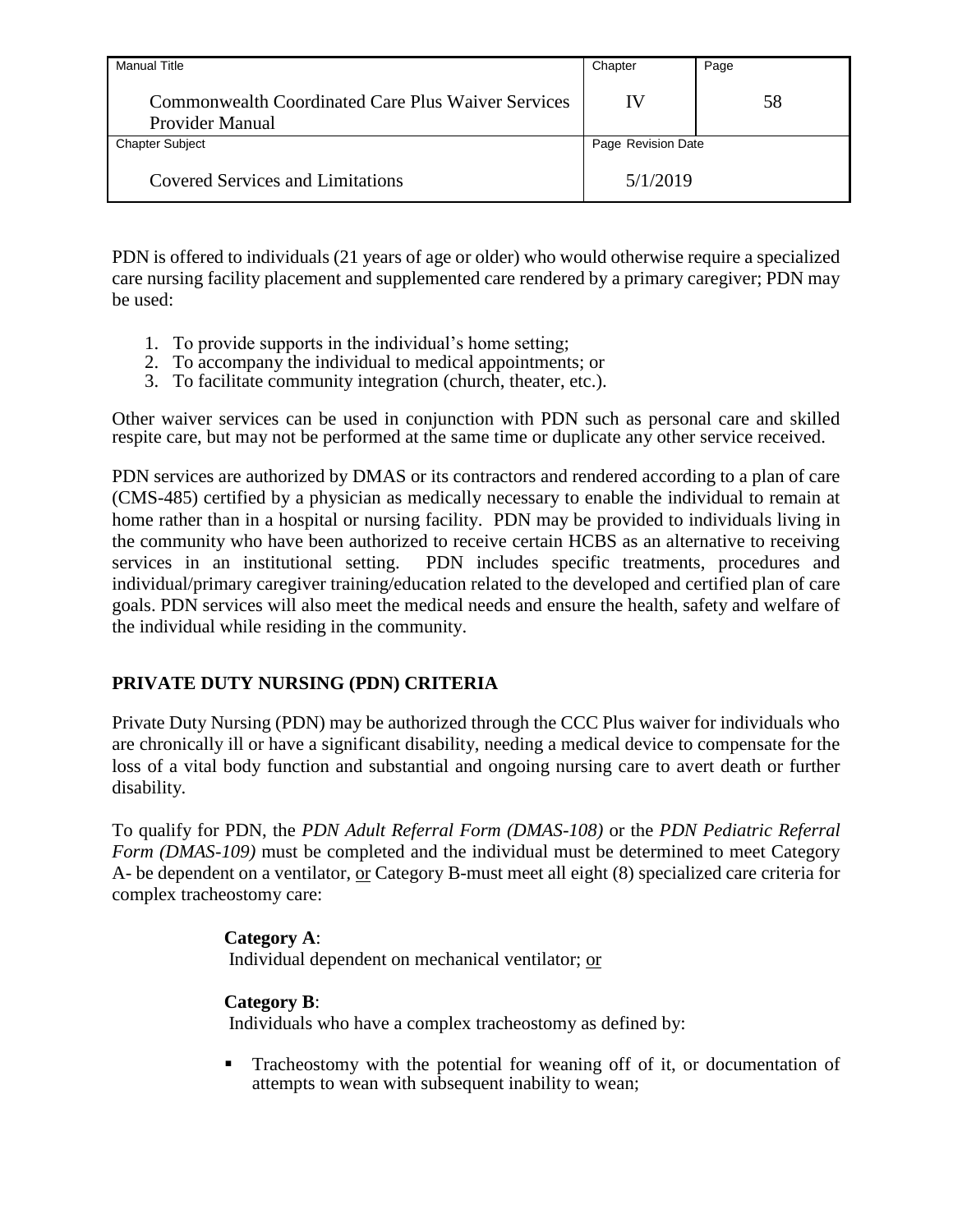| <b>Manual Title</b>                                                          | Chapter            | Page |
|------------------------------------------------------------------------------|--------------------|------|
| Commonwealth Coordinated Care Plus Waiver Services<br><b>Provider Manual</b> | IV                 | 59   |
| <b>Chapter Subject</b>                                                       | Page Revision Date |      |
| Covered Services and Limitations                                             | 5/1/2019           |      |

- Nebulizer treatments ordered at least four times a day or nebulizer treatments followed by chest physiotherapy provided by a nurse or respiratory therapist at least four times a day;
- Pulse oximetry monitoring at least every shift due to unstable oxygen saturation levels;
- Respiratory assessment and documentation every shift by a licensed respiratory therapist or nurse;
- Have a physician's order for oxygen therapy with documented usage;
- Receives tracheostomy care at least daily;
- Has a physician's order for tracheostomy suctioning; and
- Deemed at risk to require subsequent mechanical ventilation.

PDN is generally provided in the waiver individual's primary residence, as determined on initial enrollment into the waiver.

For individuals receiving PDN services through FFS Medicaid, DMAS will monitor the individual's status and provision of nursing services by telephone contact with the provider as needed and review required documentation routinely submitted by the provider. DMAS will perform annual Level of Care (LOC) assessments in the individual's home.

PDN hours are based on the assessed skilled needs of the individual. These hours may be authorized up to a maximum of 112 hours per week, per the DMAS-108.

## **Primary Caregiver Responsibilities**

.

It is the responsibility of the primary caregiver to assure and provide all care when the private duty nurse is not available. Documentation in the medical record must state the name and phone number of the trained primary caregiver. This trained primary caregiver shall also have a back-up system (i.e.: caregiver) available in emergency situations. Due to the complex medical care needed for individuals receiving PDN services, they may not be left alone at any time.

When an individual approved for PDN services also receives personal care, the primary caregiver is responsible for providing all of the skilled nursing needs. The aide/attendant may only provide the individual with personal care services and cannot be left alone with the individual at any time.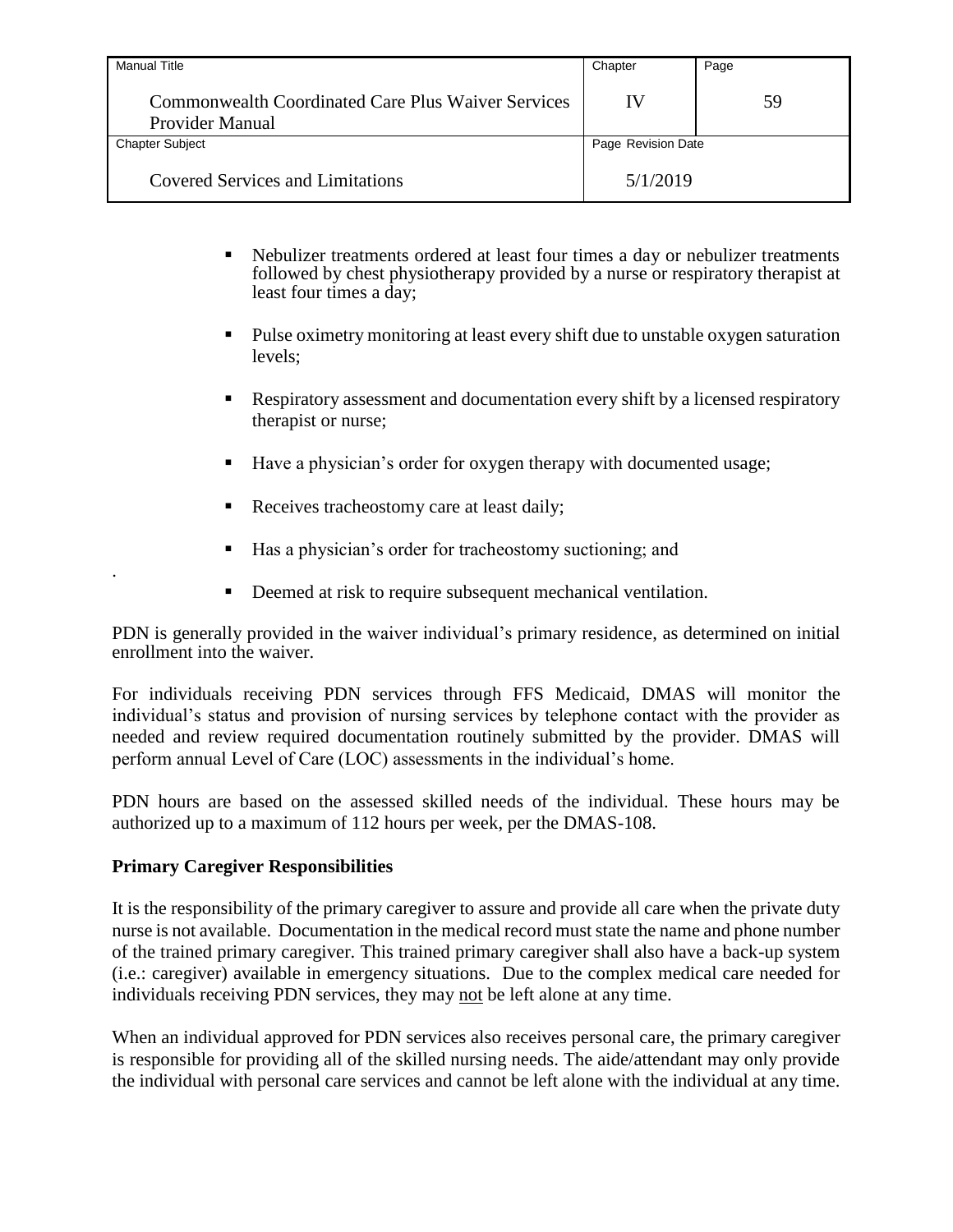| Manual Title                                                          | Chapter            | Page |
|-----------------------------------------------------------------------|--------------------|------|
| Commonwealth Coordinated Care Plus Waiver Services<br>Provider Manual | IV                 | 60   |
| <b>Chapter Subject</b>                                                | Page Revision Date |      |
| <b>Covered Services and Limitations</b>                               | 5/1/2019           |      |

The trained primary caregiver and a back-up caregiver name and phone number should be documented in the medical record of the individual. The back-up caregiver shall accept responsibility for the oversight and direct care of the individual in case of an emergency, and ensure the health, safety and welfare of the individual when the primary caregiver is ill, incapacitated, or unavailable for any reason. The back-up caregiver will do so without Medicaid compensation and shall be trained in the skilled technologies required by the individual.

When care for enrolled individuals is interrupted due to their primary caregiver's emergency unavailability and an adequate back-up system is not available, hospitalization or placement in a specialized nursing facility shall occur as a temporary last resort alternative.

## **PRIVATE DUTY NURSING AGENCY RESPONSE TO REFERRAL**

Individuals choosing to receive PDN services must do so by choosing a PDN provider enrolled with DMAS to provide the services. Once the agency has accepted the PDN referral, the RN supervisor must make the initial home assessment visit on or before the actual initial start of services date.

Providers shall not begin PDN services until the LTSS Screening packet is received from the screening team or DMAS, and DMAS has approved PDN services. It is the provider's responsibility to review and ensure the receipt of a complete and accurate LTSS Screening packet.

The first date of PDN services cannot be before the physician signature date on the DMAS-96 and must be on the same date as the DMAS PDN service effective date as identified on the Skilled Private Duty Nursing Authorization.

DMAS will coordinate with the chosen nursing provider to assist with a smooth transition to PDN services. The PDN provider shall make available any documentation requested by DMAS as part of the required assessments and home visits.

The PDN provider shall not accept the referral without adequate staff to provide PDN nursing care.

The RN or LPN providing PDN services will do so according to the nursing services ordered by the physician, in accordance with all Medicaid regulations, policies and provider policies.

## **DMAS PDN INITIAL REVIEW**

DMAS will work with the screening entities, the physician, the individual/primary caregiver and providers to assure a safe and smooth transition to HCBS. In conjunction with the referral assessment for eligibility criteria, the DMAS review shall include: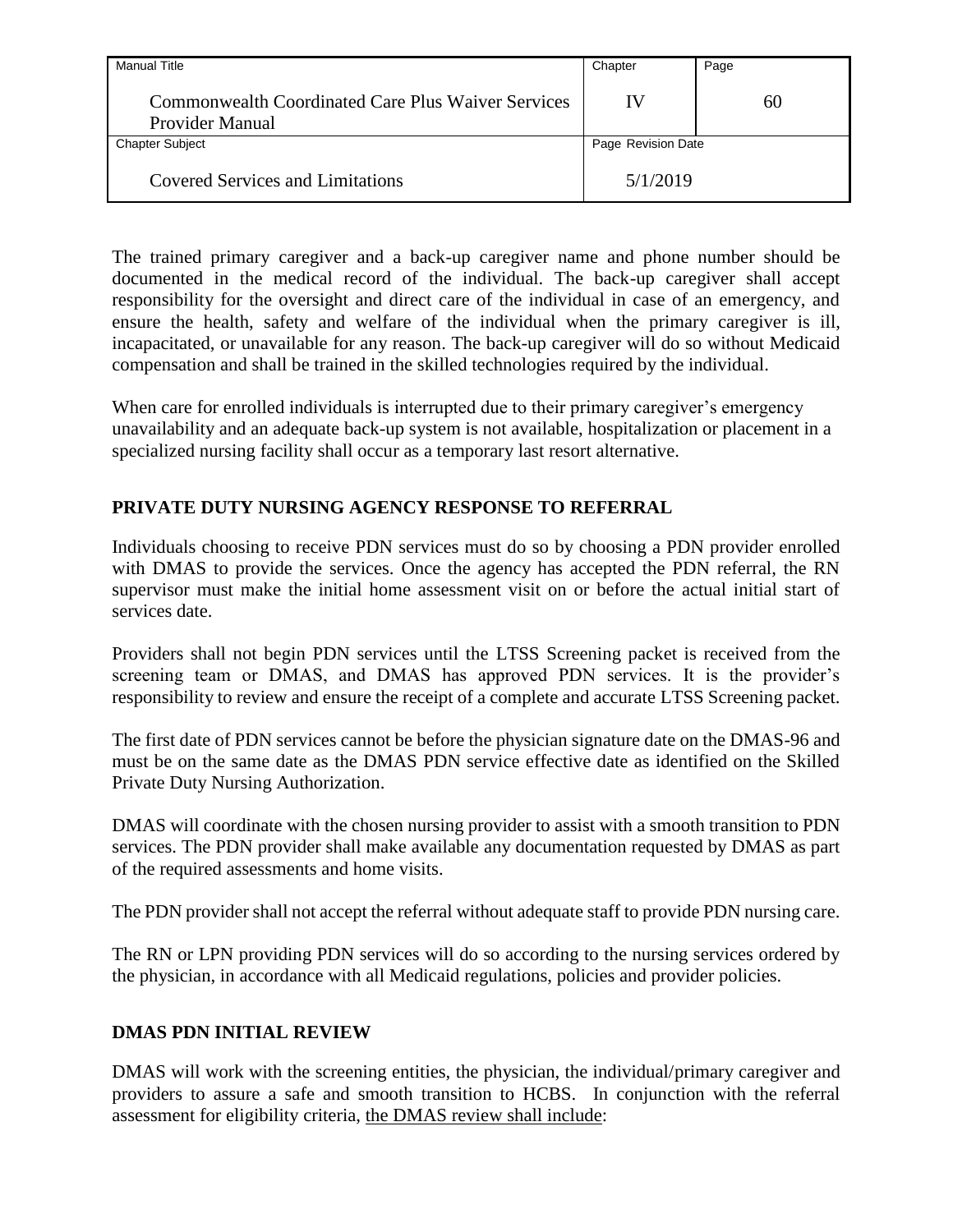| Manual Title                                                                        | Chapter            | Page |
|-------------------------------------------------------------------------------------|--------------------|------|
| <b>Commonwealth Coordinated Care Plus Waiver Services</b><br><b>Provider Manual</b> | IV                 | 61   |
| <b>Chapter Subject</b>                                                              | Page Revision Date |      |
| <b>Covered Services and Limitations</b>                                             | 5/1/2019           |      |

- 1. Verification that the primary caregiver's training needs have been met to ensure the safety of the individual while living in the community;
- 2. Verification that the discharge planner has included the delivery of medical equipment to the home;
- 3. Verification that the PDN provider initial assessment home visit has been performed and completed by the RN supervisor; and
- 4. Verification of the DMAS authorized first date of PDN services.

DMAS will perform an initial home assessment within 14 business days of PDN service initiation. The purpose of this assessment is to assure services are rendered according to the physician orders and the assessed needs of the individual. This assessment will include all documentation submitted to DMAS and the required documentation available in the home. DMAS will assure the individual is living in a safe environment, verifies the primary caregiver/back-up caregiver and ensure choice of services and providers.

# **PRIVATE DUTY NURSING SERVICES VISIT REQUIREMENTS**

At a minimum, supporting documentation in the form of physician's orders on the CMS-485, PCA plans of care (97T), daily PDN nurses notes and Supervisory Monthly Summary (DMAS-103) forms must clearly describe the following:

- The type of skilled procedures to be performed by the skilled private duty nurse and the type of personal care services being performed;
- The complexity of steps needed to complete each procedure;
- The extent to which the skilled private duty nurse is called upon to use nursing knowledge and expertise to make an assessment, follow-up with a physician, or adjust orders/plans of care; and
- Documentation of all care provided by the skilled private duty nurse.

## **INITIAL PDN ASSESSMENT VISIT**

The initial PDN assessment visit is performed by the provider RN Supervisor before the start of PDN or any other waiver services. This visit serves as the admission visit of the individual and involves an assessment of all of the health care needs, social and psychological needs, and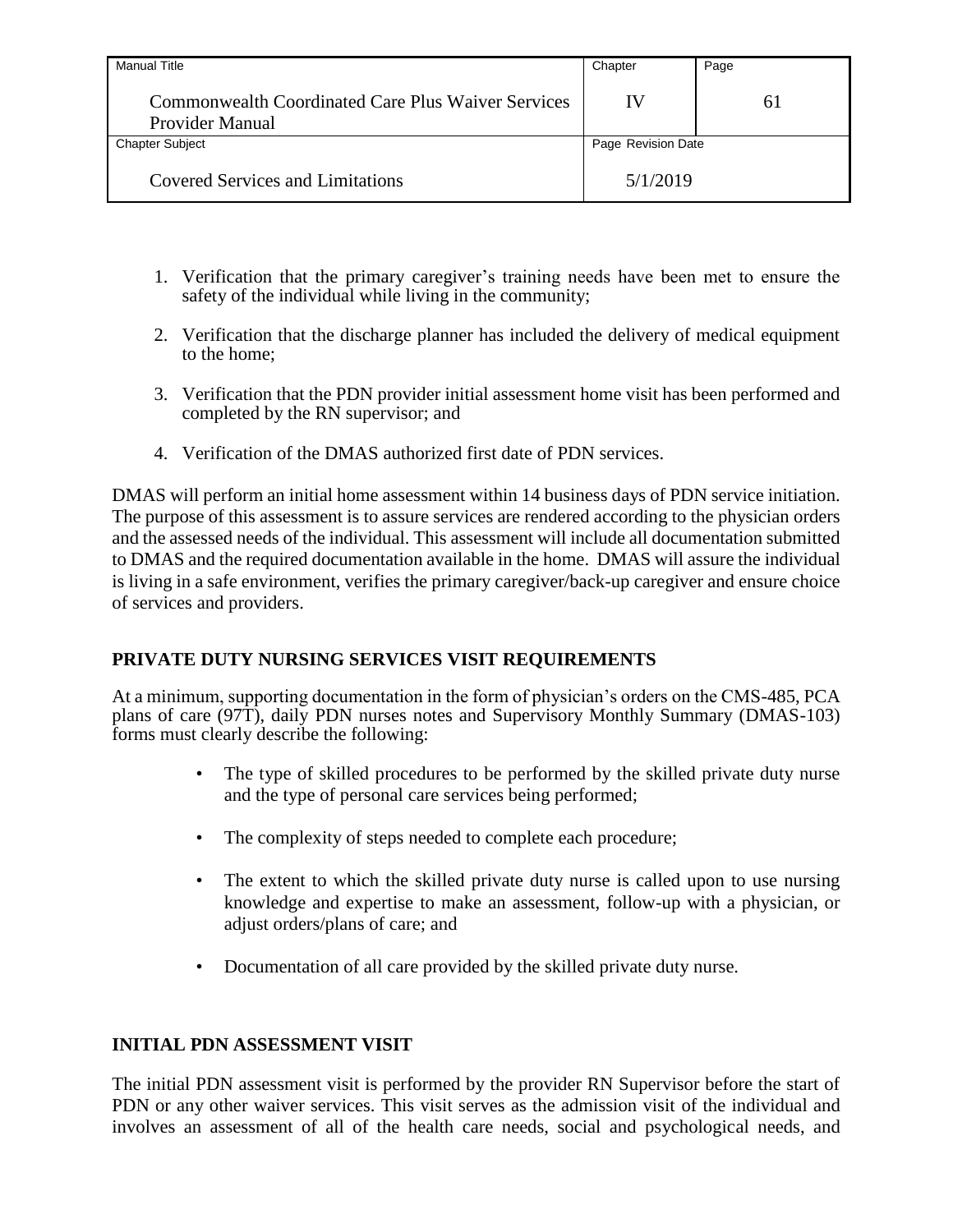| <b>Manual Title</b>                                                          | Chapter            | Page |
|------------------------------------------------------------------------------|--------------------|------|
| <b>Commonwealth Coordinated Care Plus Waiver Services</b><br>Provider Manual | IV                 | 62   |
| <b>Chapter Subject</b>                                                       | Page Revision Date |      |
| <b>Covered Services and Limitations</b>                                      | 5/1/2019           |      |

additional service needs found as a result of this visit. This visit must occur in the individual's home and be documented on the Provider RN Home Assessment (DMAS-116). A copy of the assessment (DMAS-116) must be sent to DMAS within two (2) business days of the initial visit.

The Physician's Home Health Certification and Plan of Care – CMS- 485 (with or without MD signature) must also be sent to DMAS within two (2) business days of the initial visit. Once the assessment and CMS-485 is received and reviewed by DMAS, authorization will be completed. Medicaid reimbursement cannot be made until provider receipt of the service authorization from DMAS. Failure of the provider to ensure timely submission of the required assessments may result in retraction of all PDN payments for the period of time of the delinquency.

An initial assessment visit must also be made when an individual is re-enrolled after discharge from services or is a transfer from another provider or another payer source.

PDN services are documented on Skilled Nursing Notes for dates rendered in accordance with the physician orders.

### **Monthly Supervisory Visits**

The RN Supervisory Visit must be performed every 30 days to provide oversight for PDN services offered to the individual in the home. These visits include:

- 1. An assessment of the individual based on their skilled needs;
- 2. Review of the home medical record;
- 3. A determination that health care needs are met in the home;
- 4. Documentation of the individual's satisfaction and choice of services;
- 5. Documentation of satisfaction of service plan meeting their personal goals;
- 6. A review of the CMS-485 to ensure physician orders are accurate, current and being followed; and
- 7. An assessment of personal care services when provided by the PDN provider agency.

The Monthly Supervisory Visit (DMAS-103) must be submitted to DMAS within 5 days following the end of the month in which the visit is due.

These visits are documented on the PDN Supervisory Monthly Summary Visit (DMAS-103). At least every other month, the supervisory visit shall be made in the primary residence of the individual. The individual receiving PDN services must be present during every supervisory monthly visit.

The home medical record shall be easy to find, organized and legible. The provider shall assure the information in the home record is current. The agency may purge the home record but must assure at least two weeks of data remain in the home record.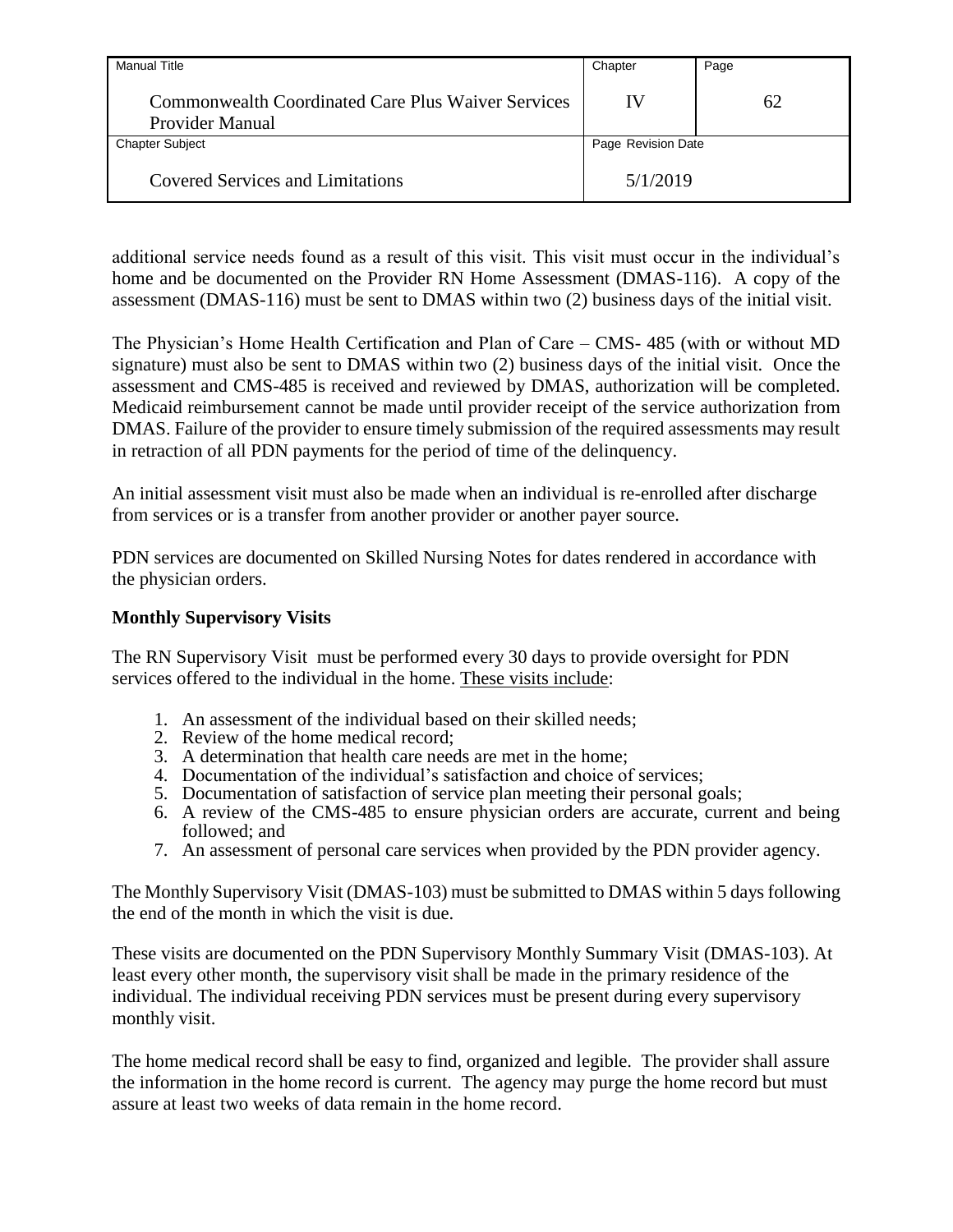| <b>Manual Title</b>                                                   | Chapter            | Page |
|-----------------------------------------------------------------------|--------------------|------|
| Commonwealth Coordinated Care Plus Waiver Services<br>Provider Manual | IV                 | 63   |
| <b>Chapter Subject</b>                                                | Page Revision Date |      |
| <b>Covered Services and Limitations</b>                               | 5/1/2019           |      |

## **PHYSICIAN SUPERVISION/CERTIFICATION AND RECERTIFICATION FOR THE PLAN OF CARE**

Individuals receiving PDN services must be under the care of a licensed physician authorized to practice in the Commonwealth of Virginia.

The following documentation is required:

- A written physician's certification statement, which may be documented on the CMS-485 Plan of Care, in the form of physician orders, must be in the individual's medical record in the PDN provider's office and at the individual's home. Provider agencies that elect not to use the CMS-485 may develop their own form that must contain all of the elements and requirements as set forth in regulation and in this manual for the CMS-485. The statement of certification of medical necessity must be found on the form and must include:
- Physician certification statement of the individual's need for PDN care;
- Identification of primary care physician who has agreed to manage the medical care of the individual;
- Order must include the identification of the type, scope, amount, duration and frequency of services;
- Name and current address, home and cell phone numbers of the individual;
- Individual's date of birth, Medicaid ID number, PDN start of care date as well as the 60 day certification period;
- Choice of services made by the individual;
- Personal goals of the individual;
- A plan and certification for furnishing services to the individual which is reviewed, updated and signed by the physician every 60 days;
- The diagnosis of the individual which is directly associated with the services ordered and ICD code;
- A list of current medications, treatments, allergies and equipment ordered;
- Measurable goals for care/services;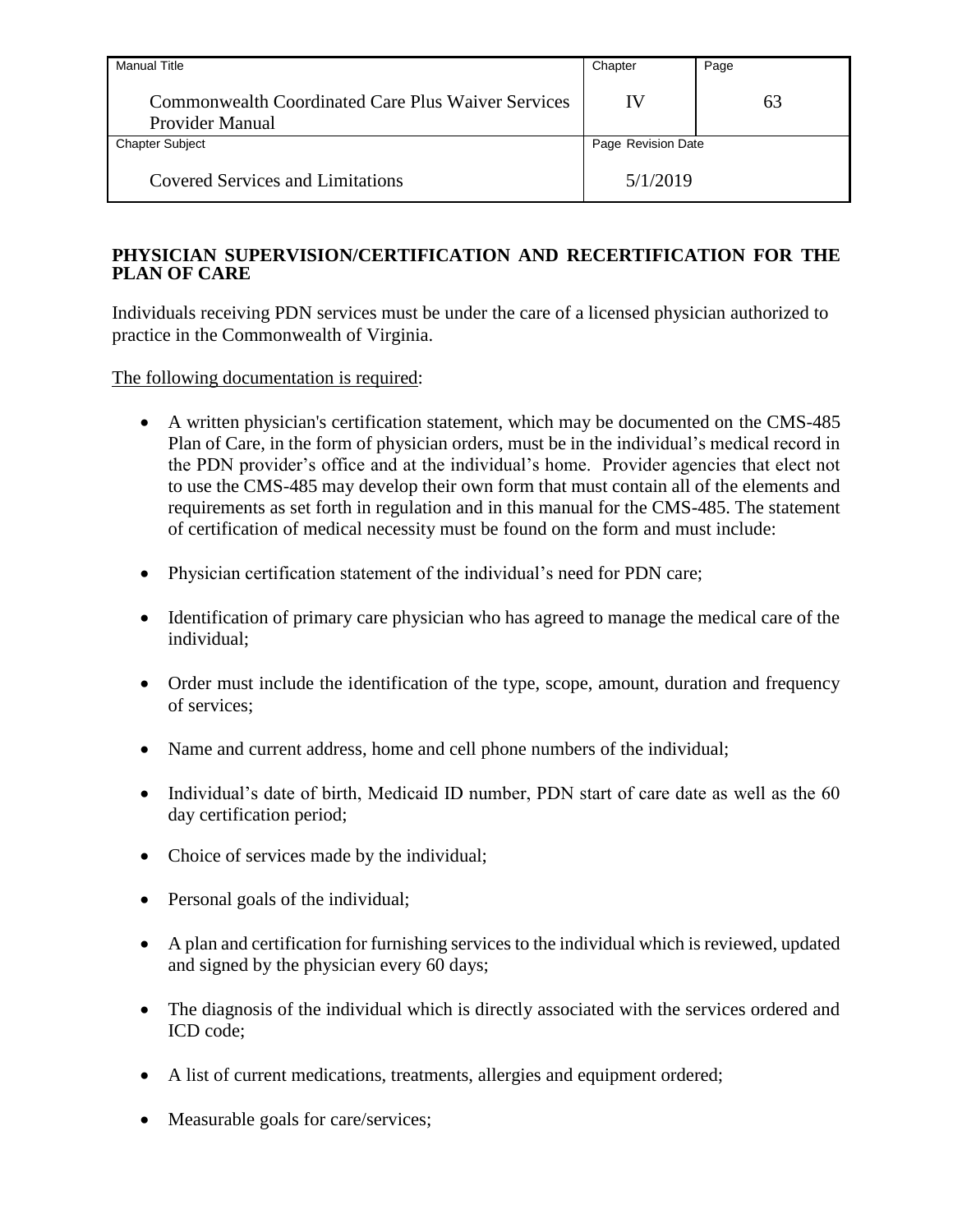| <b>Manual Title</b>                                                   | Chapter            | Page |
|-----------------------------------------------------------------------|--------------------|------|
| Commonwealth Coordinated Care Plus Waiver Services<br>Provider Manual | IV                 | 64   |
| <b>Chapter Subject</b>                                                | Page Revision Date |      |
| <b>Covered Services and Limitations</b>                               | 5/1/2019           |      |

- Both the dated RN and Physician signatures; and
- Current signed CMS-485 to be kept in the individual's home.

All new or modified orders must be signed and dated by the physician and kept with the current CMS-485. These orders must be included on the next CMS-485, if appropriate.

Verbal orders may be received by a registered nurse. When a verbal order is taken by a LPN, the agency provider RN Supervisor must assure the accuracy of the order and its inclusion in the next CMS-485. All verbal orders must be signed and dated by the physician, per medical standards of practice (typically within 3 days).

To assure all of the care needs of the individual are met, the most recent CMS-485 must be kept in the individual's home and easily accessible at all times. This CMS-485 will assist the nurse in cases of emergencies, substitution or when there is more than one nurse providing care.

## **Orders for Skilled Care (CMS-485, Block 21)**

Discipline and Treatments orders must include the following information for these specific technologies:

## **BIPAP/ CPAP/ Ventilators**

- Machine or Vent model
- Current MD ordered Vent settings
- Orders for Vent use, i.e.- time to be used, weaning schedule (if ordered)

### **Tracheostomy**

- Trach manufacturer, size, and back up trach size
- With cuff use Please specify when cuff is to be inflated (with vent use, with sleep only, while eating, etc.). Inflate with air or water and amount
- Trach Care to include: Frequency of change and LOCATION if not done at home Specific ostomy site care and frequency per day Inner cannula care or change, if applicable Trach suction catheter size and frequency

### **Oxygen**

 Should be ordered as a medication to include: dose/amount, time to be used (PRN/with sleep/continuous), route

## **Pulse Oximeter**

- Include high/low limits and orders in response to exceeding those limits
- Frequency of use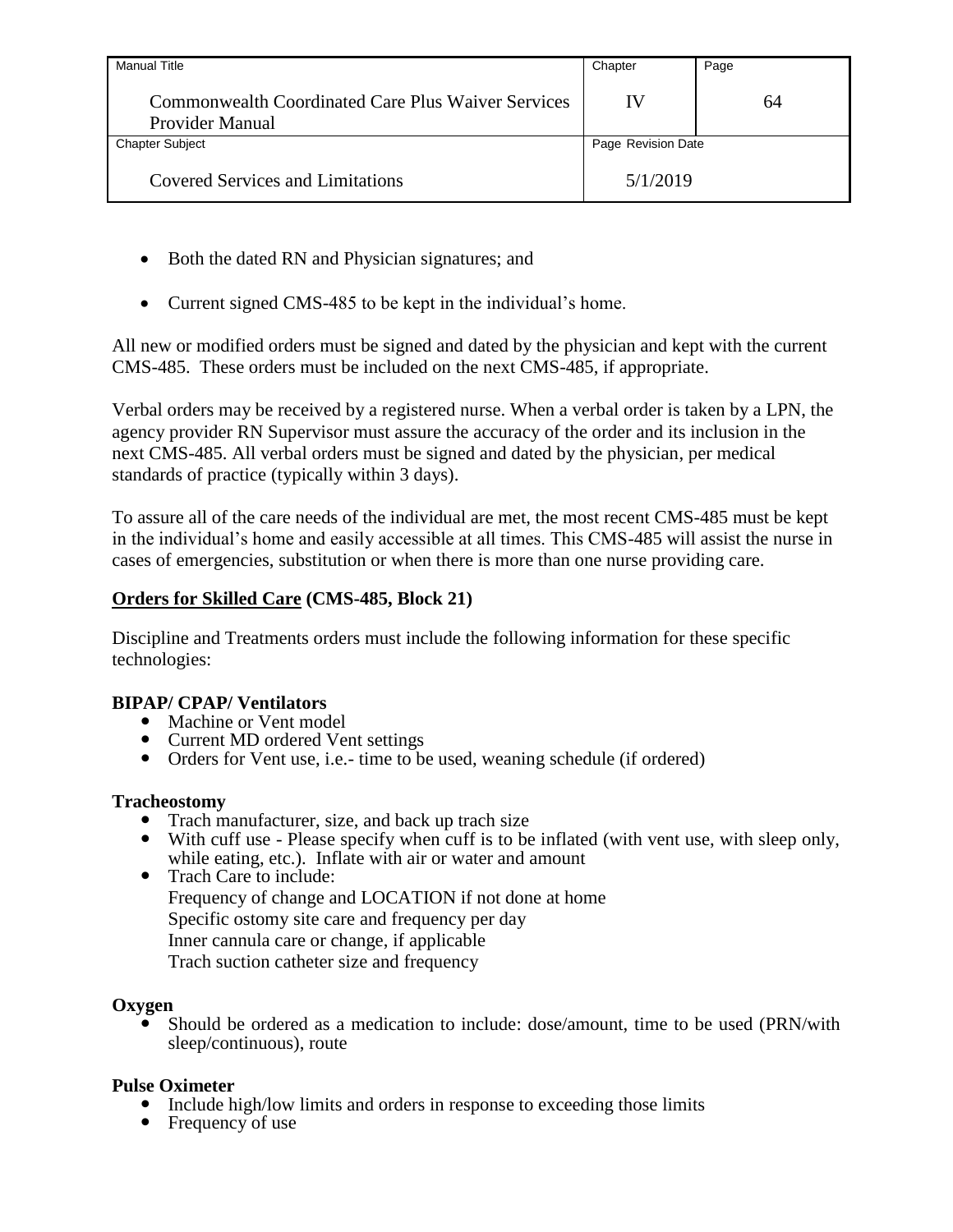| Manual Title                                                                        | Chapter            | Page |
|-------------------------------------------------------------------------------------|--------------------|------|
| <b>Commonwealth Coordinated Care Plus Waiver Services</b><br><b>Provider Manual</b> | IV                 | 65   |
| <b>Chapter Subject</b>                                                              | Page Revision Date |      |
| <b>Covered Services and Limitations</b>                                             | 5/1/2019           |      |

### **Nutrition**

- Specify PO, enteral feeding or TPN
- Include specific PO diet, i.e. consistency and indicate if thickener is required for liquids
- Enteral feeding should specify formula name, amount, frequency and delivery method
- Gastrostomy site care, frequency of care, tube size, and changing schedule must be ordered

### **Catheter Care**

- Foley, size, change frequency, irrigation if ordered
- Straight catheter, size, scheduled or PRN, irrigation if ordered

#### **Wound Care**

- Site, type, specific treatment orders, measurements of wound if applicable
- Include name and phone number of any agency that provides RN skilled wound care visits

### **Infusion Therapy**

- Type of infusion fluids
- $\bullet$  IV site, care orders
- Dosage and daily time schedule for giving the infusion
- Include name and phone number of any agency that provides infusion therapy visits

### **RN SUPERVISOR RESPONSIBLITIES**

Using a person-centered planning team approach to nursing services, the provider RN supervisor shall:

- Ensure choice of services is made by the individual, legally authorized guardian, or responsible party if a minor;
- Ensure personal goals of the individual are respected;
- Conduct the initial evaluation visit to initiate PDN services in the primary residence;
- Regularly evaluate the individual's status and nursing needs and notify DMAS if the individual no longer meets the LOC criteria for the waiver;
- Complete the CMS-485 every 60 days and as necessary for revisions. The new CMS-485 should be sent to DMAS at the beginning of each new certification period;
- Perform monthly skilled nursing assessment, every 30 days, using the *Monthly Supervisory Visit (DMAS-103)* (the monthly nursing assessment cannot be made by the nurse providing care in the home);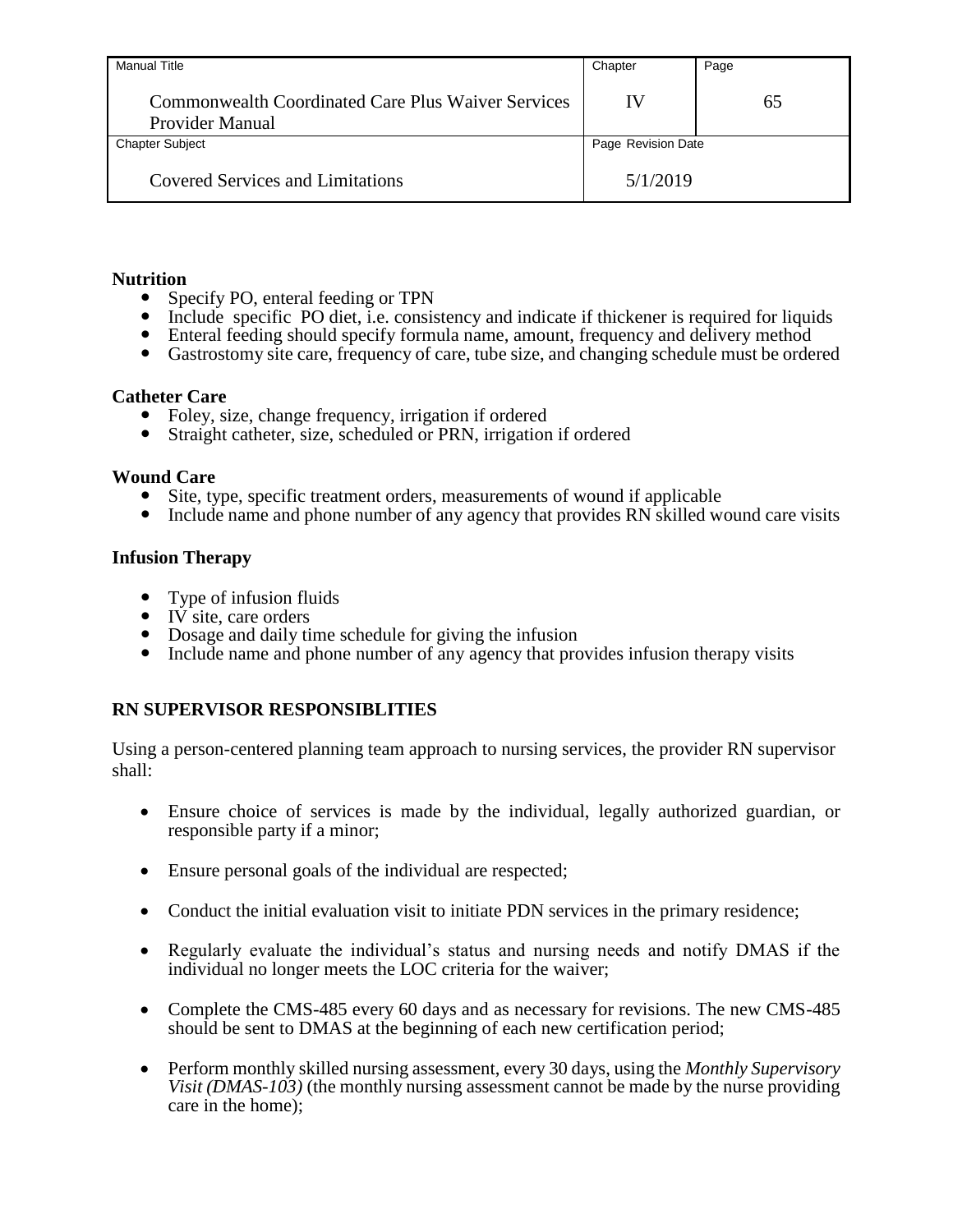| Manual Title                                                                 | Chapter            | Page |
|------------------------------------------------------------------------------|--------------------|------|
| <b>Commonwealth Coordinated Care Plus Waiver Services</b><br>Provider Manual | IV                 | 66   |
| <b>Chapter Subject</b>                                                       | Page Revision Date |      |
| <b>Covered Services and Limitations</b>                                      | 5/1/2019           |      |

- Coordinate services;
	- o Inform the physician, DMAS and other personnel of changes in the individual's condition and needs;
	- o Contact DMAS if an individual does not meet PDN criteria;
	- o Educate the individual/primary caregiver in meeting nursing and related goals;
	- o Supervise and educate other personnel involved in the individual's care;
- Ensure all nurses have a *PDN Skills Checklist (DMAS-259) form* completed by the RN supervisor *prior* to assignment to an individual; review with each nurse all skills listed on the DMAS-259 and have the nurse demonstrate or explain in detail how they would perform each task. Nurses may not complete the DMAS-259 form on themselves. PDN staff may not complete this form on their nursing peers;
- Ensure availability of a supervising RN for 24 hours per day to address concerns that may arise with PDN individuals;
- Notify DMAS of any major problem or changes in an individual's family/social situation or primary residence;
- Ensure nurse supervisors do not work as a private duty nurse on cases they supervise;
- Ensure that all nurses and caregivers are aware that timesheets must be accurate with arrival and departure time of the nurse and that falsifying timesheets is fraudulent; and
- Ensure that respite documentation is kept separate from regular nursing documentation and labeled as respite.

# **TWO AGENCIES PROVIDING PRIVATE DUTY NURSING**

When two agency providers share an individual's care, the agencies must coordinate the services between each other. Weekly communication between agencies in shared cases is encouraged regarding PDN hours, billing, and health, safety or welfare issues.

### Both providers shall:

- Maintain an individual's medical record with all required documentation;
- Maintain CMS-485 and medication sheets;
- Send all verbal orders to the co-sharing agency;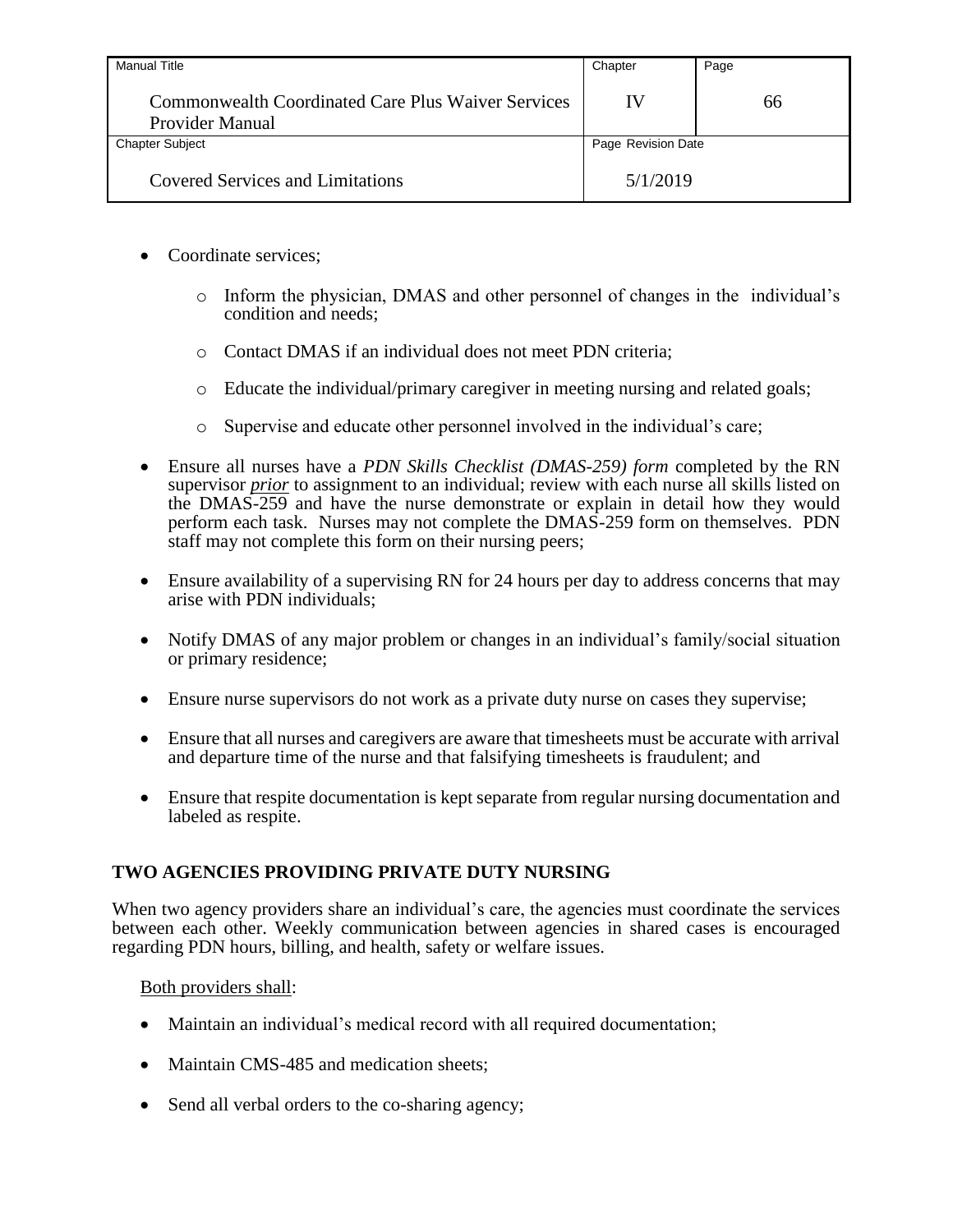| <b>Manual Title</b>                                                                 | Chapter            | Page |
|-------------------------------------------------------------------------------------|--------------------|------|
| <b>Commonwealth Coordinated Care Plus Waiver Services</b><br><b>Provider Manual</b> | IV                 | 67   |
| <b>Chapter Subject</b>                                                              | Page Revision Date |      |
| <b>Covered Services and Limitations</b>                                             | 5/1/2019           |      |

- Track the annual respite hours being used;
- Perform monthly supervisory visits every 30 days; and.
- Maintain weekly communication between agencies in shared cases is encouraged regarding PDN hours, billing, and health, safety or welfare issues.

## **CONGREGATE PDN**

Congregate PDN is skilled nursing simultaneously provided to three or fewer waiver individuals who reside in the same primary residence.

Congregate PDN may be authorized in conjunction with PDN in instances when individuals must be out of the home for part of the authorized PDN hours.

Only one nurse shall be authorized to care for no more than two waiver individuals receiving congregate nursing. When three individuals share a home, nursing ratios shall be determined by DMAS or its designated agent, based on the care needs of all of the individuals who are living together.

## **DMAS ONGOING REVIEW**

For FFS individuals, DMAS will monitor the individual's status and the provision of nursing services by telephone contact with the provider, review provider Supervisor Monthly Visit Notes, review skilled nursing notes, as needed, and will perform the annual DMAS visits.

Annual eligibility assessment visits, performed by DMAS for all individuals receiving PDN services, shall include, but are not limited to:

- Reviewing the most recent CMS-485 for appropriateness of the level, amount, type, and quality of services provided;
- Monitoring the cost-effectiveness of the individual's care in the community;
- Reviewing the last three months of Supervisory Monthly Summary notes (DMAS 103);
- Discussing customer satisfaction and choice;
- Assessing that health, safety and welfare needs are being identified and met by the provider; and,
- Reviewing skilled nurse's notes.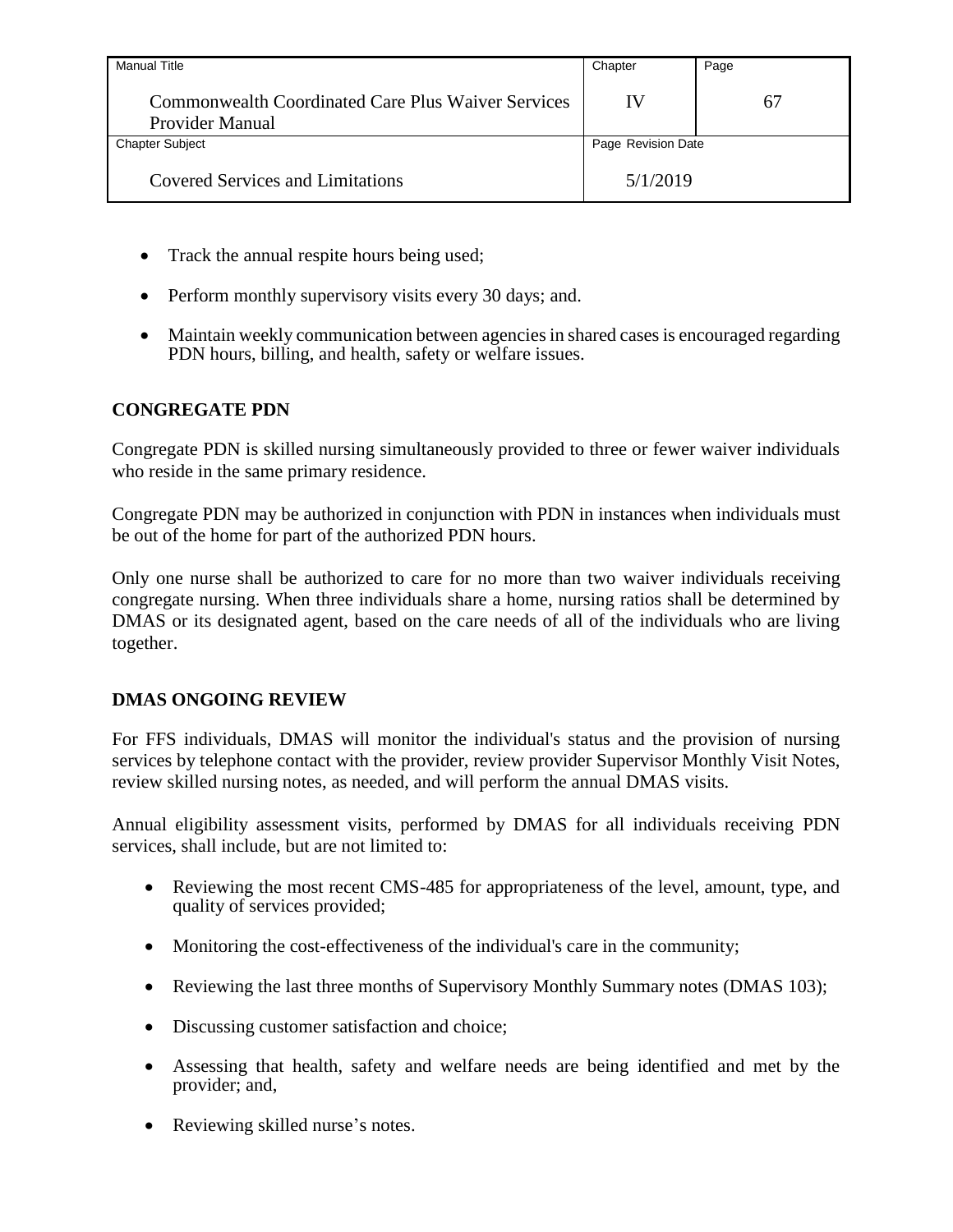| <b>Manual Title</b>                                                          | Chapter            | Page |
|------------------------------------------------------------------------------|--------------------|------|
| <b>Commonwealth Coordinated Care Plus Waiver Services</b><br>Provider Manual | IV                 | 68   |
| <b>Chapter Subject</b>                                                       | Page Revision Date |      |
| <b>Covered Services and Limitations</b>                                      | 5/1/2019           |      |

# **PRIVATE DUTY NURSING SERVICE UNITS AND LIMITATIONS**

Adults are eligible for a maximum of 112 hours per week of PDN hours due to complex care needs and must be ventilator dependent or meet complex tracheostomy criteria on the Private Duty Nursing Adult Referral form (DMAS-108).

The following are service units and limitations:

- PDN is billed in hourly units.
- A day is defined as 24 hours which begins at 12:00 AM and ends at 11:59 PM.
- A week is defined as Sunday through Saturday for the purpose of authorization.
- Payment is available for allowable activities which are authorized and provided by qualified providers and in accordance with an approved CMS-485.
- Nurses shall not transport individuals receiving PDN. Medicaid will not reimburse for transportation to school, or other localities as these are the primary caregiver's responsibility.
- In no instances are PDN services to be provided for the convenience of other family members living in the individual's home.
- PDN services cannot be provided simultaneously with respite care or personal care.
- PDN services shall not be billed to include time the individual is receiving hospital emergency room care or during emergency transport of the individual to such facilities and/or hospitalization. The RN or LPN shall not transport the waiver individual to such facilities.

### **DECREASE OR INCREASE IN PDN HOURS**

DMAS or its designated agent shall have the final authority to approve or deny a requested change to an individual's PDN hours. Any request for an increase to an individual's PDN hours shall be authorized by DMAS or its contractors and accompanied by adequate documentation justifying the increase.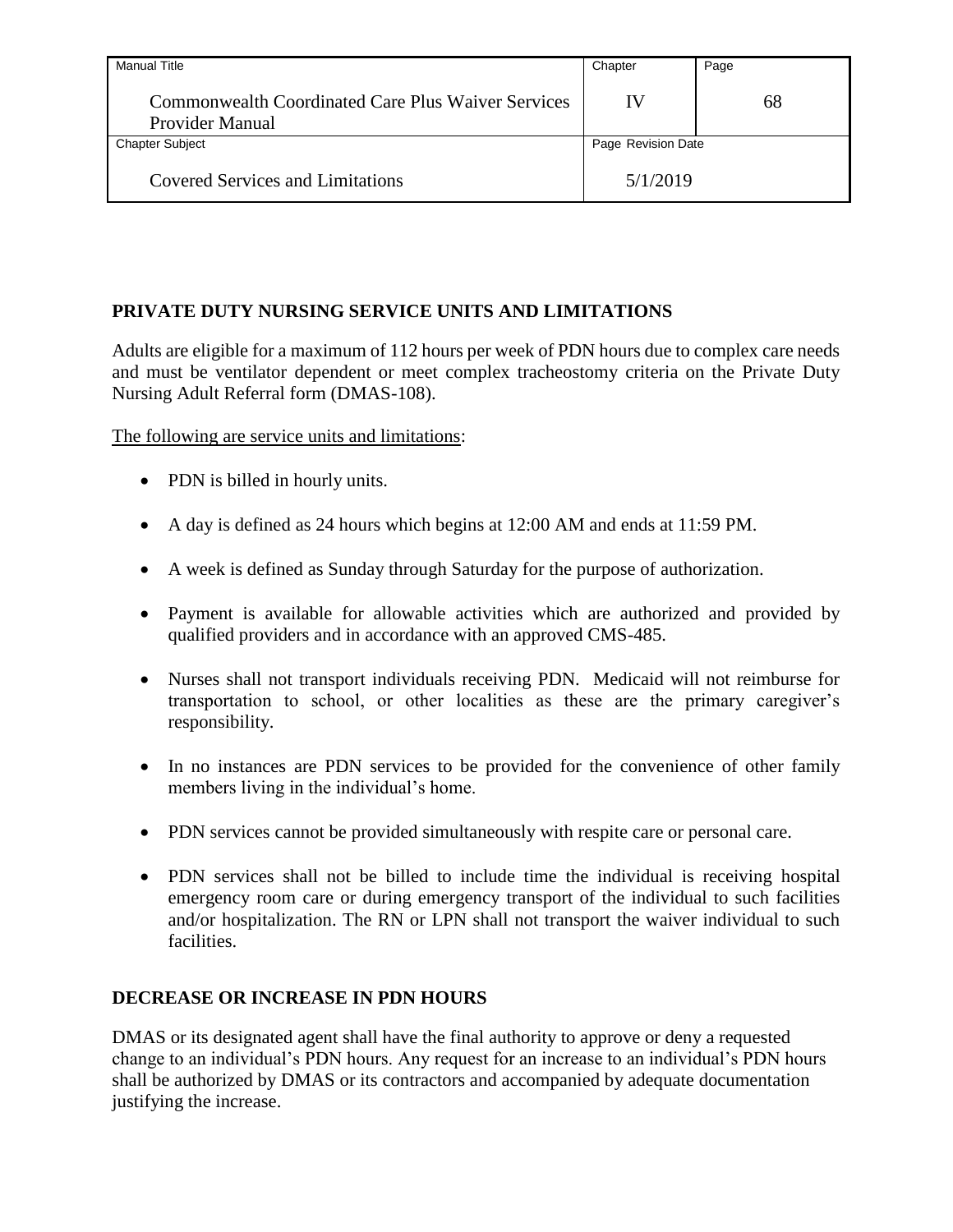| <b>Manual Title</b>                                                          | Chapter            | Page |
|------------------------------------------------------------------------------|--------------------|------|
| <b>Commonwealth Coordinated Care Plus Waiver Services</b><br>Provider Manual | IV                 | 69   |
| <b>Chapter Subject</b>                                                       | Page Revision Date |      |
| <b>Covered Services and Limitations</b>                                      | 5/1/2019           |      |

The provider may request a decrease in the amount of authorized PDN hours if the revised PDN hours are appropriate and based on the needs of the individual. The provider agency shall work with DMAS staff for coordination and final approval of any decrease in service delivery. A revised PDN authorization shall be completed by DMAS for final authorization and forwarded to the provider agency.

When the RN Supervisor determines that a decrease/increase in hours of service is warranted, he or she will contact the DMAS Health Care Coordinator (HCC) assigned to the individual immediately. DMAS will work with the RN Supervisor to re- evaluate the needs of the individual based on the assessed information from the provider.

A PDN authorization will be provided by DMAS to the nursing agency and will include the number of PDN hours to be provided per week and the effective date the change will occur.

The provider shall be responsible for documenting the physician's verbal orders and for inclusion of the changes on the recertification POC (CMS-485) in accordance with the DMAS PDN Authorization form. The provider agency's RN supervisor, who is responsible for supervising the individual's care, shall use a person-centered approach in discussing the change in PDN hours with the individual and individual's representative to include documentation in the individual's record. The DMAS or its service authorization (SA) contractor shall notify in writing the individual or individual representative of the change. Reimbursement will not occur without authorization from DMAS staff. The provider must ensure tasks performed meet the current needs of the individual.

If the decision is to deny, reduce, terminate, delay, or suspend a covered service, written notice will identify the individual's right to appeal the adverse decision, in accordance with *42 CFR §200 et seq.* and *12VAC30-120-1780 et seq*. The provider also has the right to appeal adverse decisions to DMAS.

Regardless of the type of change (increase/decrease of hours/services), DMAS will send a letter to the individual/primary caregiver with the change in hours, the effective date of the change, and include appeal rights. Appeal rights can be found at the end of this chapter. A copy of this letter must be filed in the individual's record at the agency.

### **PDN DOCUMENTATION REQUIREMENTS**

#### **Provider Required Documentation - Office Records**

The provider shall maintain all records of each individual receiving PDN services. These records shall be separated from those of non-HCBS, such as companion or home health services. These records shall be reviewed periodically by personnel who are authorized by DMAS.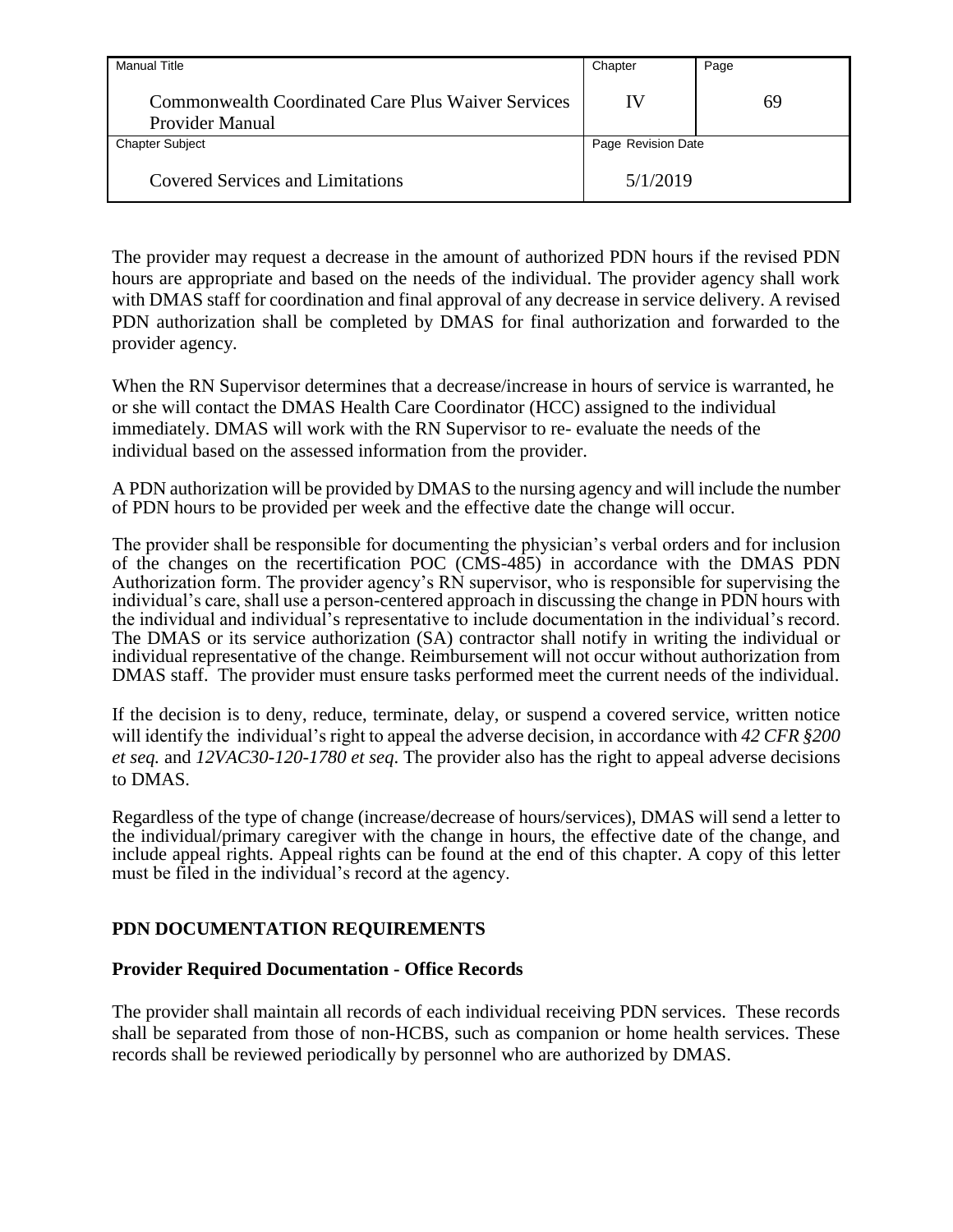| Manual Title                                                                 | Chapter            | Page |
|------------------------------------------------------------------------------|--------------------|------|
| <b>Commonwealth Coordinated Care Plus Waiver Services</b><br>Provider Manual | IV                 | 70   |
| <b>Chapter Subject</b>                                                       | Page Revision Date |      |
| <b>Covered Services and Limitations</b>                                      | 5/1/2019           |      |

### At a minimum, these records shall contain:

1. All assessments and plans of care, all PDN and all LTC Communication forms (DMAS-225), all medical orders-verbal orders as well as the CMS-485 authorizing PDN, and the age appropriate PDN Adult Referral form (DMAS-108);

2. The physician's certification for services (CMS-485) obtained prior to the service start date and updated every sixty (60) days;

- 3. The initial assessment (DMAS-116) completed in the home by a registered nurse;
- 4. The Monthly Supervisory Visit (DMAS-103) completed every 30 days;
	- RN supervisor's notes documented and dated during significant contacts with the case and during supervisory visits to the individual's home;
	- Include AM and PM behind time notation, such as "in" and "out" time of visits; include printed name and initials and title when documenting; assure time sheets and nursing notes are completed daily, at the end of each shift, and copies or originals are left in the individual's home record;
	- When the supervisory visit is missed, documentation must include the reason and the make-up assessment must occur within five (5) days. When there is an interruption in services such as hospitalization, the post hospital RN supervisory visit may serve as the supervisory visit and following visits will resume accordingly;

5. The PDN note must include, but is not limited to, all PDN care provided, as ordered, on the CMS-485, assistance with activities of daily living, administration of medications and any other medical needs and the monitoring of the individual's health status and physical condition. When there are health, safety and welfare concerns, documentation must indicate supervisory and DMAS notification and the appropriate Adult Protective Services/Child Protective Services referrals. The PDN notes must be signed and dated by the nurse providing the care;

6. All correspondence with the individual, DMAS, and the designated SA contractor;

7. Reassessments made during the provision of services;

8. Contacts made with family, physicians, formal and informal service providers, and all professionals involved in the individual's Medicaid services or medical care;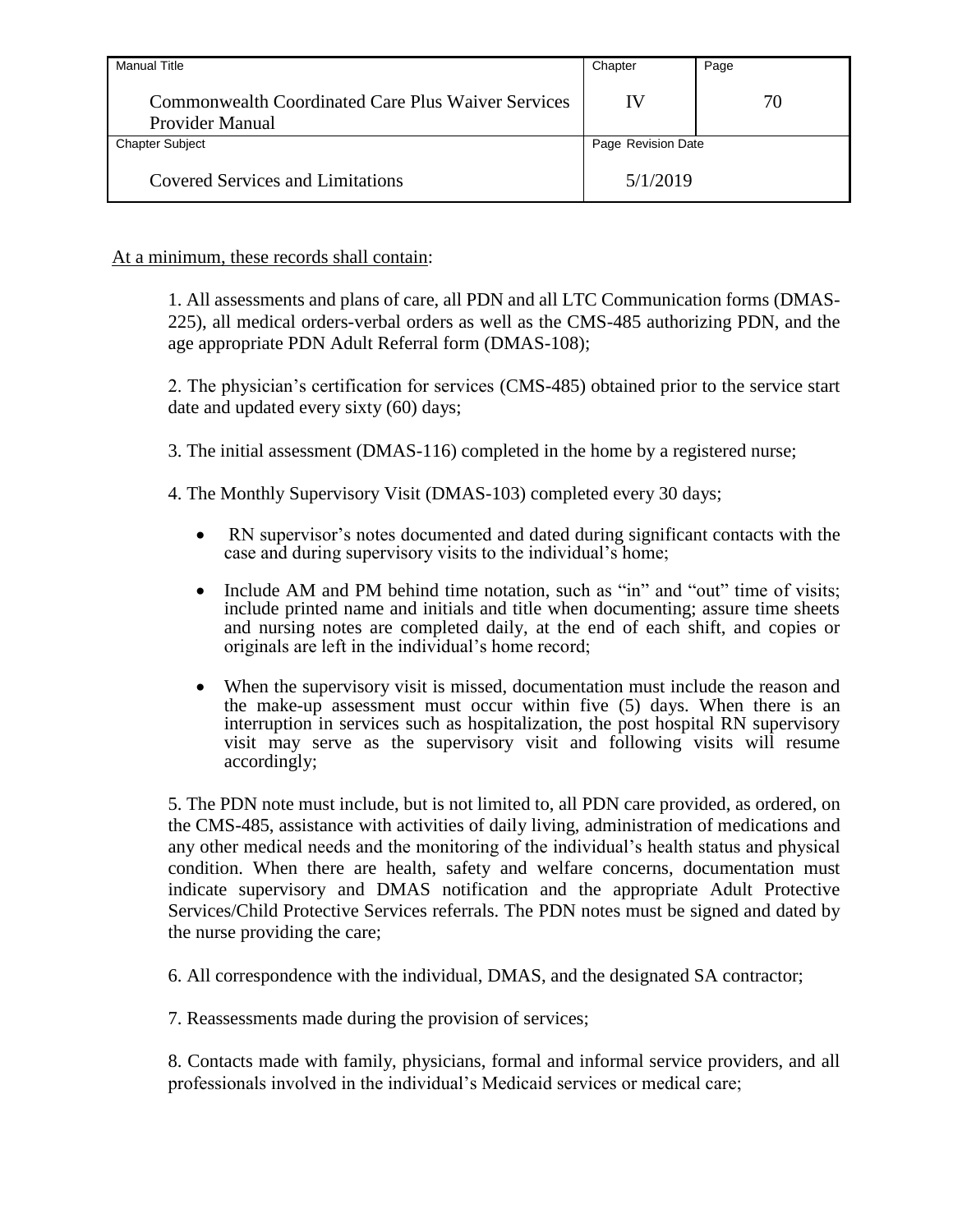| <b>Manual Title</b>                                                   | Chapter            | Page |
|-----------------------------------------------------------------------|--------------------|------|
| Commonwealth Coordinated Care Plus Waiver Services<br>Provider Manual | IV                 | 71   |
| <b>Chapter Subject</b>                                                | Page Revision Date |      |
| <b>Covered Services and Limitations</b>                               | 5/1/2019           |      |

9. The name and phone number of a back-up caregiver who will provide the alternate care usually provided by the trained primary caregiver, in the event of an emergency;

10. Comments or observations recorded about the individual. The nurse's comments shall include, but not be limited to, observation of the individual's physical and emotional condition, daily activities, and the individual's response to services rendered; and

11. To assure all services are rendered, the signatures of the individual or primary caregiver and the private duty nurse must be documented once each shift when PDN and Respite care is completed. Signatures, times, and dates shall not be placed on the notes prior to the delivery of service for that day. An employee of the provider shall not sign for the individual or caregiver. Documentation verified by signature of the individual or primary caregiver must include arrival and departure time of the nurse.

### **Provider Required Documentation – Home Records**

Documentation in the home record shall be kept in the home at all times. Documentation should be kept in a binder which is kept organized and in a designated place in the home. Caregivers should know the location of the nursing binder.

This home record/binder shall include all of the following:

- 1. Current CMS-485
- 2. Medication Administration Records (MAR)
- 3. Two (2) weeks of nursing shift notes
- 4. Additional physicians orders received during the certification period
- 5. Treatment records
- 6. Nursing assessments and documentation
- 7. Emergency contact information
- 8. DNR orders (if applicable)

Nursing documentation must be completed during the shift in which the PDN care is provided. Information documented after the shift is provided must be identified as a "late entry".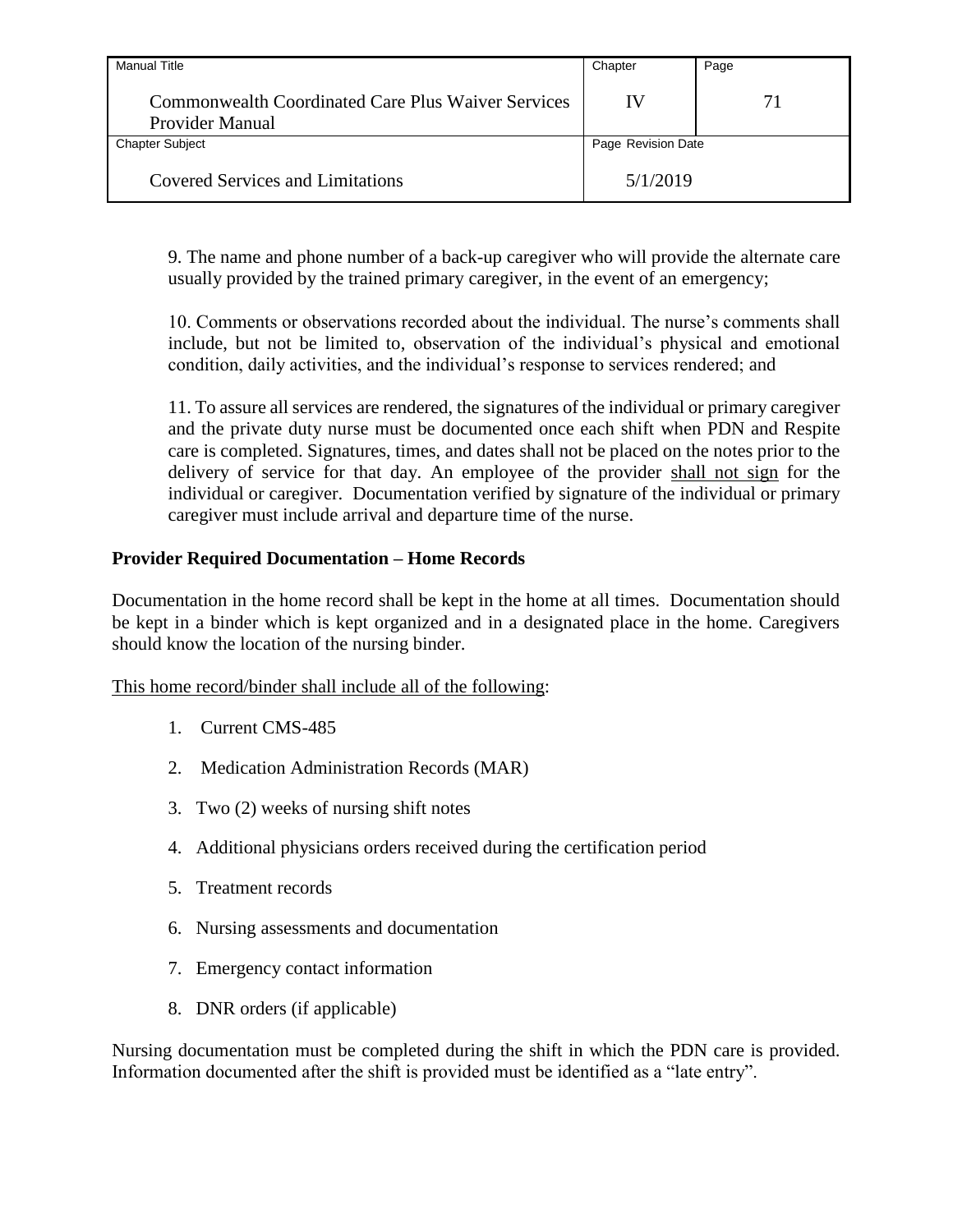| Manual Title                                                                 | Chapter            | Page |
|------------------------------------------------------------------------------|--------------------|------|
| <b>Commonwealth Coordinated Care Plus Waiver Services</b><br>Provider Manual | IV                 | 72   |
| <b>Chapter Subject</b>                                                       | Page Revision Date |      |
| <b>Covered Services and Limitations</b>                                      | 5/1/2019           |      |

HIPAA law shall be observed regarding all documentation and medical records. All nursing documentation must be maintained in the home record.

# **ENVIRONMENTAL MODIFICATIONS**

### **Service Definition**

Environmental Modifications (EM) are physical adaptations to the individual's primary residence, and/or primary vehicle used by the individual, which provide direct medical or remedial benefit to the individual. These adaptations are necessary to ensure the health, welfare, and safety of the individual, or directly enable the individual to function with greater independence in the home. Without these adaptations, the individual would require institutionalization. The purpose of Environmental Modifications is to modify, not make general improvements to the home. Environmental Modifications are for pre-existing structures.

### **Criteria**

The EM services are available to individuals in the CCC Plus waiver. Individuals who qualify for these services must have a demonstrated need for equipment or modifications of a remedial nature or medical benefit offered in an individual's primary residence, or primary vehicle used by the individual, community activity setting, or day program to specifically improve the individual's personal functioning and is medically necessary. These physical adaptations shall be necessary to ensure the health, welfare and safety of the individual. These services are not considered a "stand alone" service and can only be authorized in conjunction with at least one other authorized waiver service.

Medically necessary includes those services or specialized medical equipment or supplies that are not covered for reimbursement under the State Plan for Medical Assistance that are reasonable, proper, and necessary for the treatment of an illness, injury or deficit.

### **Allowable Activities**

- Physical adaptations to the individual's primary residence necessary to ensure an individual's health, safety and welfare; or
- Physical adaptations to the individual's primary residence that enable an individual to live in a non-institutional setting and to function with greater independence that do not increase the square footage of the primary place of residence; or
- Modifications to the primary vehicle being used by the waiver individual. This service does not include the purchase or lease of vehicles or general repair of vehicles. Repairs of modifications that have been reimbursed by DMAS shall be covered.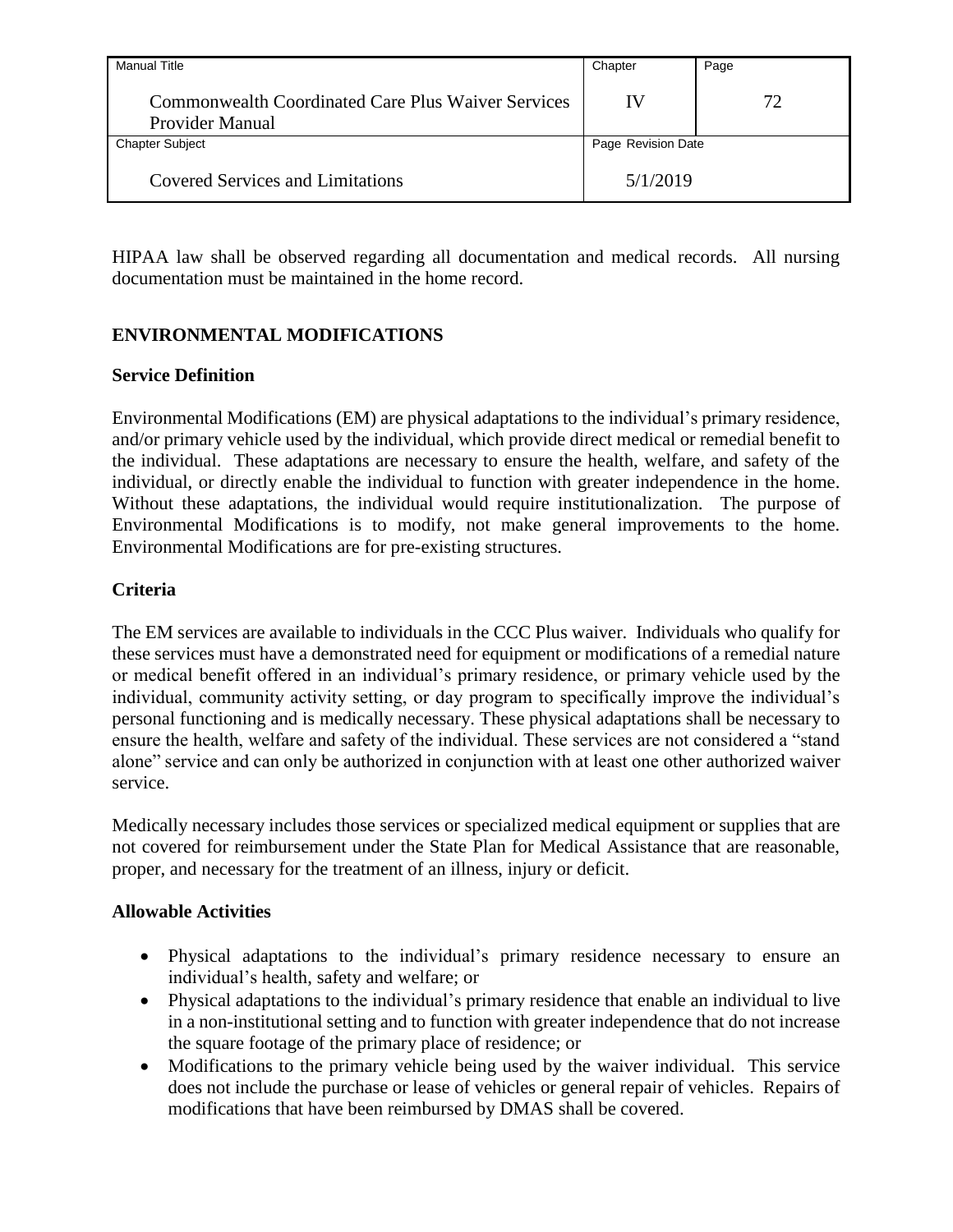| <b>Manual Title</b>                                                          | Chapter            | Page |
|------------------------------------------------------------------------------|--------------------|------|
| <b>Commonwealth Coordinated Care Plus Waiver Services</b><br>Provider Manual | IV                 | 73   |
| <b>Chapter Subject</b>                                                       | Page Revision Date |      |
| <b>Covered Services and Limitations</b>                                      | 5/1/2019           |      |

## Examples of Environmental Modifications

Such modifications may include, but not limited to, the following:

- Installation of wheelchair ramps and grab-bars at the primary residence;
- Widening of doorways and other adaptations to accommodate wheelchairs;
- Modification of bathroom facilities to accommodate wheelchairs (not strictly for cosmetic purposes);
- Installation of specialized electrical and plumbing systems required to accommodate the medical equipment and supplies which are necessary for the individual's welfare; and
- Modifications may include a generator for individuals who are dependent on mechanical ventilation for 24-hours a day and when the generator is used to support the medical equipment and supplies necessary for the individual's welfare.

## **Collaboration**

The provider and the waiver individual may collaborate with multiple providers in order to complete a modification, for example:

- 1. A Physical Therapist, Speech Therapist or Occupational Therapist may be accessed to evaluate the needs for environmental modifications; and/or
- 2. A Rehabilitation Engineer or Rehabilitation Specialist may be used to evaluate the individual's needs and subsequently act as Project Manager, assuring functionality of the environmental modification through quality assurance inspections once the project is finished. Alternatively, the Rehabilitation Engineer may actually design and personally complete the modification.

For example, a Rehabilitation Engineer might be required if:

- The Environmental Modification involves combinations of systems which are not designed to go together; or
- The structural modification requires a Project Manager to assure that design and functionality meet ADA accessibility guidelines.
- 3. A building contractor may design and complete the structural modification;
- 4. A vendor who supplies the necessary materials may be separately reimbursed or supplies may be included in the bill of the building contractor or Rehabilitation Engineer; or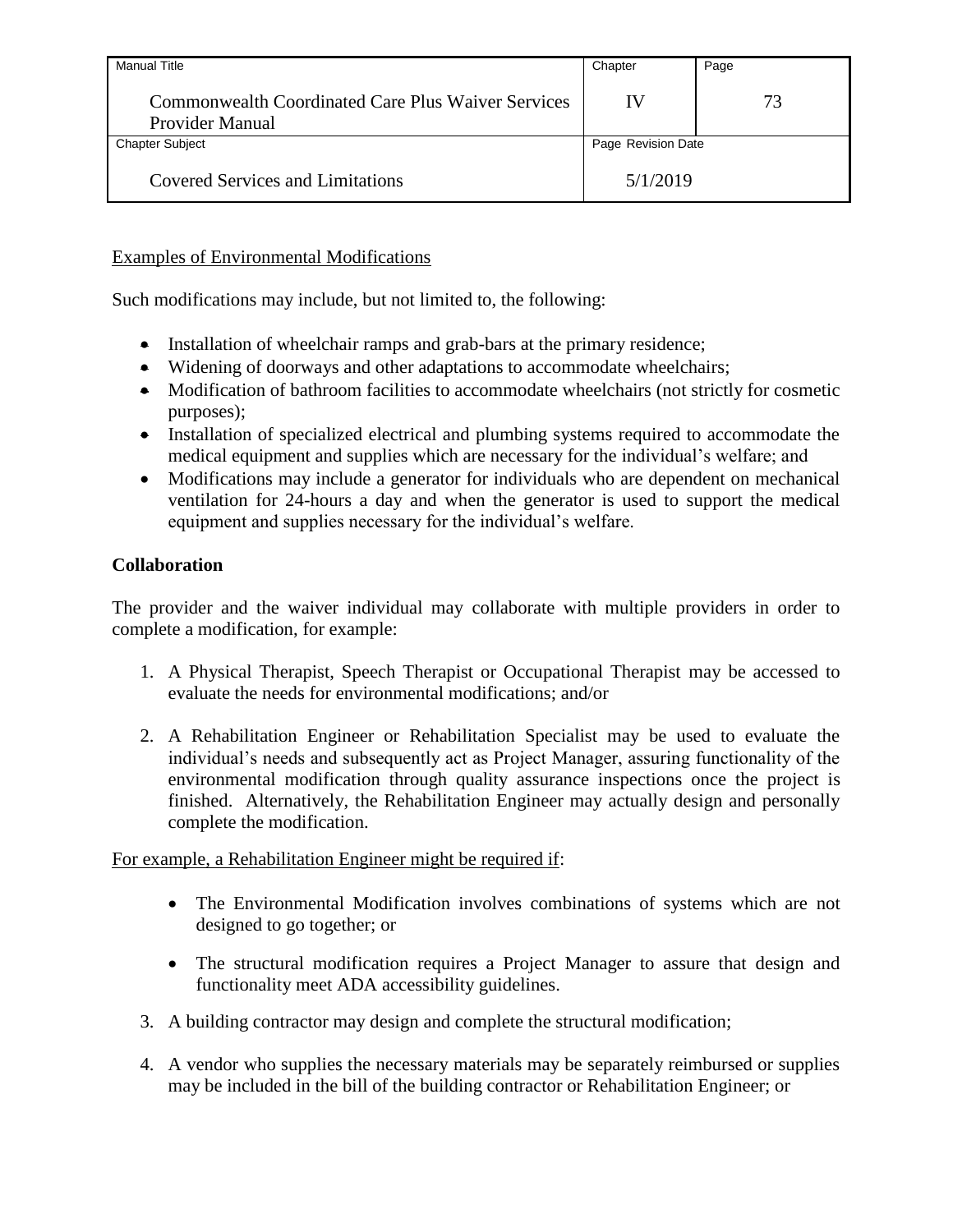| Manual Title                                                          | Chapter            | Page |
|-----------------------------------------------------------------------|--------------------|------|
| Commonwealth Coordinated Care Plus Waiver Services<br>Provider Manual | IV                 | 74   |
| <b>Chapter Subject</b>                                                | Page Revision Date |      |
| <b>Covered Services and Limitations</b>                               | 5/1/2019           |      |

5. A durable medical equipment (DME) provider enrolled with DMAS may be used to bill for modifications.

Collaborative funding is allowed for Medicaid covered services; however, due to the Federal rules, the provider would need to break down the parts. For example, if an individual needs a wheelchair van lift, the provider needs to determine the cost for the floor of the van, the cost for the ties, and the cost for the lift. For the parts funded with Medicaid dollars, the provider must accept payment as payment in full. The provider will need to delineate which parts are Medicaid funded and which are private pay or another funding source, e.g., DARS, Assistive Loan Fund Authority, church or other private funding, etc.

### **Service Units and Service Limitations**

- a. EM shall be available for a maximum Medicaid-funded amount of \$5,000 per household per SFY (State Fiscal Year – July 1 to June 30).
- b. Costs for EM cannot be carried over from one plan of care year to the next. Each item shall be service authorized by the DMAS Srv Auth contractor for each SFY year. Unexpended portions of this maximum amount shall not be accumulated across one or more years to be expended in a later year.
- c. When two or more individuals receiving waiver services live in the same home, the EM shall be shared to the extent consistent with the type of requested modification.
- d. Only the actual cost of material and labor is reimbursed. There shall be no additional markup. Shipping, freight and delivery are not billable to DMAS or to the waiver individual, as such charges are considered non-covered.
- e. EM shall be carried out in the most cost effective manner possible to achieve the goal required for the individual's health, safety, and welfare.
- f. All services shall be provided in the individual's primary residence in accordance with applicable state or local building codes and appropriate permits or building inspections, which shall be provided to the DMAS designated Srv Auth contractor.
- g. Proposed modifications that are to be made to rental properties must have prior written approval of the property's owner. Modifications to rental properties shall only be valid if it is an independently operated rental facility with no direct or indirect ties to any other Medicaid service provider.
- h. Modifications may be made to a vehicle if it is the primary vehicle used by the waiver individual. This service shall not include the purchase of, or the general repair of, vehicles (repairs of modifications which have been reimbursed by DMAS shall be covered).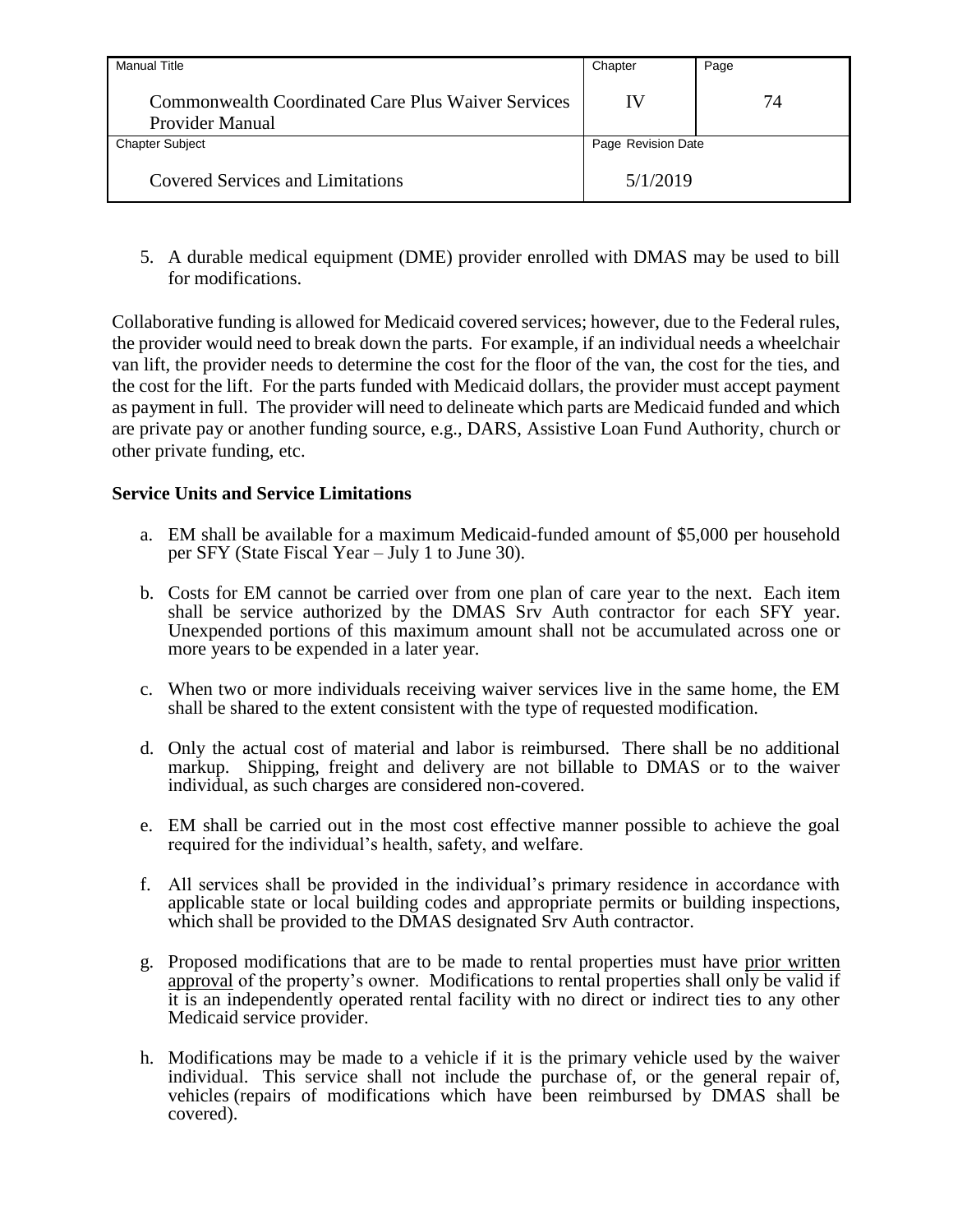| <b>Manual Title</b>                                                          | Chapter            | Page |
|------------------------------------------------------------------------------|--------------------|------|
| <b>Commonwealth Coordinated Care Plus Waiver Services</b><br>Provider Manual | IV                 | 75   |
| <b>Chapter Subject</b>                                                       | Page Revision Date |      |
| <b>Covered Services and Limitations</b>                                      | 5/1/2019           |      |

- i. Under the *State Plan for Medical Assistance*, Physical, Occupational, and Speech Therapy services must be authorized through the DMAS Srv Auth Contractor if more than five  $(5)$ visits have been provided to the individual. Visits are individual-specific, not providerspecific.
- j. The EM provider shall ensure that all work and products are delivered, installed and in good working order prior to seeking reimbursement from DMAS. The date of service on this provider's claim shall be within the service authorization approval dates, which may be prior to the completion date as long as the work commenced during the approval dates.
- k. The service authorization shall not be modified to accommodate installation delays. All requests for cost changes (either increases or decreases) shall be submitted to the DMAS designated Srv Auth contractor for revision to the previously issued service authorization and shall include justification and supporting documentation of medical needs.
- l. A copy of the provider's cost estimate for labor and materials for an environmental modification must be submitted to the service authorization contractor.

#### **Service Exclusions**

- Environmental Modifications cannot take place at any site owned and operated by a residential program.
- Environmental Modifications are to modify, not furnish, new additions to a home.
- Environmental Modifications may not be used to bring a substandard dwelling up to minimum habitation standards. The EM service does not include those adaptations or improvements to the home, which are of general utility and are not of direct medical or remedial benefit to the individual. Such non-covered items include, but shall not be limited to: carpeting, roof repair, central air conditioning, general maintenance and repairs to a home, additions or maintenance of decks, maintenance/replacement addition of sidewalks, driveways, carports, or adaptations which only increase the total square footage of the home, etc.
- Environmental Modifications shall not be covered by Medicaid for general leisure, or diversion items, or those items that are recreational in nature or those items that may be used as an outlet for behavioral supports. Such non-covered items include, but shall not be limited to, swing sets, playhouses, climbing walls, trampolines, hot tubs, elevators, fences, pools, basketball or other courts, protective matting or ground cover, sporting equipment or exercise equipment, such as special bicycles or tricycles, etc.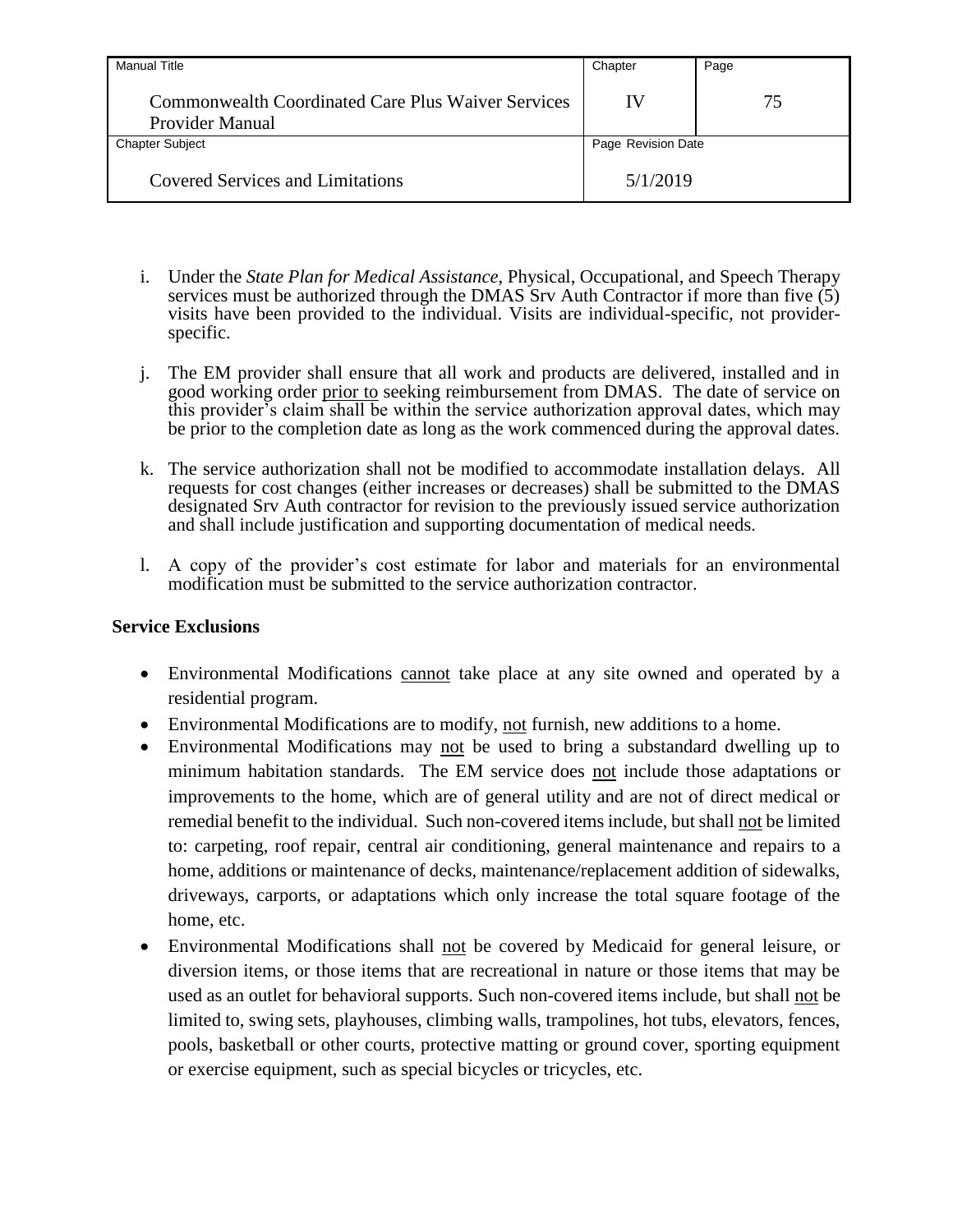| <b>Manual Title</b>                                                                 | Chapter            | Page |
|-------------------------------------------------------------------------------------|--------------------|------|
| <b>Commonwealth Coordinated Care Plus Waiver Services</b><br><b>Provider Manual</b> | IV                 | 76   |
| <b>Chapter Subject</b>                                                              | Page Revision Date |      |
| <b>Covered Services and Limitations</b>                                             | 5/1/2019           |      |

- DMAS does not repurchase items paid for with waiver funds unless those items have specific timeframes of usefulness (i.e., quarterly maintenance on lifts). Additional repairs are considered on an individual basis.
- Providers that supply environmental modifications for an individual may not perform assessment/consultation, design or inspect environmental modification for that individual.
- There shall be no duplication of EM services within the same plan of care year or EM services within the same primary residence, such as multiple wheelchair ramps or previous modifications to the same room.
- EM shall not include the costs of removal or disposal, or any other costs, of previously installed modifications, whether paid for by DMAS or any other source.
- Excluded shall be modifications that are reasonable accommodation requirements of the Americans with Disabilities Act, the Virginians with Disabilities Act (§ 51.5-1 et seq. of the Code of Virginia), and the Rehabilitation Act (20 USC§ § 794).

### **EM Provider Documentation Requirements**

- 1. Supporting documentation must demonstrate the medical need for the service, the process to obtain the service (contacts with potential contractors of service, costs, etc.), and the timeframe during which the service is to be provided. This includes a separate written notation of the evaluation, design, labor, and supplies or materials (or both). The supporting documentation and plan of care must include documentation of the reason that a Rehabilitation Engineer is needed, if one is to be involved;
- 2. Documentation of the date services are rendered and the amount of services and supplies;
- 3. Any other relevant information regarding the modification;
- 4. Documentation of the completion of the modification and written receipt and satisfaction of the individual/primary caregiver with the service provided;
- 5. Instructions are to be provided to the individual/primary caregiver regarding warranty coverage, repairs, maintenance and complaint resolution;
- 6. The EM provider will ensure that all work and products are delivered, installed and in good working order prior to the end of the plan of care year and prior to billing DMAS;
- 7. The date of service on the provider claim must be within the service authorization approval dates, which may be prior to the completion date as long as the work commenced during the service authorization approval dates; and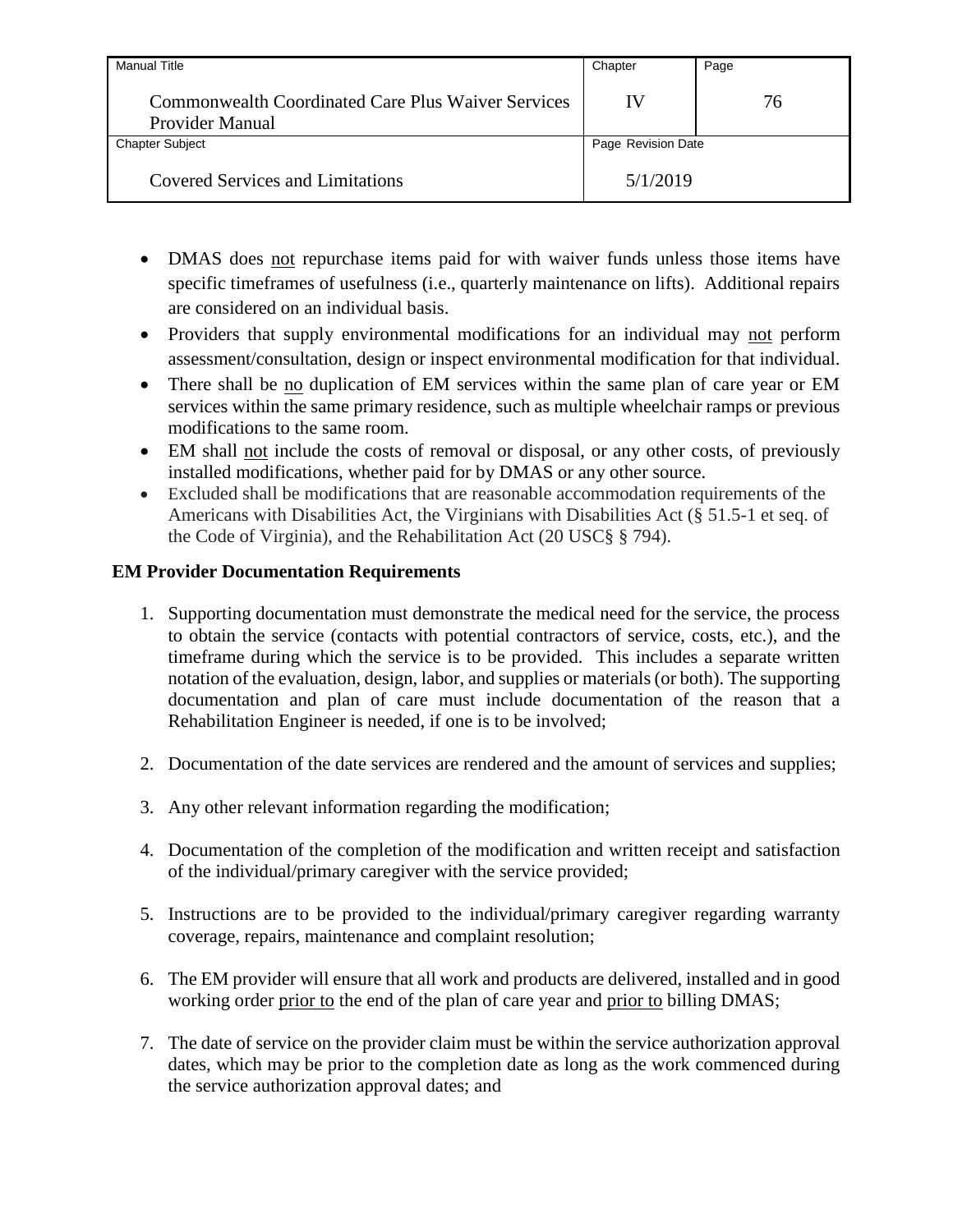| <b>Manual Title</b>                                                   | Chapter            | Page |
|-----------------------------------------------------------------------|--------------------|------|
| Commonwealth Coordinated Care Plus Waiver Services<br>Provider Manual | IV                 | 77   |
| <b>Chapter Subject</b>                                                | Page Revision Date |      |
| <b>Covered Services and Limitations</b>                               | 5/1/2019           |      |

8. The service authorization will not be modified to accommodate installation delays. All requests for cost changes (either increases or decreases) must be submitted to the DMAS designated Service Authorization Contractor for revision and must include justification and supporting documentation of medical needs.

### **ASSISTIVE TECHNOLOGY**

#### **Service Definition**

Assistive Technology (AT) services are specialized medical equipment and supplies, including those devices, controls, or appliances, that are medically necessary to enable individuals to increase their ability to perform ADLs or to perceive, control or communicate with the environment in which they live. This service includes ancillary supplies and equipment medically necessary for the proper functioning of such items. AT cannot be provided as a "stand alone" waiver service. AT devices are expected to be portable.

Medically necessary includes those services or specialized medical equipment or supplies that are not covered for reimbursement under the *State Plan for Medical Assistance* that are reasonable, proper, and necessary for the treatment of an illness, injury or deficit.

### **Criteria**

In order to be eligible for these services, the individual must have a demonstrated need for AT equipment for remedial or direct medical benefit primarily in the individual's primary residence to specifically serve to improve the individual's personal functioning.

#### **Collaboration**

An independent, evaluation shall be obtained from qualified professionals who are knowledgeable of the recommended item for each AT request prior to approval by the Srv Auth contractor. All evaluations must be signed by the qualified professional. The professional evaluation includes the trial period of time for the individual to use the device and documentation of any follow up training provided for the recommended items. Individual professional consultants include speech/language therapists, physical therapists, occupational therapists, physicians, certified rehabilitation engineers or rehabilitation specialists. A prescription alone shall not meet the standard of an evaluation.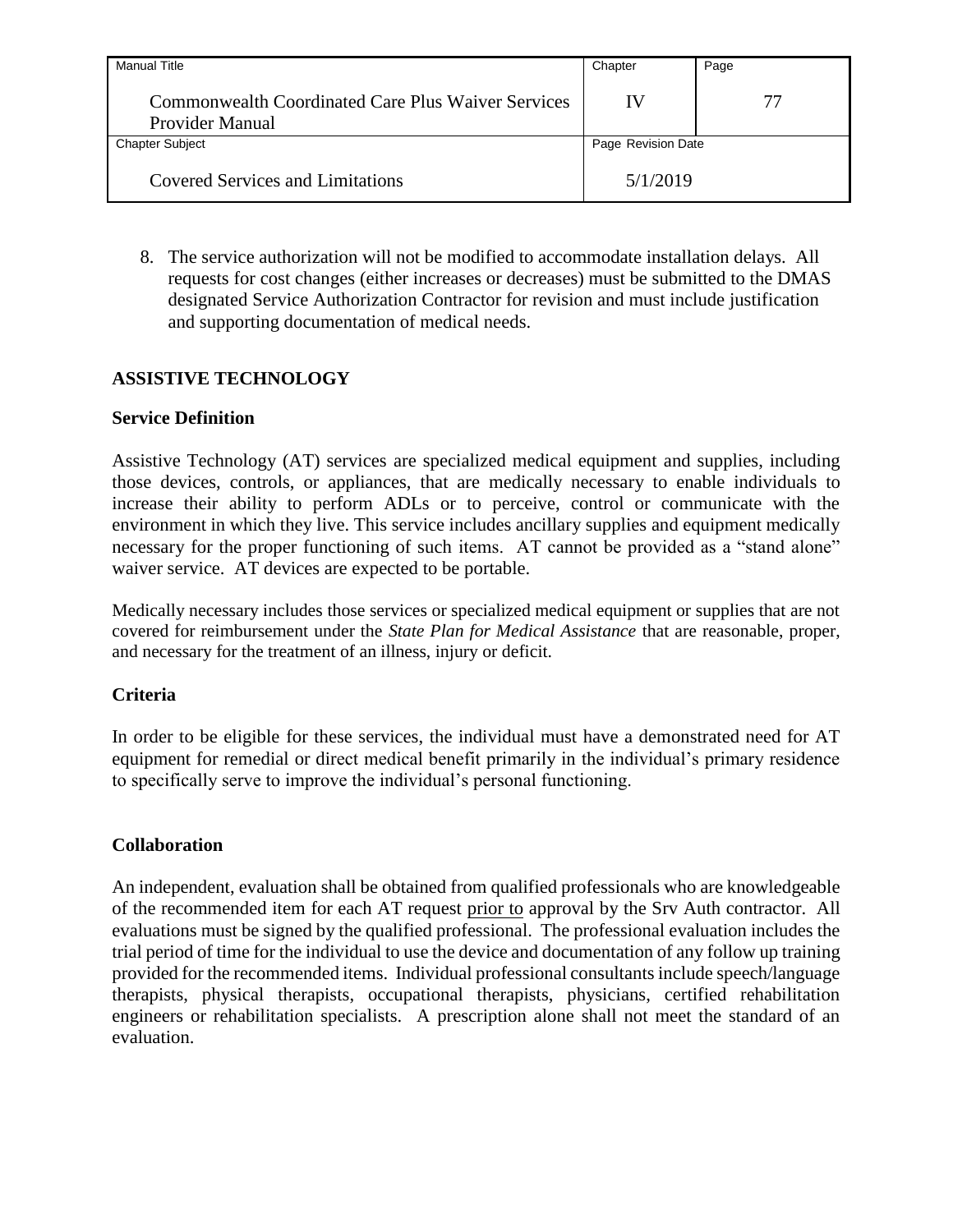| <b>Manual Title</b>                                                          | Chapter            | Page |
|------------------------------------------------------------------------------|--------------------|------|
| <b>Commonwealth Coordinated Care Plus Waiver Services</b><br>Provider Manual | IV                 | 78   |
| <b>Chapter Subject</b>                                                       | Page Revision Date |      |
| <b>Covered Services and Limitations</b>                                      | 5/1/2019           |      |

| <b>Examples of Assistive</b><br><b>Technology Devices</b><br>(not a comprehensive list) | <b>Professional Evaluation Required</b>                                                                                                                                              |
|-----------------------------------------------------------------------------------------|--------------------------------------------------------------------------------------------------------------------------------------------------------------------------------------|
| <b>Organizational Devices</b>                                                           | Occupational Therapist, Psychologist, or Psychiatrist                                                                                                                                |
| Computer/software or<br><b>Communication Device</b>                                     | Speech Language Pathologist or Occupational Therapist                                                                                                                                |
| Orthotics, such as braces for<br>hands, arms, feet, legs, etc.                          | Physical Therapist, Physician or Orthotist                                                                                                                                           |
| <b>Writing Orthotics</b>                                                                | Occupational Therapist or Speech Language Pathologist                                                                                                                                |
| <b>Support Chairs</b>                                                                   | Physical Therapist or Occupational Therapist                                                                                                                                         |
| <b>Specialized Toilets</b>                                                              | Occupational Therapist or Physical Therapist                                                                                                                                         |
| Other Specialized<br>Devices/Equipment                                                  | Physician, Speech Language Pathologist, Behavioral Consultant,<br>Psychologist, Psychiatrist, Physical Therapist, or Occupational<br>Therapist; depending on the device or equipment |
| <b>Specially Designed Utensils</b><br>for Eating                                        | Occupational Therapist or Speech Language Pathologist                                                                                                                                |
| <b>Weighted Blankets/Vests</b>                                                          | Physical Therapist, Occupational Therapist, Psychologist,<br>or Behavioral Consultant                                                                                                |

Items such as furniture shall not be approved if they are of general utility and are not of direct medical benefit.

The AT provider's quote must be compatible with the evaluation completed by the qualified professional.

The provider and the waiver individual may collaborate with multiple providers in order to complete a request for AT, for example:

1. A Physical Therapist, Speech Therapist or Occupational Therapist may be accessed to evaluate the needs for AT; and/or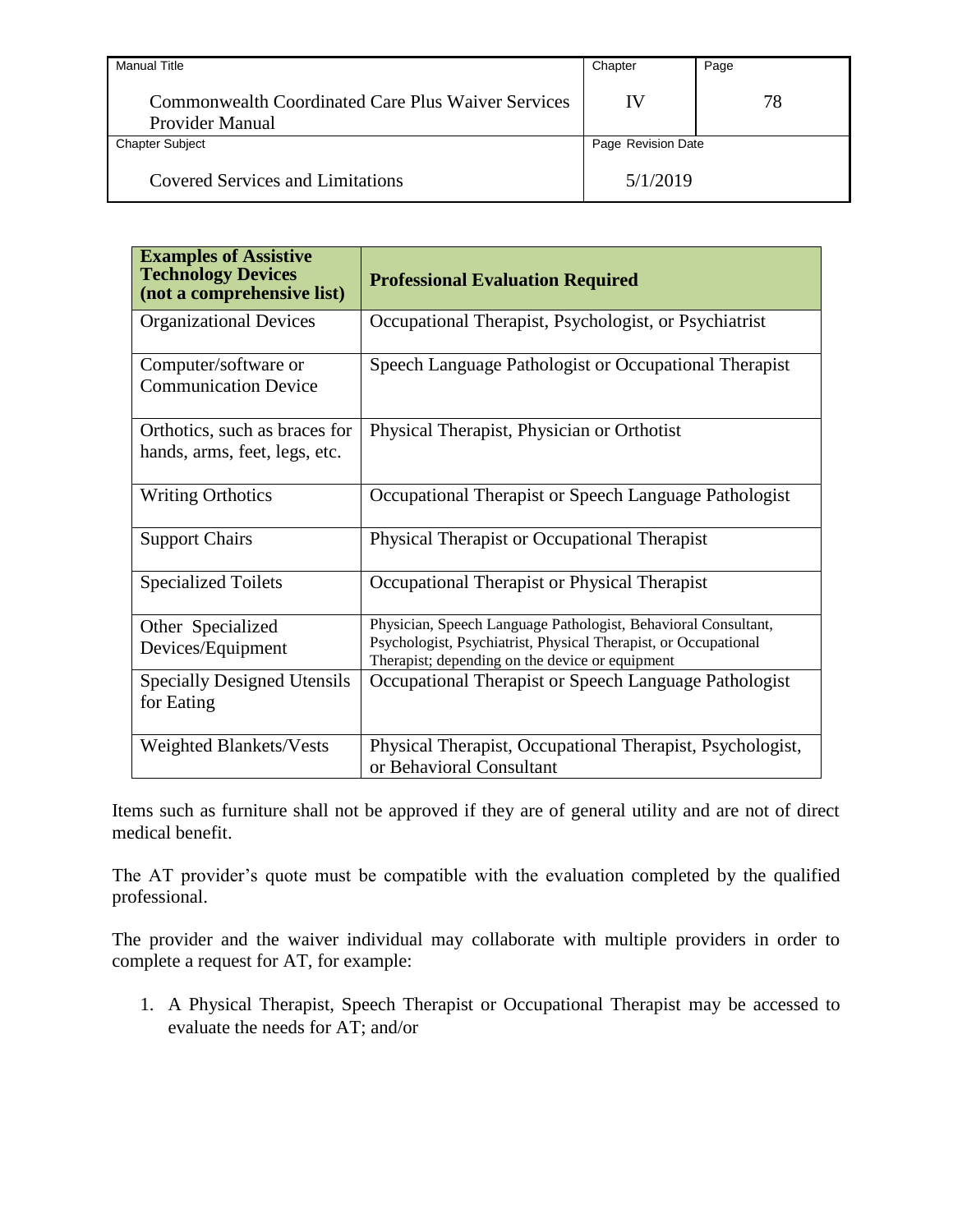| <b>Manual Title</b>                                                   | Chapter            | Page |
|-----------------------------------------------------------------------|--------------------|------|
| Commonwealth Coordinated Care Plus Waiver Services<br>Provider Manual | IV                 | 79   |
| <b>Chapter Subject</b>                                                | Page Revision Date |      |
| <b>Covered Services and Limitations</b>                               | 5/1/2019           |      |

2. A Rehabilitation Engineer or Rehabilitation Specialist may be used to evaluate the individual's AT needs. The Rehabilitation Engineer may actually design and personally complete the AT, if needed.

For example, a Rehabilitation Engineer might be required if:

- The AT involves combinations of systems (which may include EM), which are not designed to go together; or
- An existing AT device must be modified or a specialized AT device must be designed and fabricated.

Collaborative funding is allowed for Medicaid covered services; however, due to the Federal rules, the provider would need to break down the parts. For the parts funded with Medicaid dollars, the provider must accept payment as payment in full. The provider will need to delineate which parts are Medicaid funded and which are private pay or another funding source, e.g., DARS, Assistive Loan Fund Authority, church or other private funding, etc.

# **Service Units and Service Limitations**

- The service unit is always one, for the total cost of all AT requested for a specific timeframe. The service unit is the total cost of the item and any supplies, or hourly Rehabilitation Engineering costs.
- The maximum Medicaid-funded expenditure per individual for all AT covered procedure codes combined shall be \$5,000 per individual per SFY (State Fiscal Year – July 1 to June 30). Unexpended portions of the maximum amount shall not be carried over from one SFY to the next.
- AT shall be covered in the least expensive, most cost-effective manner. An AT provider's written cost estimate for labor and materials for AT must be submitted to the Srv Auth contractor. AT shall be provided primarily in the individual's home or community setting.
- Each item shall be authorized by the Srv Auth contractor prior to providing the service and cannot be authorized retroactively. The service authorization will not be modified to accommodate delays in product deliveries. In such situations, new service authorizations must be sought by the provider.
- Computer software purchased for an individual must be owned by the individual and accessible by the individual/caregiver to make changes, download updates, etc.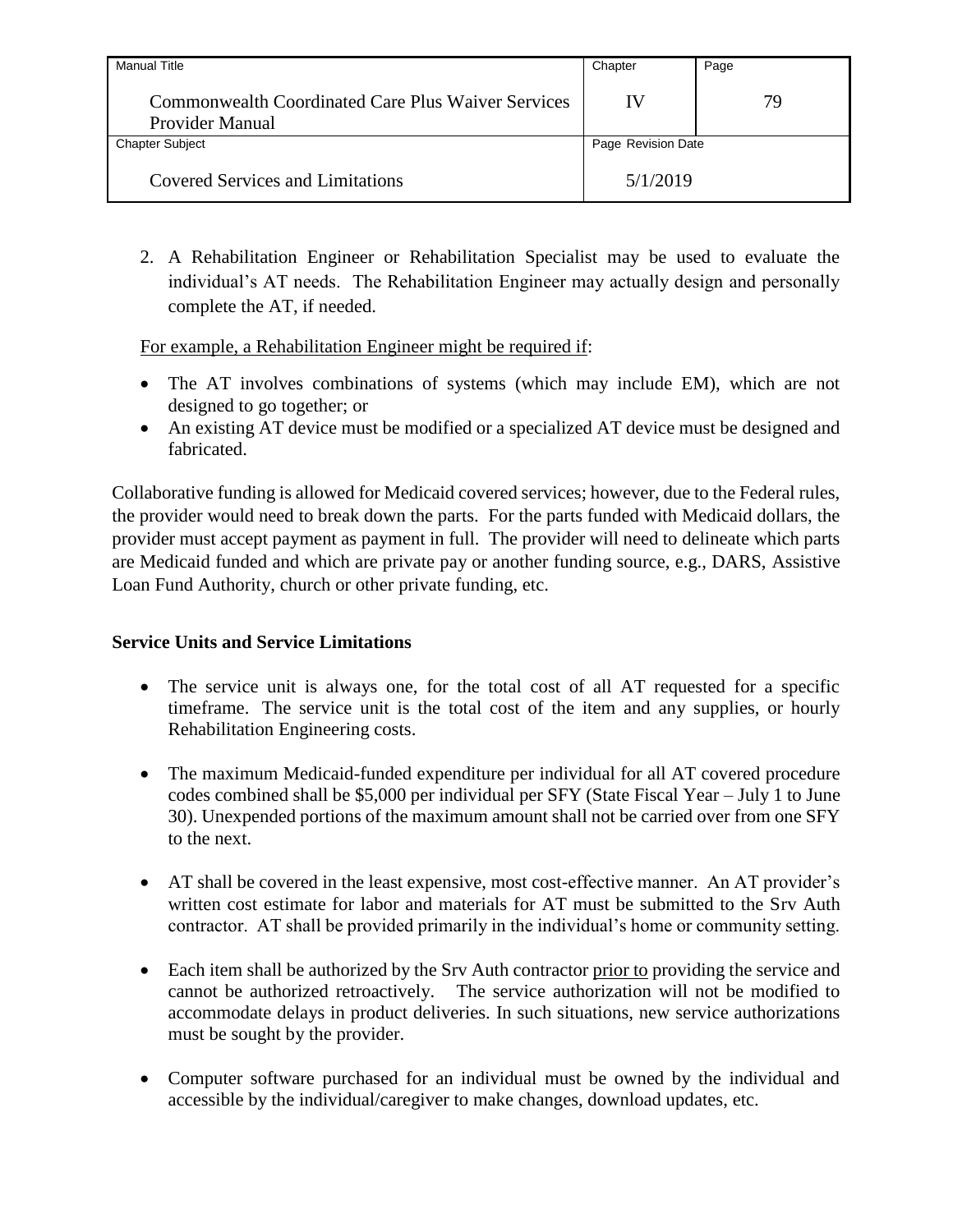| <b>Manual Title</b>                                                          | Chapter            | Page |
|------------------------------------------------------------------------------|--------------------|------|
| <b>Commonwealth Coordinated Care Plus Waiver Services</b><br>Provider Manual | IV                 | 80   |
| <b>Chapter Subject</b>                                                       | Page Revision Date |      |
| <b>Covered Services and Limitations</b>                                      | 5/1/2019           |      |

- All products must be delivered, demonstrated, installed and in working order prior to submitting any claim to Medicaid. The date of service on the claim must be within the service authorization approval dates, which may be prior to the delivery date as long as the initiation of services commenced during the approved dates.
- When two or more individuals receiving waiver services live in the same home, the AT shall be shared to the extent practicable consistent with the type of AT.

Under the *State Plan for Medical Assistance*, Physical, Occupational, and Speech Therapy services must be authorized through the DMAS Srv Auth Contractor if more than five (5) visits have been provided to the individual. Visits are individual-specific, not providerspecific.

 AT shall not be available to waiver individuals younger than 21 years of age. AT for these individuals shall be accessed through the EPSDT benefit.

#### **Service Exclusions**

- AT is not covered for purposes of convenience for the caregiver or for restraint of the waiver individual, or for recreation, leisure, diversional purposes, or for an outlet for behavioral supports, or for educational purposes. Such items include, but are not limited to, swing sets, playhouses, bowling balls, tricycles/bicycles, trampolines, television sets, video equipment/games, computer games, playing cards, printers, scanners, musical, educational, vocational software or hardware, sporting equipment, exercise equipment, etc. are not covered.
- Providers that supply AT for the individual may not perform the professional evaluation, or write specifications for that individual.
- AT equipment and supplies shall not be rented but shall be purchased through an AT provider.
- DMAS does not repurchase items paid for with AT funds unless those items have specific timeframes or usefulness (i.e. computer - 5 years).
- DMAS does not pay for duplicate items such as software and later updates to original purchases. This is considered carry over from one year to the next.
- Only the actual cost of material and labor is reimbursed. There shall be no additional markup. Shipping, freight and delivery are not billable to DMAS or to the waiver individual, as such charges are considered non-covered.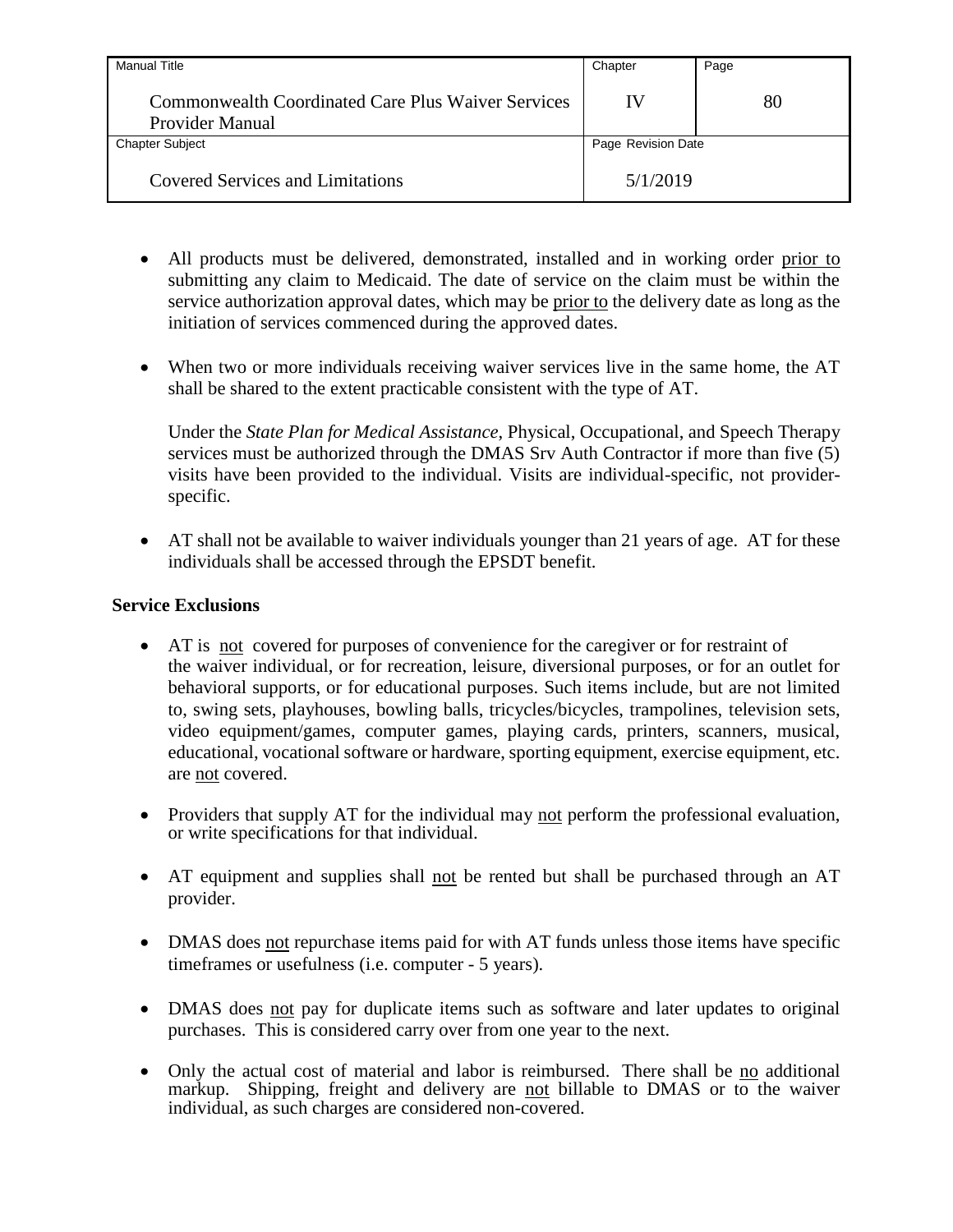| <b>Manual Title</b>                                                   | Chapter            | Page |
|-----------------------------------------------------------------------|--------------------|------|
| Commonwealth Coordinated Care Plus Waiver Services<br>Provider Manual | IV                 | 81   |
| <b>Chapter Subject</b>                                                | Page Revision Date |      |
| <b>Covered Services and Limitations</b>                               | 5/1/2019           |      |

 Equipment or supplies already covered by the *State Plan for Medical Assistance* may not be purchased under Assistive Technology. DME and Supplies information can be found on the DMAS Web Portal by accessing the *DME Provider Manual, Appendix B.* at: www.virginiamedicaid.dmas.virginia.gov/wps/portal.

### **Provider Documentation Requirements**

The document requirements are as follows:

- 1. The evaluation must be completed by the independent professional consultant;
- 2. Supporting documentation, which includes the need for the service, the process to obtain this service (contacts with potential vendors or contractors, or both, of service, costs, etc.); and the timeframe during which the service is to be provided. This includes separate notations of design, labor, supplies, and materials. The supporting documentation must include the reason that a Rehabilitation Engineer or Certified Rehabilitation Specialist is needed, if one is to be involved. A Rehabilitation Engineer or Certified Rehabilitation Specialist may be involved if a need for such expertise is documented;
- 3. Written documentation regarding the process and results of ensuring that the item is not covered by the *State Plan for Medical Assistance* as Durable Medical Equipment and Supplies and that it is not available from a DME provider when purchased elsewhere;
- 4. Documentation of the date services are rendered and the amount of service needed; other relevant information regarding the device or modification;
- 5. Documentation of the individual/caregiver's receipt of and satisfaction with the AT provided as well as any training provided to the individual/primary caregiver on the usage of the AT;
- 6. The date of service on the claim must be within the service authorization approval dates, which may be prior to the delivery date as long as services commence during the approved dates;
- 7. The AT provider is required to deliver and ensure the individual is trained to use the equipment prior to the end of the plan of care year and provide instructions regarding any warranty, repairs, complaints, or servicing that may be needed;
- 8. The AT provider will ensure that all work and products are delivered, installed and in good working order prior to the end of the plan of care year and prior to billing DMAS;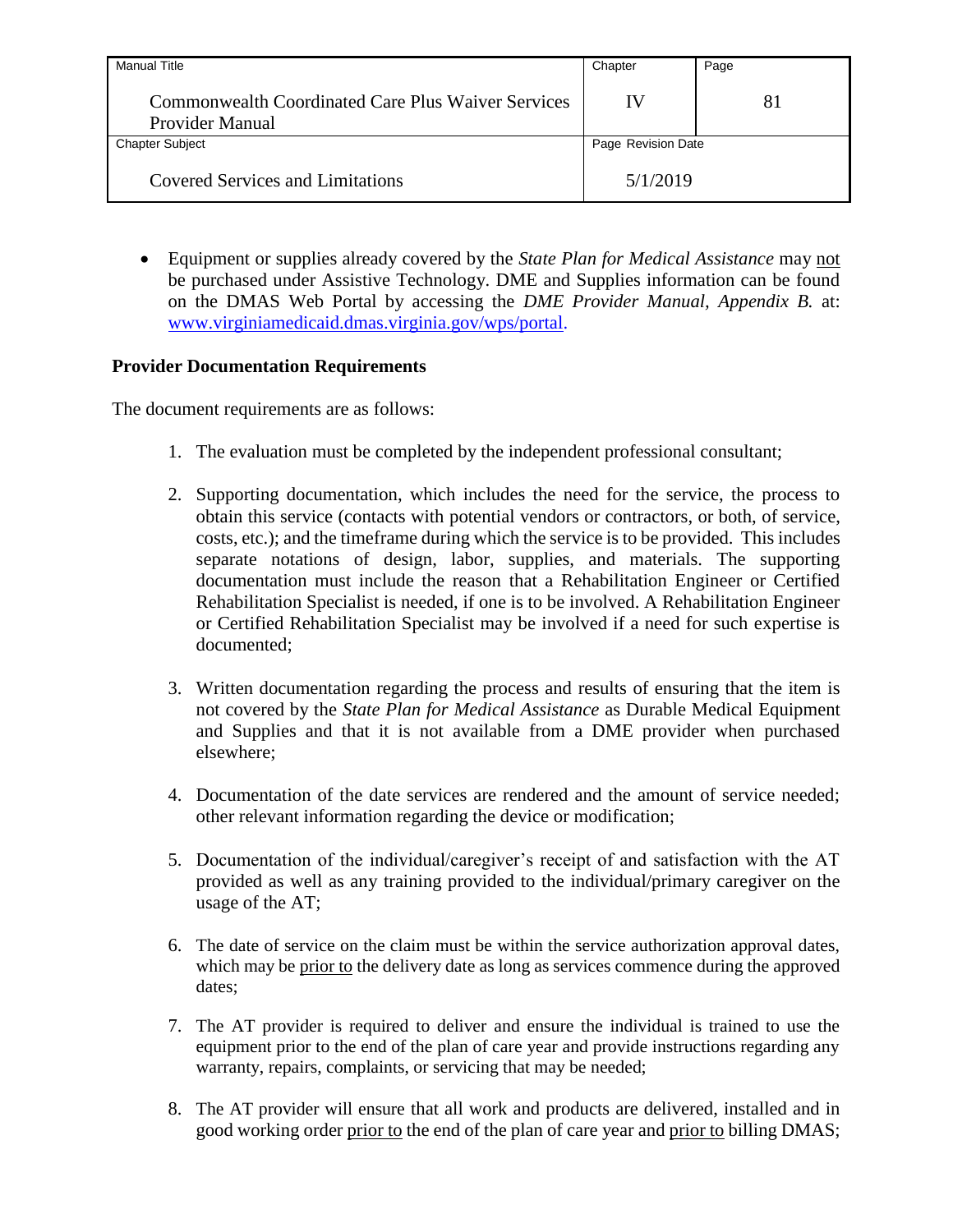| <b>Manual Title</b>                                                          | Chapter            | Page |
|------------------------------------------------------------------------------|--------------------|------|
| <b>Commonwealth Coordinated Care Plus Waiver Services</b><br>Provider Manual | IV                 | 82   |
| <b>Chapter Subject</b>                                                       | Page Revision Date |      |
| <b>Covered Services and Limitations</b>                                      | 5/1/2019           |      |

- 9. Any request for a change in cost (either an increase or a decrease) requires justification and supporting documentation of medical need and authorization by the SA contractor; and
- 10. The AT provider must receive a copy of the professional evaluation in order to purchase the items recommended by the professional**.** If a change is necessary, then the provider must notify the assessor to ensure the changed items meet the individual's needs.

## **TRANSITION SERVICES**

#### **Service Definition**

Transition Services are a means of providing for set-up expenses for individuals who are transitioning from an institution or licensed or certified provider-operated living arrangement to a living arrangement in a private residence where the person is directly responsible for his or her own living expenses.

Individuals may receive Transition Services for up to nine (9) months through the CCC Plus waiver. Individuals who leave a qualified institution prior to enrolling in CCC Plus waiver, but demonstrate a need for Transition Services have 30 days to apply for the service post transition.

Transition Services shall be service authorized for nine (9) months. If the waiver individual chooses consumer directed services, the DMAS designated fiscal employer agent (F/EA) shall manage the reimbursement for the transition services. If the waiver individual chooses agency directed services, the health plan shall manage the reimbursement to the agency or provider for the transition services.

All individuals using the CCC Plus waiver must have the transition services included on a personcentered transition service plan prior to seeking service authorization from the health plan.

#### **Criteria**

Transition services are furnished only to the extent that:

- they are reasonable and necessary as determined through the transition service plan development process,
- they are clearly identified in the transition service plan,
- the person is unable to meet such expenses, and
- the goods/services cannot be obtained from another source.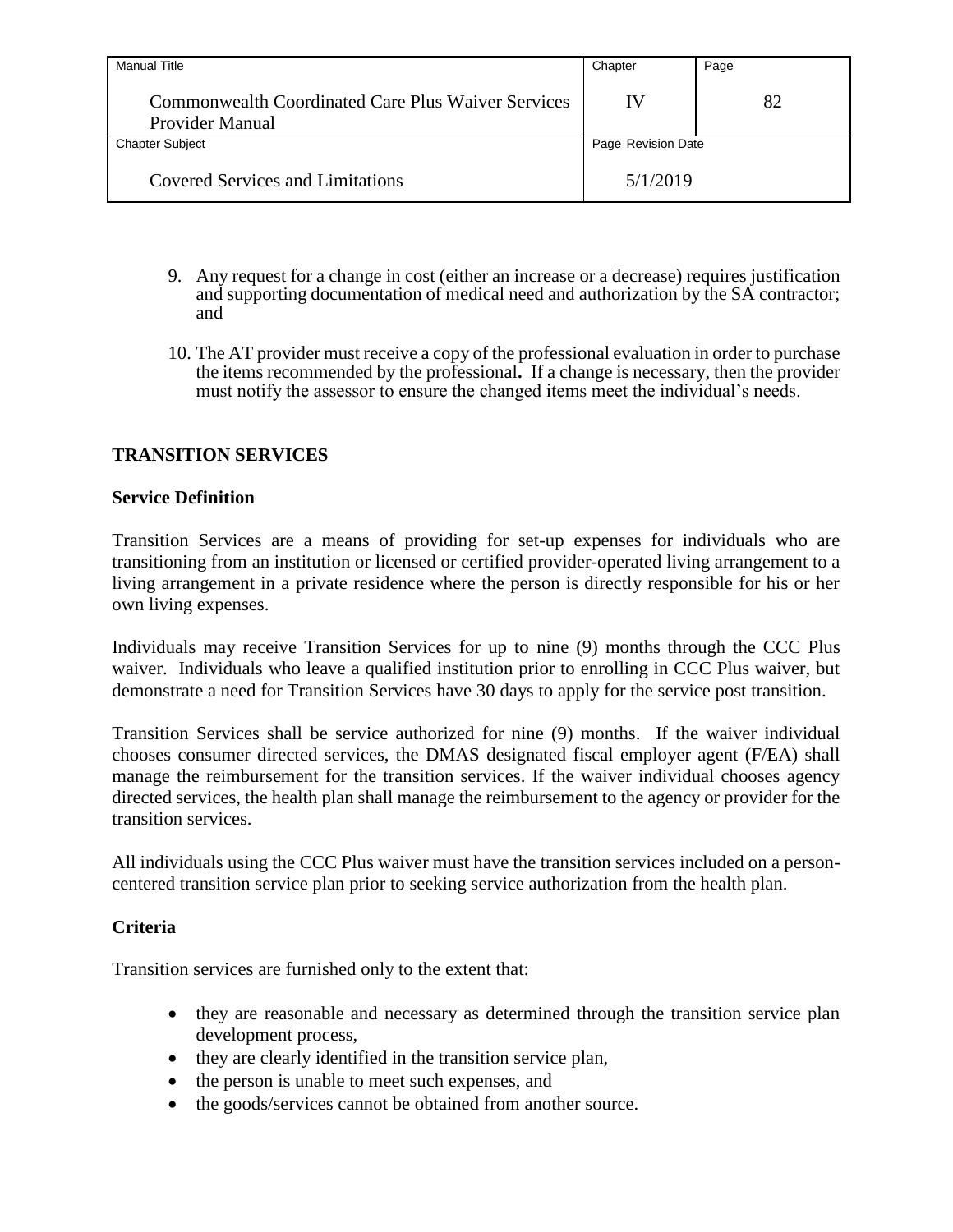| Manual Title                                                          | Chapter            | Page |
|-----------------------------------------------------------------------|--------------------|------|
| Commonwealth Coordinated Care Plus Waiver Services<br>Provider Manual | IV                 | 83   |
| <b>Chapter Subject</b>                                                | Page Revision Date |      |
| <b>Covered Services and Limitations</b>                               | 5/1/2019           |      |

This service does not include services or items that are covered under other waiver services, or state plan options, or by other providers.

## **Service Units and Service Limitations**

Services are available for one transition per waiver individual per lifetime limit and must be expended within nine (9) months from the date of authorization. The funds shall not be available to the individual after that period of time.

The total cost of these services shall not exceed \$5,000 per person per lifetime limit, coverage of transition costs to residents of Nursing Facilities, Long Stay Hospitals, ICFs/IID (Intermediate Care Facilities for Individuals with Intellectual Disabilities), PRTFs (Psychiatric Residential Treatment Facilities) or IMDs (Institute for Mental Disease) who are Medicaid participants and are able to return to the community.

Transition Services may be requested within 30 days after a transition. If not requested within that timeframe, the individual will not be considered for transition services.

The provider shall work closely with the individual to assure that all costs are reasonable and necessary for transitioning from the institution to the home-and-community-based setting.

### Allowable costs include, but are not limited to:

- Security deposits that are required to obtain a lease on an house, condo, apartment or other residence; Essential household furnishings and appliances required to occupy and use a community domicile, for example furniture, window coverings, food preparation items, and bed/bath linens;
- Connection or set-up fees or deposits for utility or services access, such as telephone, electricity, heating and water;
- Services necessary for the individual's health, safety, and welfare such as pest eradication and one-time cleaning prior to occupancy;
- Moving expenses;
- Needed clothing items; and
- Fees to obtain a copy of a birth certificate, photo identification card, or driver's license.

Non-allowable costs include, but are not limited to:

- Re-occurring charges such as monthly rental or mortgage expenses;
- Food:
- Regular utility charges;
- Household items that are intended for decoration, diversional or recreational purposes; and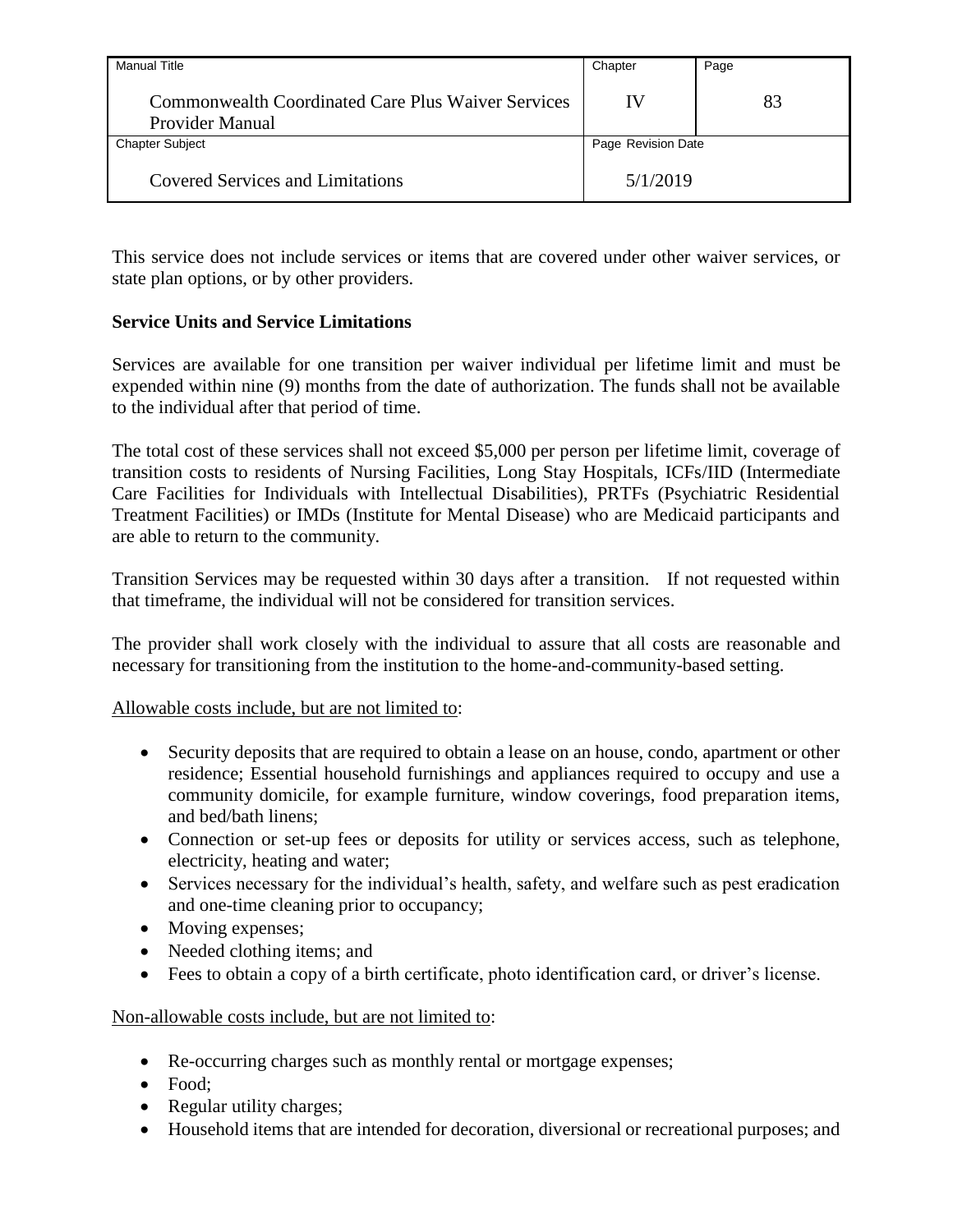| <b>Manual Title</b>                                                   | Chapter            | Page |
|-----------------------------------------------------------------------|--------------------|------|
| Commonwealth Coordinated Care Plus Waiver Services<br>Provider Manual | IV                 | 84   |
| <b>Chapter Subject</b>                                                | Page Revision Date |      |
| <b>Covered Services and Limitations</b>                               | 5/1/2019           |      |

 Services or items that are covered under other waiver services such as chore, homemaker, environmental modifications and adaptations, or specialized supplies and equipment.

## **DISCONTINUANCE OR CHANGE IN SERVICES BY THE PROVIDER**

### **Advance Notice required for Personal Care/Respite/SF/ADHC/PERS/PDN**

There are various financial, social, and health factors that might cause a provider to discontinue, increase, or decrease services to a Medicaid individual. The provider must make adjustments to services as indicated by any change in the individual's needs or situation. The provider must give the individual or family ten (10) calendar days written notification plus three days for mailing of any decision to discontinue or to change the amount of services received (unless the individual requests a date which is less than ten (10) calendar days and the provider documents the individual's request).

The provider may discontinue services if the individual fails to pay the required patient pay amount that is due. If services are discontinued by the provider, this notice must **not** contain appeal rights since the individual has not been terminated from Medicaid services.

#### **Decrease in Hours**

If the RN Supervisor/SF has determined that a decrease in hours of service is warranted, the RN Supervisor/SF must discuss the decrease in hours with the individual or family during a home visit and document the visit and conversation in the individual's record. If there is to be a decrease in hours, the provider must develop a new Plan of Care and notify the individual, the caregiver, and submit a request for the decrease in hours to the srv auth contractor. The provider/SF must state in writing the specific reasons for the decrease, the new number of hours to be provided per week, and the effective date of the decrease in hours. The provider/SF must give the individual a copy of the new DMAS-97A/B. The srv auth contractor must also receive the new DMAS-97A/B,

If the individual requests a decrease in hours by telephone, the RN Supervisor/SF is not required to make an extra visit to the individual's home. The provider/SF will send a letter confirming the individual's request, the new number of hours, the new DMAS-97 A/B, and the effective date of the change. The new DMAS-97 A/B must be signed by the individual at the next visit.

If the individual disagrees with the decrease or the new Plan of Care, the effective date of the decrease shall be ten (10) calendar days from the notification date. The provider must develop the Plan of Care based on the assessment, but request from the srv auth contractor the actual number of hours that the individual/caregiver wants. The request to the srv auth contractor must clearly state that the individual/caregiver does not agree with the decrease. The srv auth contractor will review all of the information submitted. If unable to authorize what the individual/caregiver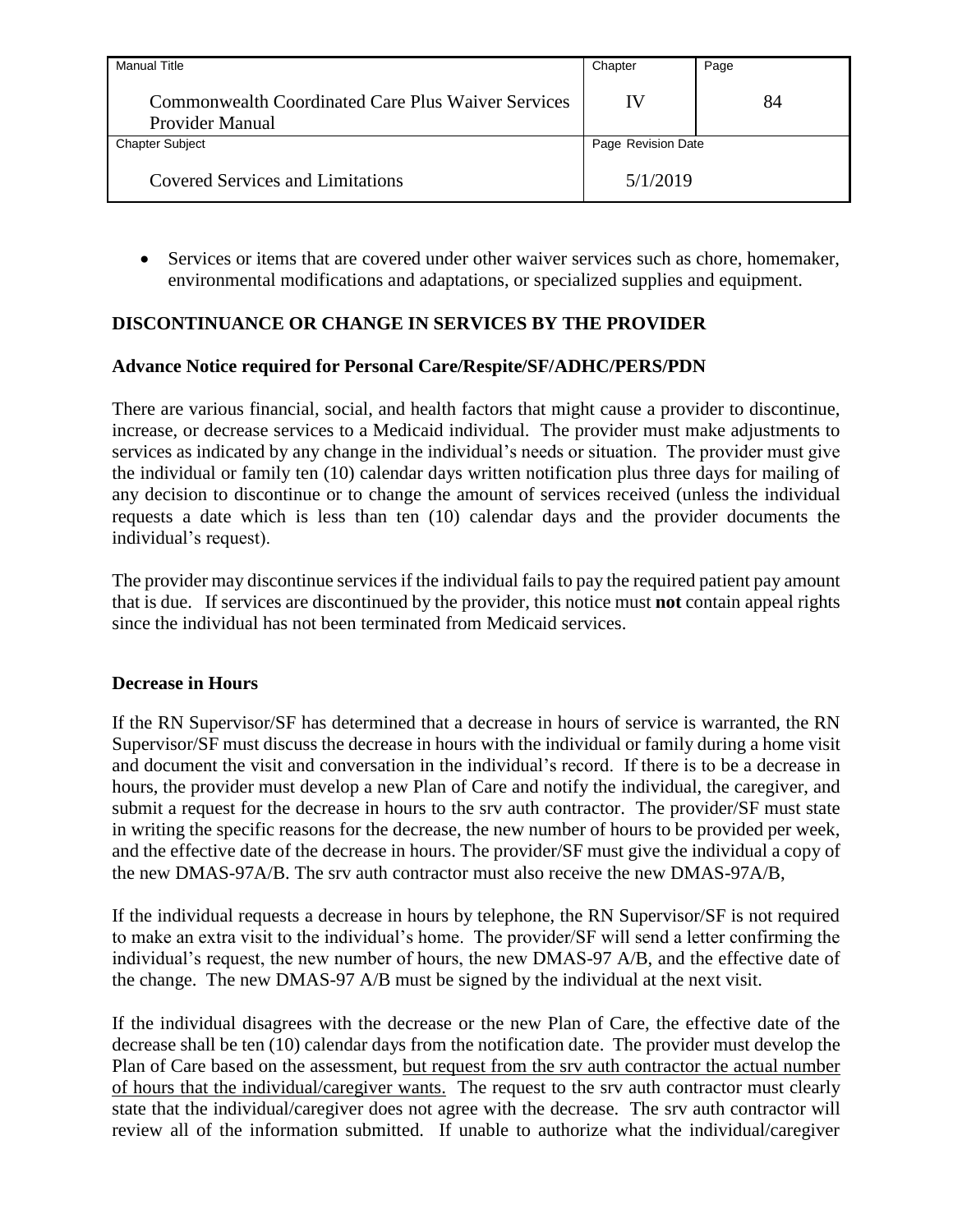| <b>Manual Title</b>                                                   | Chapter            | Page |
|-----------------------------------------------------------------------|--------------------|------|
| Commonwealth Coordinated Care Plus Waiver Services<br>Provider Manual | IV                 | 85   |
| <b>Chapter Subject</b>                                                | Page Revision Date |      |
| <b>Covered Services and Limitations</b>                               | 5/1/2019           |      |

requests, the srv auth contractor will process the change request as a partial denial, and appeal rights will be offered in the letter automatically generated through the MMIS system.

The individual may file an appeal with DMAS, in accordance with *12 VAC 30-110-100*.

### **Increase in Hours**

The provider/SF is able to establish the amount of service in the Plan of Care, which is appropriate to meet the individual's needs as long as the maximum number of hours per week for that individual's level of care is not exceeded. (Under no circumstances can the individual receive more hours of care than his or her level of care allows without prior approval from the srv auth contractor).

The provider/SF must send a request to the srv auth contractor to authorize the increase if a change in the individual's condition indicates that either (i) supervision needs to be added to the Plan of Care or (ii) the individual's level of care has changed and an increase to the Plan of Care is needed for more than the amount allowed according to the individual's current level of care. This contact must be documented in the individual's record with the date and time of the call, to whom the RN Supervisor/SF spoke with, the requested information, and the outcome of the call. The updated DMAS-97 A/B and any other documentation necessary to justify the need for and use of hours may be requested by the srv auth contractor.

The srv auth contractor will transmit authorizations or denials to the MMIS. Once the entry has been made, the provider/SF and individual will receive a computer-generated letter notifying them of the decision and providing appeal rights if a denial or partial approval is issued. Individuals have the right to appeal any adverse action taken by the srv auth contractor. A copy of this letter must be maintained in the individual's record.

#### **Transfer of Cases**

For a transfer admission, the new provider/SF must submit a request to the srv auth contractor and complete the required questionnaire. The information from the DMAS-97A/B or DMAS-301, the DMAS-99 and the DMAS-100 (if the Plan of Care includes supervision time) will be needed when completing the questionnaire. **The new provider must complete a new assessment and Plan of Care for authorization of services.** If the previous provider/SF has not discharged the individual through the srv auth contractor, the new provider/SF must answer the questions on the questionnaire regarding transfers using the information found on the discharge DMAS-225, or a transferring letter from the previous provider indicating the last billable date of service.

NOTE: If there has been a lapse in time between services, the provider is responsible for ensuring that the screening is still valid, as specified in the Medicaid Long Term Services and Supports (LTSS) Screening Provider Manual.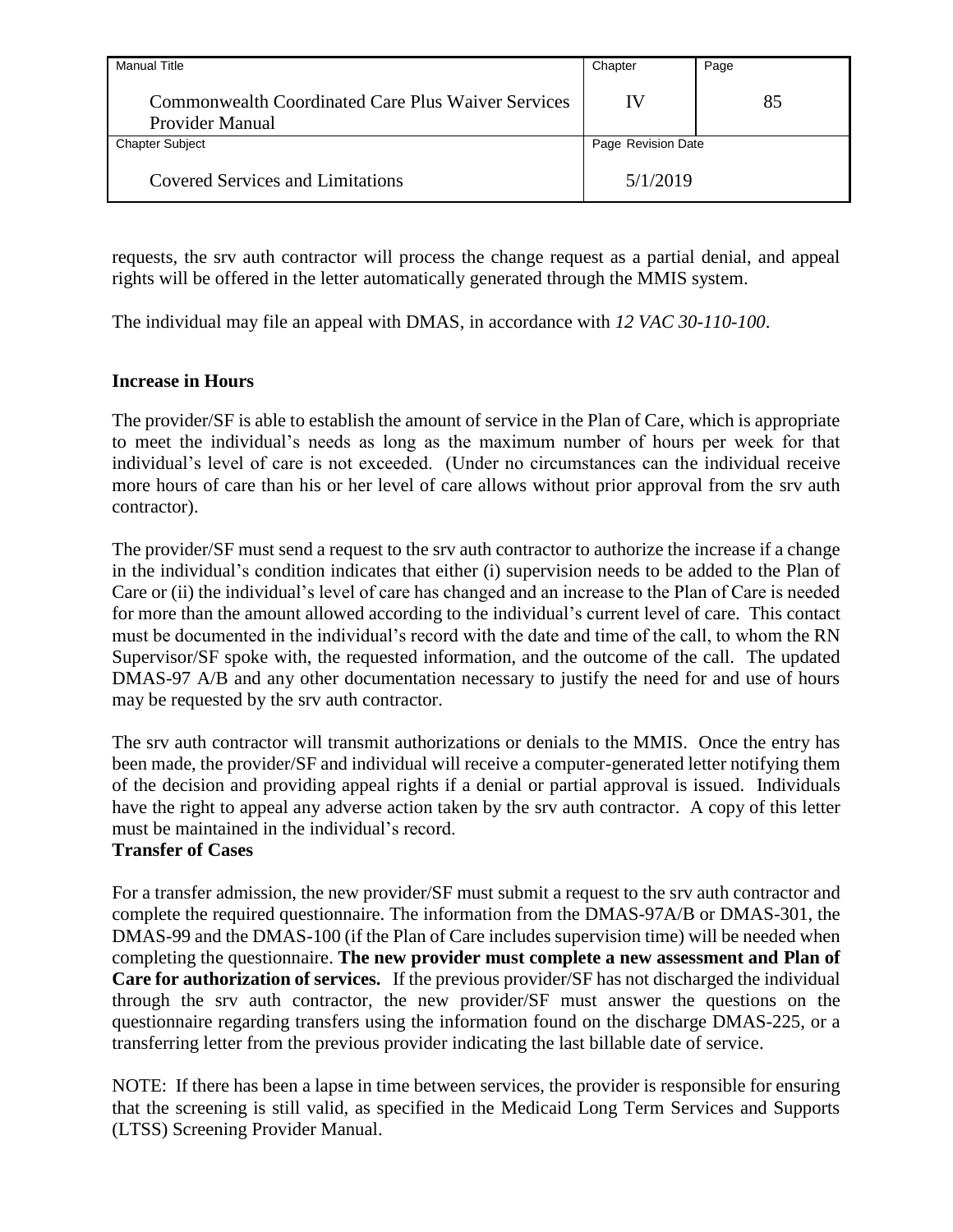| <b>Manual Title</b>                                                          | Chapter            | Page |
|------------------------------------------------------------------------------|--------------------|------|
| <b>Commonwealth Coordinated Care Plus Waiver Services</b><br>Provider Manual | IV                 | 86   |
| <b>Chapter Subject</b>                                                       | Page Revision Date |      |
| <b>Covered Services and Limitations</b>                                      | 5/1/2019           |      |

If the individual's previous Plan of Care included supervision or was for hours over the individual's level of care and the new (receiving) provider/SF has evaluated and found that these same hours are needed and criteria are met for the supervision or hours over the level of care, the new provider should verify that these hours were previously approved.

In transfer situations, supervision and hours over the LOC cap may be approved to the start of care date when the request is submitted within 10 business days of the start of care. Supervision and hours over the LOC maximum will only be authorized by the service authorization contractor when the new provider/SF provide documentation showing criteria are met and with appropriate documentation/justification for the hours included in the plan of care.

If the new provider/SF's Plan of Care is a decrease in hours from what the individual was previously receiving, the provider/SF must send the individual a decrease notification letter. These decreased hours may be implemented if the individual is in agreement with the new hours and Plan of Care. If the individual disagrees with the decrease and the new Plan of Care, the effective date of the decrease shall be ten (10) calendar days from the notification date. The provider must develop the plan of care based on the assessment, but request from the srv auth contractor the actual number of hours that the individual/caregiver wants. The request to the srv auth contractor must clearly state that the individual/caregiver does not agree with the decrease. The srv auth contractor will review all of the information submitted. If unable to authorize what the individual/caregiver requests, the srv auth contractor will process the change request as a partial denial, and appeal rights will be offered in the letter automatically generated through the MMIS system.

The individual may file an appeal with DMAS, in accordance with *12 VAC 30-110-100*.

### **PDN Transfer**

The PDN provider must transfer an individual's care to another PDN agency whenever the provider is no longer able to sufficiently staff the individual's case or the individual requests a transfer to another provider of their choice.

- The transferring skilled PDN provider is instructed to contact DMAS to inform them of the need to transfer the individual, the provider chosen to accept the transfer and the effective date of the transfer.
- The transferring skilled PDN provider must send to the accepting skilled PDN provider and DMAS:
	- 1. The last date of service to be rendered by the transferring provider and the reason for the transfer;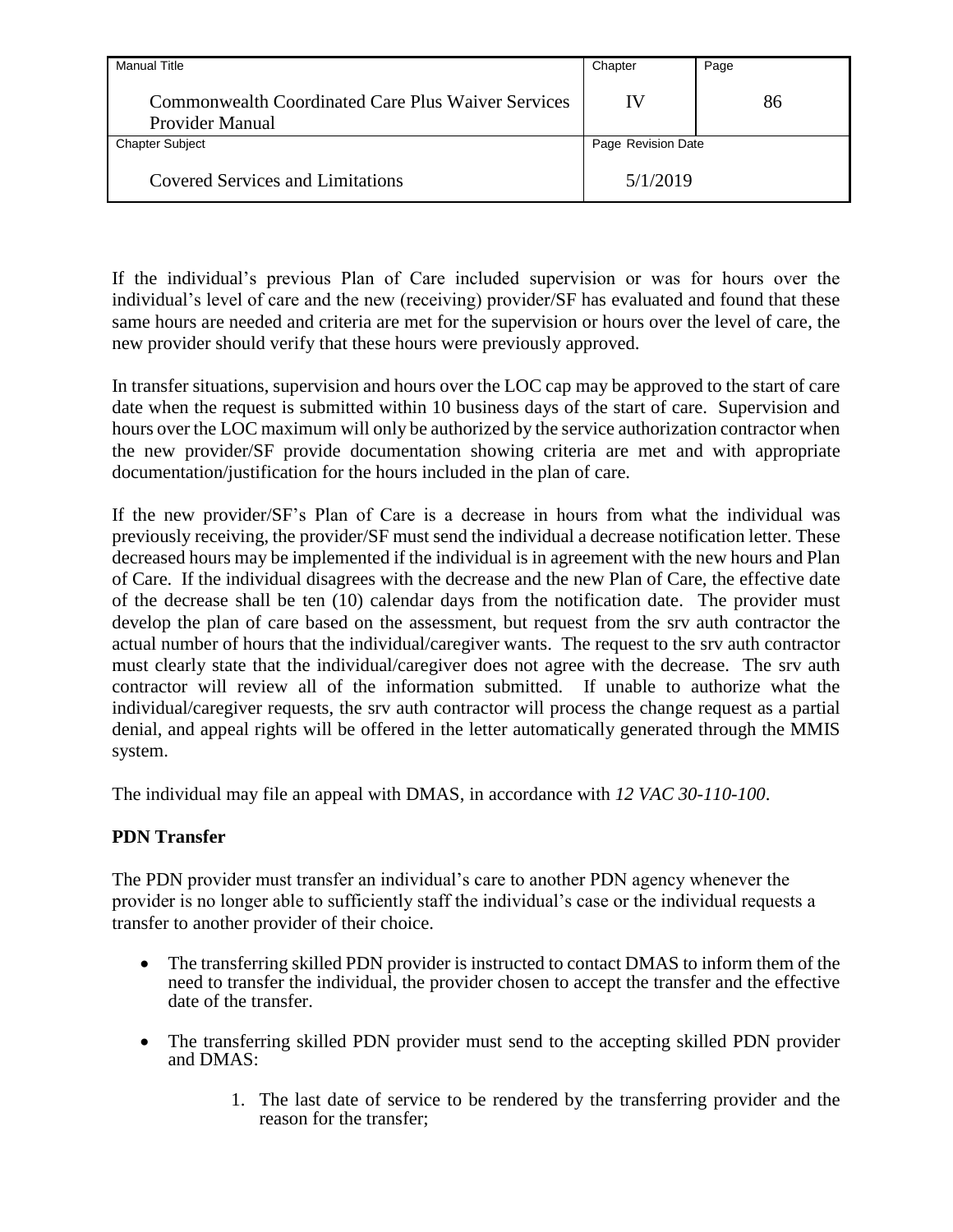| <b>Manual Title</b>                                                          | Chapter            | Page |
|------------------------------------------------------------------------------|--------------------|------|
| <b>Commonwealth Coordinated Care Plus Waiver Services</b><br>Provider Manual | IV                 | 87   |
| <b>Chapter Subject</b>                                                       | Page Revision Date |      |
| <b>Covered Services and Limitations</b>                                      | 5/1/2019           |      |

- 2. A copy of the current POC/CMS-485;
- 3. The individual's waiver PDN Needs Assessment or the LTSS Screening packet including the DMAS 96, 97, UAI, and DMAS-108 with the individual's PDN admission date to the waiver:
- 4. The most recent Waiver PDN Monthly Supervisory Visit (DMAS-103) form; and
- 5. The DMAS-225 communication form sent to DMAS and DSS.

Note: The accepting provider is responsible for ensuring the above information is received and seeking approval from DMAS prior to the initiation of services. Once services start, the accepting provider must send to DMAS the RN Initial Home Assessment form (DMAS-116) and a copy of their initial POC/CMS-485.

## **Advance Notice Not Required**

CCC Plus waiver services may be discontinued without prior notice, if the provider's staff or SF is in immediate danger, or the individual requests immediate discontinuation of services, or the provider does not have staff available to render services and is unable to secure a substitute aide or transfer services. However, the provider/SF must send a letter to the individual indicating that the discontinuation of waiver services and the effective date. A copy of this letter must go to the local department of social services, and Adult Protective Services, if applicable. The discharge request must be submitted to the srv auth contractor. A copy must also be kept in the individual's record.

If the provider does not have staff, the provider must attempt to transfer services to another provider agency. If the individual has adequate back-up support and requests that the provider not transfer the services, the individual must be informed of progress or lack of progress and alternatives. This must be documented in the individual's record. The provider must inform the individual that, if services are not received for 30 consecutive days, continued waiver eligibility will be affected.

# **INDIVIDUAL HEALTH, WELFARE AND SAFETY ISSUES**

If the provider/SF becomes aware that the services being provided and the individual's current support system may not adequately provide for the individual's safety, the provider/SF should immediately determine whether the individual's current status represents a potential risk or an actual threat to his or her health, welfare or safety.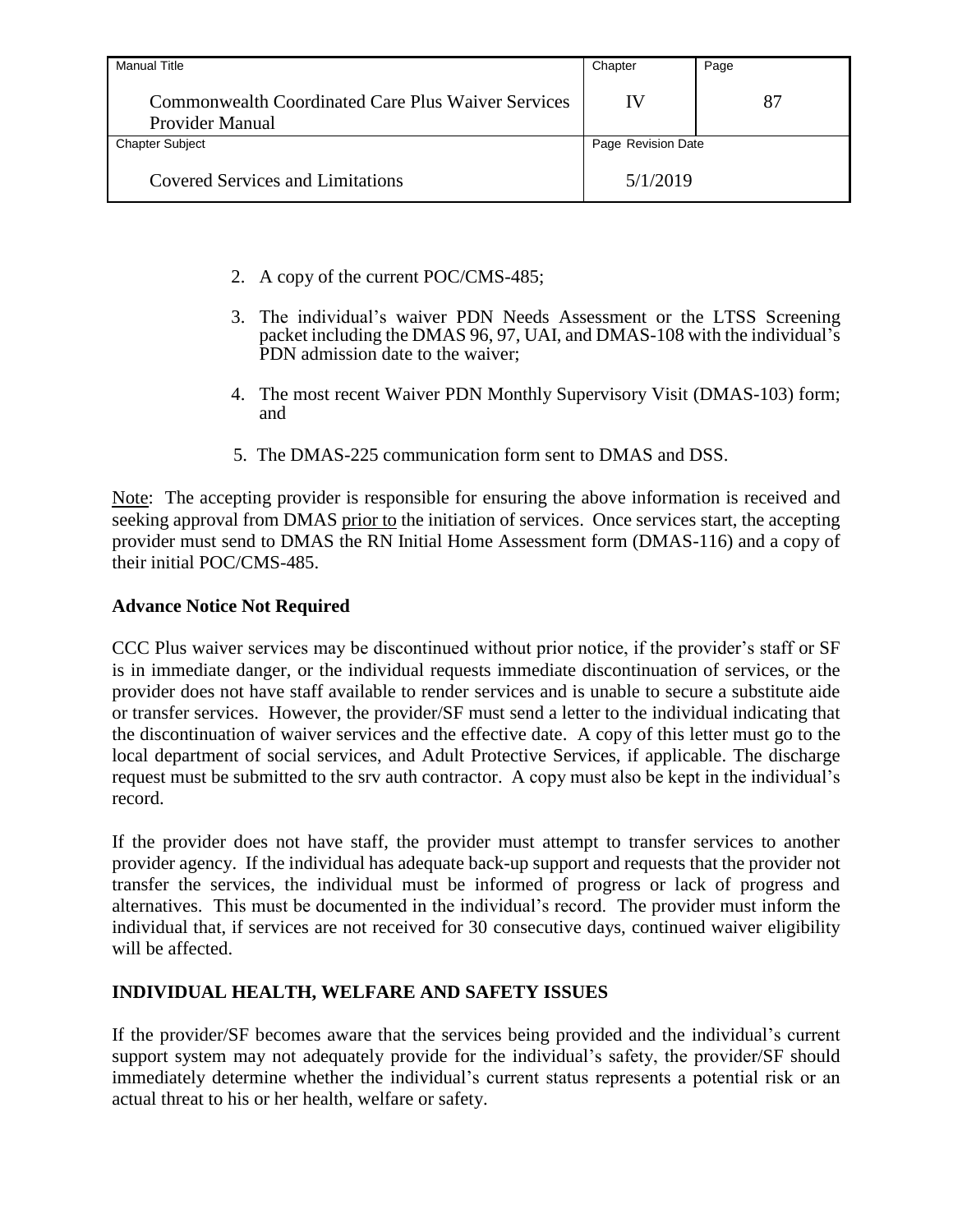| Manual Title                                                                 | Chapter            | Page |
|------------------------------------------------------------------------------|--------------------|------|
| <b>Commonwealth Coordinated Care Plus Waiver Services</b><br>Provider Manual | IV                 | 88   |
| <b>Chapter Subject</b>                                                       | Page Revision Date |      |
| Covered Services and Limitations                                             | 5/1/2019           |      |

A potential risk is identified as deterioration in either the individual's condition or environment, or both, which, in the absence of additional support, could result in harm or injury to the individual.

An actual threat is the presence of harm or injury to the individual which can be attributed to the individual's deterioration and lack of adequate support (e.g., the individual becomes anemic, malnourished, or dehydrated due to the inability to obtain food and water; the individual develops decubitus due to lying in urine or feces, etc.).

To determine whether an actual threat may exist, the provider should consider the following:

- 1. Is the individual capable of calling for help when needed?
- 2. Is there a support system available for the individual to call?
- 3. Can conditions be arranged for the individual to care for basic needs when the support system is absent?
- 4. Is the individual medically at risk when left alone?
- 5. Has some harm or injury to the individual been reported?
- 6. Does the individual express fear or concern for his/her welfare?

If answers to any of the above listed concerns indicate a potential risk, the provider/SF is required as a mandated reporter by State Law to report to Adult Protective Services (APS)/Child Protective Services (CPS) at first suspicion.

When reviewing service authorization requests, when a real threat to the individual's health, safety, and/or welfare exists, the srv auth contractor will attempt to assess whether additional services can be obtained to maintain the individual in a home environment. If continued maintenance in the home is not possible, the contractor will initiate procedures to terminate services and advise the provider/SF or the individual that nursing facility services should be considered. The provider/SF shall report the situation to APS/CPS. For the provider's/SF's protection, a letter from the provider should follow up a telephone call to APS/CPS. Waiver services may be discontinued if a safe Plan of Care cannot be developed.

# **SUSPECTED ABUSE OR NEGLECT**

If the provider suspects that a CCC Plus Waiver individual is being abused, neglected, or exploited, or is at risk for abuse, neglect or exploitation, Virginia law (*§§ 63.2-1606 and 63.2-1509 Code of Virginia*) mandates that the party having knowledge or suspicion of the abuse, neglect, and/or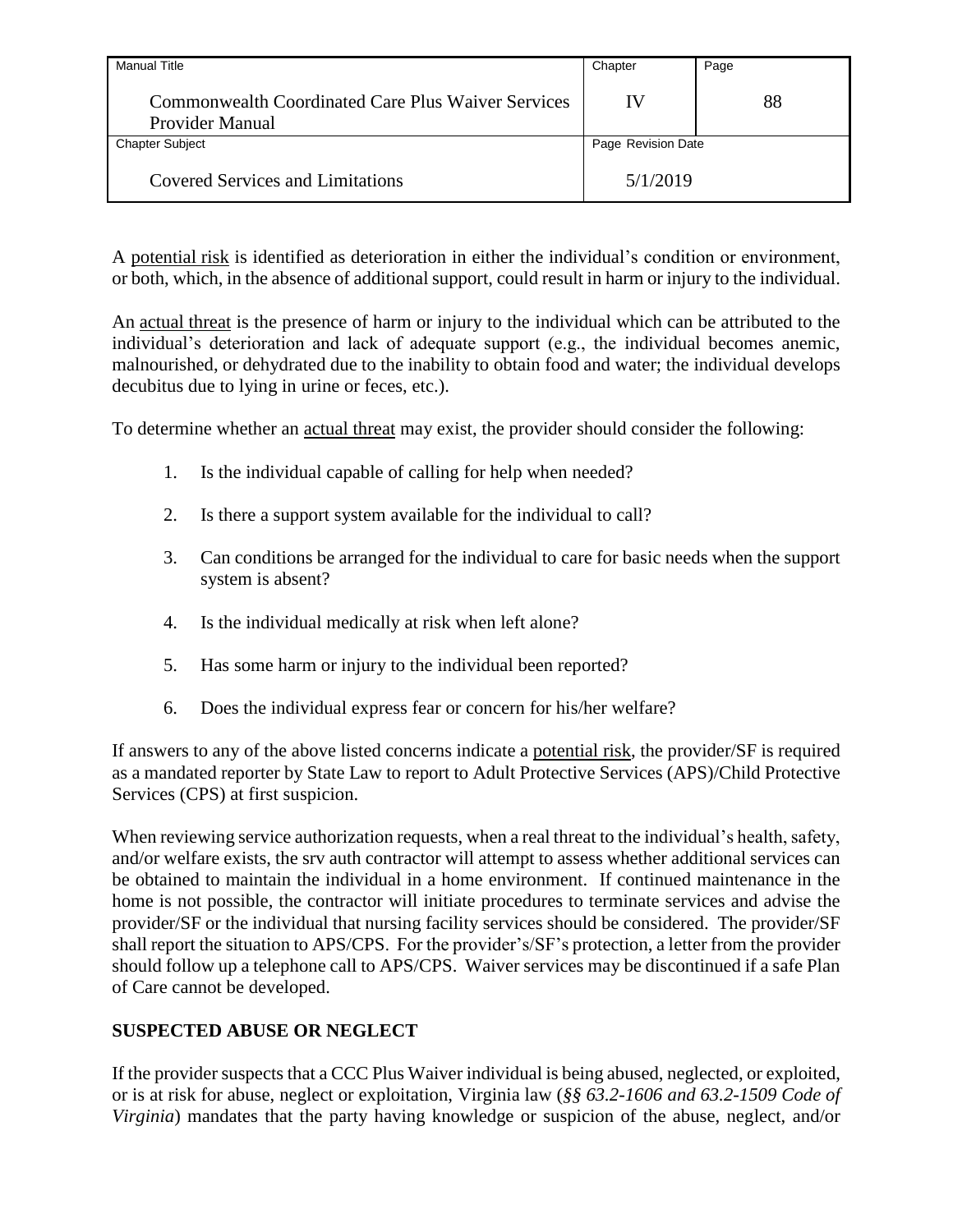| Manual Title                                                          | Chapter            | Page |
|-----------------------------------------------------------------------|--------------------|------|
| Commonwealth Coordinated Care Plus Waiver Services<br>Provider Manual | IV                 | 89   |
| <b>Chapter Subject</b>                                                | Page Revision Date |      |
| <b>Covered Services and Limitations</b>                               | 5/1/2019           |      |

exploitation, immediately make a report to either the LDSS where the individual resides or to the toll-free, 24-hour hotlines:

APS: 1-888-83 ADULT (1-888-832-3858) CPS: 1-800-552-7096 (out of state); 804-786-8536 (in- state).

Local departments of social services are responsible for the investigation of alleged adult abuse, neglect, and exploitation and alleged child abuse and neglect. The contact with the local departments may be made anonymously, but the provider record must note the alleged abuse, neglect, or exploitation and state that the appropriate report has been made. The provider/SF must also report the suspicions to DMAS.

# **RELATION TO OTHER MEDICAID-FUNDED HOME CARE SERVICES**

### **Home Health**

Home health services are provided by a certified home health agency on a part-time or intermittent basis to an individual in their place of residence. An individual's place of residence does not include a hospital or nursing facility. Home health services are intended to provide skilled intervention with an emphasis on individual/caregiver teaching. For additional information and covered home health services, refer to the Department of Medical Assistance Services Home Health Provider Manual, which can be found on the Medicaid web portal located at: [www.virginiamedicaid.dmas.virginia.gov/wps/portal.](http://www.virginiamedicaid.dmas.virginia.gov/wps/portal)

### **Hospice Care**

Hospice is an autonomous, centrally administered, medically-directed program providing a continuum of home, outpatient, and home-like inpatient care for the terminally ill individual and the family.

It employs an interdisciplinary team to assist in providing palliative care to meet the special needs arising out of the physical, emotional, spiritual, social, and economic challenges, which are experienced during the final stages of illness and during bereavement. The goal is to maintain the individual at home for as long as possible while providing the best care available to the individual thereby avoiding institutionalization. For additional information and covered hospice services, refer to the Department of Medical Assistance Services Hospice Provider Manual found on the Medicaid web portal located at: www.virginiamedicaid.dmas.virginia.gov/wps/portal.

### **Simultaneous Provision of CCC Plus Waiver Services and Hospice Services**

The following information is applicable regardless of whether the hospice receives reimbursement from Medicare or Medicaid for the services covered under the hospice benefit.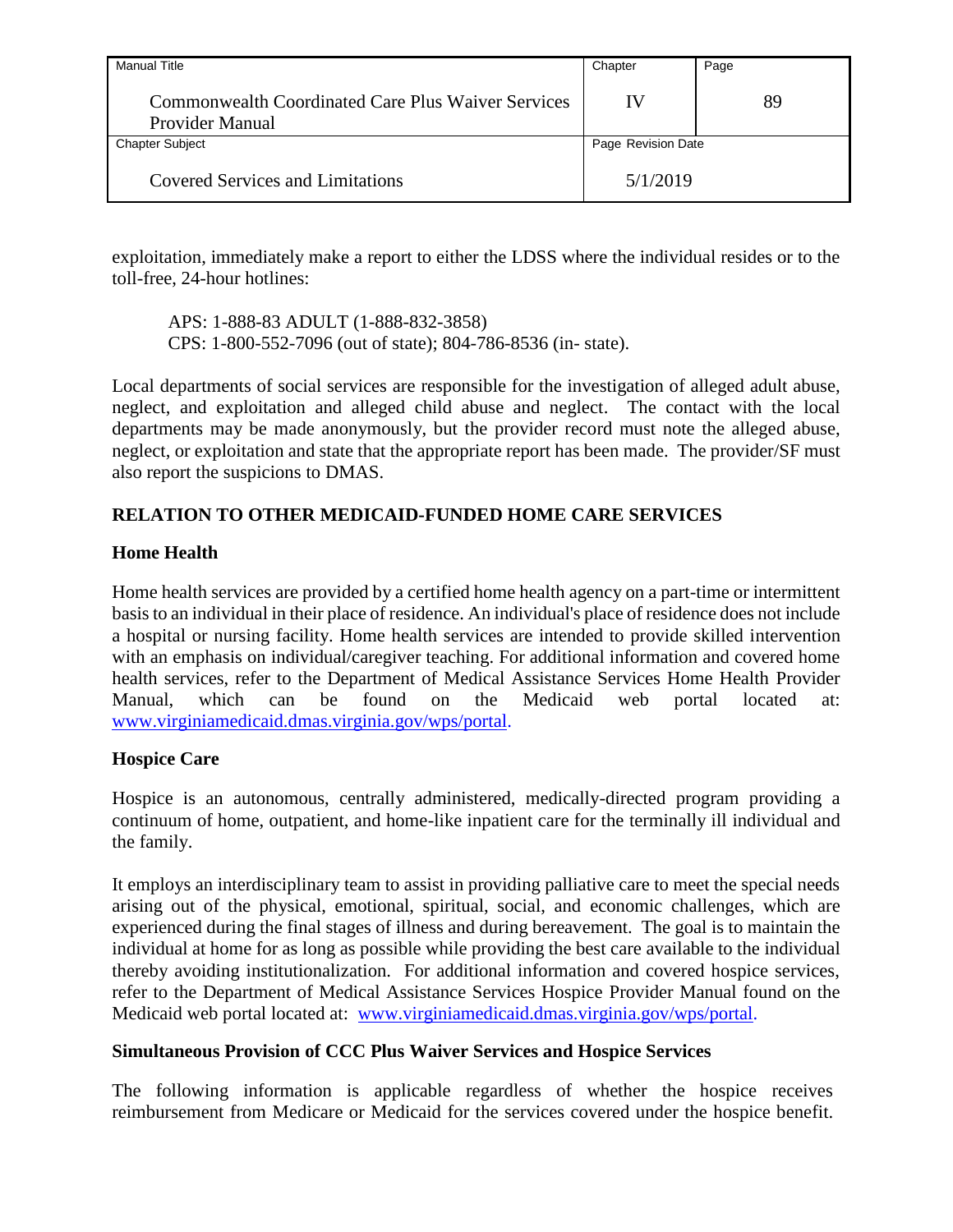| Manual Title                                                          | Chapter            | Page |
|-----------------------------------------------------------------------|--------------------|------|
| Commonwealth Coordinated Care Plus Waiver Services<br>Provider Manual | IV                 | 90   |
| <b>Chapter Subject</b>                                                | Page Revision Date |      |
| <b>Covered Services and Limitations</b>                               | 5/1/2019           |      |

Hospice enrollment does not limit the waiver services an individual may receive. Waiver services must be authorized by the srv auth contractor. The waiver services provider/SF is required to coordinate services with the hospice provider for those individuals also enrolled in a hospice benefit.

### **REFUSAL OF SERVICES BY THE INDIVIDUAL**

Individuals have the right to refuse services. This refusal must be documented in the individual record. If all services for the day are refused, the aide should contact the provider agency, leave the home and document the early departure time. If services are refused frequently, a reduction in care hours may be warranted (see "Decrease in Hours" in this chapter). This refusal must be documented by the provider in the individual's record and an evaluation should be conducted, and the service-authorization contractor staff should be contacted, if appropriate.

The provider may not bill Medicaid for the individual for any time services are scheduled, but the aide/attendant is not able to provide care (e.g., the aide arrives and the individual is not home).

### **CHANGE OF RESIDENCE**

If an individual's residence changes, the provider must record this change in the individual's record and notify the LDSS immediately and in writing (using the DMAS-225).

### **INDIVIDUALS WITH COMMUNICABLE DISEASES**

Current information regarding the transmission of Acquired Immune Deficiency Syndrome (AIDS) and other similar communicable diseases indicates that these diseases are not transmitted through casual contact, and isolation techniques or procedures are not required for providing care to these individuals in their homes.

Certain routine hygienic precautions designed to prevent the spread of all communicable diseases, including blood borne infections, should be taken by all providers when rendering care to any individual, regardless of his/her known medical condition. These precautions should include care in handling sharp objects such as needles, the wearing of disposable gloves when one could become exposed to blood or other body fluids, and scrupulous hand washing before and after caring for each individual.

Providers are prohibited from discriminating against individuals who have been diagnosed as having Human Immunodeficiency Virus (HIV)/Acquired Immune Deficiency Syndrome (AIDS) and other communicable diseases.